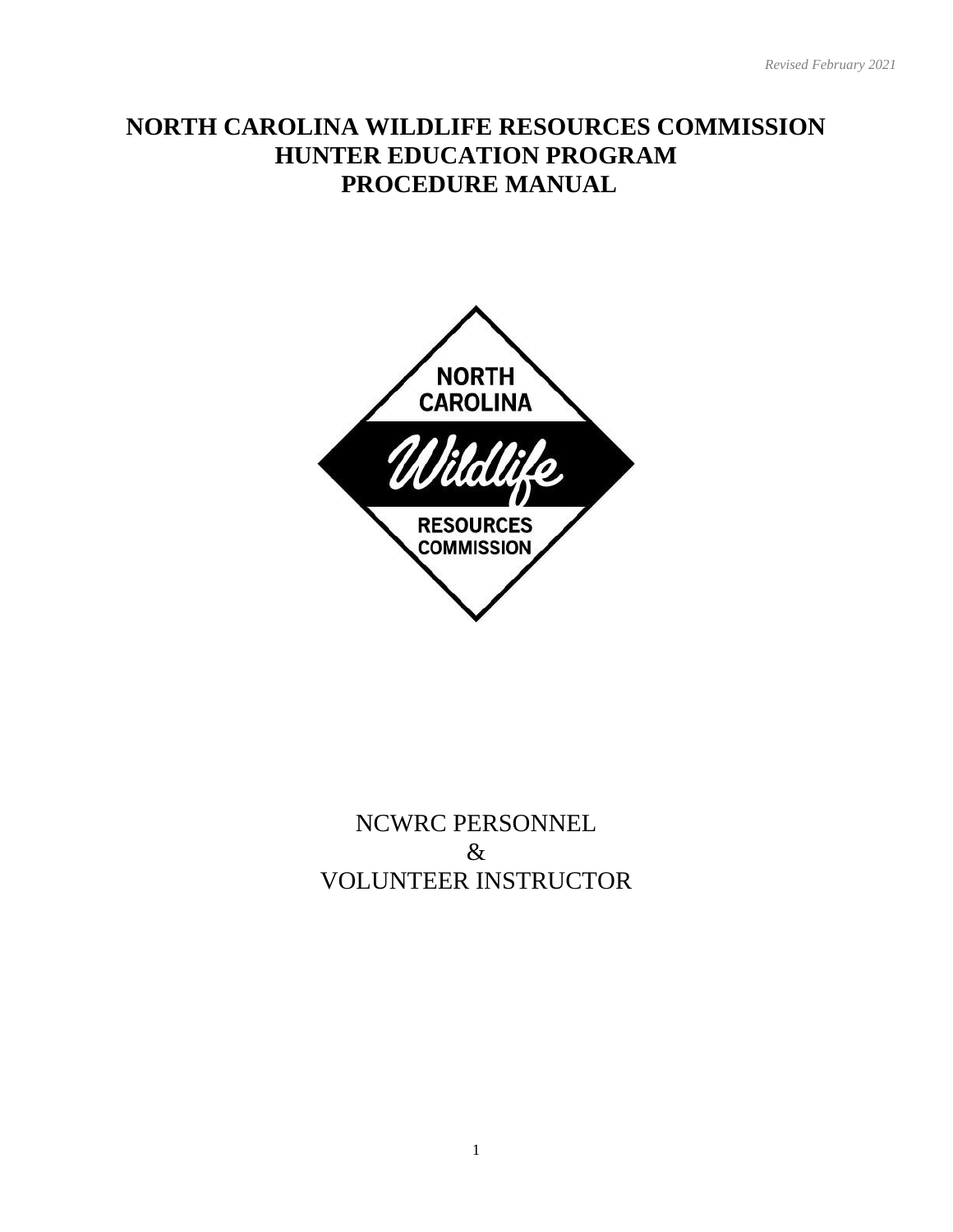Dear Volunteer Instructor:

Welcome to the North Carolina Wildlife Resources Commission (NCWRC) Hunter Education Program. As an instructor, you are an important and valued member of the hunter education team. This procedure manual is designed to assist you as an instructor and to ensure uniformity and quality in the hunter education program.

Hunting is a lifelong activity. The knowledge, skills and attitudes your students learn during their formal hunter education training and their experiences afield are extremely important to the future generation of hunters. Your students are the caretakers of our rich natural resources. As a hunter education instructor, you are in a unique position to have a positive impact on each of your students. Through this partnership, we can provide the leadership and training for others to become safe and responsible stewards of North Carolina's Wildlife Resources.

With your assistance, the NCWRC's Hunter Education Course and Programs will provide the necessary training to help students become safe and responsible sportsmen thereby ensuring the preservation of our rich hunting heritage.

We welcome the opportunity to work with you. Please communicate with the Hunter Education staff on a regular basis and share your ideas toward improving the program. Annual training and workshops are available, and your attendance is encouraged. Your input is valuable to us! Together we can continue to strengthen and improve the services we provide to the citizens of our state.

Your commitment to the hunter education program is a reflection of the appreciation and concern that you have for our wildlife resources. We hope that you will find your experience as a hunter education instructor to be a rewarding one.

Sincerely,

Caime Daniels

Carissa Daniels, Outreach Manager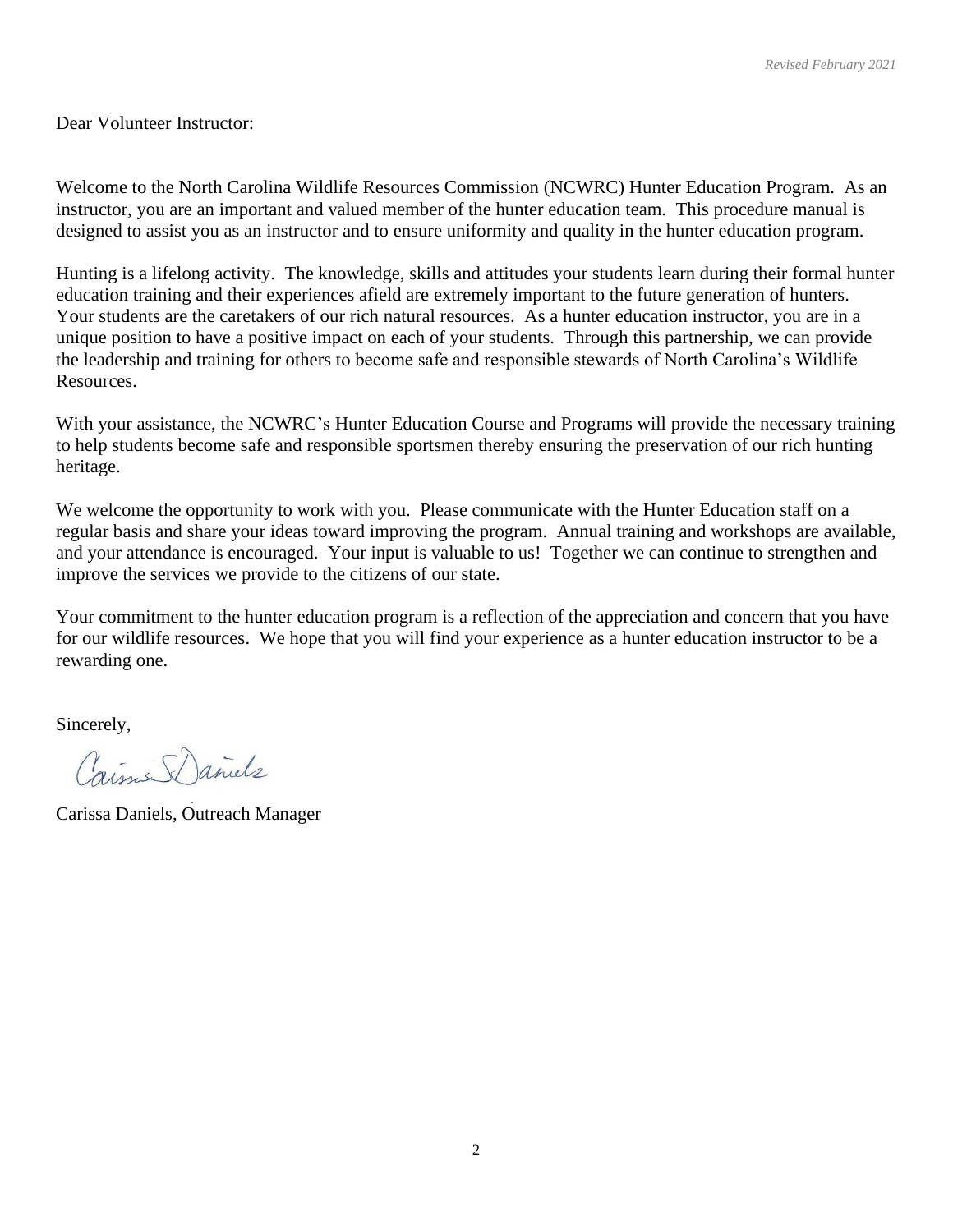# STATEMENT OF INTERNAL USE

This policy manual has been created and structured for the internal use by employees of the North Carolina Wildlife Resources Commission and authorized volunteer instructors. It does not in any way enlarge an instructor's civil or criminal liability. This policy should not be construed to create a higher standard of care in any sense with respect to third party claims. Proven violations of this policy shall from the basis of a complaint be investigated by the Division of Law Enforcement. Any action that may arise from an investigation will be administered in a non-judicial administrative setting.

This program receives Federal financial assistance from the U.S. Fish and Wildlife Service. Under Title VI of the Civil Rights Act of 1964, Section 504 of the Rehabilitation Act of 1973, Title II of the Americans with Disabilities Act of 1990,the Age Discrimination Act of 1975, Title IX of the Education Amendments of 1972, the laws of the State of North Carolina, the U.S. Department of the Interior and its bureaus prohibit discrimination on the basis of race, color, national origin, age, disability or sex (in educational programs). If you believe that you have been discriminated against in any program, activity or facility, or if you desire further information, please write to:

The U.S. Fish and Wildlife Service Office for Diversity and Civil Rights Programs-External Programs 4040 N. Fairfax Drive, Suite 130 Arlington, VA 22203

or

Personnel Office 1703 Mail Service Center Raleigh, N.C. 27699-1703

# NORTH CAROLINA WILDLIFE RESOURCES COMMISSION

Cameron Ingram, Executive Director

# Kyle Briggs, Chief Deputy Director

Lisa Hocutt, Deputy Director

Travis Casper, Division Chief, Wildlife Education Division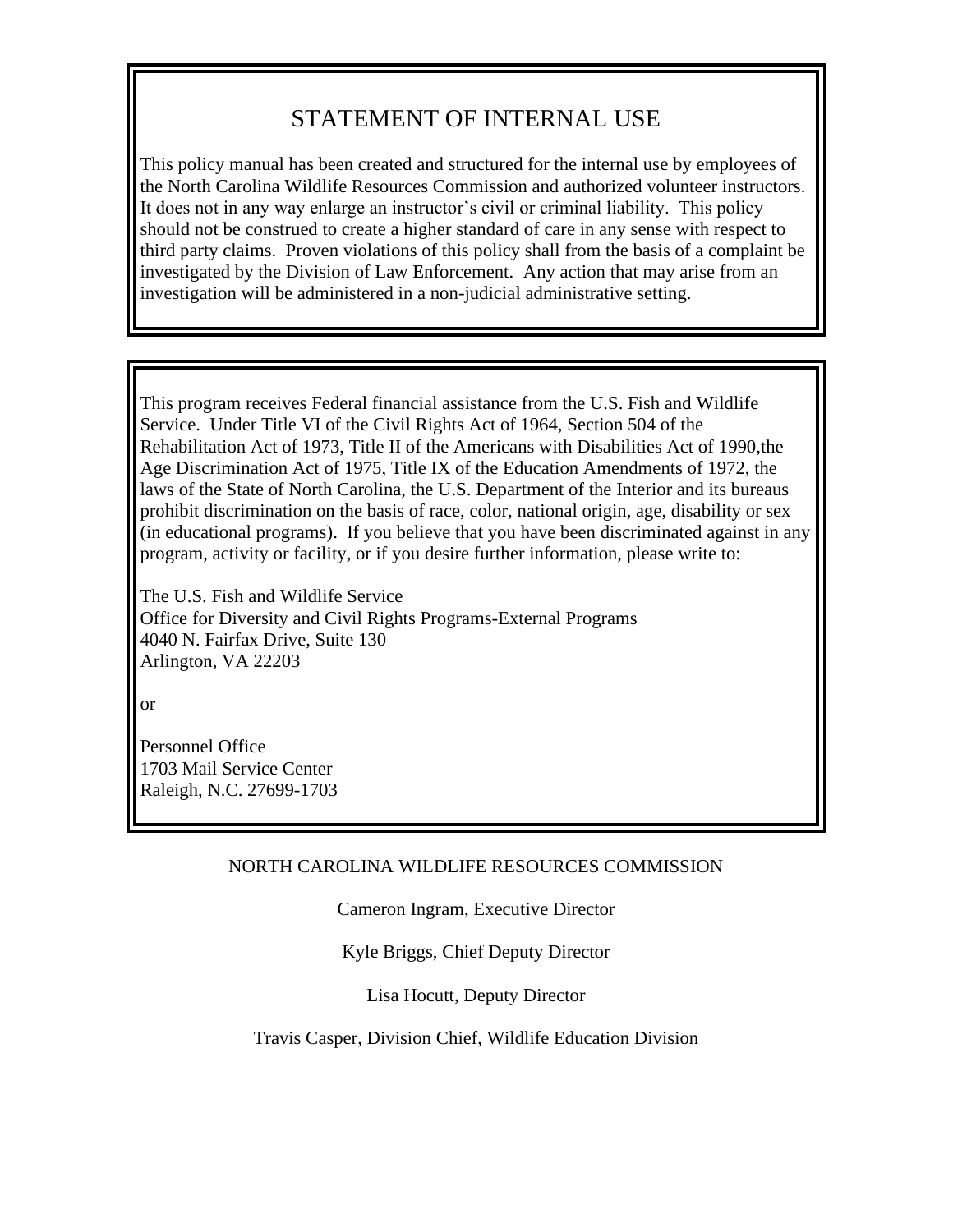# TABLE OF CONTENTS

| <b>INFORMATION ON THE N.C. HUNTER EDUCATION PROGRAM</b>                                                | <b>Section HE1</b>  |
|--------------------------------------------------------------------------------------------------------|---------------------|
| Purpose                                                                                                |                     |
| Our Goals                                                                                              |                     |
| <b>Expected Benefits and Results</b>                                                                   |                     |
| Federal Aid in Wildlife Restoration Act (Pittman-Robertson Act)<br>History of Hunter Education in N.C. |                     |
| <b>International Hunter Education Association-USA</b>                                                  |                     |
| State Organization- Hunter Education Flow Chart                                                        |                     |
|                                                                                                        |                     |
| <b>INSTRUCTOR CERTIFICATION REQUIREMENTS,</b>                                                          | <b>Section HE2</b>  |
| <b>APPLICATION AND INSTRUCTOR STATUS</b>                                                               |                     |
| North Carolina Administrative Code (Instructor Certification Requirements)                             |                     |
| Selection of Instructors & Appeal Process<br><b>Instructor Application and Training Process</b>        |                     |
| <b>Abbreviated Training Process</b>                                                                    |                     |
| <b>Instructor Status</b>                                                                               |                     |
| Hunter Education Advisory Council                                                                      |                     |
|                                                                                                        |                     |
| CODE OF CONDUCT, ETHICS, AND APPEARANCE                                                                | <b>Section HE3</b>  |
| Instructor Compliance, Code of Conduct and Ethics<br>Revocation of Instructor Certification            |                     |
| Procedure for Revocation of Instructor Certification                                                   |                     |
| Personal Appearance                                                                                    |                     |
|                                                                                                        |                     |
| BASIC COURSE CONTENT AND INSTRUCTION                                                                   | <b>Section HE4</b>  |
| Today's Hunter Instructor Guide                                                                        |                     |
| REQUIRED ADMINISTRATIVE WORK                                                                           | <b>Section HE5</b>  |
| <b>Event Manager Training Guide</b>                                                                    |                     |
|                                                                                                        |                     |
| <b>FIREARMS &amp; EQUIPMENT</b>                                                                        | <b>Section HE6</b>  |
| Use of Firearms                                                                                        |                     |
| Care of Equipment                                                                                      |                     |
| Scheduling, Receiving and Return of Equipment                                                          |                     |
| <b>Equipment Needs and Repairs</b>                                                                     |                     |
| <b>INSTRUCTOR IN-SERVICE</b>                                                                           | <b>Section HE7</b>  |
| In-service Opportunities                                                                               |                     |
| Incentive Awards                                                                                       |                     |
|                                                                                                        |                     |
| <b>COURSE REQUIREMENTS</b>                                                                             | <b>Section HE8</b>  |
| N.C. Administrative Code 15a 10k .0101.<br>Course Offering Cycle                                       |                     |
| Class Size                                                                                             |                     |
| Class Sequence                                                                                         |                     |
| Pre-registration                                                                                       |                     |
| <b>Canceling Classes</b>                                                                               |                     |
| <b>Student Information</b>                                                                             |                     |
| Persons with Disabilities                                                                              |                     |
| <b>INTERNET HUNTER EDUCATION COURSE</b>                                                                | <b>Section HE9</b>  |
| <b>Internet Hunter Education Courses</b>                                                               |                     |
|                                                                                                        |                     |
| BOWHUNTER EDUCATION (IBEP)- ADVANCED CERTIFICATION                                                     | <b>Section HE10</b> |
| <b>Additional Instructor Requirements</b>                                                              |                     |
| <b>Course Requirements</b>                                                                             |                     |
| <b>Course Content</b>                                                                                  |                     |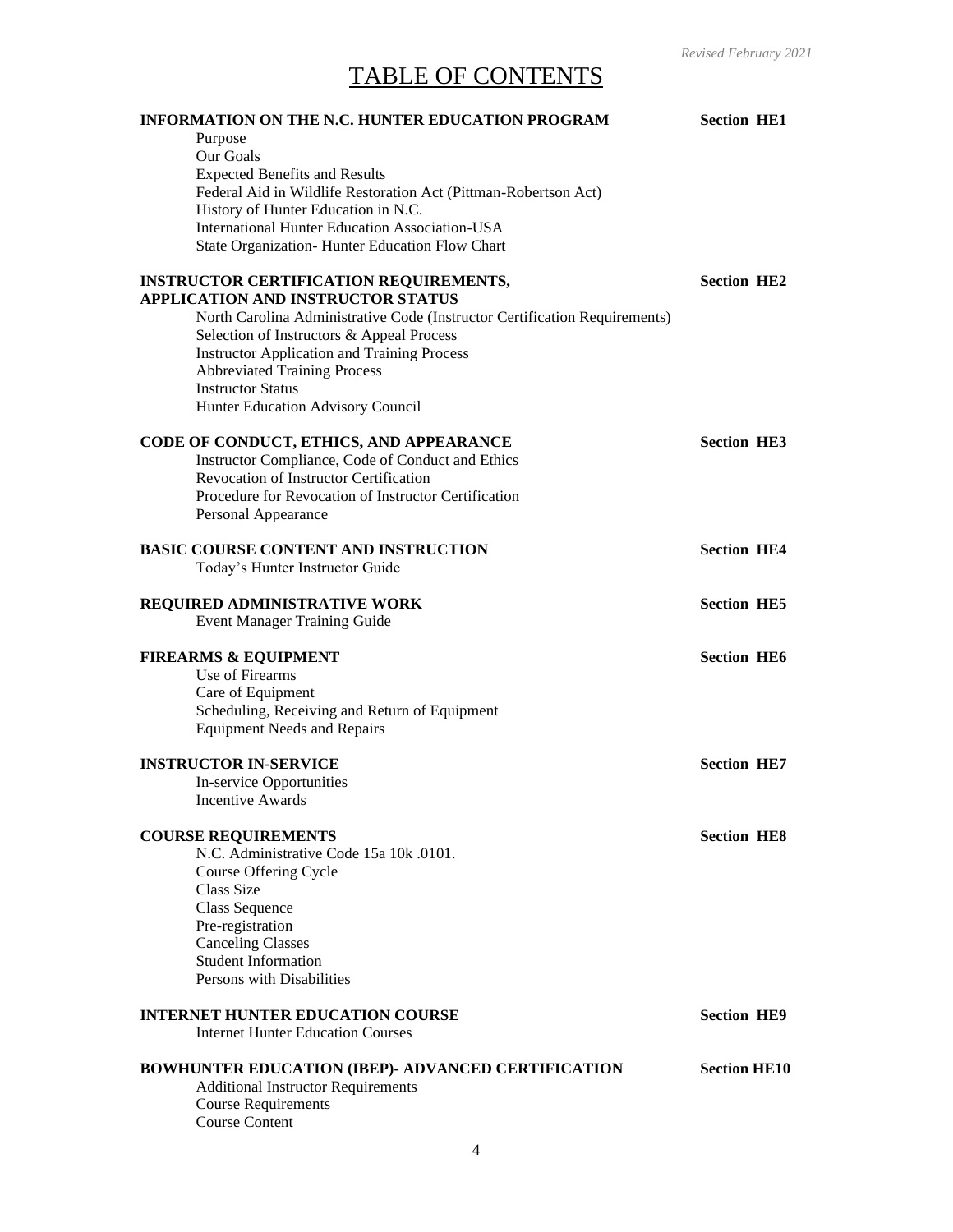### **TRAPPER EDUCATION- ADVANCED CERTIFICATION Section HE11**

Instructor Requirements and Expectations Course Requirements Course Content Demonstration Volunteers

#### **ADVANCED TRAININGS Section HE12**

Additional Instructor Requirements Course Requirements Course Content Muzzleloading Orienteering Range Safety Officer

# **OTHER HUNTER EDUCATION PROGRAMS Section HE13**

Getting Started in Outdoors (GSO) National Archery in Schools Program (NASP) Hunt Opportunities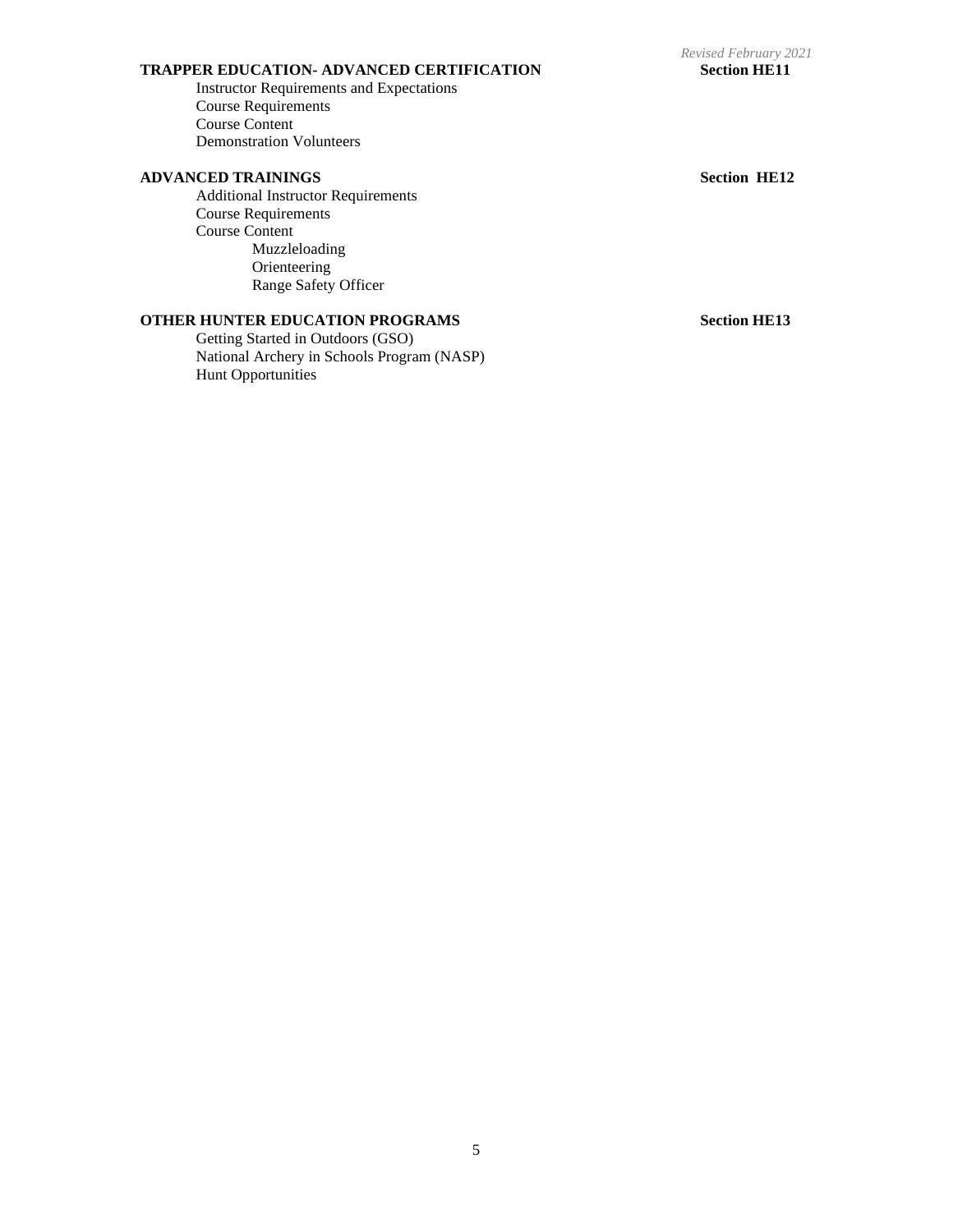Purpose

Our Goals

Expected Benefits and Results

Federal Aid in Wildlife Restoration Act (Pittman-Robertson Act)

History of Hunter Education in N.C.

North American Organization (International Hunter Education Assoc. etc.)

State Organization (Hunter Education Flow Chart, Mission, Responsibilities, etc.)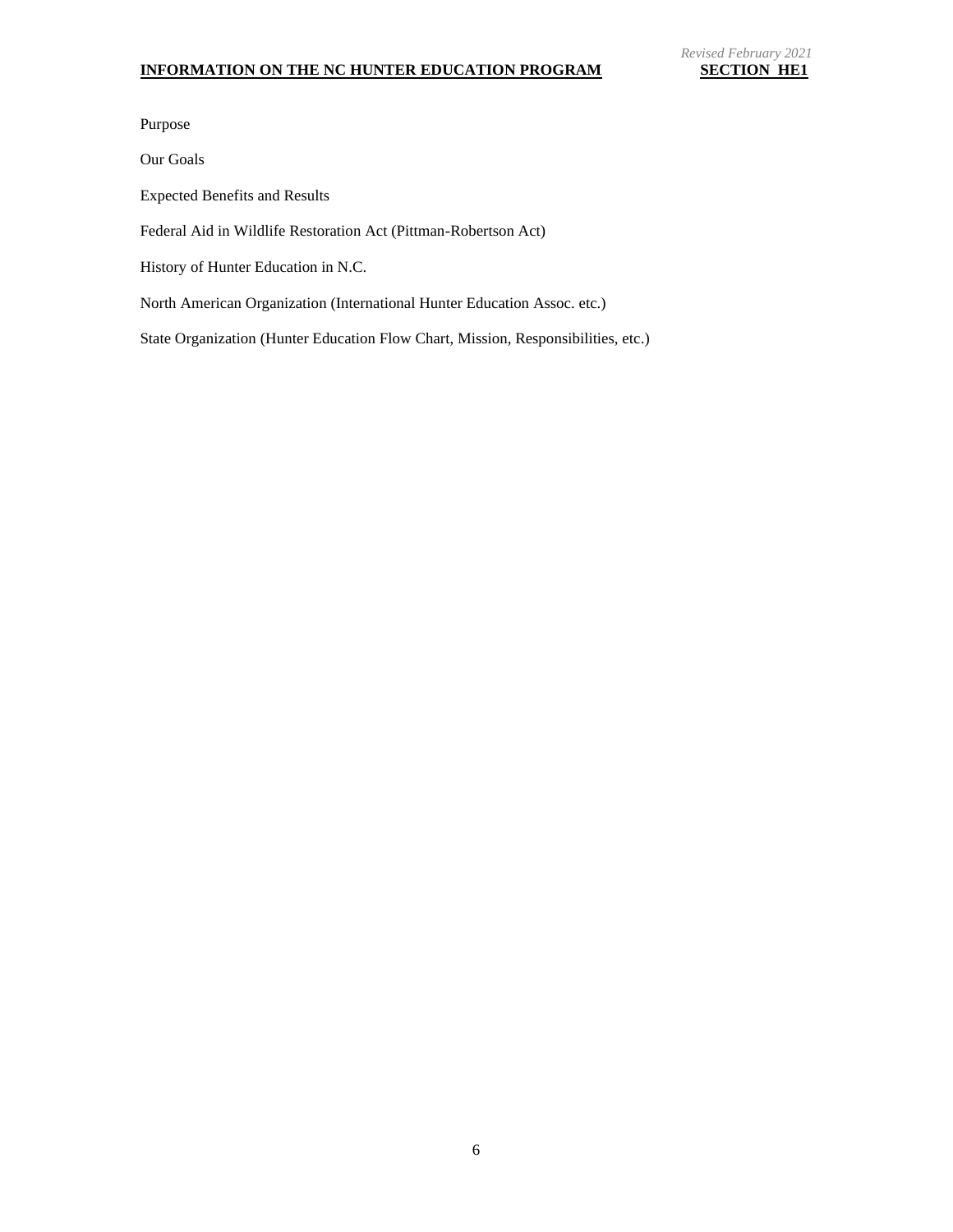# **PURPOSE:**

The reason for the Hunter Education Program is to promote knowledgeable, ethical, and responsible hunting.

## **MISSION:**

To accomplish our purpose the Hunter Education Program will provide educational opportunities for the development and enhancement of North Carolina's current and future hunters.

## **VISION:**

The Hunter Education Program strives to conserve the hunting heritage of North Carolina.

# **PROGRAM GOALS:**

- To reduce the number of hunting and hunting related incidents and fatalities every year.
- To improve the image of the hunter and promote public acceptance of hunting and shooting sports as viable recreational activities and as an essential tool for wildlife management.
- To provide the hunter and other outdoorsmen an awareness of their legal and ethical responsibilities when enjoying and/or harvesting wildlife.
- To provide the hunter and outdoorsman with a better understanding of the principles of wildlife management practices and the need for wildlife laws and regulations.
- To promote and aid in shooting sports for the public.

# **EXPECTED BENEFITS AND RESULTS:**

A comprehensive Hunter Education Program designated and implemented through planning, adequate funding, administration, and evaluation will successfully address:

- Maintain hunter education courses and provide the public with the needed certificate of competency to lawfully obtain a hunting license.
- Reducing of hunting fatalities and hunting related incidents. Through increased education and possible development of shooting ranges and/or educational facilities, we can expect students and hunters to become more skilled and proficient in the use of hunting equipment.
- Enhance through education, public awareness and understanding of the important role hunting plays in the conservation of wildlife resources.
- Create awareness among students of their responsibilities while hunting.
	- (a) Instill in the student an understanding of their legal and ethical responsibilities while hunting and engaging in outdoor activities.
	- (b) Promote the image of a responsible hunter, with respect to the resources, private and public property, and the rights of other.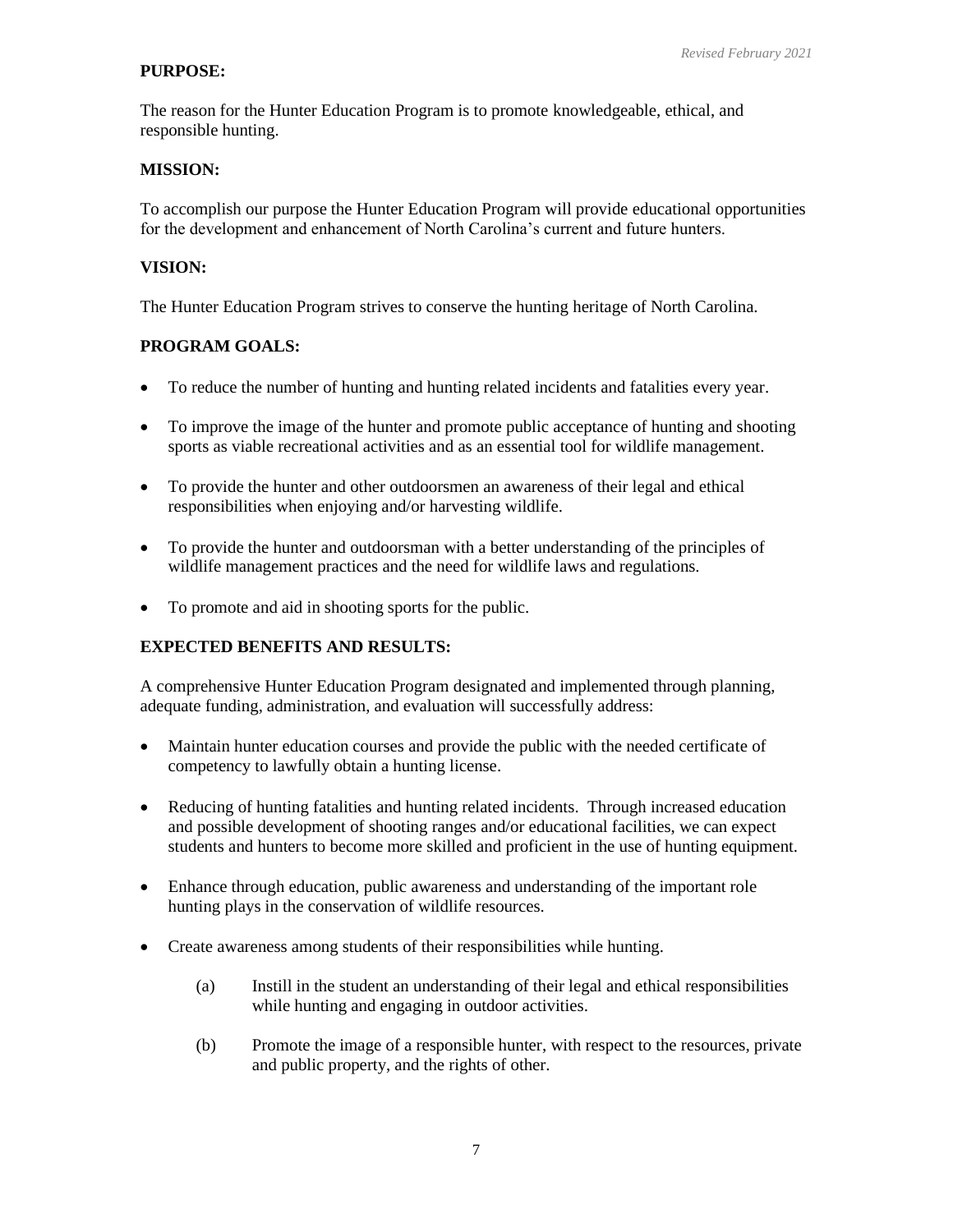- Increase the hunter's skills and proficiency with the use of firearms, archery, tree stands, orienteering skills, first aid, survival and other hunting related equipment and activities. With this knowledge and these skills, a reduction of accidents should occur.
- Educate and/or expose areas such as urban (inner-city), single parents, cultural and ethnic groups to hunting. With the hunter education program, we can reach these groups on a greater scale and educate them of the benefits from hunting both as a management tool and a recreational activity.
- Promote public interest and active involvement in hunting and related issues.
- Public enjoyment and understanding of the wildlife resources will be greatly enhanced.
- The hunting public will have a better understanding of the vulnerability of the environment and work towards improving conditions that are necessary to maintain quality of life for both man and wildlife.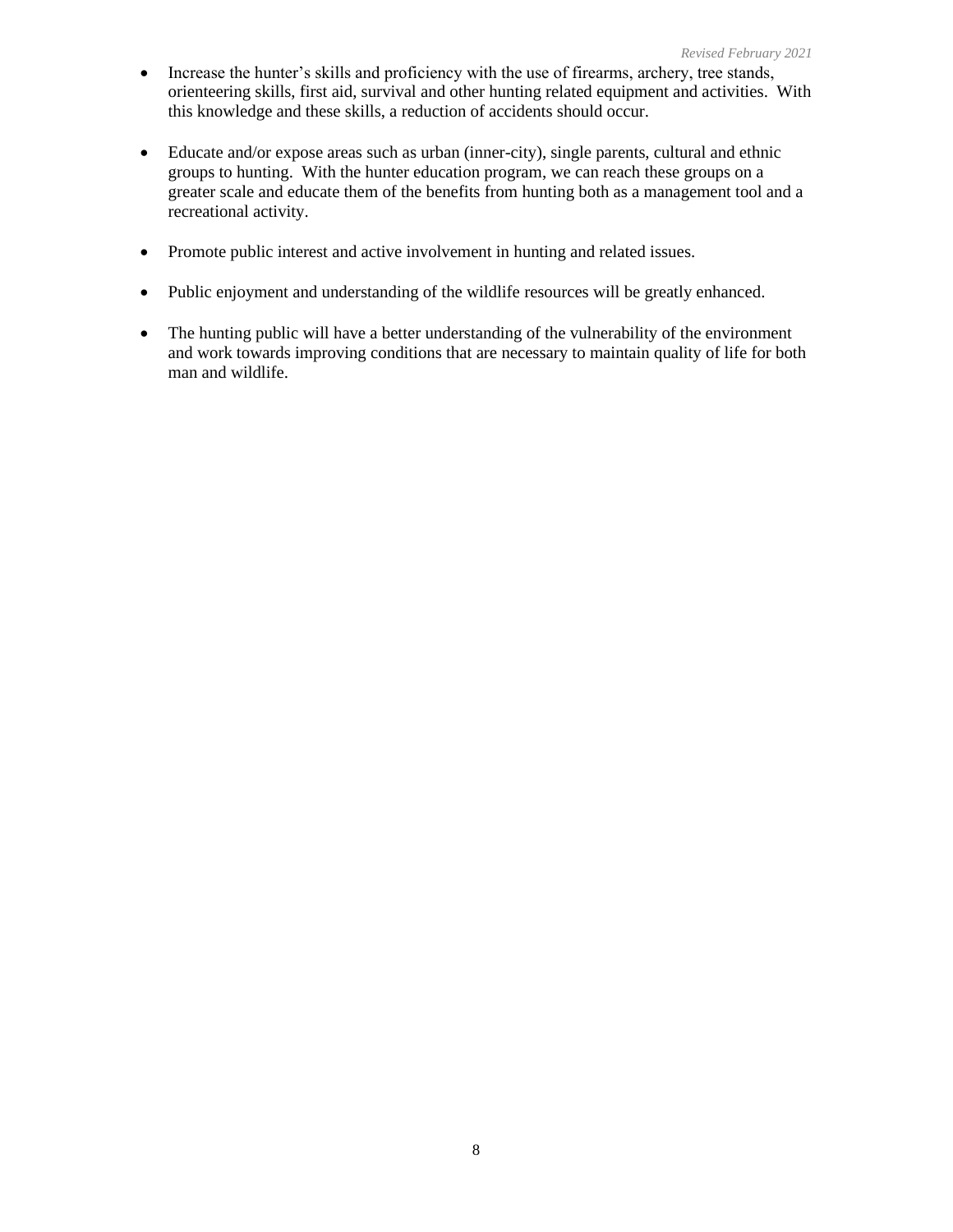#### *Revised February 2021* **FEDERAL AID IN WILDLIFE RESTORATION ACT (PITTMAN-ROBERTSON ACT):**

The Federal Aid in Wildlife Restoration Act, popularly known as the Pittman-Robertson Act, was approved by Congress on September 2, 1937, and began functioning July 1, 1938. The purpose of this Act was to provide funding for the selection, restoration, rehabilitation and improvement of wildlife habitat, wildlife management research, and the distribution of information produced by the projects. The Act was amended October 23, 1970 to include funding for hunter training programs and the development, operation and maintenance of public target ranges.

Funds are derived from 11 percent Federal excise tax on sporting arms, ammunition, archery equipment, and 10 percent tax on handguns. These funds are collected from the manufacturers by the Department of the Treasury and are apportioned each year to the States and Territorial areas (except Puerto Rico) by the Department of the Interior on the basis of formulas set forth in the Act. (The hunter education apportionment formula is based on total state population.) Funds for hunter education and target ranges are derived from one-half of the tax on handguns and archery equipment.

The selection, planning and execution of wildlife restoration, as well as hunter education and target range projects are the responsibility of the State fish and wildlife agencies. State's fish and wildlife agencies may be reimbursed for up to 75 percent of the total cost of approved projects. Financial aid is not directly available to individuals, clubs, or local governments; except through the Administrative Grant process, discussed elsewhere in the Federal Aid Handbook. Grand Proposals are submitted by State fish and wildlife agencies to their respective Fish and Wildlife Service Regional Director.

In 2000, additional funding was made available to states for hunter education enhancement and shooting ranges. These monies are available to be used to enhance existing programs, for advanced hunter education training and to improve delivery methods.

Note: As you can determine from the above information, hunters, anglers, and archery and firearms owners are where the vast majority of funding and support for our wildlife resources and public lands lie. Sportsmen are clearly the largest contributors to conservation, paying for programs that benefit all Americans and all wildlife thanks to the Pittman-Robertson Act of 1937.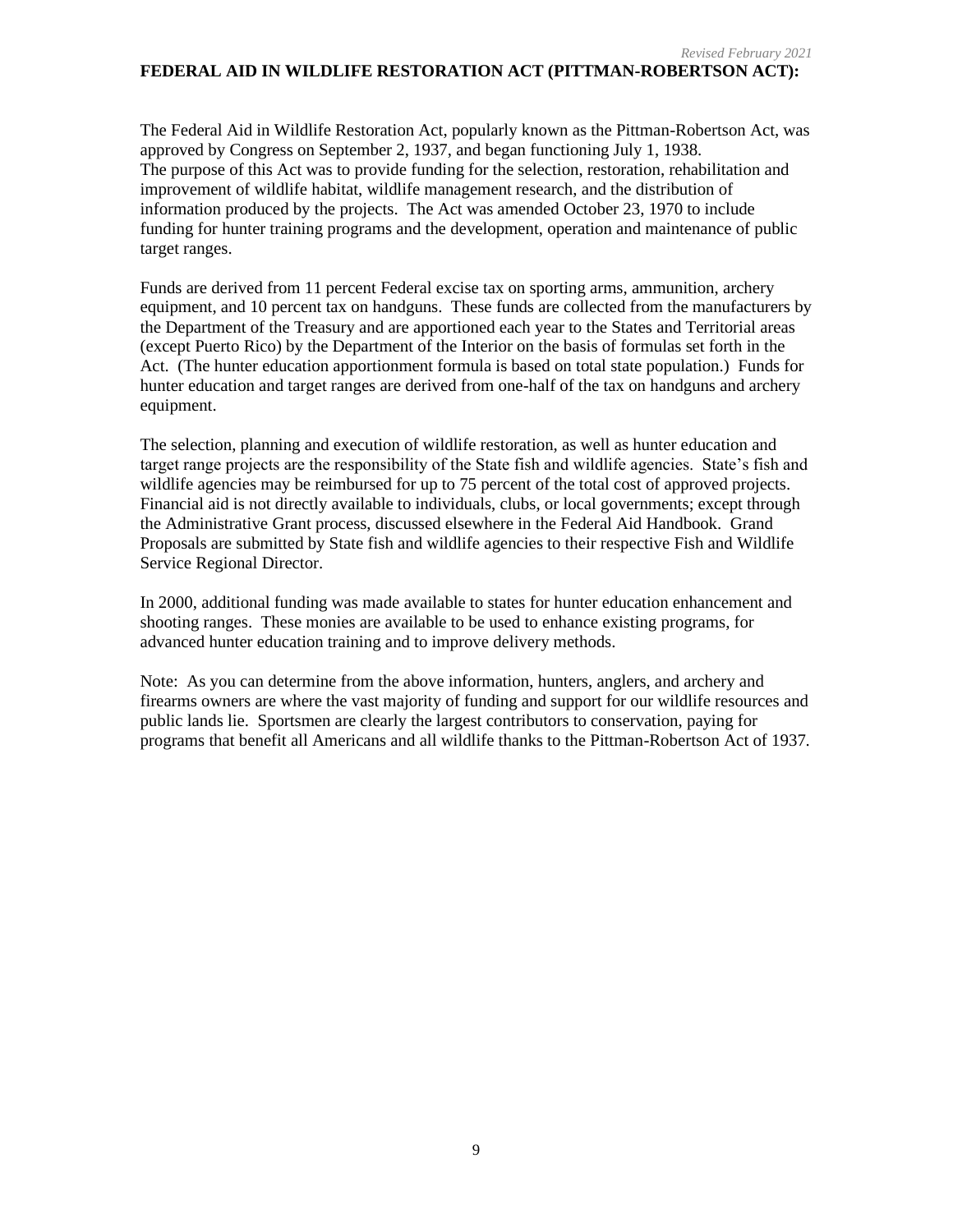# **HISTORY OF HUNTER EDUCATION IN NORTH CAROLINA:**

A Hunter Education Course has been offered and taught in N.C. since 1960. Hunter education was placed directly under the Division of Law Enforcement in 1972. On July  $1<sup>st</sup>$  1991, the Hunter Education Course became mandatory. On or after July 1, 2013, a person regardless of age, may not procure a hunting license in this state without producing a hunter education certificate of competency.

Our Hunter Education Manual is one of the most up-to date and widely used manuals throughout the United States. The minimum requirement for certification is a six-hour course. The Hunter Education Course must encompass the following:

- 1. Hunter Responsibility
- 2. Wildlife Conservation and Management
- 3. Firearms
- 4. Wildlife Identification
- 5. Survival and First Aid
- 6. Tree Stand Safety

The Hunter Education Manual includes the following areas:

Game Care Specialty Hunting Water Safety

# **INTERNATIONAL HUNTER EDUCATION ASSOCIATION-USA**

The purpose of the IHEA-USA is to promote hunter education by providing a medium for the exchange of views and experiences; by fostering interstate, Federal-State, and Province-State cooperation and coordination in mutual problems; by promoting greater uniformity in hunter education requirements from state to state, province to province, and state to province; by promoting the reciprocal recognition of properly trained hunters between state and province hunter education programs; by cultivating characteristics of honesty, self-discipline, self-reliance, mutual consideration, essentials of good sportsmanship and good citizenship; by promoting programs to prevent hunting incidents; by upholding the image of hunting both as a legitimate tool of wildlife management and as a recreation sport throughout North America; and, to carry out the effective presentation and dissemination of these purposes.

In summary, the IHEA-USA is mostly members of each state's hunter education administrators working together for the betterment of hunter education as stated above. The NCWRC is a member of the IHEA and it is recommended that individual instructors join as "individual members". Instructors can join at www.ihea-usa.com.

Each member has the right to attend the annual conference, order any materials from the IHEA catalogue at a discounted price and be eligible from some manufacturers for discount prices on items such as firearms, bows, clothing, etc.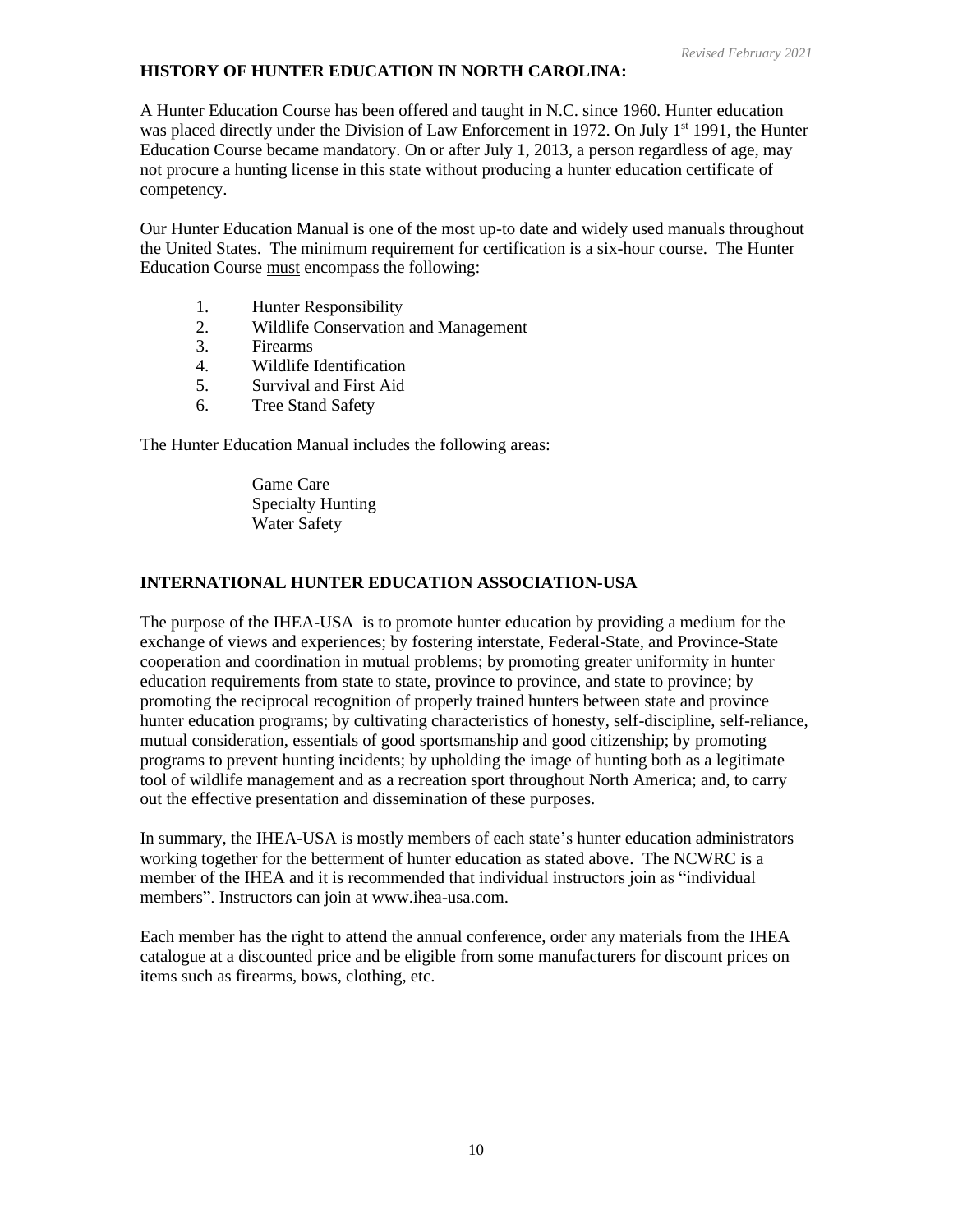# **STATE ORGANIZATION HUNTER EDUCATION FLOW CHART**

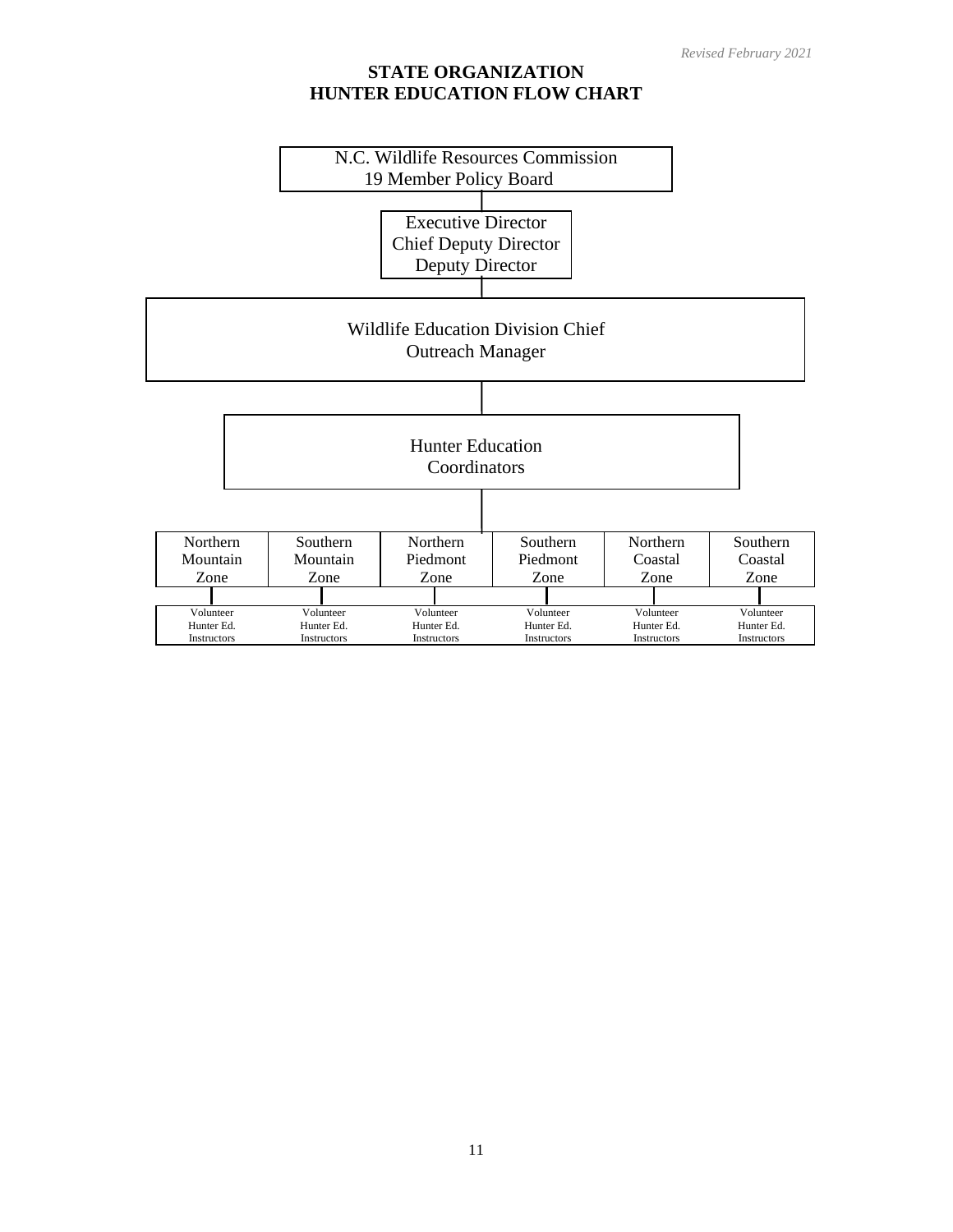# **Responsibilities:**

- The Law:  $(G.S. 113-270.1A$ . Hunter Education Course Required) &  $(N.C.A.C. T15A: 10K)$ .0001, .0002 and .0003) cover the guidelines or elements of the law, the agency responsible to institute and coordinate the program, and the requirements that are to be met by the public and instructors.
- The Hunter Education Policy Manual: This Manual is to be used by all instructors for compliance, guidance and to establish uniformity to the Hunter Education Program.
- The State Hunter Education Administrator (Outreach Manager) are responsible for administering the State Hunter Education Program and preparation of Federal Aid documents. The Administrator will directly supervise the work of the 6 Hunter Education Coordinators. Enforcement Staff and Officers work closely with Hunter Education Coordinators to implement the district/zone program. The state administrator will meet periodically with the Raleigh Office Staff and the district staff to keep them informed of the progress and needs of the Hunter Education Program in each of the six education zones. The state administrator will attend state, regional and national training meetings, the IHEA Conference, federal aid workshops, and etc., whenever possible to maintain professionalism and expertise in the hunter education program.
- The Hunter Education Coordinators are the primary persons responsible for the Hunter Education Program at the local level and for assisting the State Administrator in the operations of the program statewide through the recruitment, retention, and reactivation of hunter education volunteers.

The Hunter Education Coordinators are responsible for the application process and training of volunteer instructors, with assistance from the State Administrator. In addition, two in-service trainings will be conducted yearly in each zone (Southern Mountains, Northern Mountains, Southern Piedmont, Northern Piedmont, Southern Coastal and Northern Coastal) to keep instructors informed about the hunter education program, changes in procedure and for recognition of volunteer contributions.

The Hunter Education Coordinators will monitor and evaluate the instructors within their assigned areas and will keep regular contact with active instructors. All administrative paperwork will be processed through the Hunter Education Coordinators.

• The Volunteer Hunter Education Instructor has the responsibility to be dependable, prompt, efficient and knowledgeable. An effective volunteer accepts supervision and adheres to policies and procedures. Volunteer instructors are expected to uphold high standards and to conduct themselves in a manner consistent with the agency's role as a public service agency.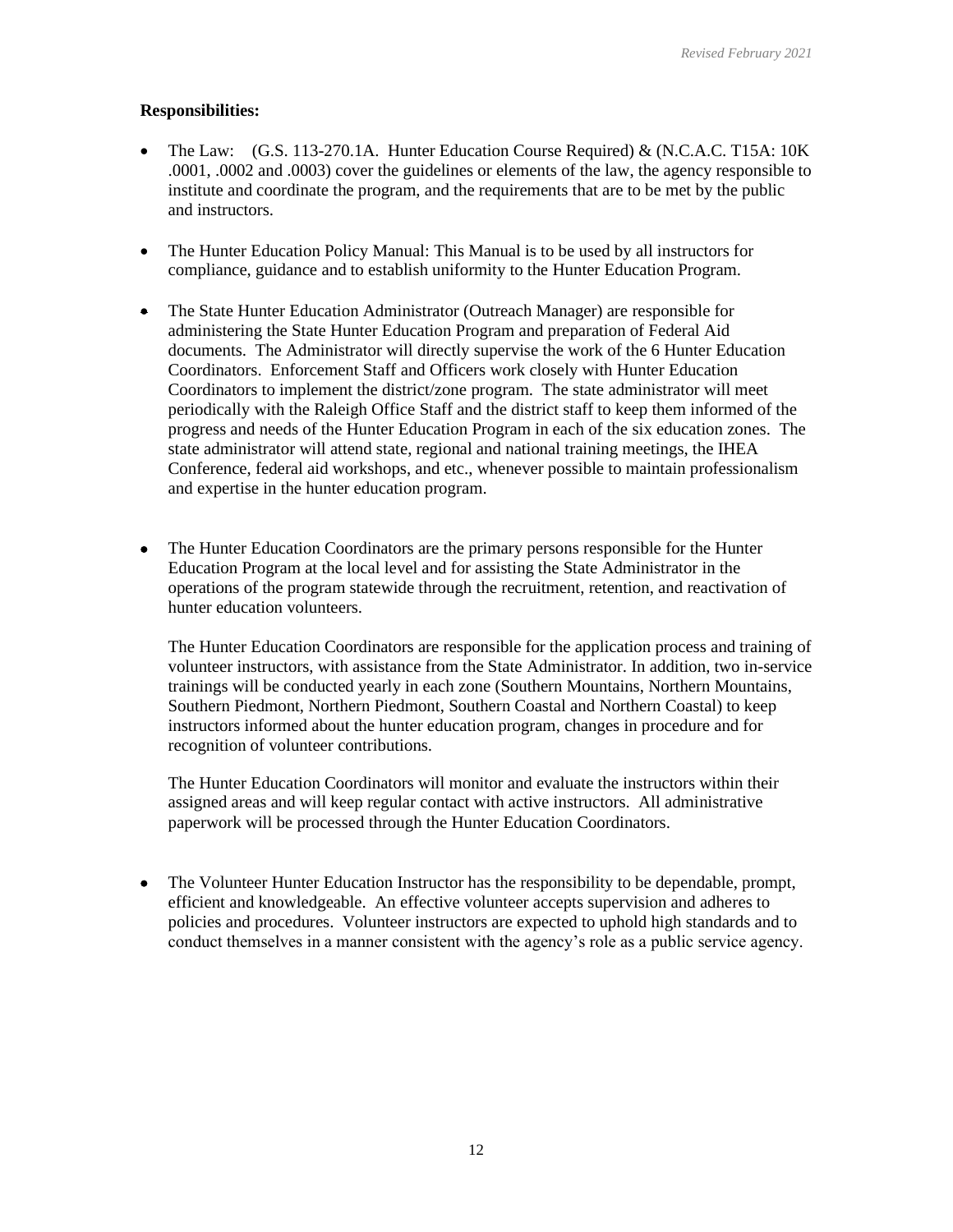#### **INSTRUCTOR CERTIFICATION REQUIREMENTS, SECTION HE2 APPLICATION AND INSTRUCTOR STATUS**

North Carolina Administrative Code (Instructor Certification Requirements)

Selection of Instructors & Appeal Process

Instructor Application and Training Process

Abbreviated Training Process

Instructor Status

Hunter Education Advisory Council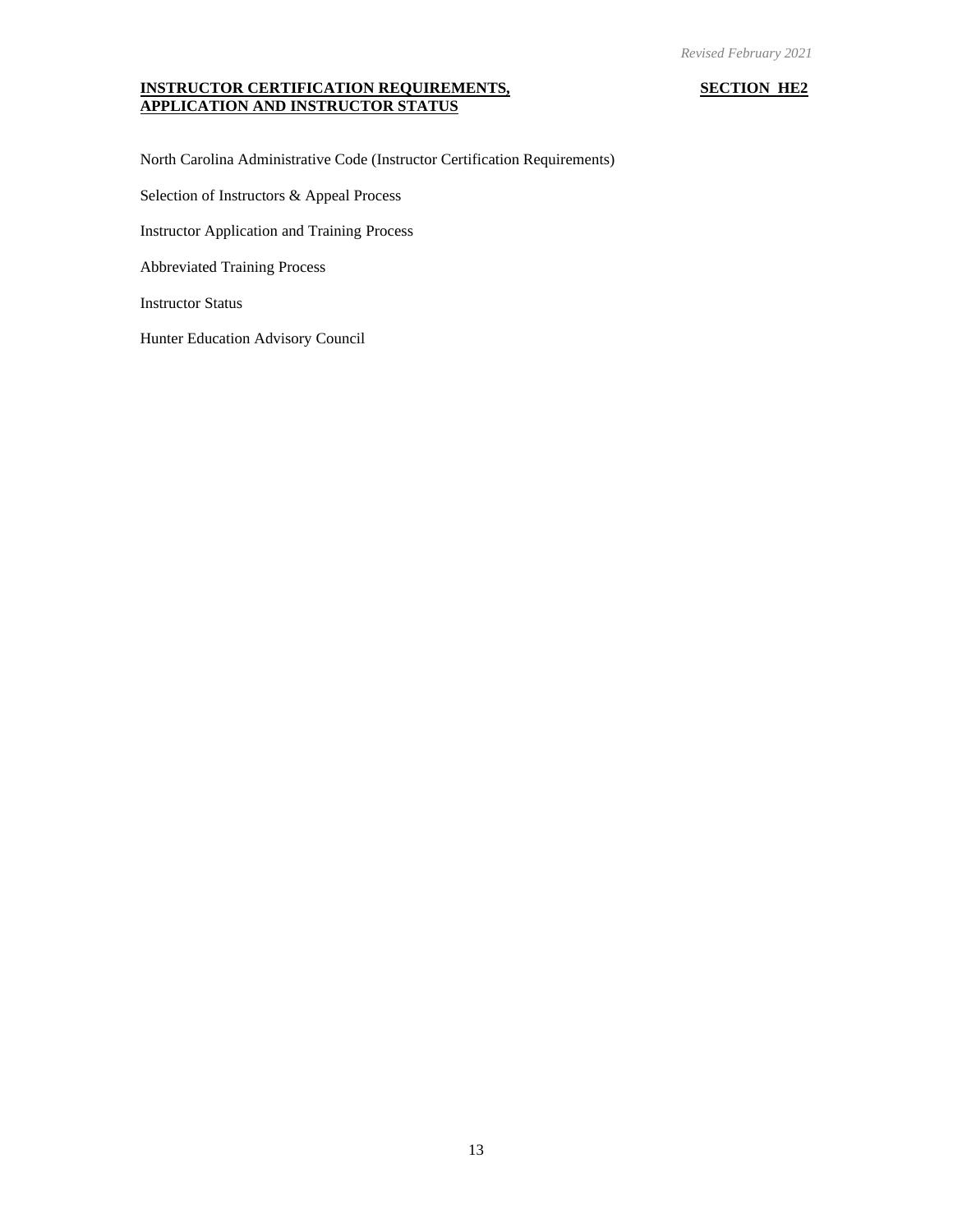# **NORTH CAROLINA ADMINISTRATIVE CODE (INSTRUCTOR REQUIREMENTS)**

The North Carolina Administrative Code T15A: 10K .0103 requires that to be eligible for Hunter Education Instructor certification an individual must:

- 1. Be 21 years of age upon application.
- 2. Be a graduate of a Basic Hunter Education Course approved by the NCWRC. Approved courses must satisfy the requirements set out in 15A NCAC 10K.0101 or be certified by a state or province that meets or exceeds the requirements set out in 15 NCAC 10K .0101.
- 3. Complete the North Carolina Hunter Education Instructors Application.
- 4. Complete the 12-hour Hunter Education Instructors Course, and score 75 percent or higher on the written examination. Teachers certified by the North Carolina Department of Public Instruction and persons who have been certified as hunter safety instructors by another state may take an abbreviated course that is less than 12-hours;
- 5. Submit to a background investigation including a records check which reveals no disqualifying convictions. Disqualifying convictions are listed as follows:
	- a) A felony.
	- b) A crime or unlawful act defined as a "Class 1" misdemeanor within the five-year period prior to the date of application; or
	- c) Any conviction of the game and fish law which would require a mandatory suspension and or revocation of a license as indicated in G.S. 113-276.3 within the three year period prior to the date of application.

# **Selection of Instructors and the Appeal Process**

Recruitment and selection of volunteer instructors is done at the discretion of the Hunter Education Coordinators to select those persons that they feel are most qualified and possess the necessary skills to become effective instructors.

Any appeal concerning a failure to be selected should be made to the State Hunter Education Coordinator(s) in writing within 10 days of receiving a denial letter.

# **Instructor Application and Training Process (Effective January 2020)**

- Step 1: Contact area Hunter Education Coordinator (HEC) for initial interview, application, and review of the certification process.
- Step 2: Return application and consent for background investigation to HEC.
- Step 3: Attend one of the four Volunteer Instructor Certification Courses (VICC) offered in zone during the calendar year. VICC's will be offered the following months in each zone, unless otherwise approved by the State Administrator:
	- a. January
	- b. February
	- c. September
	- d. November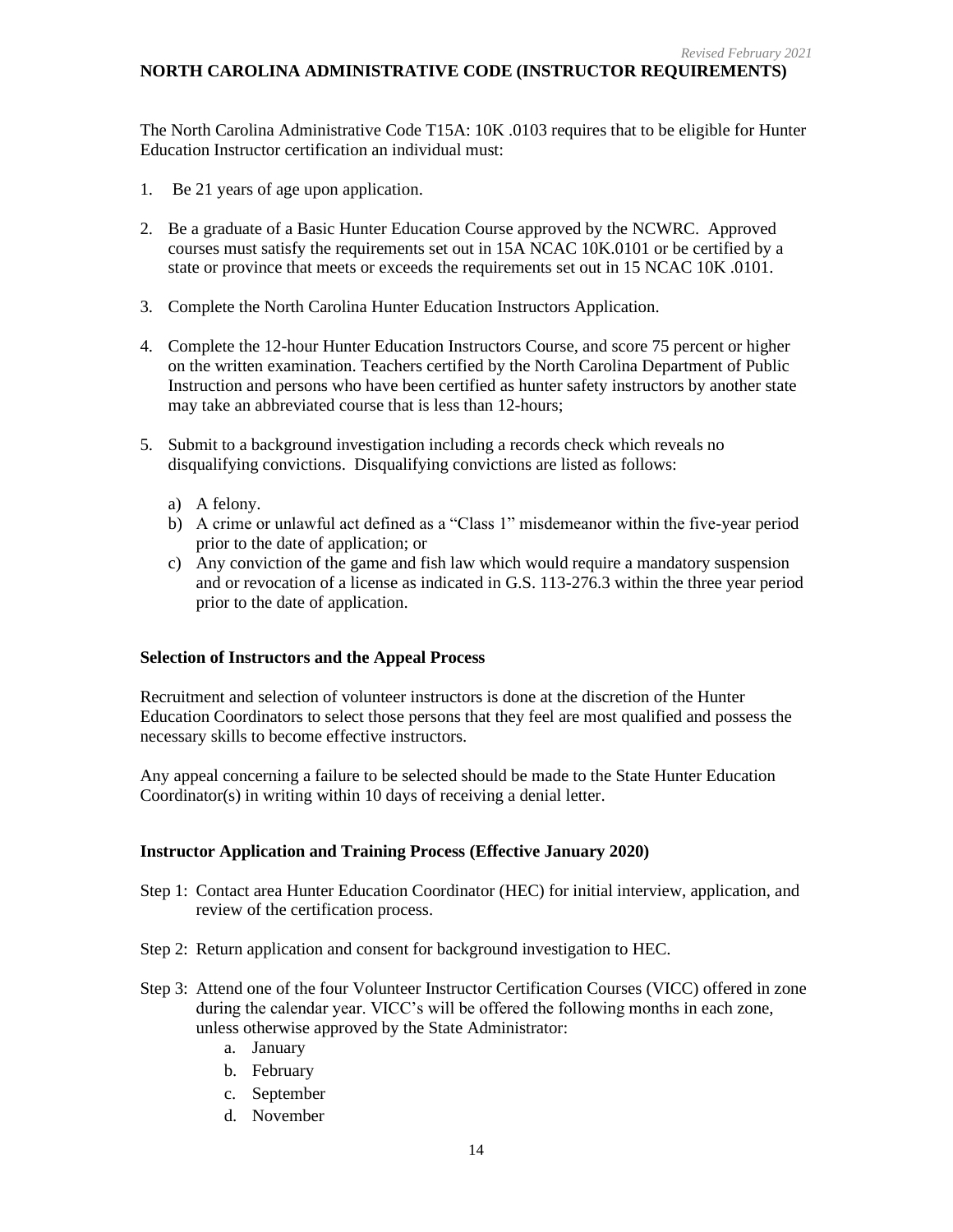\* There will be one VICC offered in August at the Advanced Instructor Workshop.

- Step 4: Attend and evaluate an Instructor-Led Basic Hunter Education Course by assigned Master Instructor. Return course evaluation to HEC to receive 'Provisional Instructor' card.
- Step 5: Receive "Provisional Instructor" card and satisfy provisional instructor requirements. The instructor has 1 year to lead or assist with a complete Hunter Education Certification course with assigned Master Instructor, submit the results in Event Manager, and contact the HEC about the completion of the provisional instructor requirements to move to "Active" status and become a Certified NC HE Volunteer Instructor.
- Step 6: Receive "Hunter Education Volunteer Instructor" card as being completed with the certification process and start the 2-year active instructor cycle in compliance with the Hunter Education Procedure Manual.

### **Abbreviated Training Process**

Teachers certified by the North Carolina Department of Public Instruction and persons who have been certified as hunter safety instructors by another state may take an abbreviated course that is less than 12-hours set by NCAC T15A: 10K .0103.

- Step 1: Contact area Hunter Education Coordinator (HEC) for initial interview, application, and review of the certification process.
- Step 2: Return application and consent for background investigation to HEC.
- Step 3: Attend a Volunteer Instructor Certification Courses (VICC) offered in zone during the calendar year.
- Step 4: Receive "Hunter Education Volunteer Instructor" card as being completed with the certification process and start the 2-year active instructor cycle in compliance with the Hunter Education Procedure Manual.

### **INSTRUCTOR STATUS**

Provisional Instructor - Provisional Instructor status is earned at the completion of the HE VICC as part of the Instructor Training Process and will be good for 1 year. The instructor has 1 year to lead or assist with a complete Hunter Education Certification course, submit the results in Event Manager, and contact the HEC about the completion of the provisional instructor requirements to move to "Active" status and become a Certified NC HE Volunteer Instructor.

Volunteer Instructor - Once certified as a Hunter Education Instructor, to remain "Active" you must either teach one Hunter Education Course or assist another instructor in teaching one Hunter Education Course in a two-year period and submit documentation of the course taught.

If an instructor does not meet the teaching requirement of one Hunter Education Course in a twoyear period of time, he/she will be placed on an Inactive List.

To remain current as a Hunter Education Instructor, he/she must maintain an excellent reputation in the community and county in which he/she lives and must not be convicted of a felony; or a crime or unlawful act defined as a Class 1 misdemeanor; or any game and fish law which would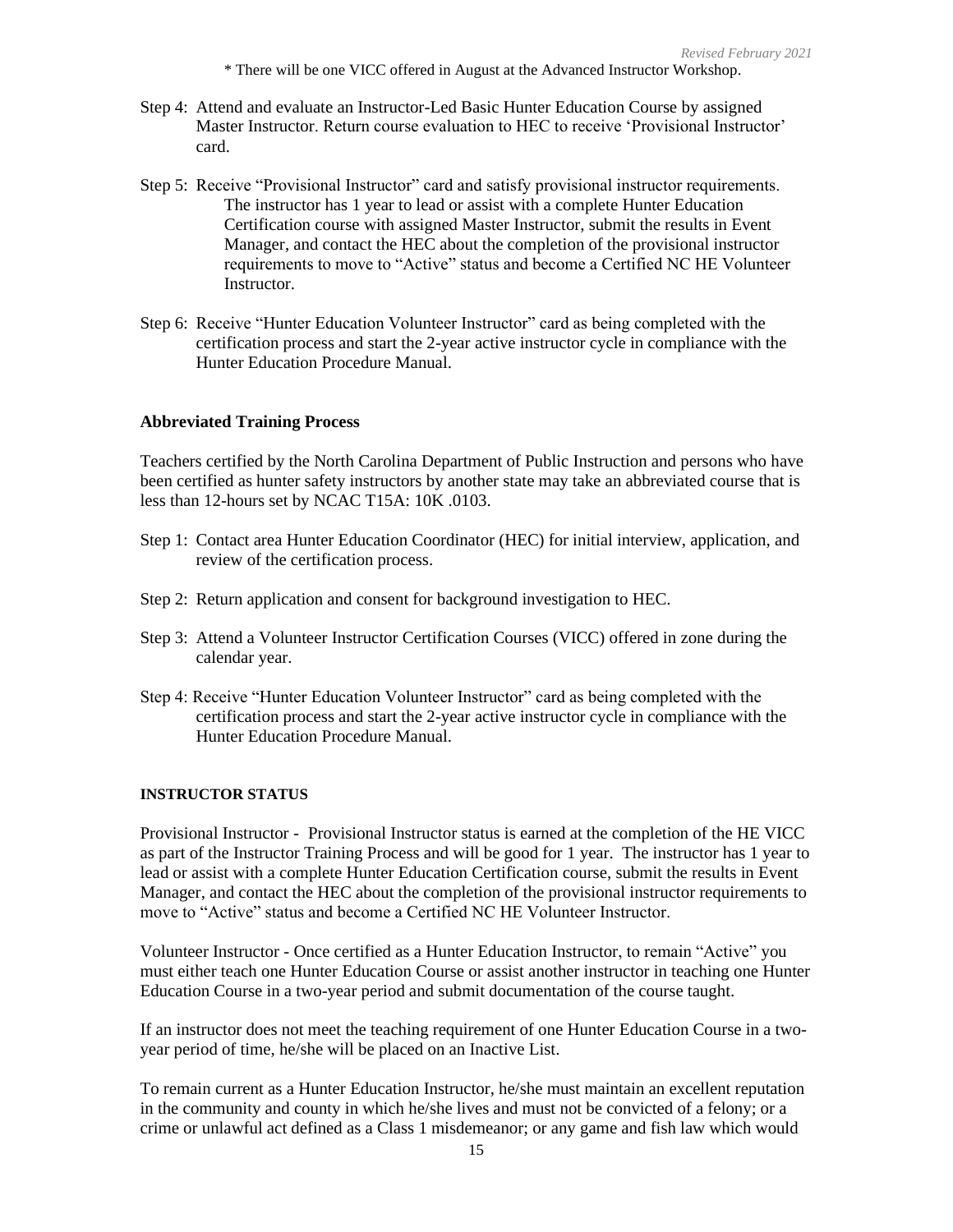require a mandatory suspension and or revocation of a license as indicated in G.S. 113-276.3. An instructor must not certify a person without attending and completing the course requirements set out in this manual. If an instructor is suspended for the preceding violations of the policy manual, he/she shall not be reinstated as an instructor.

If a current instructor moves from one zone to another and wishes to continue teaching Hunter Education, he must contact the Hunter Education Coordinator and advise him/her of his or her new address so the coordinator can forward the instructor's records to the zone that he or she will be moving.

Master Instructor – The Master Instructor Program is designed for experienced Hunter Education Instructors to assist with the training of Provisional Instructors. To become a Master Instructor the following qualifications must be met:

- 1. Must have an active status for the last three, consecutive years.
- 2. Must have 100+ instructing hours with the Hunter Education Program.
- 3. Must submit application to the State Administrator with recommendation from zone Hunter Education Coordinator.
- 4. Attend and successfully complete Master Instructor Academy. The Academy will be held six times a year and will rotate around the state.
	- a. February
	- b. May
	- c. June
	- d. July
	- e. August
	- f. November

# **HUNTER EDUCATION ADVISORY COUNCIL**

The Hunter Education Program will be developing a Hunter Education Advisory Council during the 2020 calendar year. The council will begin serving in January 2021.

# **Purpose of Advisory Council**

The purpose of the council will be to advise and make suggestions to promote the Hunter Education Program across the state of North Carolina. This council will have no authority or voting power over the program.

The council will be made up of:

- Three Hunter Education Coordinators (one from each region): 2-year term
- Three District Captains or Lieutenants (one from each region): 2-year term
- Six Master Instructors (one from each zone): 2-year term
- Law Enforcement Major of Administration: permanent term
- Wildlife Education Outreach Manager: permanent term

# **Council Member Requirements and Responsibilities**

- 1. Attend and participate in yearly meetings.
	- Each committee member will be required to attend the three scheduled meetings. April Meeting- Friday evening prior to state tournament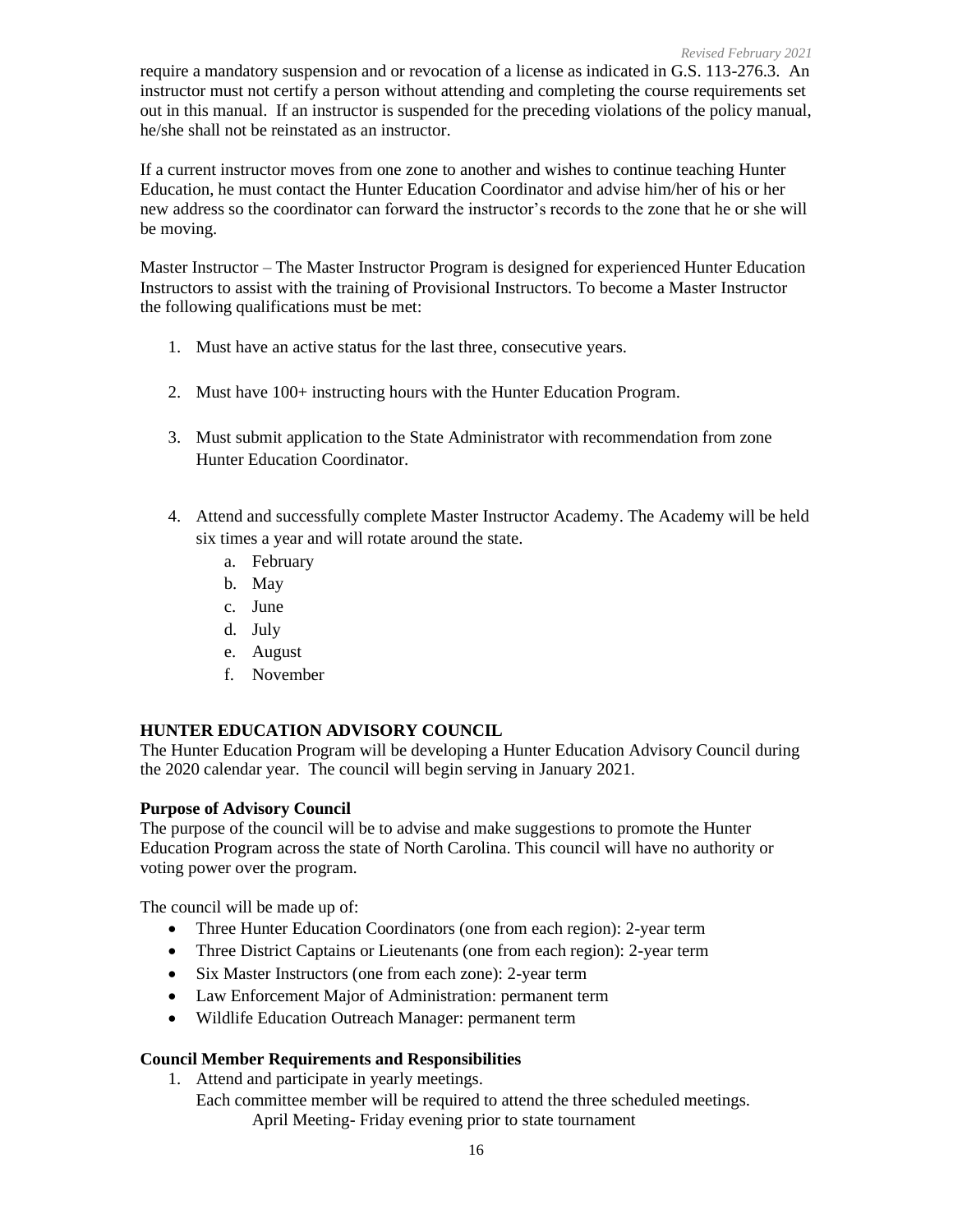Aug. Meeting- scheduled time at the Advanced Instructor Workshop Dec. Meeting- Meeting will be held prior to Dec. 20. Location and date TBA. (Dec. Meeting will include current and newly elected council members)

- 2. Serve as the selection committee for the State Instructor of the Year Award and the Hall of Fame Awards.
- 3. Make recommendations for program handouts, incentives for instructors, ideas for Advanced Instructor Workshop/in-service trainings, and recruitment/retention/reactivation ideas for instructors.

#### **Selection Process for Council Members**

The selection for council members will follow the procedure below.

Three Hunter Education Coordinators

Three Hunter Education Coordinators will be randomly drawn from the group of coordinators. The first three drawn will serve on the council the upcoming calendar year, and the remaining three will serve the following calendar year. A new draw will occur before the last rotation of coordinators has served. Each term is a year starting Jan. 1 and ending Dec. 31.

If a Hunter Education Coordinator cannot serve or must step down from the council, the Outreach Manager will select the coordinator replacement for the remainder of the term.

### Three District Captains/Lieutenants

Three District Captains/Lieutenants will be randomly drawn from group of captains/ lieutenants. The first three drawn will serve on the council the upcoming calendar year; three more captains/lieutenants will be drawn for the following calendar year; and the remaining three captains/lieutenants will serve the calendar year following that. A new draw will occur before the last rotation of captains has served. Each term is a year starting Jan. 1 and ending Dec. 31.

If a District Captain/Lieutenant cannot serve or must step down from the council, the Major of Administration will select the coordinator replacement for the remainder of the term.

#### Six Master Instructors

Six Master Instructors will be chosen by their peers. Open period for nominations from hunter education instructors in their zone will July 1 to August 1. If the nominees meet the Master Instructor Requirements and accept the nomination, his/her name will be submitted for a vote at the Advanced Instructor Workshop. All instructors in attendance will vote for the zone council seats. The term for the Master Instructor seat is two years, beginning Jan. 1 and ending in 24 months on Dec. 31.

If a zone does not have any nominees for the council seat, the zone Hunter Education Coordinator will select the council seat from his/her zone at the approval of the Outreach Manager and Major of Administration.

If a Master Instructor cannot serve or must step down from the council, the zone Hunter Education Coordinator will select the council seat replacement from his/her zone at the approval of the Outreach Manager and Major of Administration.

Law Enforcement Major of Administration and Wildlife Education Outreach Manager The term for the Major of Administration and Outreach Manager is permanent.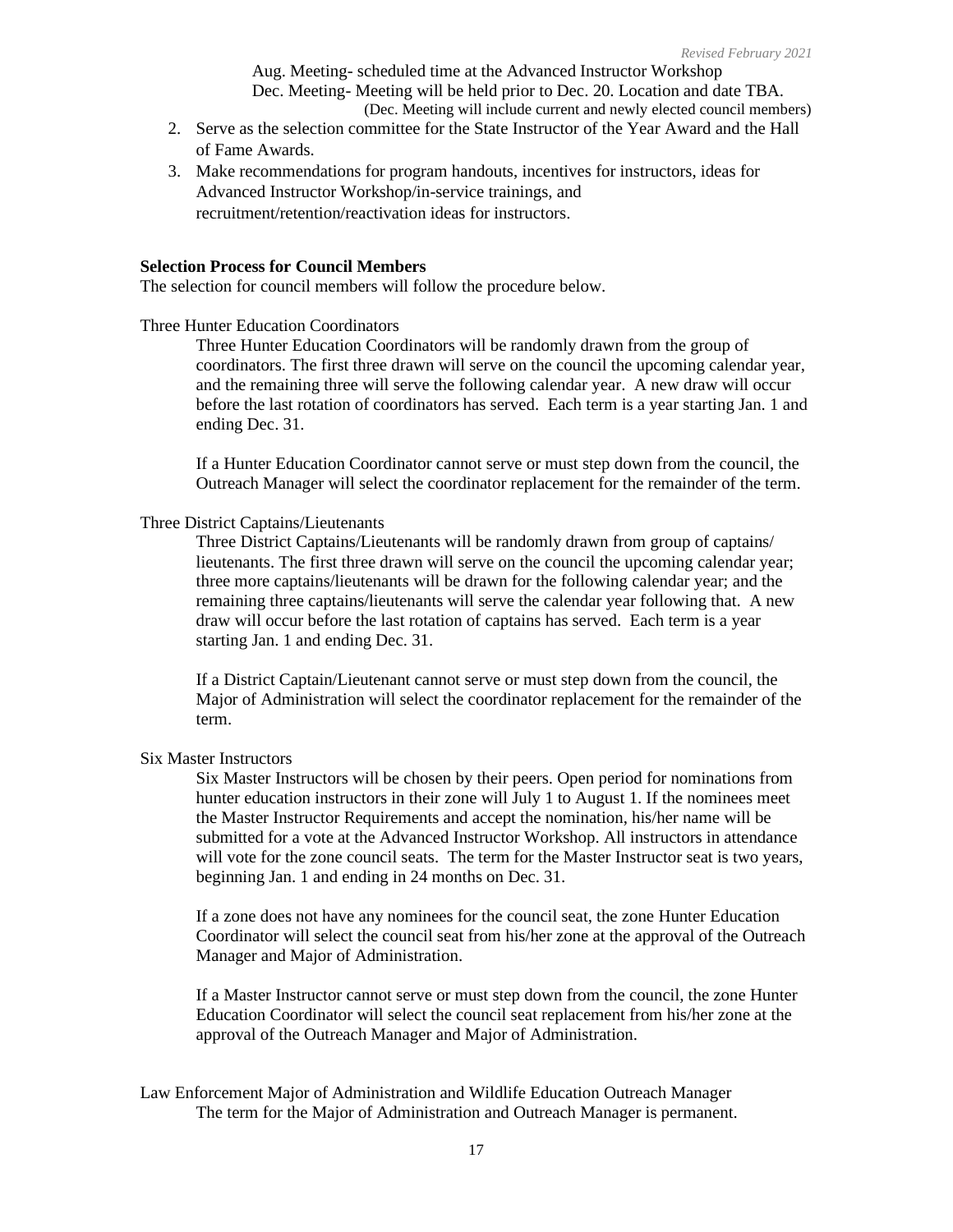If the Law Enforcement Major of Administration cannot serve or must step down from the council, the Law Enforcement Division Chief will select the committee replacement.

If the Wildlife Education Outreach Manager cannot serve or must step down from the council, the Wildlife Education Division Chief will select the committee replacement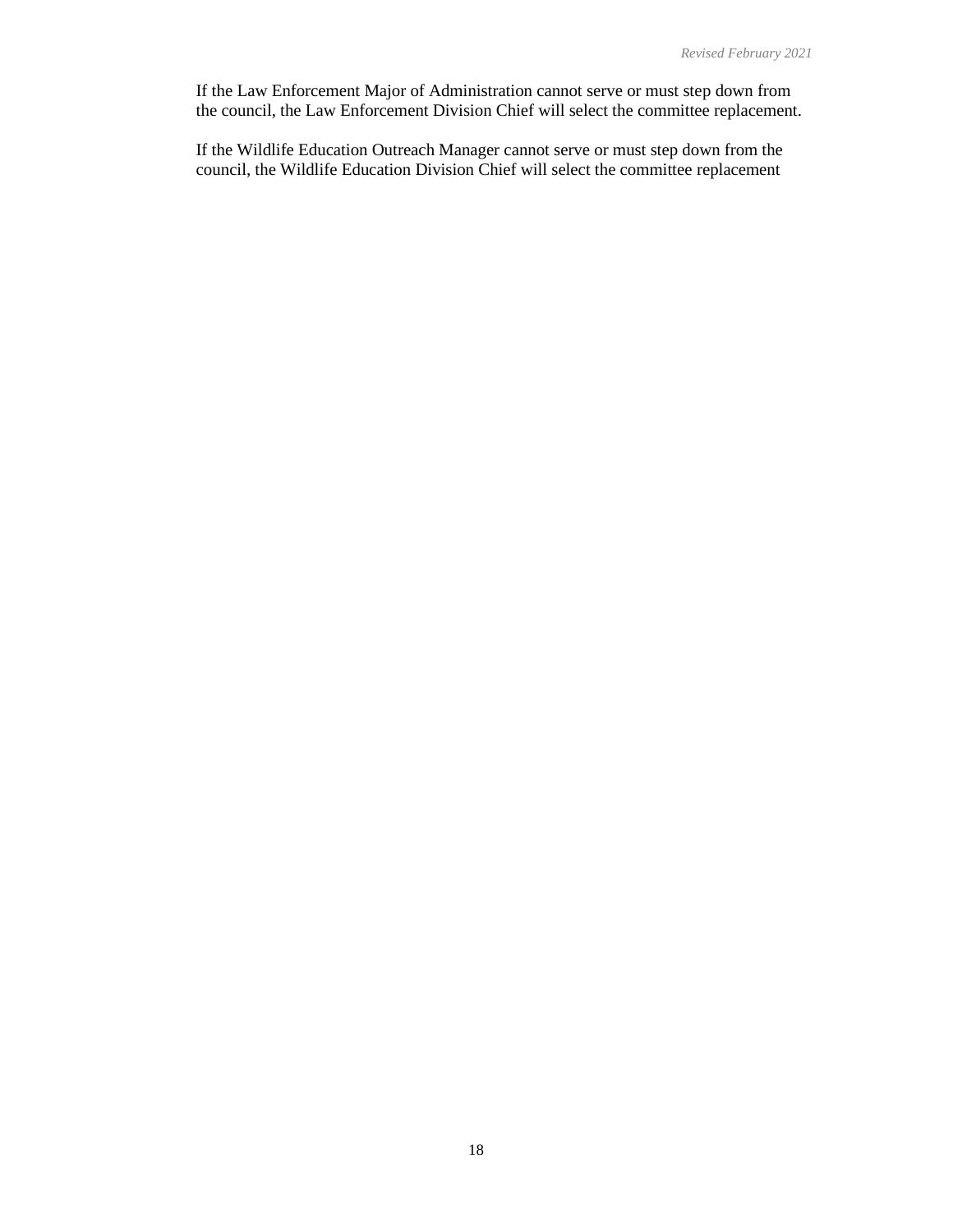# *Revised February 2021*

## **CODE OF CONDUCT, ETHICS AND APPEARANCE SECTION HE3**

Instructor Compliance, Code of Conduct and Ethics Revocation of Instructor Certification Procedure for Revocation of Instructor Certification Personal Appearance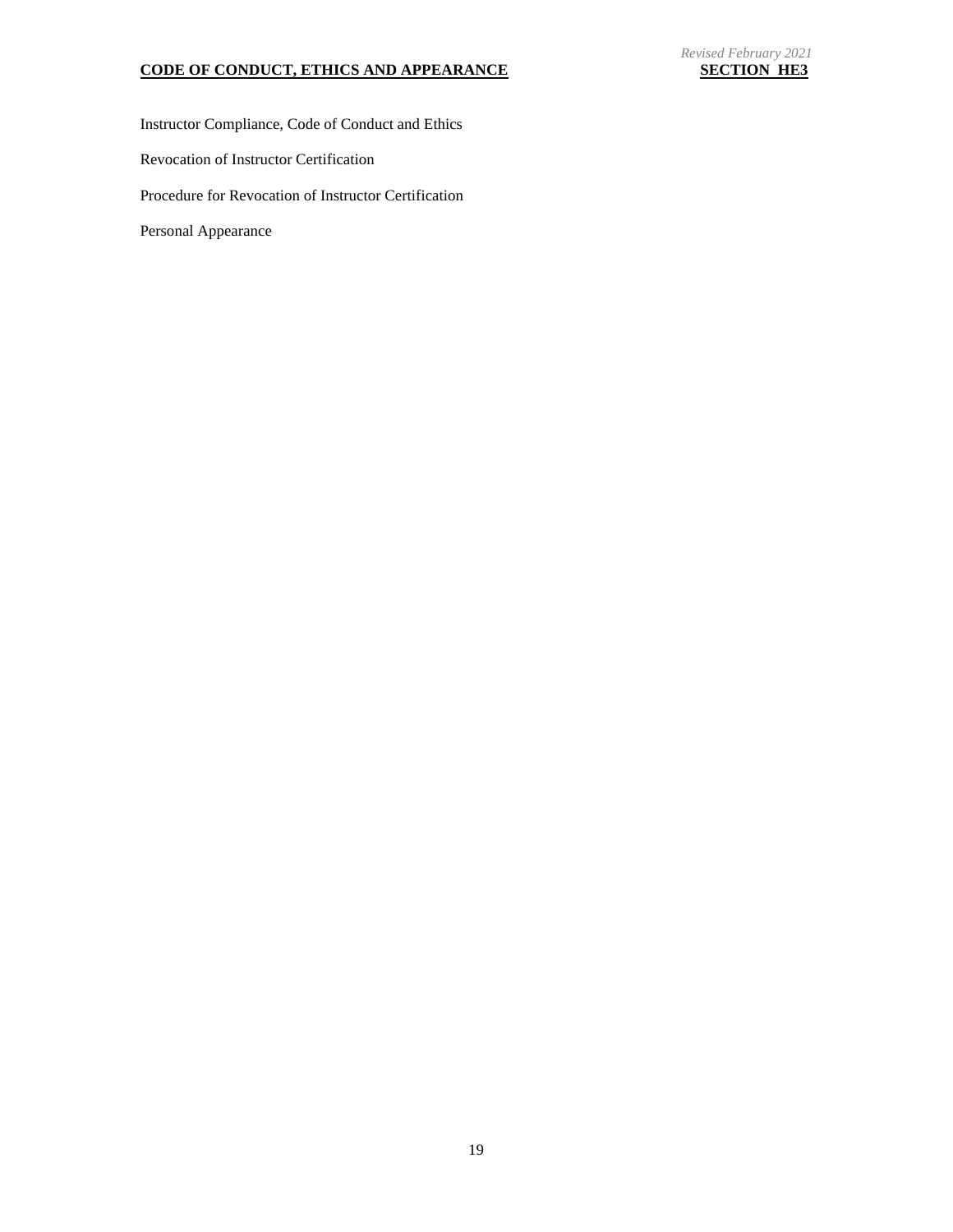# **INSTRUCTOR COMPLIANCE, CODE OF CONDUCT AND ETHICS**

The purpose of this document is to establish the basis upon which N.C.'s Hunter Education Program will be administered. It is also the intent of this document to clearly describe the responsibilities and general obligation of the instructor regarding the subject of compliance, code of conduct and ethics. We appreciate and **thank you** for your time that you give as a volunteer instructor. Cooperation with the ten listed items within this document will help to ensure a good learning environment and project a positive role within the Hunter Education Program.

- 1. I agree to comply with all instruction as set forth within the instructor's workshop, any policy, procedure or manual produced to ensure uniform instruction to all students of the Hunter Education Course.
- 2. The use of alcoholic beverages of any kind before or during a class is prohibited and is inconsistent with the purpose of the Hunter Education Program.
- 3. Profane, obscene, racial, ethnic, cultural or demeaning statements, gestures or materials of any kind will be prohibited and will not be used in any portion of the Hunter Education Program.
- 4. Open criticism of other instructors and/or heated disagreements between instructors in front of a class are prohibited. Disagreements between instructors and NCWRC employees will be resolved in a professional and courteous manner.
- 5. Eating and use of any tobacco products are prohibited during Hunter Education Program training activities. These activities are permissible during breaks, outside the classroom.
- 6. Instructors are prohibited from lobbying for political or religious causes and/or distributing politically motivated material or engaging in any solicitation or commercial activity for financial gain.
- 7. No instructor shall deliberately make a false statement or comment, or conduct themselves in any manner that would bring discredit to any student, the Hunter Education Program or the NCWRC. Falsification or misrepresentation of any records or reports will not be permitted.
- 8. Instructors shall comply with the fish and game laws and regulations. They shall not commit or be found guilty of any felony.
- 9. Instruction of all the materials contained in the North Carolina Hunter Education Manual must be taught. You may add any appropriate subject materials; however, no chapter or areas of interest within the N.C. Hunter Education Manual can be deleted.
- 10. Complaints and/or reported violations of this document will be investigated by a NCWRC employee. Substantiated violations and/or failure to comply with this document by any volunteer instructor may result in immediate revocation of his or her instructor certification and/or denial of renewal of his or her instructor certification.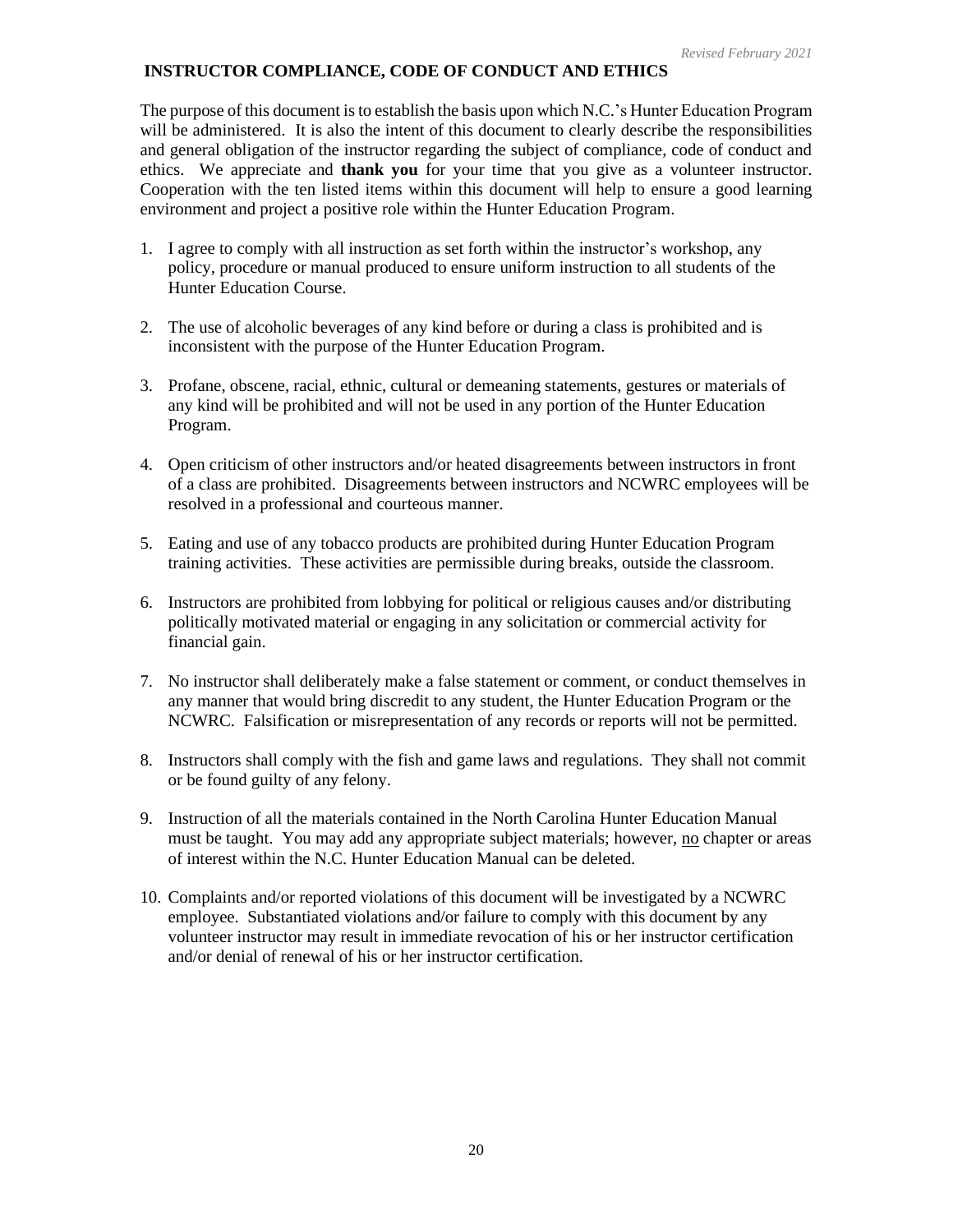# **REVOCATION OF INSTRUCTOR CERTIFCATION**

Instructor certification may be revoked and/or rescinded for any of the following purposes:

- 1. Failure or refusal to comply with program policies concerning course requirements and/or instructor responsibilities.
- 2. Falsifying program records and/or documents.
- 3. Violation of any part of the "Code of Conduct."
- 4. Conviction of a felony, a crime or unlawful act defined as a Class 1 misdemeanor by the N.C. General Statutes. Any conviction of the game and fish law which would require a mandatory suspension and/or revocation of license as indicated in G.S. 113-276.3

Instructors who leave the program voluntarily with a good record may be automatically reinstated within two years by contacting their Hunter Education Coordinator.

Instructors who are absent from the program for longer than two years may have to complete training before being reinstated.

The Hunter Education Coordinator will initiate all revocation proceedings and provide in writing to the instructor the reason for revocation. Any appeal concerning an instructor's certification revocation should be made to the State Hunter Education Coordinator(s) in writing within 10 days from receiving a denial letter.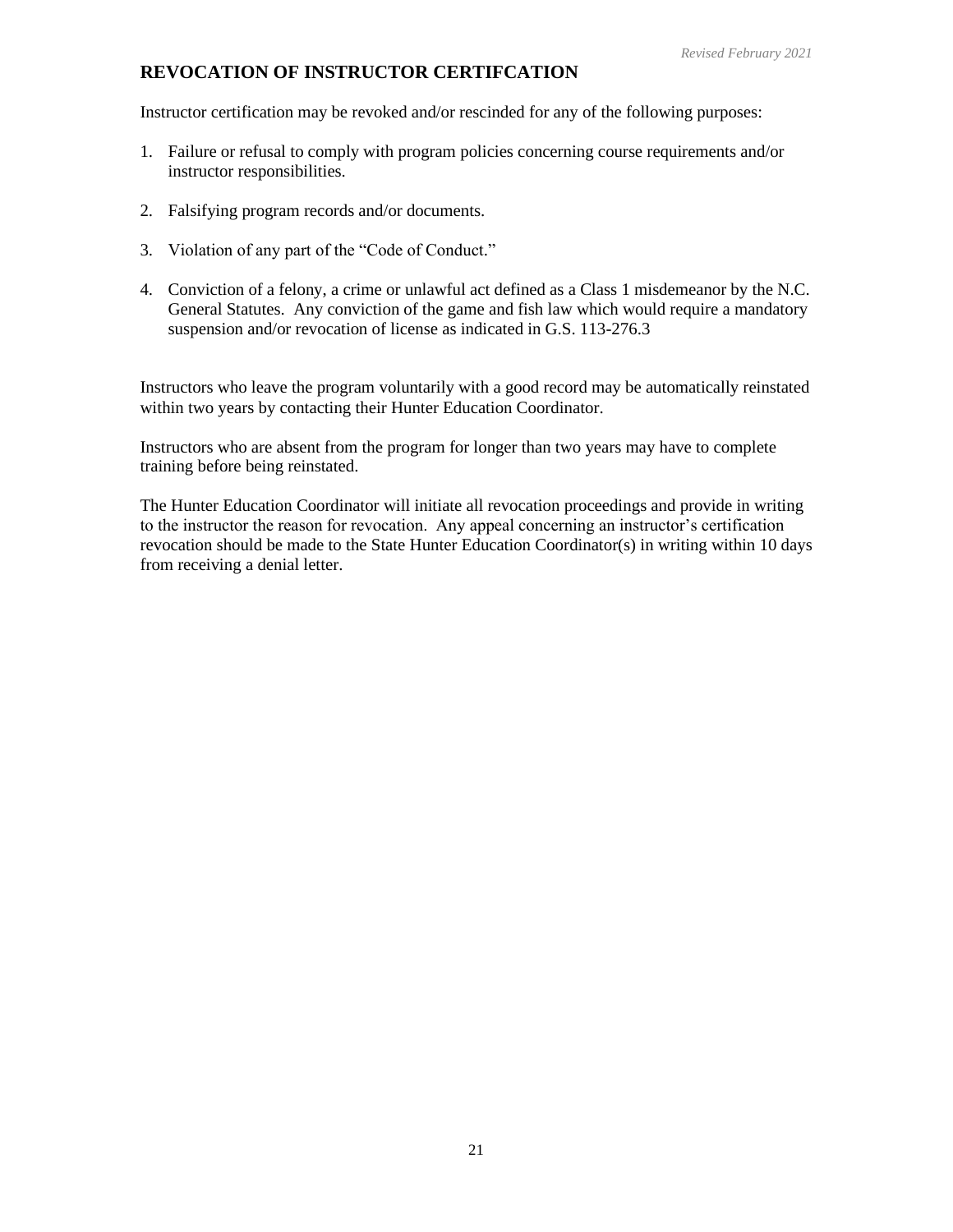# **PROCEDURE FOR REVOCATION OF INSTRUCTOR CERTIFICATION**

Instructor records are reviewed annually. In the event that an instructor has not met the minimum requirements for certification as a hunter education instructor, the following steps will be taken:

- 1. The Hunter Education Coordinator will notify the instructor that he/she has not met the minimum requirements to remain certified as an instructor.
- 2. If the instructor does not wish to be revoked, they should be given a six-month grace period in order to teach or assist in a class.
- 3. If the instructor can't be contacted by mail or telephone or indicates that he/she does not wish to teach or assist in a class or does not respond to written notice within 60 days, they should be revoked immediately.

# **APPEARANCE**

- Instructors shall be neat and clean. Clothing with obscene gestures, slogans or controversial material should be avoided.
- Firearms should never be worn by instructor(s) during classroom instruction. Law Enforcement Officers may wear their duty handgun as required by their department.
- Any clothing items that may be provided by the NCWRC are encouraged to be worn.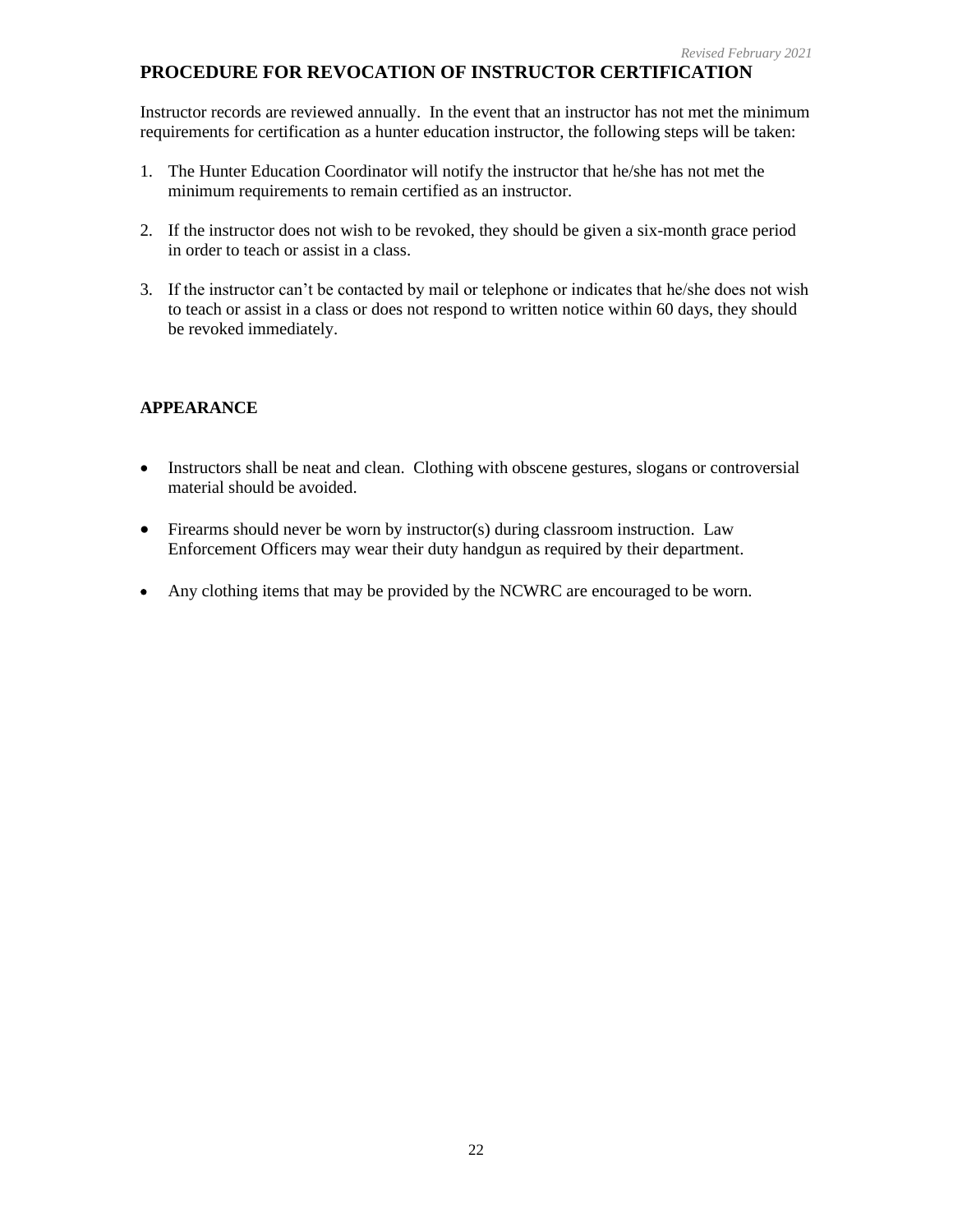# **BASIC COURSE CONTENT AND INSTRUCTION SECTION HE4**

N.C. Basic Hunter Education Course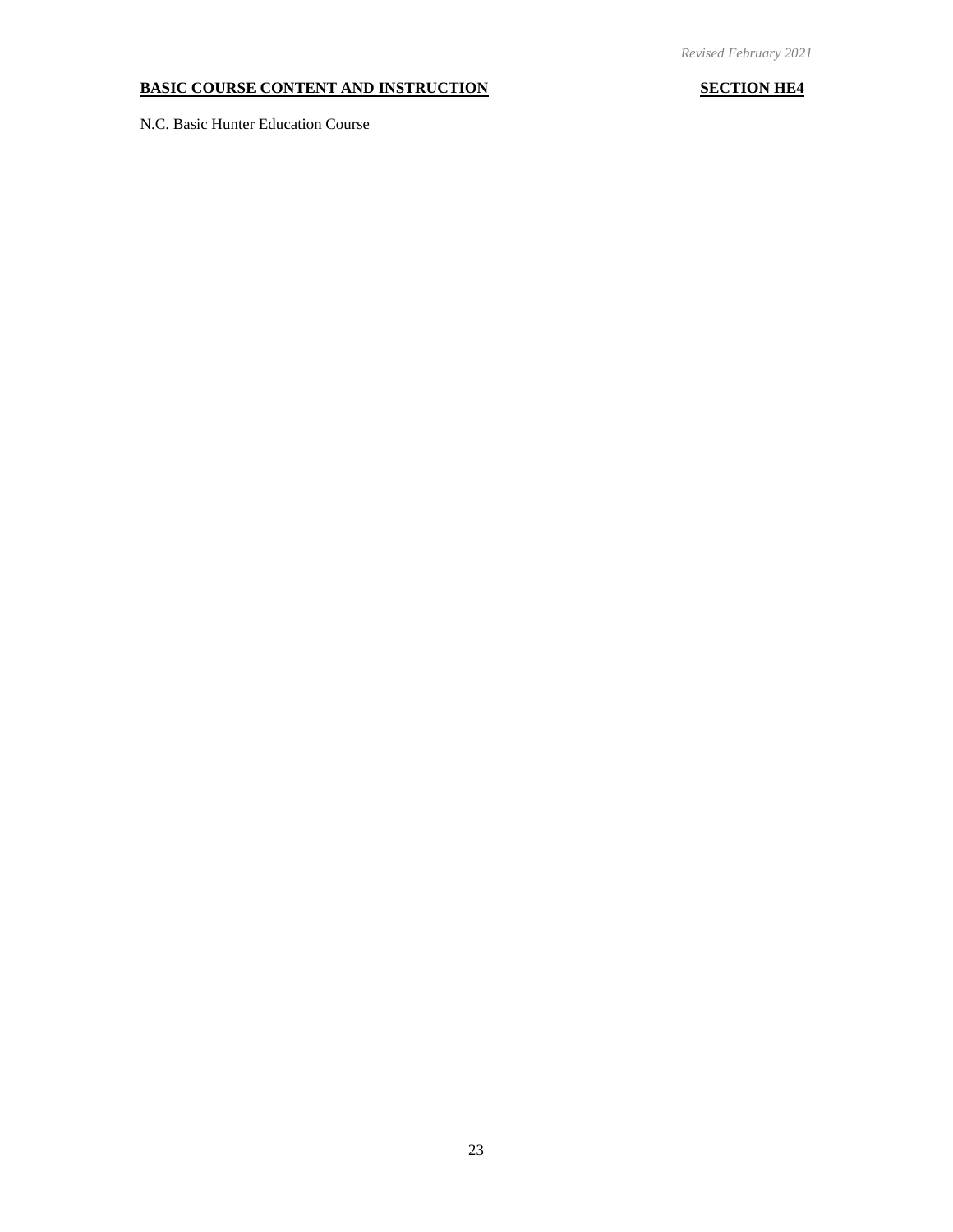# **The N.C. Basic Hunter Education Course**

The N.C. Basic Hunter Education Course currently utilizes the Today' Hunter Manual. The course is a six hour instructional and testing course. This streamlined version of the Hunter Education course focuses on the important basic information. Advanced topics are addressed with the advanced courses outlined in Chapter HE 5. A detailed lesson plan for the course is included in this chapter. The lesson plan provides a materials list, objectives, and time recommendations.

# **Audience:**

Anyone seeking a hunter education certificate of competency in order to purchase a North Carolina hunting license per G.S. 113-270.1A

# **Concept:**

The North Carolina Hunter Education Course will meet the standards set forth by the International Hunter Education Association. Of the minimum of six (6) hours of instruction, sixty percent (60%) will be devoted to instruction related to the safe handling of firearms. The remaining forty percent (40%) will include instruction on hunter responsibility (ethics), wildlife conservation and wildlife management; and may include wildlife identification, game care, specialty hunting, survival and first aid, water safety, and special concerns (alcohol and drugs, turkey hunting, trapping, all-terrain vehicles and hunting dogs). The course may be administered by instructors certified by the North Carolina Wildlife Resources Commission.

To receive a certificate of competency one must complete all hours of the course, review safe firearm handling skills and score a seventy percent (70%) on the final exam.

# **Objectives:**

- To deliver the NCWRC approved hunter education course at a level that achieves the minimum requirements set forth by 15A NCAC 10K .0101.
- Provide varied learning activities in all aspects of the North Carolina Hunter Education Course so participants may learn the required information and come away more confident and prepared to enter the hunting population.
- To have participants take the knowledge gained, buy a hunting license and become a North Carolina hunter.

# **Method:**

The North Carolina Hunter Education Course will utilize the "Today's Hunter" manual to guide the information presented in the course. Each of the nine (9) chapters will be covered as required for participants to receive certification; however some chapters will be covered more in depth than others. Methods of instruction will vary and may include discussion, lecture, DVD usage, PowerPoint presentations, question and answer, displays, demonstrations, exercises afield, and hands-on activities. Hands-on activities may include handling of dummy firearms, as well as shooting live firearms. The live firearms training may include basic shotgun and rifle shooting. Archery equipment may also be utilized in the live fire segments of the course. As required, the participants will finish the course by taking the final exam.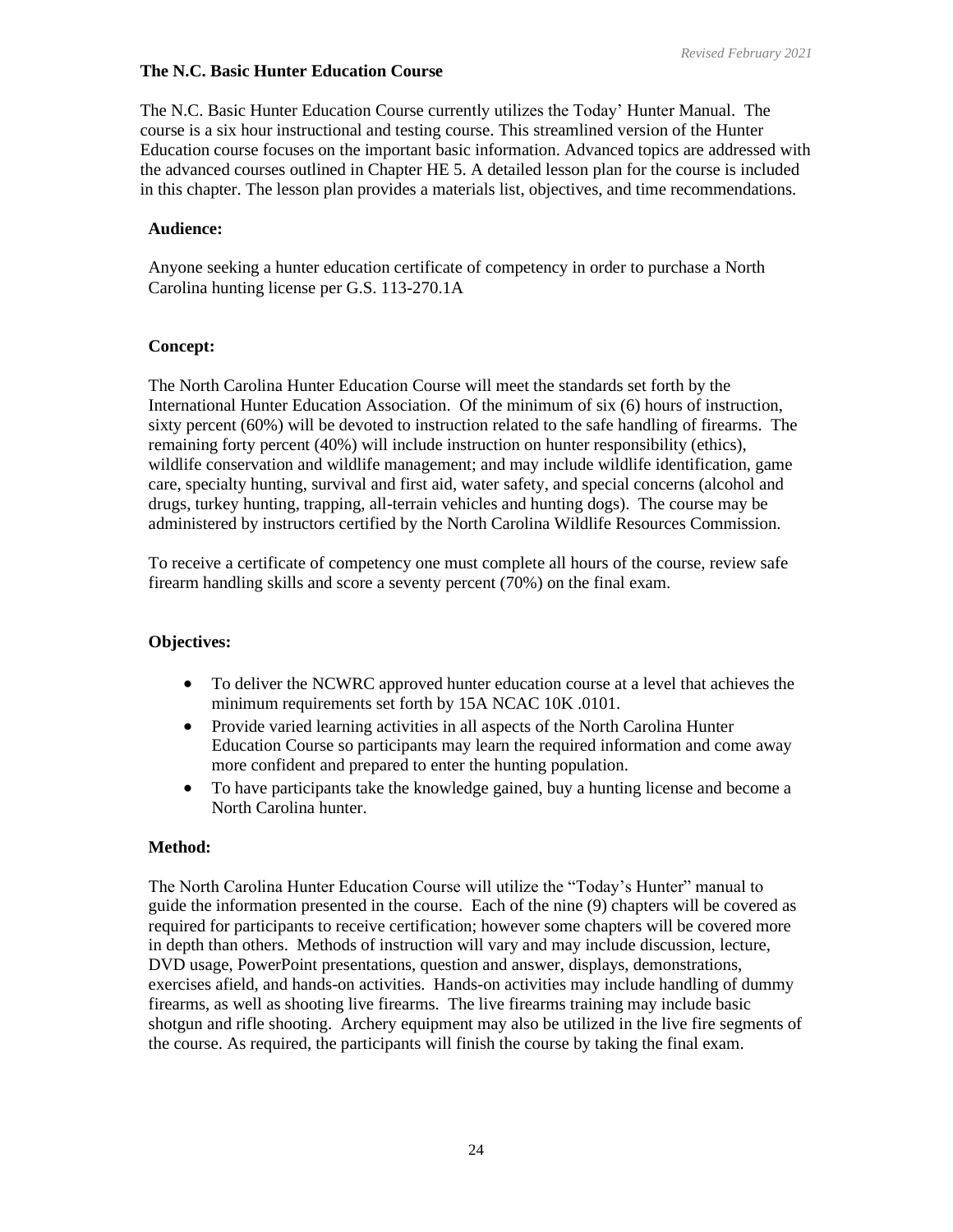# **Materials:**

Materials will depend on the instructor and facility being used. The following lists materials that may be used. It will be the instructors responsibility to decide which materials and how many will be needed. There may be additional equipment that may be utilized by some instructors as well i.e. posters, booklets, teaching aids, etc.

Materials may include:

(\*\*required materials)

- "Today's Hunter" manuals\*\*
- Hunter ed exam\*\*
- Hunter ed answer sheet\*\*
- Regulations digests\*\*
- Hunter Ed stickers\*\*
- Hunter Ed graduate patches\*\*
- The Ethical Hunter handout
- National Shooting Sports Foundation handout
- Ducks at a Distance booklet
- Today's Turkey Hunter booklet
- Hunter's Handbook magazine
- "Today's Hunter" DVD
- "Today's Hunter" PowerPoint presentation
- HE Tools software program
- Laptop
- Projector
- Projector Screen
- TV
- DVD player
- Dummy firearms
- Dummy ammunition
- Live firearms (shotguns, rifles, archery equipment)
- Live ammunition and arrows
- Targets
- Clay targets
- Clay target throwers and associated equipment

The live firearms and associated equipment would obviously not be needed if a range day is not being included with the course.

# **Background:**

The Hunter Education Course has been offered and taught in North Carolina since 1960. The North Carolina Hunter Education Certificate of Competency is accepted in all 50 states. On July 1st, 1991, the Hunter Education Course became mandatory GS 113-270.1A. On or after July  $1<sup>st</sup>$ , 1991, a person regardless of age may not procure a hunting license or hunt in the state of North Carolina without producing a certificate of competency or a hunting license prior to July  $1<sup>st</sup>$ , 1991. On July  $1<sup>st</sup>$ , 2013 this law was amended to include the "Hunter Heritage" Apprentice" license. Therefore, on or after July  $1<sup>st</sup>$ , 2013, a person regardless of age may not procure a hunting license or hunt in the state of North Carolina without producing a certificate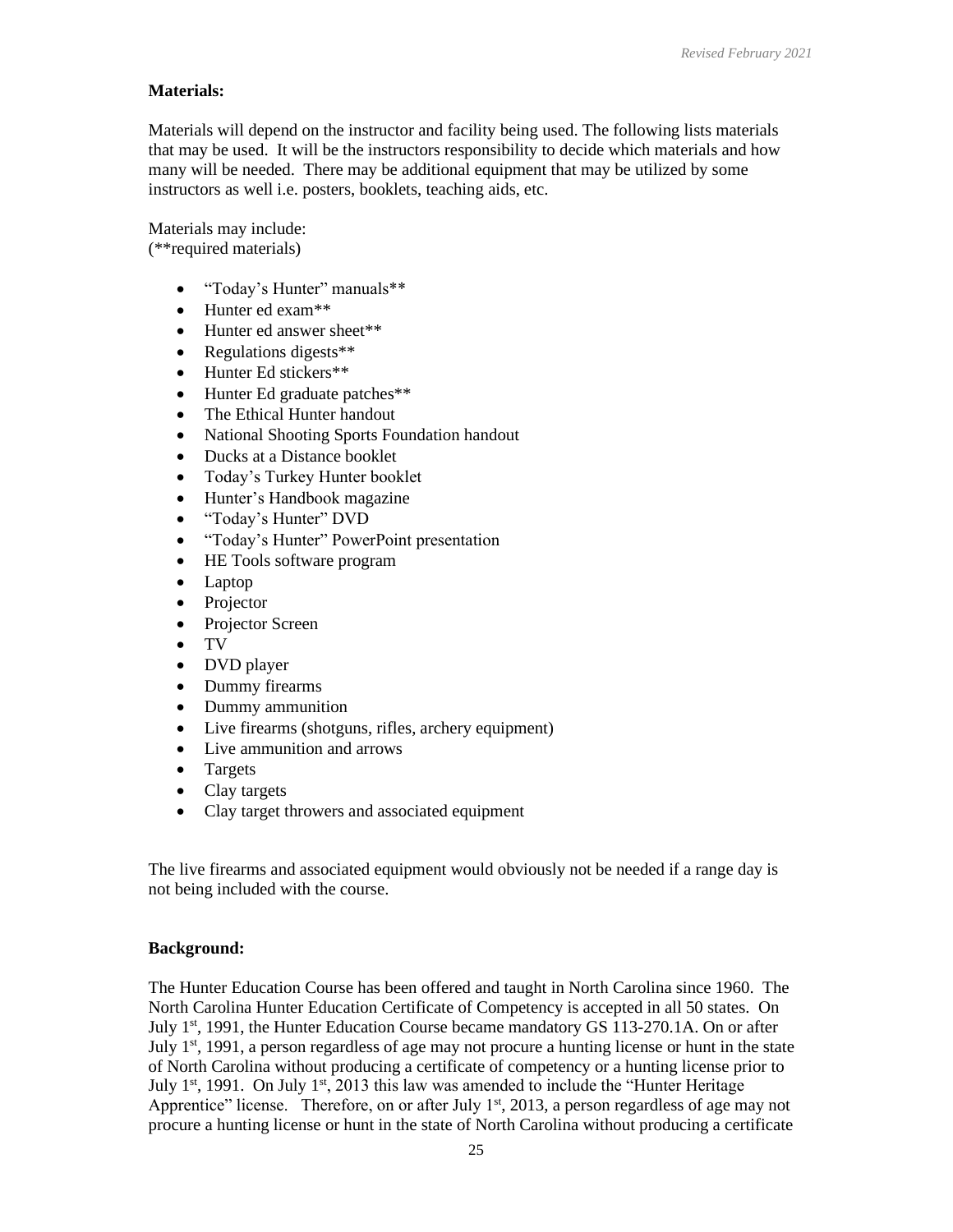of competency, a hunting license prior to July  $1<sup>st</sup>$ , 2013, or a Hunter Heritage Apprentice license.

The "Today's Hunter" manual utilized in North Carolina Hunter Education Course is one of the most up-to date and widely used manuals in the United States.

### **Procedure:**

The following is the lesson plan for teaching the North Carolina Hunter Education Course. Sixty percent (60%) of the time (3 hours) is allotted for instruction related to the safe handling of firearms, forty percent (40%) of the time (2 hours) is allotted for instruction on hunter responsibility (ethics), wildlife conservation and wildlife management; and may include wildlife identification, game care, specialty hunting, survival and first aid, water safety, and special concerns (alcohol and drugs, turkey hunting, trapping, all-terrain vehicles and hunting dogs), twenty (20) minutes for breaks, and forty (40) minutes for the final exam.

Suggested break times are made, but can be placed and broken up as needed. DVD chapters not shown during the course could be shown during the breaks as additional information.

### **Chapter 1: Introduction of Hunter Education**

#### Time Commitment:

- Teaching -- 15 mins
- DVD -------- 0 mins
- Total ------- 15 mins

#### Learning Objectives: IHEA HE

Standards

• Why hunter education 1A • Hunter education funding sources 1D

#### Suggested Materials:

- Manual
- Power Point
- NSSF pamphlet

#### Teaching Plan:

#### Time:

- \_\_\_\_:\_\_\_\_Discuss HE history
- \_\_\_\_:\_\_\_\_Discuss and explain why hunter education
- \_\_\_\_:\_\_\_\_Discuss responsibility, safety skills, knowledge, and involvement
- \_\_\_\_:\_\_\_\_Discuss HE funding sources especially Pittman-Robertson Act and the importance
	- that we as hunters play in funding
- \_\_\_\_:\_\_\_\_Review NSSF pamphlet

#### **Chapter 2: Know Your Firearm Equipment**

#### Time Commitment:

- Teaching -- 1 hr 10 mins
- DVD -------- 5 mins
- Total ------- 1 hr 15 mins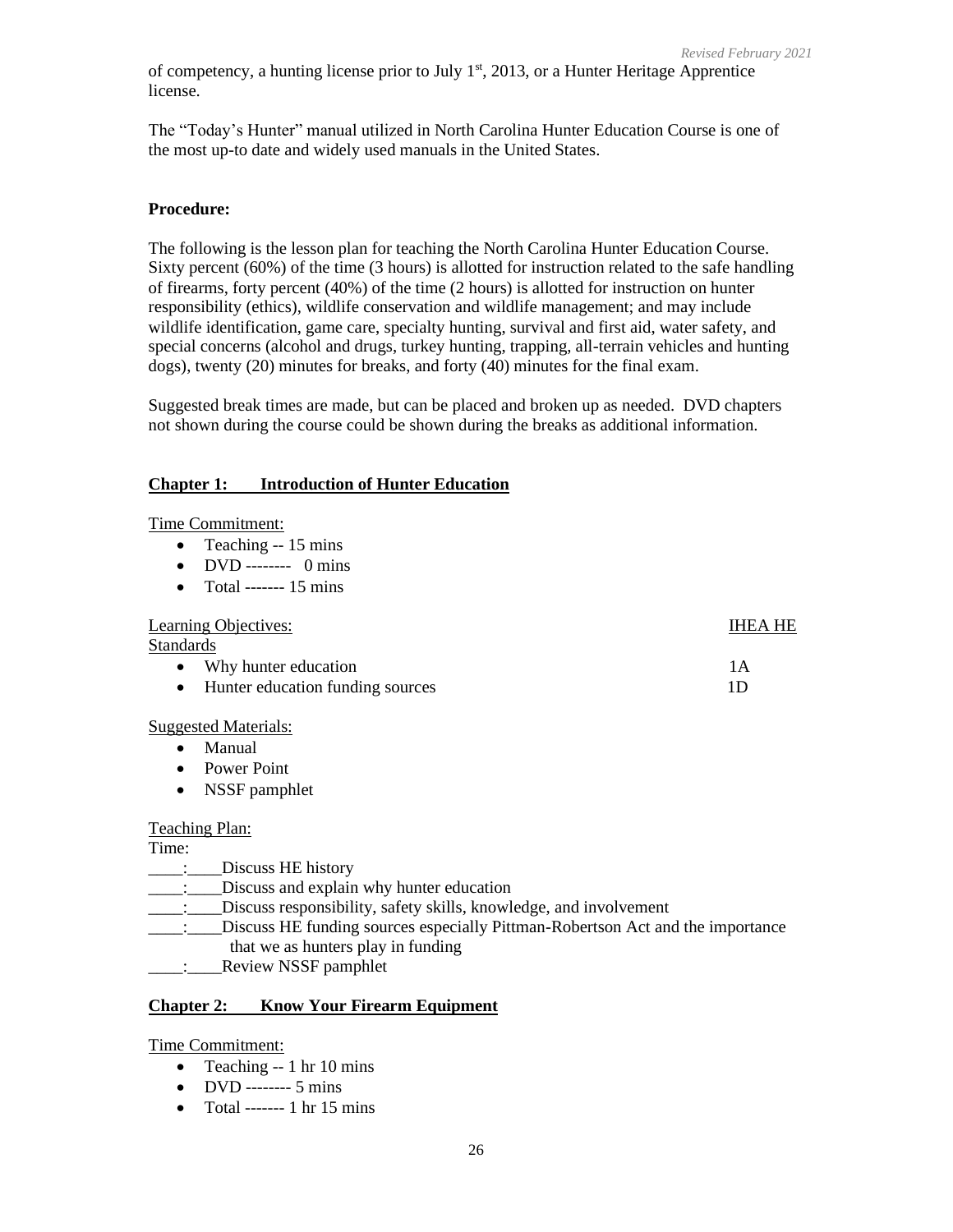|                                                                | Revised February 2021 |
|----------------------------------------------------------------|-----------------------|
| <b>Learning Objectives:</b>                                    | <b>IHEA HE</b>        |
| <b>Standards</b>                                               |                       |
| What is a firearm<br>$\bullet$                                 | 2B                    |
| What is ammunition<br>$\bullet$                                | 2F, 5G                |
| How a firearm works<br>$\bullet$                               | 2F                    |
| Common features of firearms                                    | 2E, 2B                |
| Difference between rifles, shotguns, and handguns<br>$\bullet$ | 2C                    |
| Match firearms and ammunition correctly!!<br>$\bullet$         | 2H                    |
| Know you firearms range<br>$\bullet$                           | 2L, 2G                |
| Cleaning your firearm<br>$\bullet$                             | 2N                    |
| Storing your firearm                                           | 20                    |

# Suggested Materials:

- Manual
- PowerPoint
- Dummy firearms and dummy ammunition
- DVD Ch1 "Understanding Ballistics"
- HE Tools Firearm Basics, Shotguns, Rifles, Ammunition, and Firearm Cleaning and Storage

### Teaching Plan:

Time:

- \_\_\_\_:\_\_\_\_Discuss what a firearm is and its basic parts (HE Tools-Firearm Basics)
- 5:00 Show DVD Ch1 "Understanding Ballistics"
- \_\_\_\_:\_\_\_\_Discuss ammunition (HE Tools-Ammunition)
- \_\_\_\_:\_\_\_\_Discuss the firing sequence and barrel rifling (HE Tools-Ammunition)
- \_\_\_\_:\_\_\_\_Review action types and parts of firearms (HE Tools-Rifles, Shotguns)
- \_\_\_\_:\_\_\_\_Discuss shotgun and rifle differences (HE Tools-Rifles, Shotguns)
- \_\_\_\_:\_\_\_\_Show how to match firearms and ammunition correctly and discuss why (HE Tools Ammunition)
- \_\_\_\_:\_\_\_\_Discuss firearms range and the two main reasons: 1. Safety and 2. Effectiveness of caliber
- Discuss cleaning (owner's manual) (HE Tools-Firearm Cleaning and Storage)
- Discuss storing (HE Tools-Firearm Cleaning and Storage)

# **Chapter 3: Basic Shooting Skills**

#### Time Commitment:

- Teaching -- 30 mins
- DVD -------- 0 mins
- Total ------- 30 mins

| Learning Objectives:                        | <b>IHEA HE</b> |
|---------------------------------------------|----------------|
| <b>Standards</b>                            |                |
| Good marksmanship and accuracy<br>$\bullet$ | 2J             |
| Rifle firing<br>$\bullet$                   | 2J, 2L         |
| • Shotgun shooting                          | 2J             |
|                                             |                |

#### Suggested Materials:

- Manual
- PowerPoint
- Dummy firearms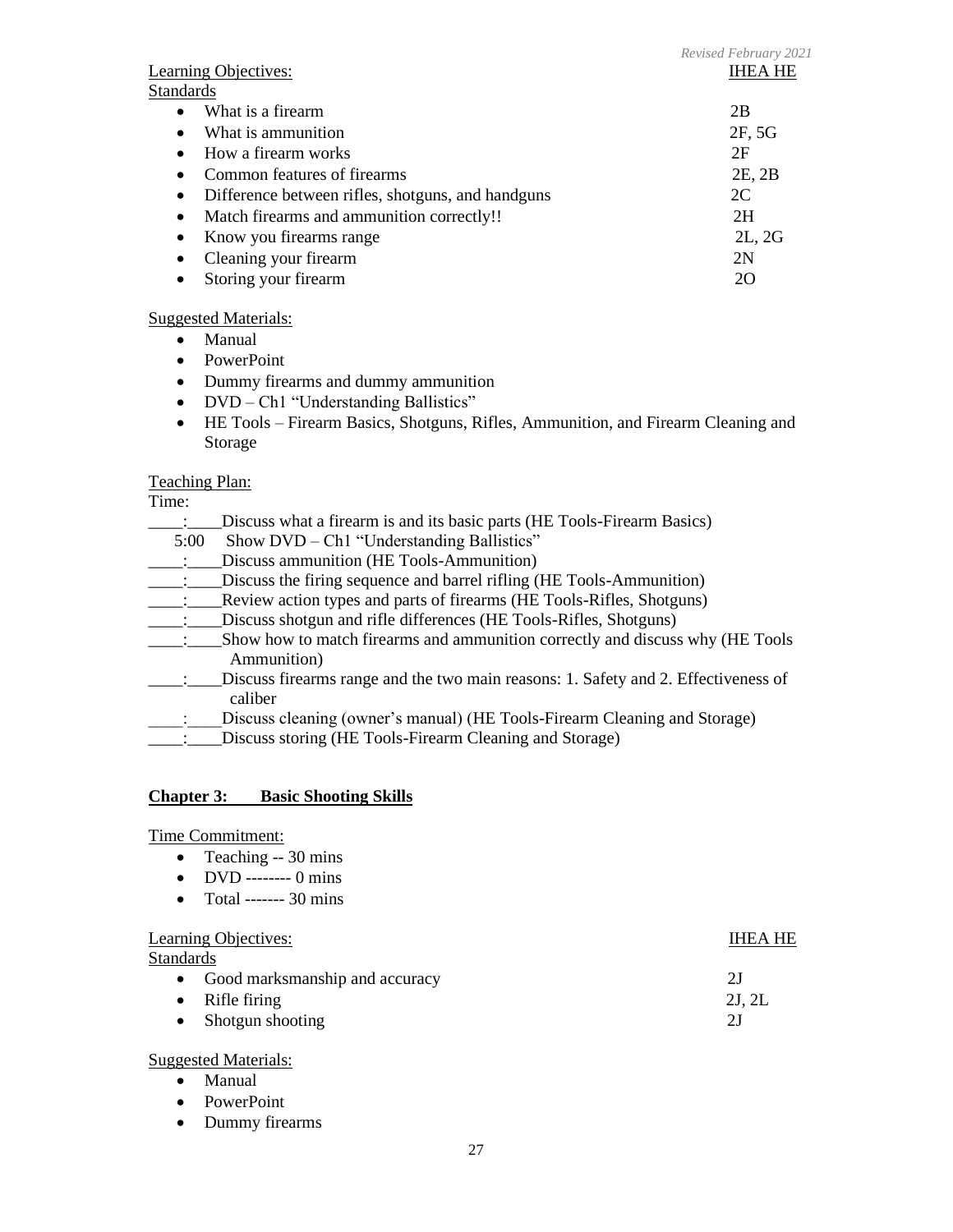- Laser Ed gun and target
- HE Tools Shotguns, Marksmanship

### Teaching Plan:

Time:

- \_\_\_\_:\_\_\_\_Discuss importance of good marksmanship and accuracy for a clean kill (HE Tools Marksmanship)
- \_\_\_\_:\_\_\_\_Discuss accuracy limits and why it's important to know them (HE Tools Marksmanship)
- Explain and show all sights and that the most important in accuracy is the telescopic
- \_\_\_\_:\_\_\_\_Show how to find the dominant eye and discuss its importance to accurate shooting
- \_\_\_\_:\_\_\_\_Explain "sighting-in" and the sighting-in procedure (HE Tools-Marksmanship)
- \_\_\_\_:\_\_\_\_Discuss rifle firing techniques
- \_:\_\_\_\_Review the 4 firing positions (HE Tools-Marksmanship)
- \_\_\_\_:\_\_\_\_Discuss matching chokes and shot to your game (HE Tools-Shotguns)
- \_\_\_\_:\_\_\_\_Explain patterning your shotgun (HE Tools-Shotguns)
- \_\_\_\_:\_\_\_\_Explain and demonstrate shotgun shooting techniques (HE Tools-Shotguns)
	- \_\_: \_\_\_\_Review the 3 shotgun shooting leads or techniques
		- 1. Swing-through
		- 2. Sustained lead
		- 3. Snap-shooting

# **10:00 BREAK**

### **Chapter 4: Basic Hunting Skills**

Time Commitment:

- Teaching -- 19 mins 30 secs
- DVD -------- 5 mins 30 secs
- Total ------- 25 mins

# Learning Objectives: IHEA HE

Standards

• Planning and preparation 3P, 4B • Hunting strategies 3P • Vital shots 5D, 5E, 5F • Field care of game 5F

# Suggested Materials:

- Manual
- PowerPoint
- DVD Ch2 "Hunting from a Ground Blind" (\*Optional\*)
- HE Tools Marksmanship, Game Care and Cleaning

Additional Materials:

- 3D Targets
- Tracks
- Game Calls
- Blinds
- Traps
- Laser Ed gun and DVD
- Game tags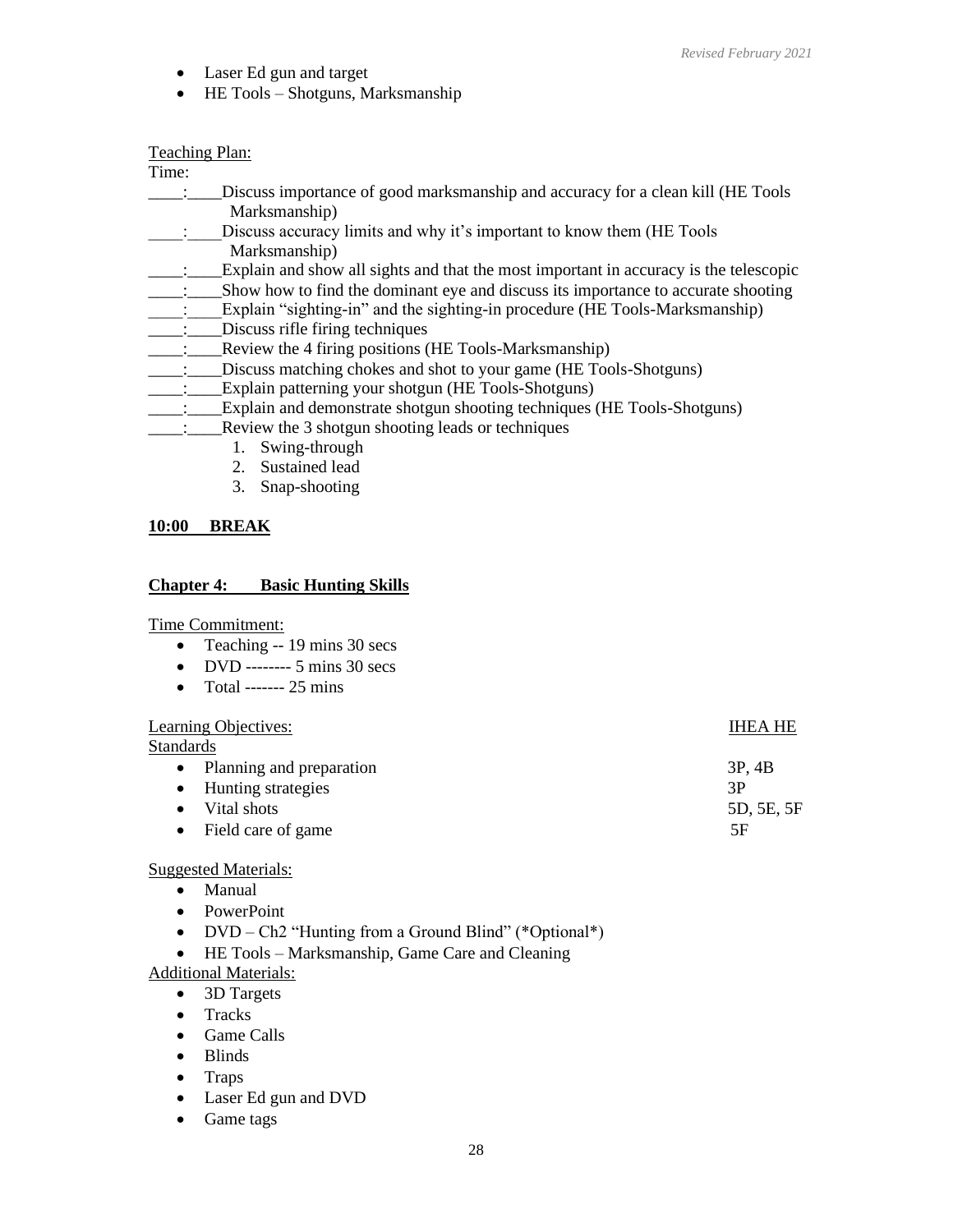- Game care kit and gloves
- Game bags

# Teaching Plan:

- Time:<br> $\vdots$ \_\_\_\_:\_\_\_\_Review planning and preparation (physical and mental)
- \_\_\_\_:\_\_\_\_Review the four basic categories wild animals are classified
- \_\_\_\_:\_\_\_\_Review other ways animals can be identified (tracks, sounds, signs, smells, etc..)
- \_\_\_\_:\_\_\_\_Discuss the hunting strategies including trapping
- 5:30 Show DVD Ch2 "Hunting from a Ground Blind" (\*Optional\*)
- \_\_\_\_:\_\_\_\_Review and discuss the vital areas and where to shoot for big game, medium and small (HE Tools-Marksmanship)
- \_\_\_\_:\_\_\_\_Discuss approaching downed game
- \_\_\_\_:\_\_\_\_Review the legal requirements for tagging and reporting game (Game Tags)
- \_\_\_\_:\_\_\_\_Discuss proper field and game care (HE Tools-Game Care and Cleaning)
- Review transporting game for its care and for ethics

# **Chapter 5: Primitive Hunting Equipment and Techniques**

# Time Commitment:

- Teaching -- 24 mins 30 secs
- DVD ------- 5 mins 30 secs
- Total ------- 30 mins

# Learning Objectives: IHEA HE

Standards

- Know your muzzleloader
- Basic muzzleloader safety and skills
- Know your bow and arrow
- Know your crossbow
- Bowhunting safety and skills

# Suggested Materials:

- Manual
- PowerPoint
- DVD Ch3 "Modern Inline Muzzleloading Safety" (\*Optional\*)
- HE Tools Muzzleloading, Bowhunting

Additional Materials:

- Bow types and arrow types
- Dummy muzzleloader

# Teaching Plan:

Time:

- \*\*This chapter will be a brief review due to the advanced courses offered on these topics
- 5:30 Show DVD Ch3 "Modern Inline Muzzleloading Safety" (\*Optional\*)
- \_\_\_\_:\_\_\_\_Review basic parts of a muzzleloader (HE Tools-Muzzleloading)
- \_\_\_\_:\_\_\_\_Review basic cleaning, loading, unloading and firing of a muzzleloader (HE Tools Muzzleloading)
- \_\_\_\_:\_\_\_\_Review and show all the bows, bow parts, arrows, types of arrowheads (HE Tools Bowhunting)
- \_\_\_\_:\_\_\_\_Discuss bow and crossbow safety
- \_\_\_\_:\_\_\_\_Review the bow shooting stance and shooting techniques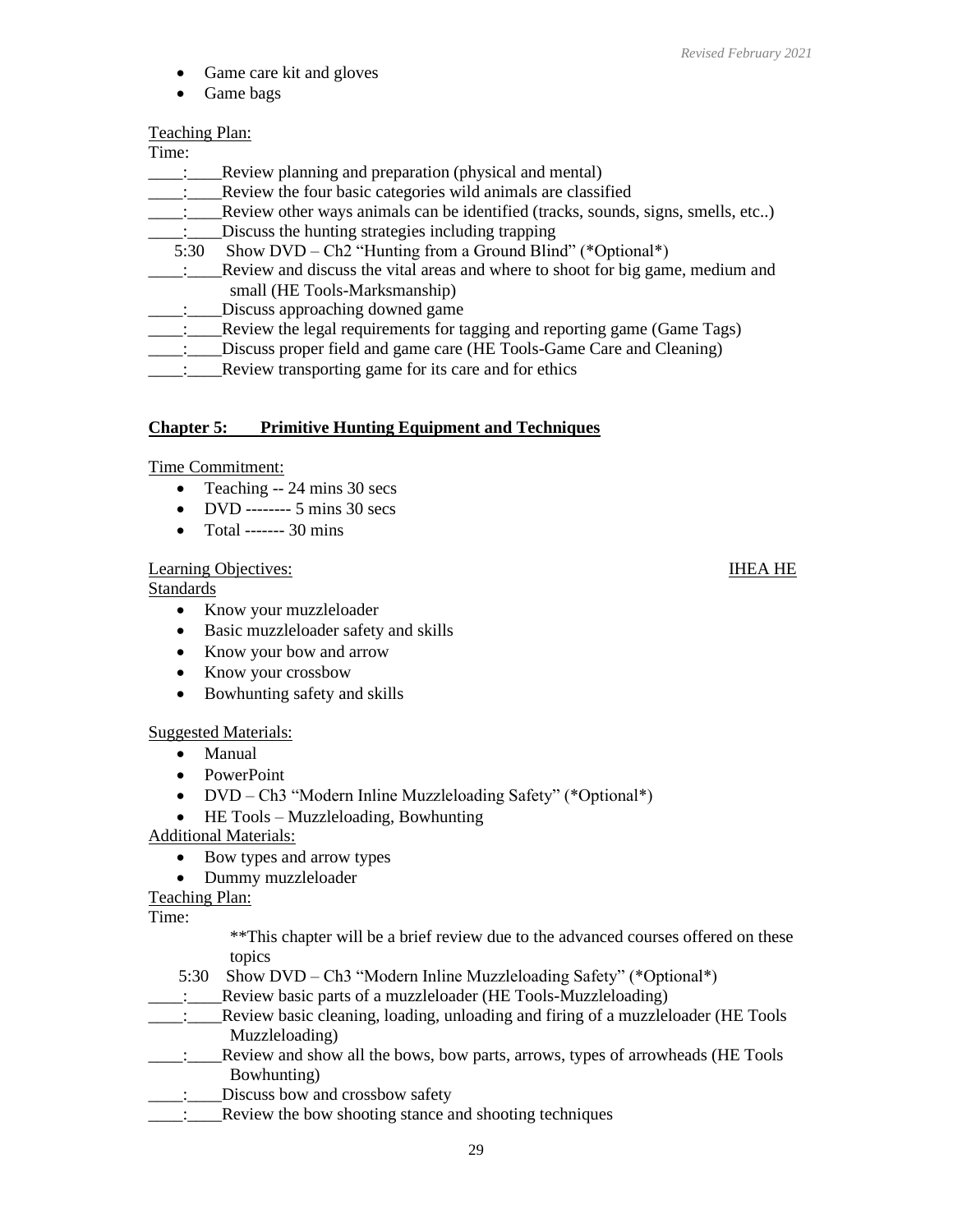### **Chapter 6: Be a Safe Hunter**

#### Time Commitment:

- Teaching  $-1$  hr 6 mins
- DVD -------- 24 mins
- Total ------- 1 hr 30 mins

#### Learning Objectives: IHEA HE

**Standards** 

• Why firearms safety is important 2D, 2A • Safely carrying firearms in the field 3A, 3B, 3C, 3E, 3F, 3J • Safely loading and unloading firearms 21 • Safely Transporting firearms 2M • Safe Zone-of-Fire 3D • Other safety considerations 3L • Hunting from elevated stands 3G, 3H, 3I • Hunting with boats 3R

### **Suggested Materials:**

- Manual
- PowerPoint
- DVD Ch6 "Safe Firearm Carries", Ch7 "Safe Fence Crossing", Ch8 "Loading and Unloading Firearms", Ch10 "Safe Zones of Fire", Ch11 "Preparing to Hunt from a Tree Stand", Ch12 "Tree Stand Hunting Safety"
- HE Tools Firearm Safety and Handling
- Dummy Firearms
- Fence can be PVC pipe, broom with 2 chairs, etc
- Fall-Arrest System

# Teaching Plan:

#### Time:

- \_\_\_\_:\_\_\_\_Review the 4 Primary Rules of Firearm Safety
- \_\_\_\_:\_\_\_\_Review the four main causes of hunting incidents
- 2:30 Show DVD Ch6 "Safe Firearm Carries"
- \_\_\_\_:\_\_\_\_Demonstrate the 6 field carries (HE Tools-Firearm Safety and Handling)
- \_\_\_\_:\_\_\_\_Demonstrate the positions for carry when hunting with others
- \_\_\_\_:\_\_\_\_Review checking for obstructions
- 1:30 Show DVD Ch7 "Safe Fence Crossing"
- \_\_\_\_:\_\_\_\_Demonstrate the crossing of obstacles (fence or other objects) (HE Tools-Firearm Safety and Handling)
- 3:45 Show DVD Ch8 "Loading and Unloading Firearms"
- Review and demonstrate safely loading and unloading firearms
	- \_\_\_\_:\_\_\_\_Review and show the proper ways to store and transport firearms
- 6:15 Show DVD Ch10 "Safe Zones of Fire"
- \_\_\_\_:\_\_\_\_Review and demonstrate "safe zone-of-fire" while hunting with others or in stands (HE Tools-Firearm Safety and Handling)
- \_\_\_\_:\_\_\_\_Discuss self-control and target identification
- Discuss the use of alcohol and drugs
- 6:00 Show DVD Ch11 "Preparing to Hunt from a Treestand"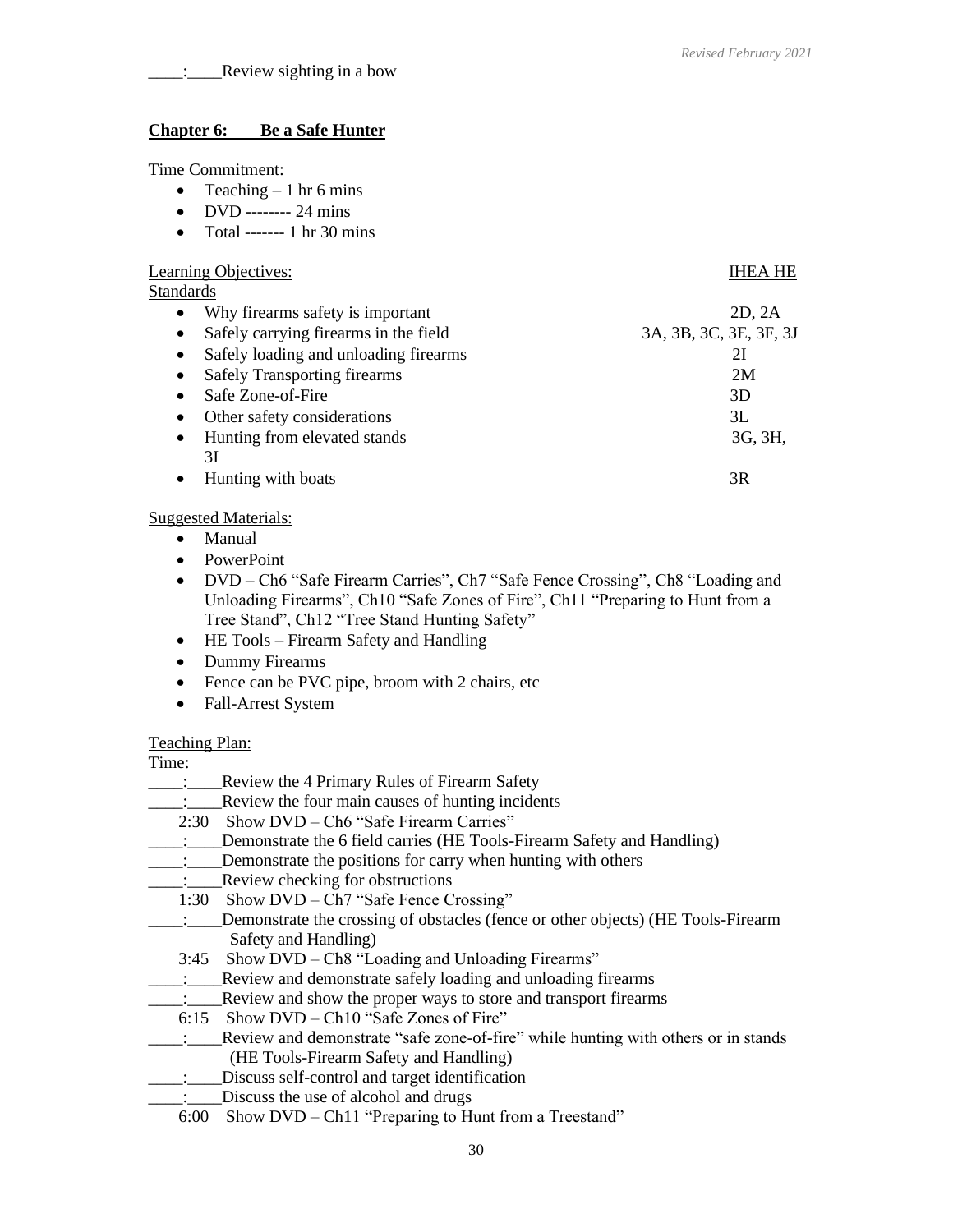- \_\_\_\_:\_\_\_\_Discuss the advantages and disadvantages of hunting from elevated stands and types of stands
	- 4:00 Show DVD Ch12 "Treestand Hunting Safety"

\_\_\_\_:\_\_\_\_Review "Fall Arrest Systems" and demonstrate the harness, life line and haul line

- \_\_\_\_:\_\_\_\_Review hunting from boats, travel in boats, storing of equipment and firearms in boats (HE Tools-Firearm Safety and Handling)
- Review water emergencies and cold water immersion
- \_\_\_\_:\_\_\_\_Show the HELP and the HUDDLE techniques

## **10:00 BREAK**

### **Chapter 7: Be a Responsible and Ethical Hunter**

#### Time Commitment:

- Teaching -- 18 mins
- DVD -------- 2 mins
- Total ------- 20 mins

### Learning Objectives: IHEA HE

**Standards** 

- Why do we have hunting laws  $4A$ ,  $4C$ , 5C • Hunter ethics 5A, 5B
- The five stages of hunter development 5A

# Suggested Materials:

- Manual
- PowerPoint
- DVD Ch13 "Approached by a Conservation Officer" (\*Optional\*)
- Regulations Digest
- The ethical hunter handout
- Written permission forms

#### Teaching Plan:

- $\therefore$  Review the 4 ways we have hunting laws and why?
- \_\_\_\_:\_\_\_\_Review the Regulations Digest
- Discuss the "Hunters Code"
- \_\_\_\_:\_\_\_\_Review the Ethical Hunter handout
- \_\_\_\_:\_\_\_\_Review the 5 stages of a hunters development
	- 2:00 Show DVD Ch13 "Approached by a Conservation Officer" (\*Optional\*)
- \_\_\_\_:\_\_\_\_Discuss a hunters involvement

#### **Chapter 8: Preparation and Survival Skills**

#### Time Commitment:

- Teaching -- 15 mins
- DVD -------- 5 mins
- Total ------- 20 mins

# Learning Objectives: IHEA HE Standards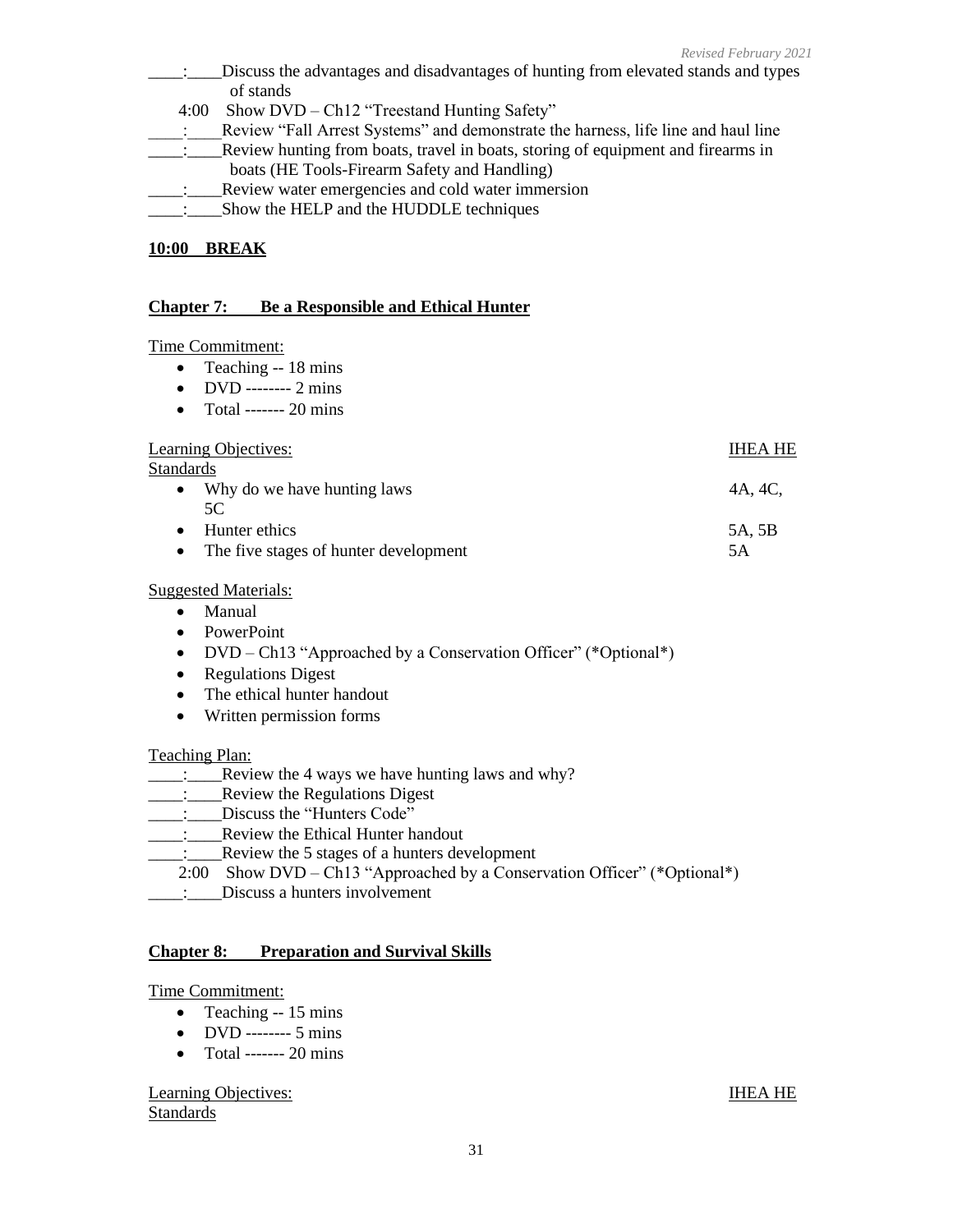|                                             | Revised February 2021 |
|---------------------------------------------|-----------------------|
| Importance of planning and preparation      | 30, 3K                |
| Topographic maps and compasses<br>$\bullet$ |                       |
| Survival skills                             | 3M, 3N                |
| • Coping with extreme weather               | 3Q                    |
| Basic first aid                             | 3S                    |
|                                             |                       |

# Suggested Materials:

- Manual
- PowerPoint
- DVD Ch14 "Effectiveness of Blaze Orange"
- HE Tools Outdoor Preparedness

### Teaching Plan:

Time:

- \_\_\_\_:\_\_\_\_Review the importance of planning and preparation
- \_\_\_\_:\_\_\_\_Review both mental and physical conditioning
- Review clothing types and their importance
- 5:00 Show DVD Ch14 "Effectiveness of Blaze Orange"
- \_\_\_\_:\_\_\_\_Review topographic maps and compasses (Remind students of Advanced Course "Orienteering")
- \_\_\_\_:\_\_\_\_Review declination
- \_\_\_\_:\_\_\_\_Discuss Survival skills
- \_\_\_\_:\_\_\_\_Review signaling for help
- \_\_\_\_:\_\_\_\_Review the importance of water and how much is needed
- \_\_\_\_:\_\_\_\_Review hypothermia and how to treat and prevent it (HE Tools-Outdoor Preparedness)
- \_\_\_\_:\_\_\_\_Review heat exhaustion and how to treat and prevent it (HE Tools-Outdoor Preparedness)
- \_\_\_\_:\_\_\_\_Review basic first aid (Suggest students take a basic first aid course)

#### **Chapter 9: Wildlife Conservation**

#### Time Commitment:

- Teaching -- 15 mins
- DVD -------- 0 mins
- Total ------- 15 mins

#### Learning Objectives: IHEA HE

#### **Standards**

- Wildlife conservation 1B, 1C, 1E, 1F, 1G
- Wildlife management and conservation principles 1E, 1F
- Wildlife identification **4D**

#### Materials:

- Manual
- PowerPoint
- HE Tools Wildlife Management

#### Teaching Plan:

# Time:

- \_\_\_\_:\_\_\_\_Discuss wildlife conservation
- \_\_\_\_:\_\_\_\_Define conservation, preservation and wildlife management (HE Tools-Wildlife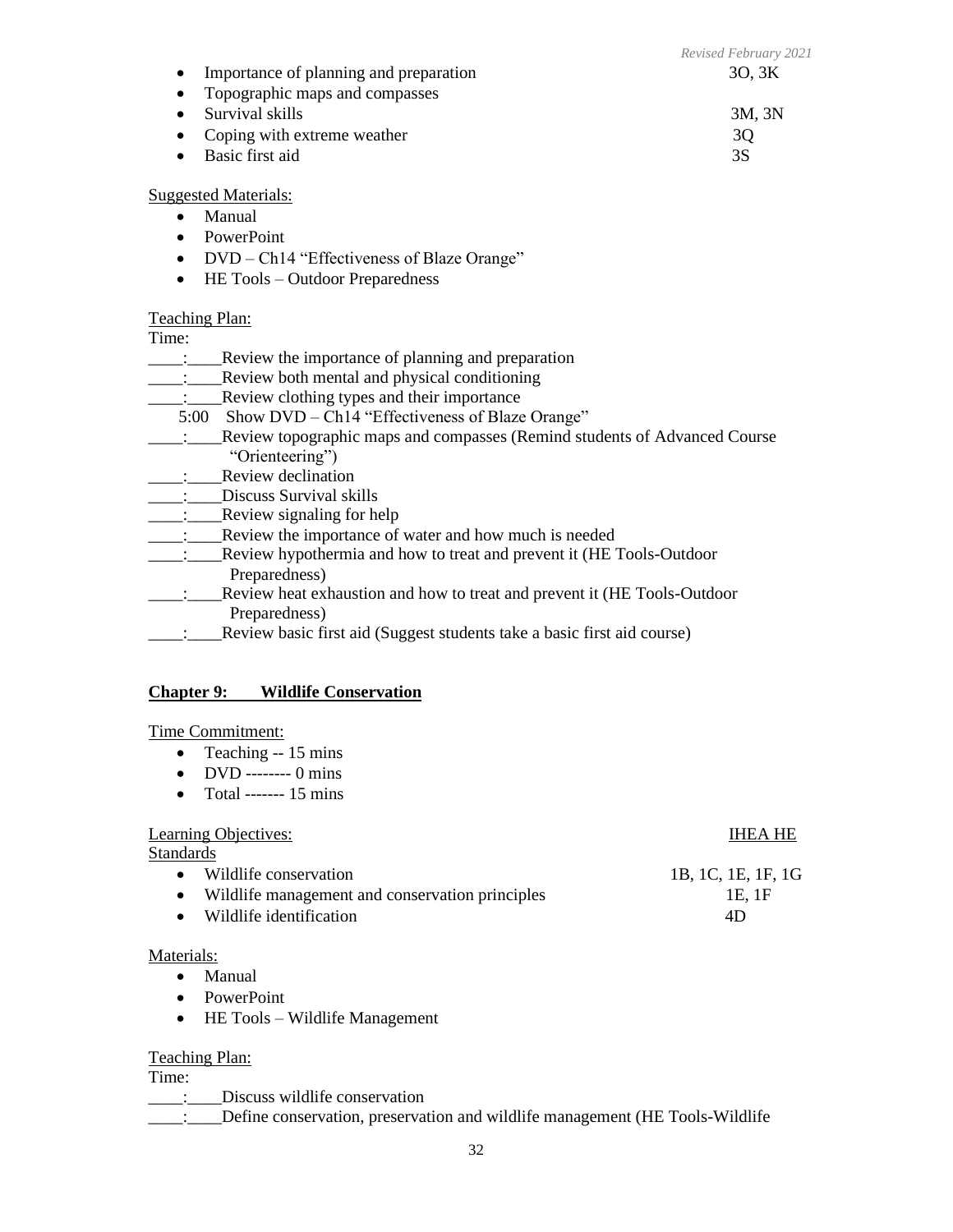Management)

- \_\_\_\_:\_\_\_\_Discuss lessons in wildlife management
- : Discuss and define "Habitat" (HE Tools-Wildlife Management)
- \_\_\_\_:\_\_\_\_Discuss and define "Carrying Capacity" (HE Tools-Wildlife Management)
- \_\_\_\_:\_\_\_\_Review the hunters role in wildlife conservation
- \_\_\_\_:\_\_\_\_Review wildlife management practices
- Discuss and review wildlife identification and show the ID section for the students to review on their own

# **Final Exam**

Time Commitment:

 $\bullet$  40 mins

# **Adapting the course:**

The hunter education courses adaptability will depend on the instructors. Many different methods and exercises can be utilized for instruction. It will also depend on the participants. Delivery can be adapted to best serve the participants with age and experience level in mind.

As far as the course itself, it can be taught in one (1) day or multiple days. Which way it is run will depend on facilities and instructor availability.

# **Evaluation:**

The evaluation for the course will be the final exam given at the conclusion of the course. The North Carolina Hunter Education Course has the ultimate goal of creating licensed hunters that are safe and responsible. With this in mind, other evaluation methods to test for understanding throughout the course may be utilized. Other methods may include: Question and answer, discussion, demonstration, end of chapter review questions, etc.

# **Post Activities:**

Participants should be made aware of advanced courses offered by NCWRC and directed as to where to find and sign up for such courses. Those that may be in need of a mentor could be put in touch with such if one is known of.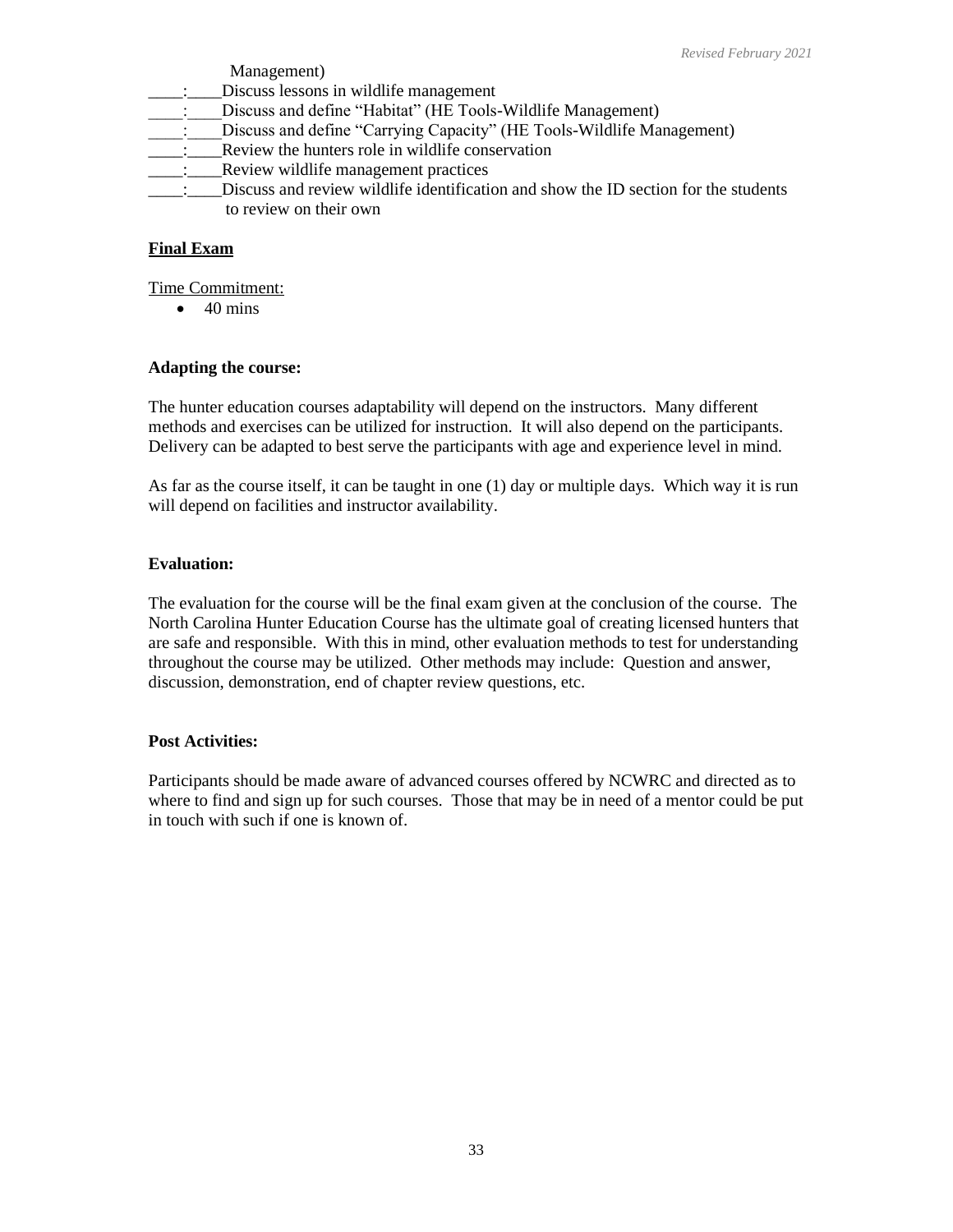# **REQUIRED ADMINISTRATIVE WORK**

Event Manager Training Guide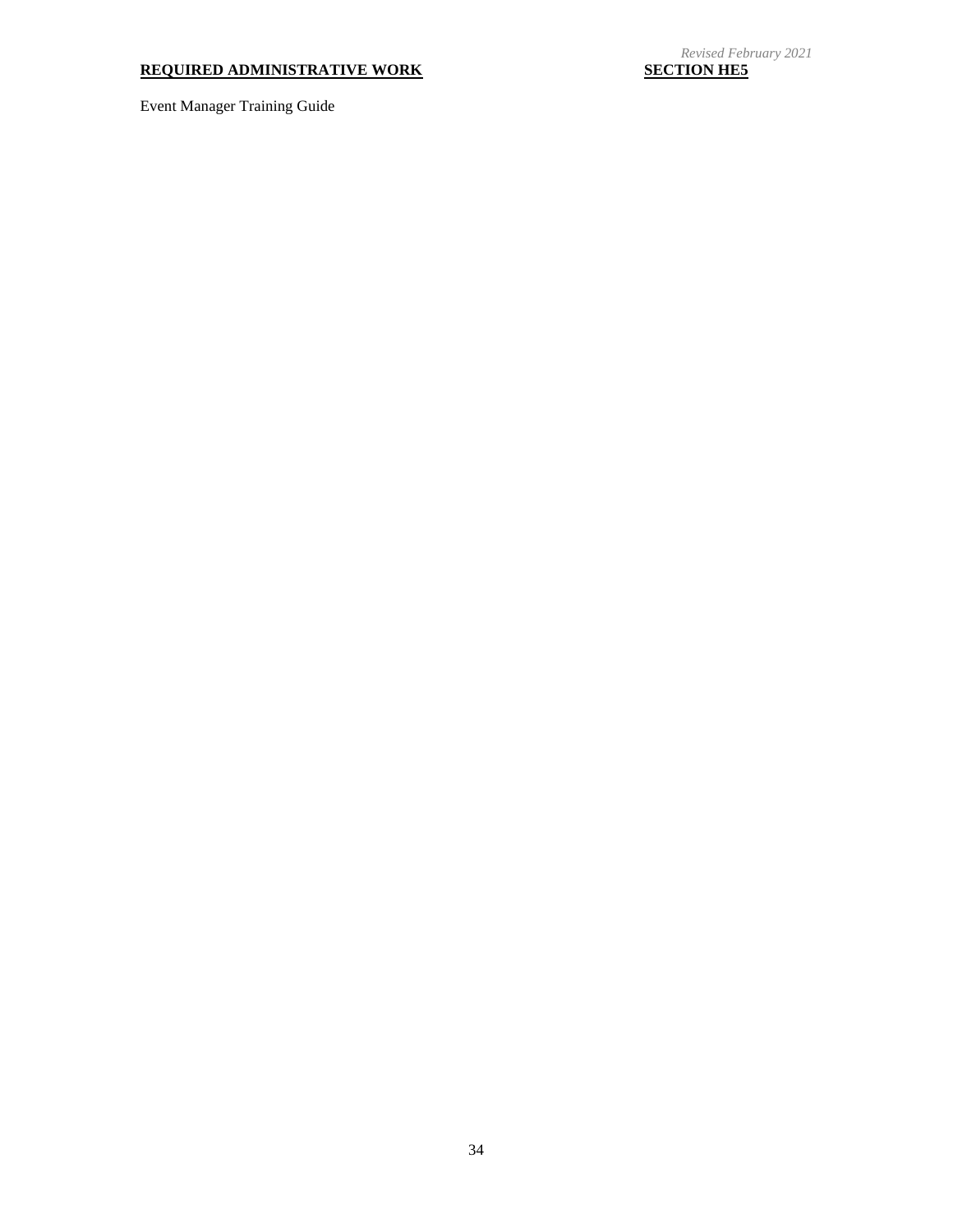# **EVENT MANAGER TRAINING GUIDE for INSTRUCTORS LOGIN to EVENT MANAGER**

Go to<https://my.register-ed.com/login/login>

Your **username** will be your first initial, followed by your last name, followed by your date of birth in a 6-digit format. Example- John Smith was born January 1, 1970- his username would be jsmith010170.

Note that if you were an instructor prior to Aug. 1, 2014, you will use your instructor number instead of your date of birth in your username. Example- John Smith's instructor number is 5166, his username would be jsmith 5166.

Your **password** will be your last name followed by the number 1. Example- John Smith's password is smith1.

Note that you will want to change your password to something more secure when you update your profile information.

Once you are logged in, you will be taken to your instructor homepage. This is where you can view events that you will be participating in, create classes, manage classes, and register students if need be.

# **Manage My Profile**

This option will allow you to update your information as an instructor. Please make certain that you use a valid email address and phone numbers, in the event that students need to contact you.

To get started: Click on to the Manage My Profile Icon (it looks like a clipboard with a person on it).

- 1. A new page will open. Please fill in all the information. Any box with a red \* is information that MUST be completed. Some of the information is already put in and cannot be edited, for example instructor number.
- 2. After putting in your personal and contact information, there will be a section for certifications. Please make sure that you look over this part carefully. Some of the advanced certifications did not get updated in the new program, and you may need to add these. You must have at least one certification on the profile, or it will not update.
- 3. At the bottom of the of the page, you will be able to enable or disable how you would like students to contact you. If you are listed as the instructor, you must have either an email address or phone number (or both) for a student to contact you. To enable this feature, please make sure that the box for either email or phone or both has a green check in it. Otherwise, when you post classes, there will be no way for students to contact anyone if there are questions or concerns.
- 4. Once you have completed all of this, click SAVE CHANGES at the bottom right-hand corner. Once the profile updates, you will see the Manage My Profile page with a green bar across the top that says "your profile as been updated." If you have forgotten something, you will receive an ERROR message. Click on GO BACK and make your correction.
- 5. Once you have successfully updated your profile, go to the upper right-hand corner, under your login status and click on HOME on the gray bar. This will take you back to your instructor home page.

# **My Event Schedule**

To get to your event schedule, you can click on the icon at the bottom that looks like a calendar or you can click on the Events that is listed on the gray bar below your login status.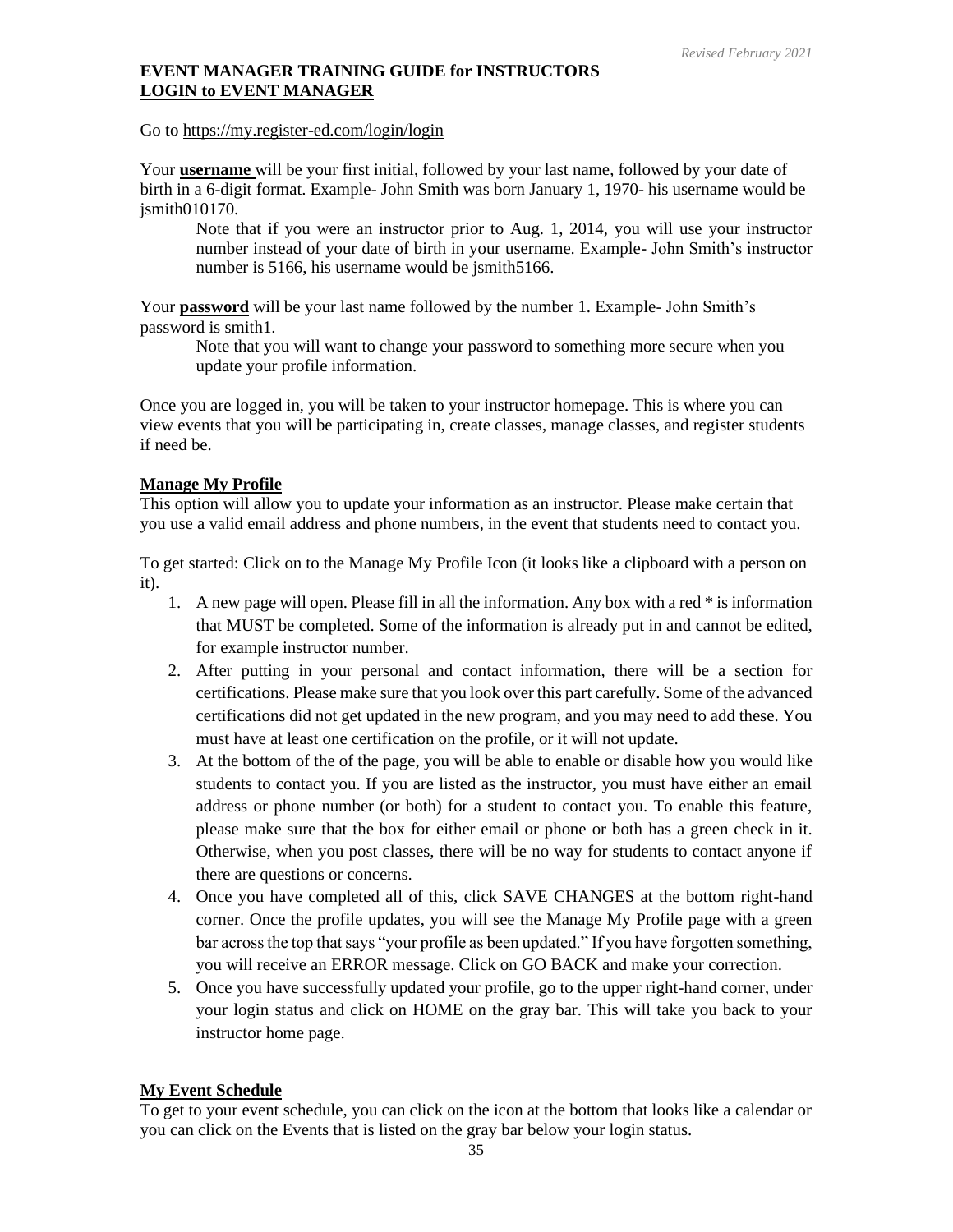This page/calendar shows your event enrollment as primary or assistant instructor. From this view you can:

- View/Edit Previous Events
- View/Edit Events within the current month (this is the default view when you open this page)
- View/Edit Upcoming Events

To view/edit previous events, you will need to click on the previous month link , located to the left of the current month.

To view/edit upcoming events, you will click on the next month link just right of the current month. From these links you can navigate to and from the month(s) you are needing to view/edit.

To view/edit a event, you would click on the appropriate event. (Step-by-step directions to follow AFTER the how to schedule/create an event.)

# **To Schedule/Create an Event**

To schedule/create an event by selecting a date from the calendar place the cursor toward the top of the date and when 'New Event' appears on the appropriate date, click on it.

- 1. Select date for Event by clicking on the calendar. Once selected, tentative event date will appear bold.
- 2. Select the 'START TIME' and "END TIME' for you event.
- 3. Click on 'Add Event date' (to create a multiple day event, repeat steps 1 through 3 for the other dates)
- 4. Select the 'Program' in the majority of cases, you would choose hunter education.
- **5.** Begin typing the name of the location where the event will be held, then select from the list. (if the location that you intend on using is not on the list, you will need to create a new location**).**
- 6. **Enter any 'Special Instructions' for the event that should be displa**yed to the students on the public calendar. (ie- facility use fees, clarification of meeting place, etc.)
- 7. Options
	- Public events are displayed on the public calendar/Private events are not visible to students.
	- Visibility Window- this indicates the time period that the public will be able to see the event on the calendar.
	- Registration Window- this indicates the time period that the public will be able to register for the course. In most district people may register 30 days prior to the class and the class will closed 3 days before the first night of the class. This allows a window of time to contact students in the event of a class cancellation.
	- Cancellation Window- this indicates the time period a student may be able to log back on to the site and cancel their registration for the course.
	- To edit any of these 'windows', you click on the appropriate date range, then click 'From' or 'To' date field, and select a date from the calendar date picker that appears.
	- Notifications- to receive email notifications when a student registers for an event, click on disabled then select the button next to enabled.
- 8. Click CREATE EVENT (button at bottom of the page)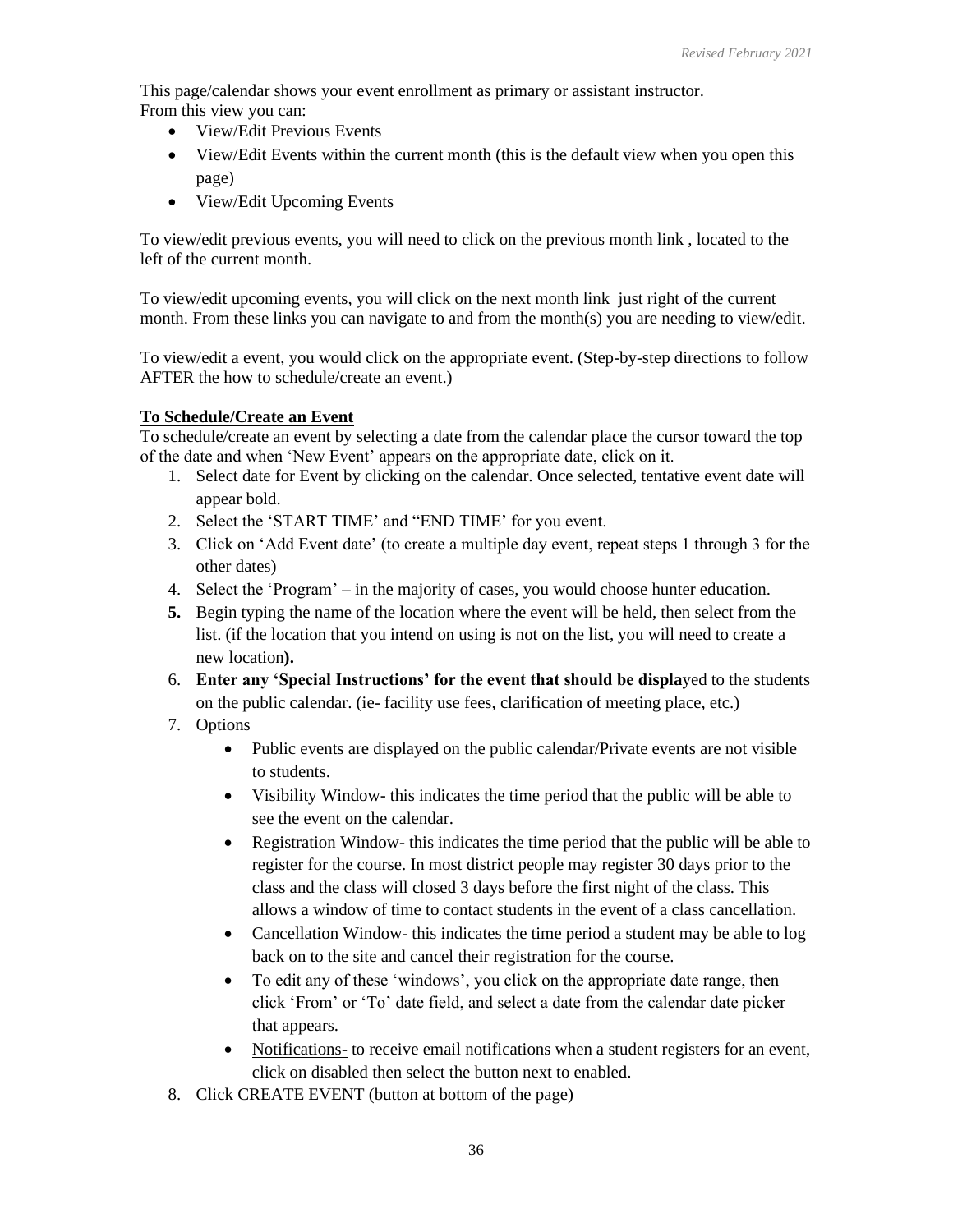# ONCE AN EVENT IS CREATED, IT MUST BE ACTIVATED BY THE ADMINISTRATOR BEFORE ANY OTHER ACTION CAN BE TAKEN, SUCH AS STUDENTS REGISTERING OR THE COURSE BEING VISABLE TO THE PUBLIC.

# **To Edit an Event/Event Roster Capabilities**

To edit an event, you will need to click on the event link from your homepage (either on the gray bar below your login status or the little calendar icon at the bottom) and selected the event that you need to edit. This will open another page called EVENT ROSTER. The Event Roster page does not only allow you to edit an event, but much more.

On the same line as the Event Roster Heading, you will see an enrollment bar that shows how many students have signed up out of the number of available seats. If you continue going across the page on the same line you will see the following options:

Student View: you will be able to view the event as it is displayed to students on the public calendar. If the event has not be approved by the administrator, an error message will appear "Sorry, this event is currently unavailable for registration."

CSV I PDF: This option allows instructors to download the roster as an Excel file (CSV) or as a PDF.

Normal I Extended: This feature allows you to print out your class roster either as Normal I Extended. This feature will be very useful to have to check off students. The Normal format is the easiest to read and will be the most useful of the two printing options.

On the left hand column you have basic event information.

- Under the Event Program, you will see an option to edit the event and to unscheduled in and remove. BEFORE EDITING OR REMOVING EVENTS, CONTACT YOUR ADMINISTRATOR FOR DIRECTIONS.
- The location is listed next, with a blue link to retrieve the location details.
- Other information listed is the instructors and schedule for the course.

On the right hand column you have the following capabilities:

ADD STUDENT: This gives the capability to add students for your course. When you click on the link, a new page will open and you can input student information. When you complete the student information, you must fill in all the areas with the red \* (Name, Birthdate, Gender, Mailing Address, Phone, Number, and Ethnic Background). Since NCWRC does allow walk-ins, you will have to use this feature.

INVITE STUDENTS: The Invite link allows you to invite potential students to you class if you have their email contact.

ADD OR REMOVE INSTRUCTORS: This feature is where the primary instructor will add and edit all assistant instructors for the course. This is a feature that can only be used by the primary instructor. To add an instructor, you will click on instructors and you will see the current instructors listed for the course. Below the list of current instructors, you will see a drop down menu. The first menu will allow you to search for another instructor by a certain criteria- most common being NAME. In the second search bar is where you type in the instructor's name. Only search by either first name or last name. Once you click the search button, you will click on the small box before the instructors name, scroll down to the drop down menu below that says Select Action. Choose Assign Instructors and click go. The window will refresh with that instructor being added to the current instructor list. Repeat steps if you need to add multiple instructors. From the Select Action drop down menu, you can also remove instructors and email instructors.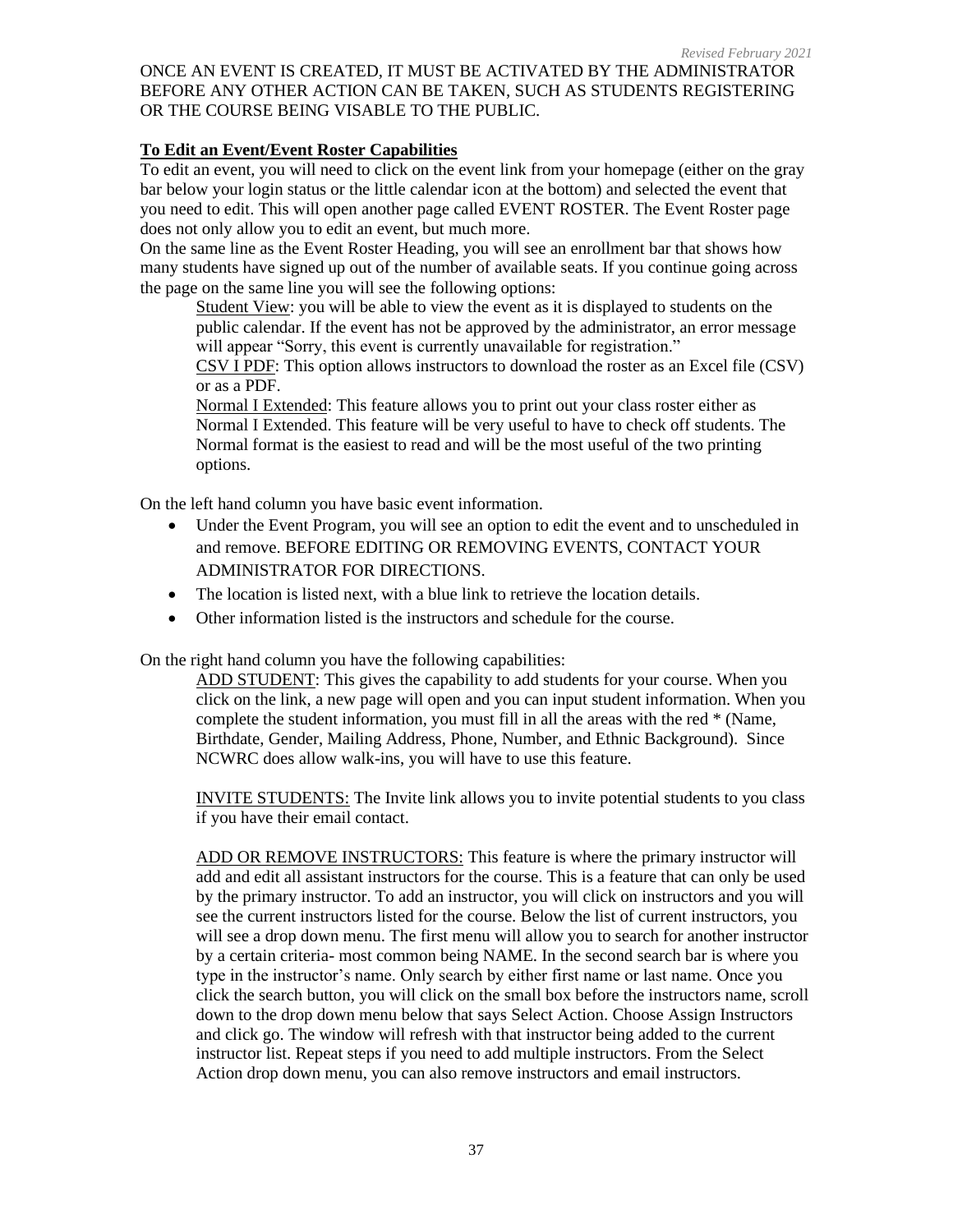UPLOAD OR DELETE FILES: The link gives instructors the capability is where you can upload file for either private or public view. Private view is for your assistant instructor, public view is for the students.

RESULTS: This link will take you directly to the results portion of the program, to be utilized to input your results data from the course. See My Event Results portion of the training guide for details.

#### **Program Locations**

When you click on locations on the gray bar under your login status, a new page will open up. Once you select from the drop down menu what program you want to look for locations (ie-North Carolina Hunter Education), all the current active locations will appear across the state for Hunter Ed.

To create a location, click on the Create Location icon (blue globe with magnifying glass) on the right hand side. A new page will open and you will fill in all the information. You must make sure that all the fields with a red \* are completed. Click submit at the bottom of the page.

You can also access this feature from the instructor homepage by clicking on the Program Locations icon (blue globe with magnifying glass) at the bottom of the page, in the center of the row of icons.

#### **My Event Enrollments**

To access this feature, you can click on the My Event Enrollments icon from the row of icons at the bottom of the instructor home page, or you can click on enrollments on the gray bar below your login status on the upper right hand side of the instructor home page.

This will open a page that list all your upcoming events and show a status bar with each event indicating the percentage of enrollments for that class. You can also VIEW I EDIT I DELETE a course from this feature. Please note that you cannot DELETE a class without approval from your administrator.

When you click on EDIT, it will take you to the Event Roster page. Refer to My Event Schedule section if you have any questions about the Event Roster Page.

#### **My Event Results**

To access this feature, you can click on the My Event Results icon (yellow notepad) from the row of icons at the bottom of the instructor home page, or you can click on results on the gray bar below your login status on the upper right hand side of the instructor home page. You can also access the results for a specific course from the Event Roster page. Enter Results is an option in the right hand column. If you access the results from the Event Roster page, go directly to step one.

#### ONLY THE PRIMARY INSTRUCTOR CAN SUBMIT RESULTS FOR AN EVENT.

A list of all your events will appear. Click on the event that you would like to submit results to. A new page will open, displaying the event id, name, location, and date/time information. Once making sure this is the correct event that you want to submit results for, you may begin entering your results. You can also get to the results section from the Event Roster page using the Results link found in the right-hand column.

1. Find the FORMS section on the page. Click on the Event Info. You must complete the fields with the red \*. Certification Date should come up automatically and should be the last day of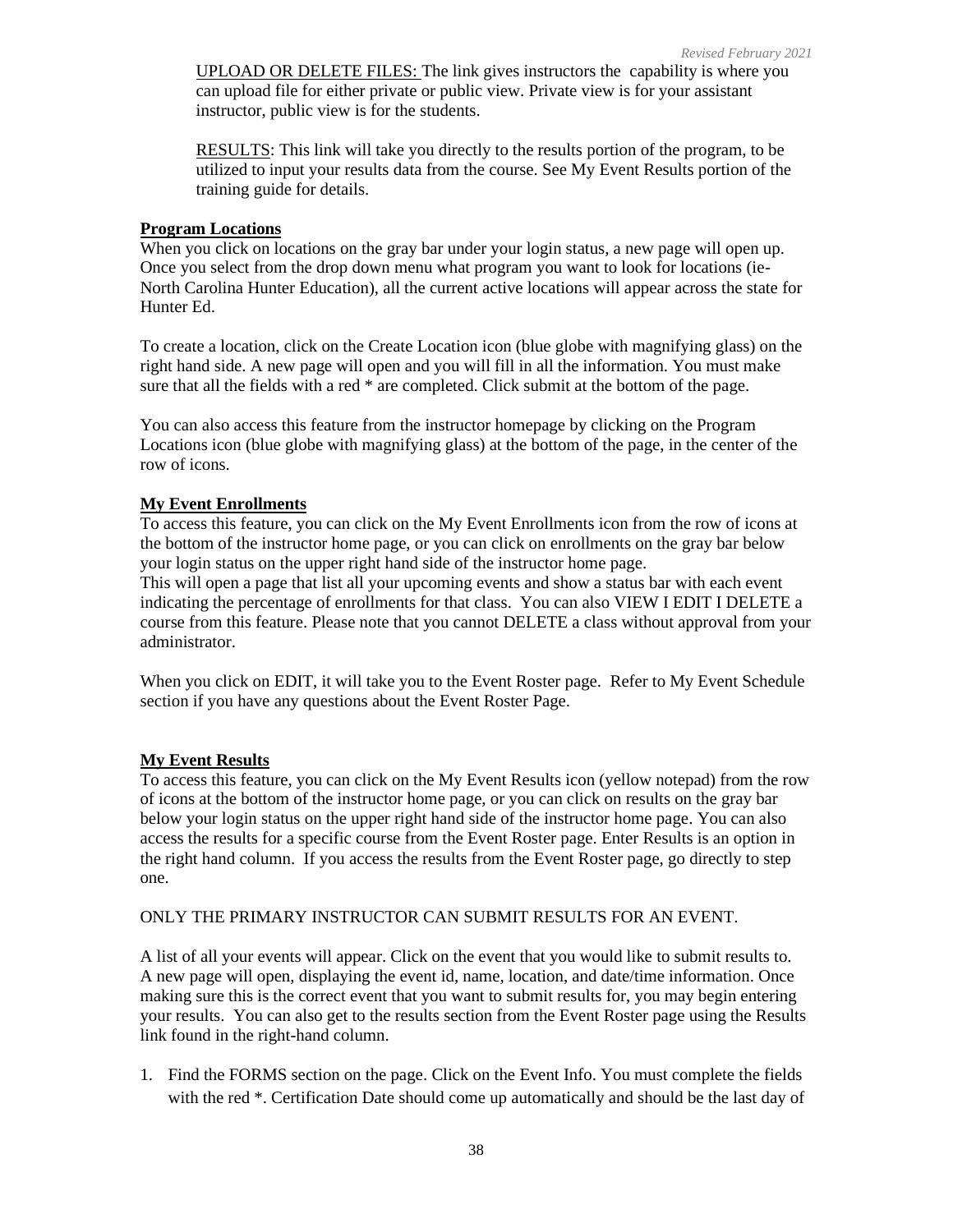the event. Click Save Report. Click Save and Next. This will take you automatically to the next form, Instructor Info.

2. On the Instructor Info page, each instructor is listed. ONLY put your time in for you! Each individual instructor will need to sign-in to Event Manger with his/her unique login and enter his/her time.

If you have not added all the instructors, you will need to go back to events, choose the event, and add your instructors from the Event Roster Page. Once you have all your instructors listed, you can begin to input the data.

You must put a numeric value in each field, even if it is a zero. You may use 0.5 as long as the whole number value is 1 or greater. Example- 1.5 will be accepted for 1 hour and 30 minutes, but 0.5 will not be accepted for 30 minutes.

Click Save and Next. This will take you automatically to Student Results.

3. On the Student Results page you will be able to input the student grade and an option to put in notes. Out from each student's name you also have the option to Edit Student (which would be student information) or Remove Student (in the event that a student was a no show). Click Save when you have completed putting in all the students results.

# FOR BASIC HUNTER ED, BOATER ED, IBEP- TODAY'S BOWHUNTING

COURSES: cards will be sent out from the Raleigh office approximately 7-10 days after the course paperwork has been processed. FOR ALL OTHER ADVANCED COURSES: please put in the certification number that you assign the student in the notes section, for example cert# 1234

4. After saving the Student Results, you will click Review and Submit. This page allows you to check the Event Info, Instructor Info and Student Results one last time. At the end of the page you will be able to submit results to your assigned administrator by selecting his/her name from the drop down list. Click Submit Results.

If you are unable to submit results, check under the forms column and ensure that all the forms have been changes from blue links to green. If there is a link that is still blue, there is something missing on that form. Complete the form and re-submit.

Once your administrator has approved your event results, the status will change to Approved.

NOTE that the results cannot be submitted until all instructors have submitted their time under Instructor Info. It is essential that the primary instructor communicates with his/her teaching team to get their time in as soon as possible so the paperwork can be processed and participants receive their cards in a timely fashion.

# **Edit/Move/Remove/Sent Email/Print Cards for a Student**

Click on enrollments (or My Event Enrollments icon). Find the event that the student is registered for and click on that event. You will be taken to the Event Roster page.

You can edit the student's information by clicking on edit before the student's name.

You can Move to New Event, Remove from Event, Send Email, or Download Certificates by checking the box by the students names in the list, then using the drop down menu titled 'with selected students:'

Move to New Event: When you select this action, a new window will open and you will have to select a new event to move the student to. You then will be able to send an email with details about the move to the student. This feature should be used very little , if at all. The feature would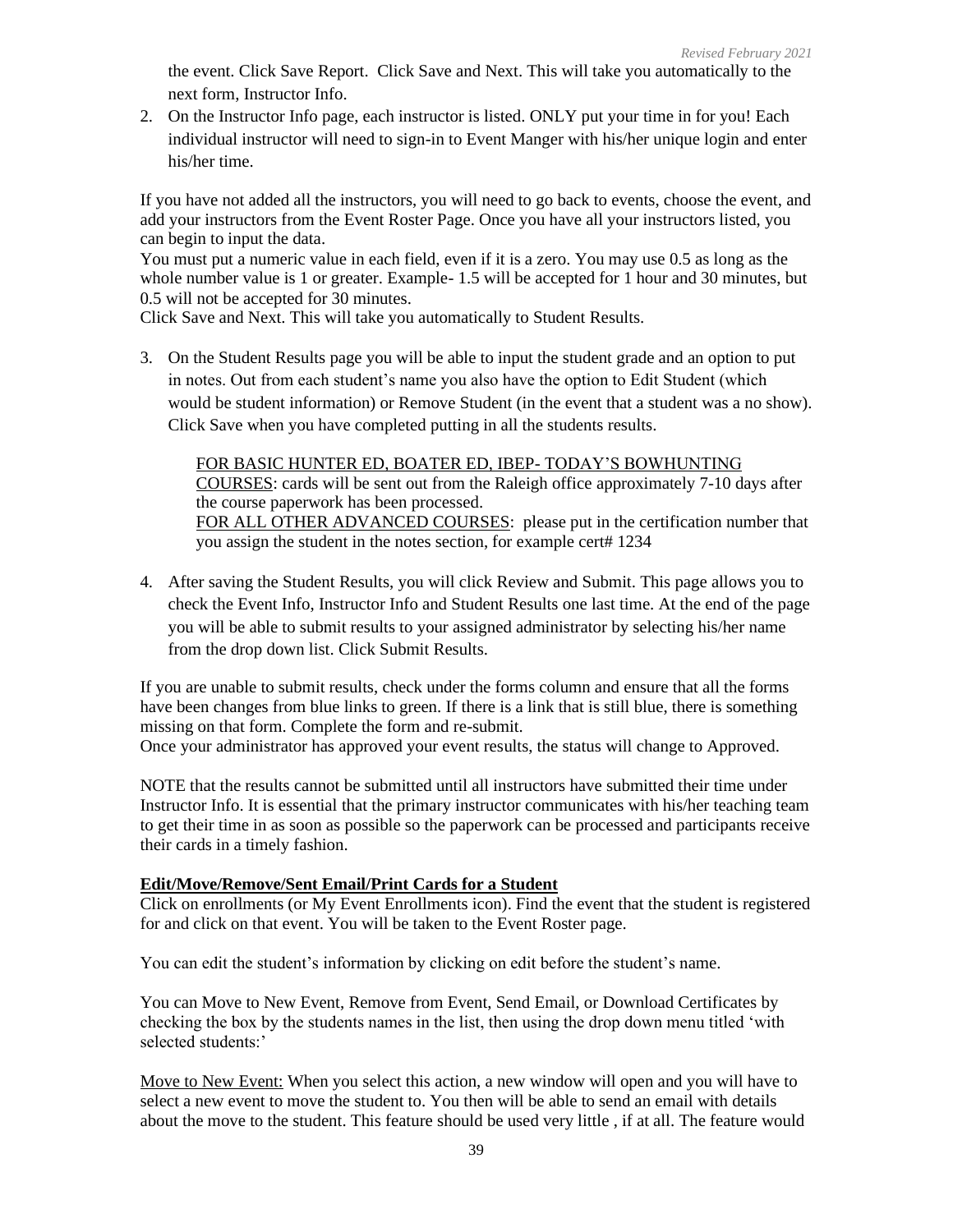be helpful if you had to cancel a class due to weather and rescheduled another class. Click send message when you complete the page.

Remove from Event: When you select this action, a new window will open and you will have to option to cancel or Yes, Remove Students. Once you remove students, you will lose that student information and will not be able to retrieve it.

Send Email: This action is very useful to contact students prior to the class. You can send a reminder to the students about the class, any slight changes, or requesting a confirmation of their attendance to the class. This action will be very useful.

Download Certificates: This action is where you can download temporary HUNTER EDUCATION certification cards (remember the advanced courses will continue to use the old cards, making note of the certification number in the notes option when you put the students' final grade in).

# **Things to Remember:**

- If it has a red  $*$  that field must be completed.
- The fields on instructor data in the results section, must have some type of numeric value, even if its zero or you will have errors.
- If you skip from one section to another without saving, you will have to input the information again.
- When you create an event, it must be first approved by your administrator before you can begin to manually register students.
- Instructor may not DELETE or CANCEL an event without the administrator's approval.
- Only the primary instructor can complete the results section, register students, and manage instructors.
- All data submitted after Monday night at midnight will not be processed until the following Monday. All data held for the week at the Kalkomey server is dump into the agency server Monday nights at midnight. Tuesday the paperwork is processed and cards are printed to be mailed out on Wednesday morning.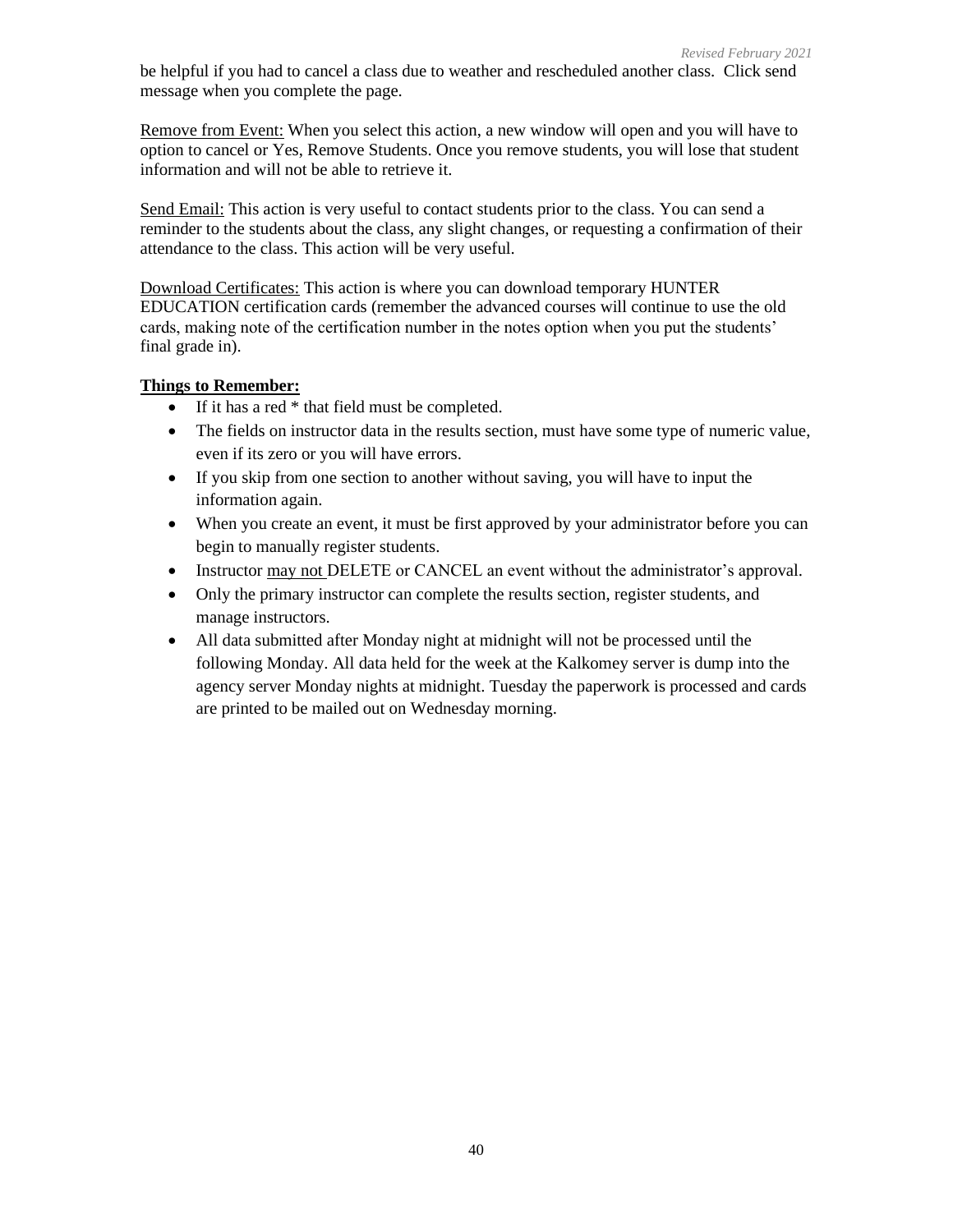# **FIREARMS & EQUIPMENT**

Use of Firearms

Care of Equipment

Scheduling, Receiving and Return of Equipment

Equipment Needs and Repairs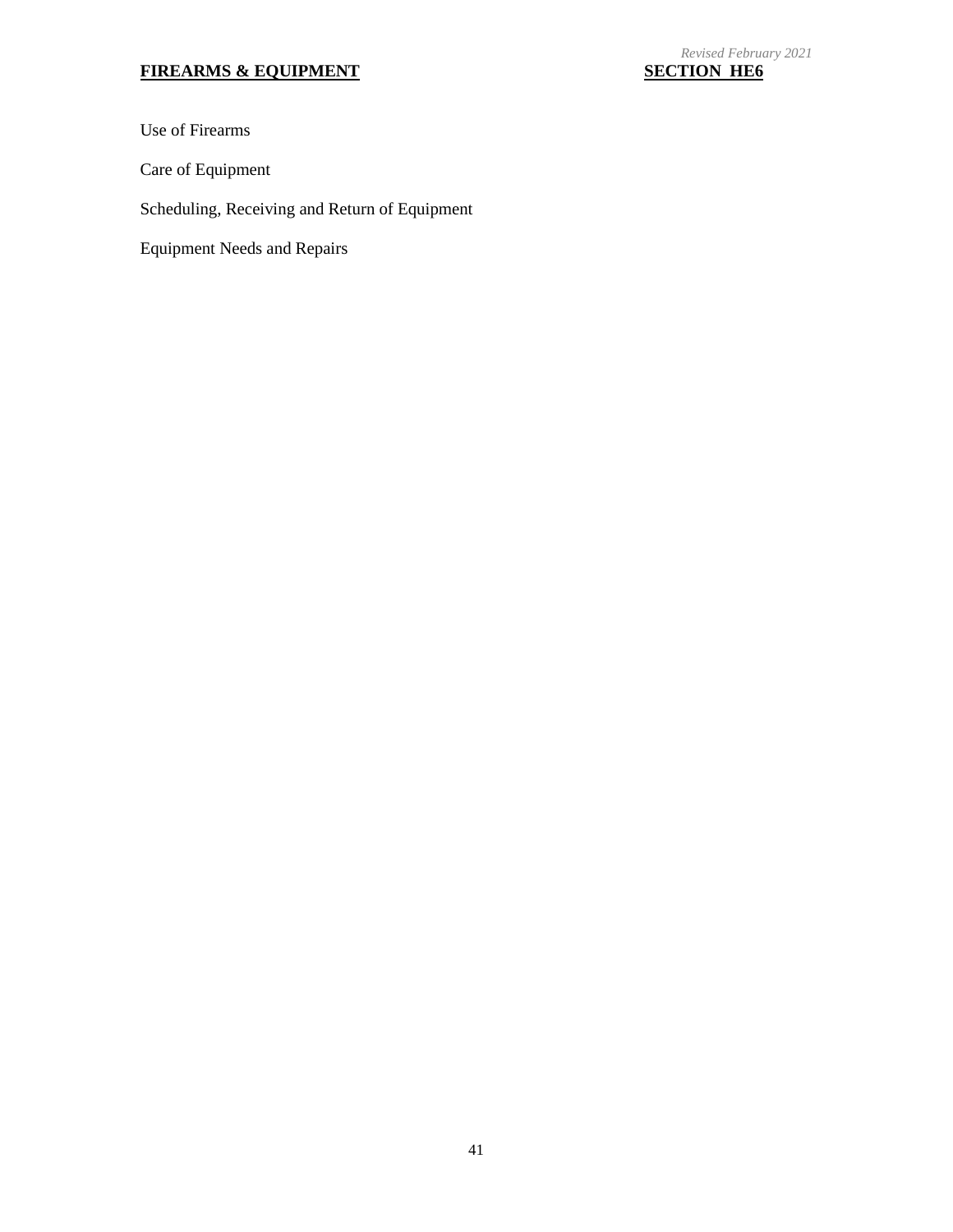# **USE OF FIREARMS**

- At no time will any live ammunition or firearms (including muzzleloading firearms) will be allowed into the classroom. All classes should be advised of this policy . Proper signage can be obtained from Hunter Education Specialist of the Raleigh Office.
- All firearms shall be handled as if they were loaded and should be pointed in a safe direction at all times.
- Only NCWRC approved classroom firearms will be allowed in the classroom
- All range firearms must be NCWRC approved.
- All firearms shall be cased and unloaded while being transported.
- All firearm actions shall remain open while not in use by the instructor.

# **CARE OF EQUIPMENT**

- All NCWRC equipment utilized by the instructor shall be used in a professional manner, and in the manner in which it was designed to be used.
- No NCWRC equipment shall be used for personal use by any instructor.
- All NCWRC equipment shall be promptly returned to the Hunter Education Coordinator or Wildlife Officer in good working condition. Instructors should immediately notify the Hunter Education Coordinator if any equipment is not properly functioning.
- All firearms shall be wiped down with a lightly oiled cloth and stored in its assigned case.
- All equipment shall be checked prior to storing in transportation cases for any malfunctions.

# **SCHEDULING, RECEIVING AND RETURN OF EQUIPMENT**

- During certain times of the year, equipment needs may exceed equipment inventory. Therefore, scheduling your equipment needs in advance will be necessary to guarantee your requests.
- Equipment needs can be requested either by written or oral communications.
- Equipment needs will be filled on a first request, first serve basis.
- Arrangements for equipment returns should be made at the time of delivery. If the conditions of return cannot be met for any reason, it shall be the instructors responsibility to contact the Hunter Education Coordinator prior to the arranged pick-up date to re-schedule.
- Arrangements for return should be as close to the end of the class as possible, **but should never exceed 5 working days.**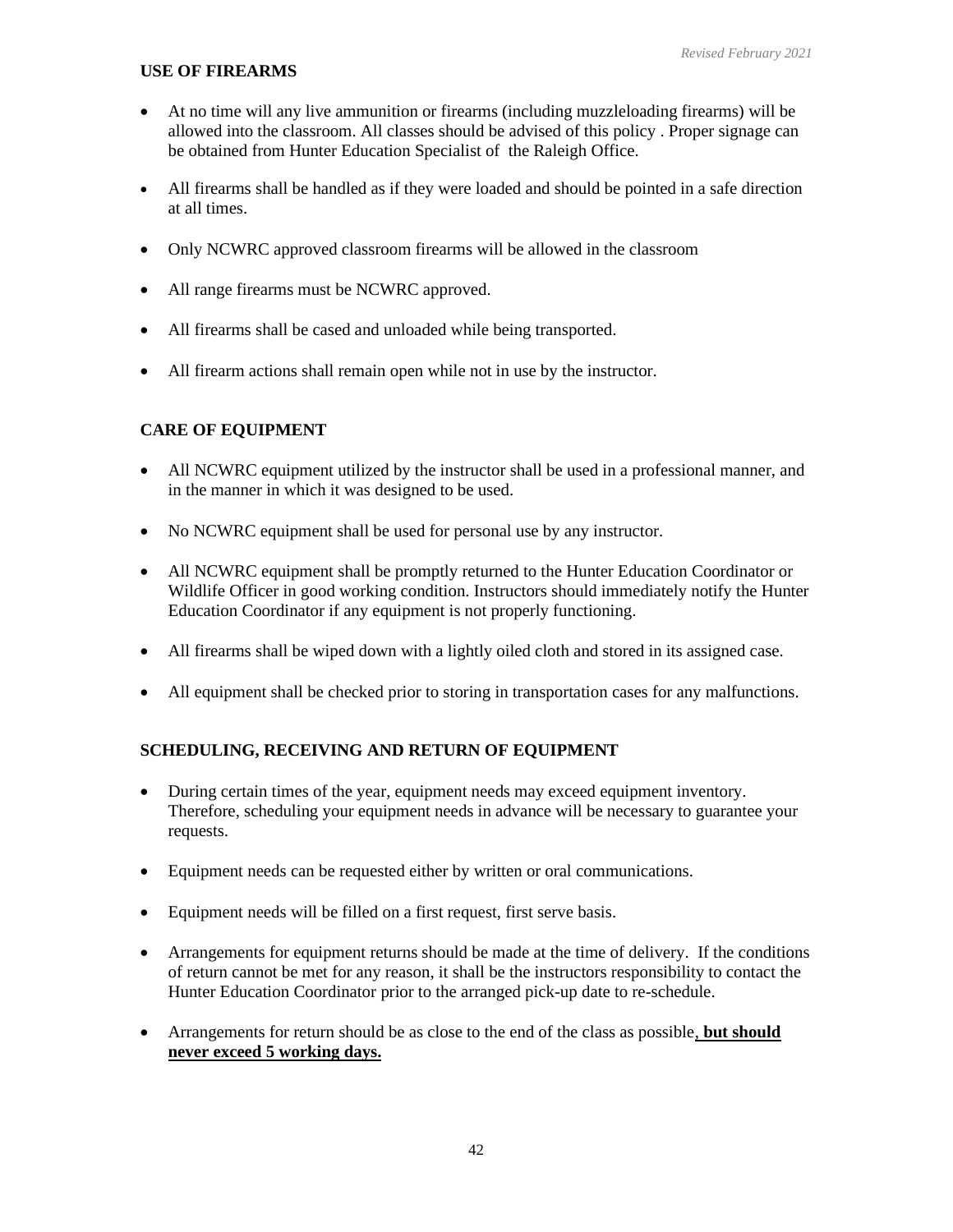# **EQUIPMENT NEEDS AND REPAIRS**

- The instructor shall make written or verbal notification if any assigned equipment is missing or damaged immediately to the Hunter Education Coordinator or upon returning the equipment. This shall include firearms, videos, slides, visual aid equipment or any other equipment or supplies loaned or assigned.
- If special equipment needs are requested, special consideration will be given to these requests and, if possible, the equipment will be secured and delivered.
- Volunteer instructors shall not be held liable for any equipment repairs unless gross negligence is evident. If gross negligence is evident, then a written statement may be required and reimbursement may be assessed.
	- Gross negligence of equipment may result in instructor certification revocation.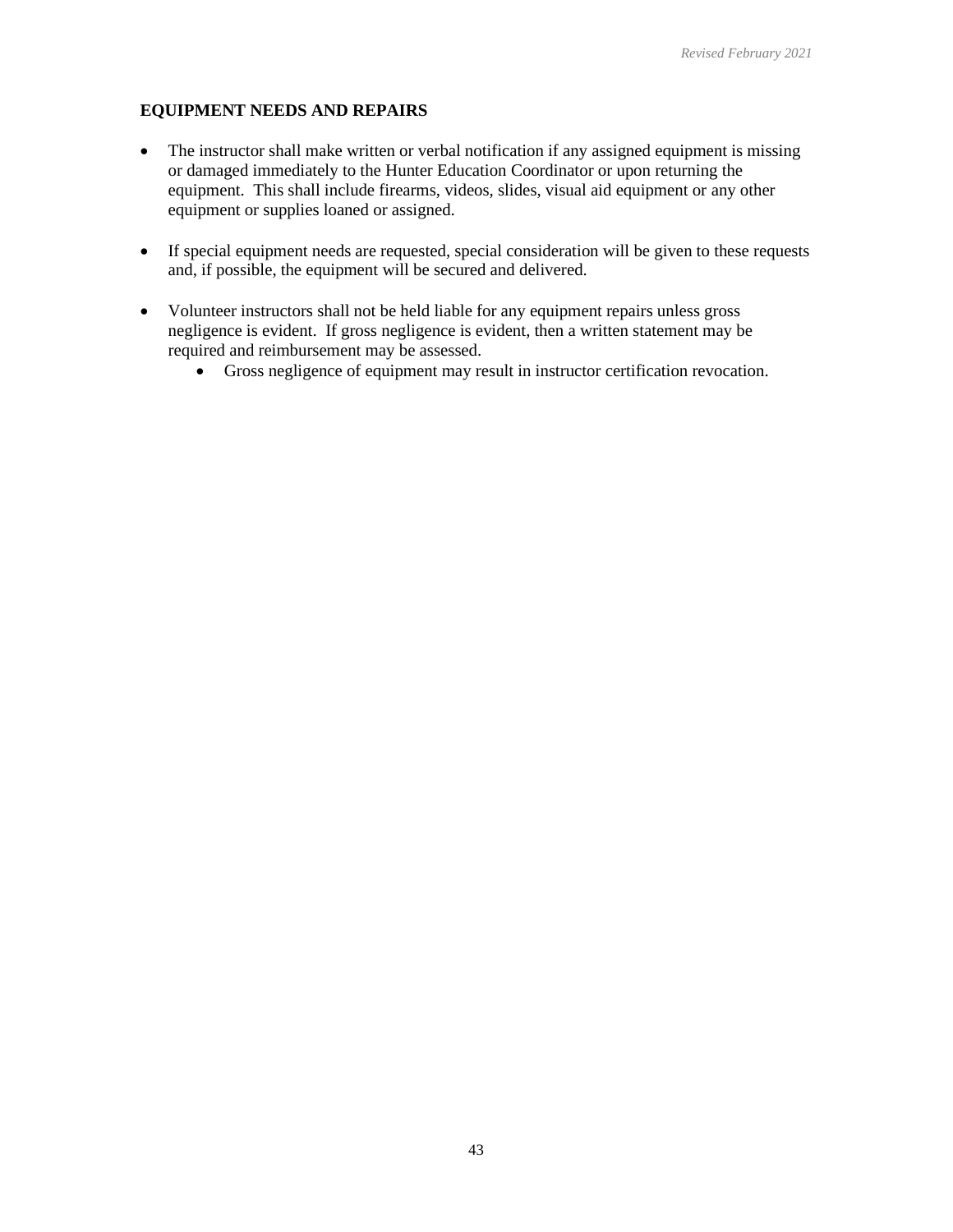# **INSTRUCTOR IN-SERVICE SECTION HE7**

Instructor In-service Opportunities

Incentive Awards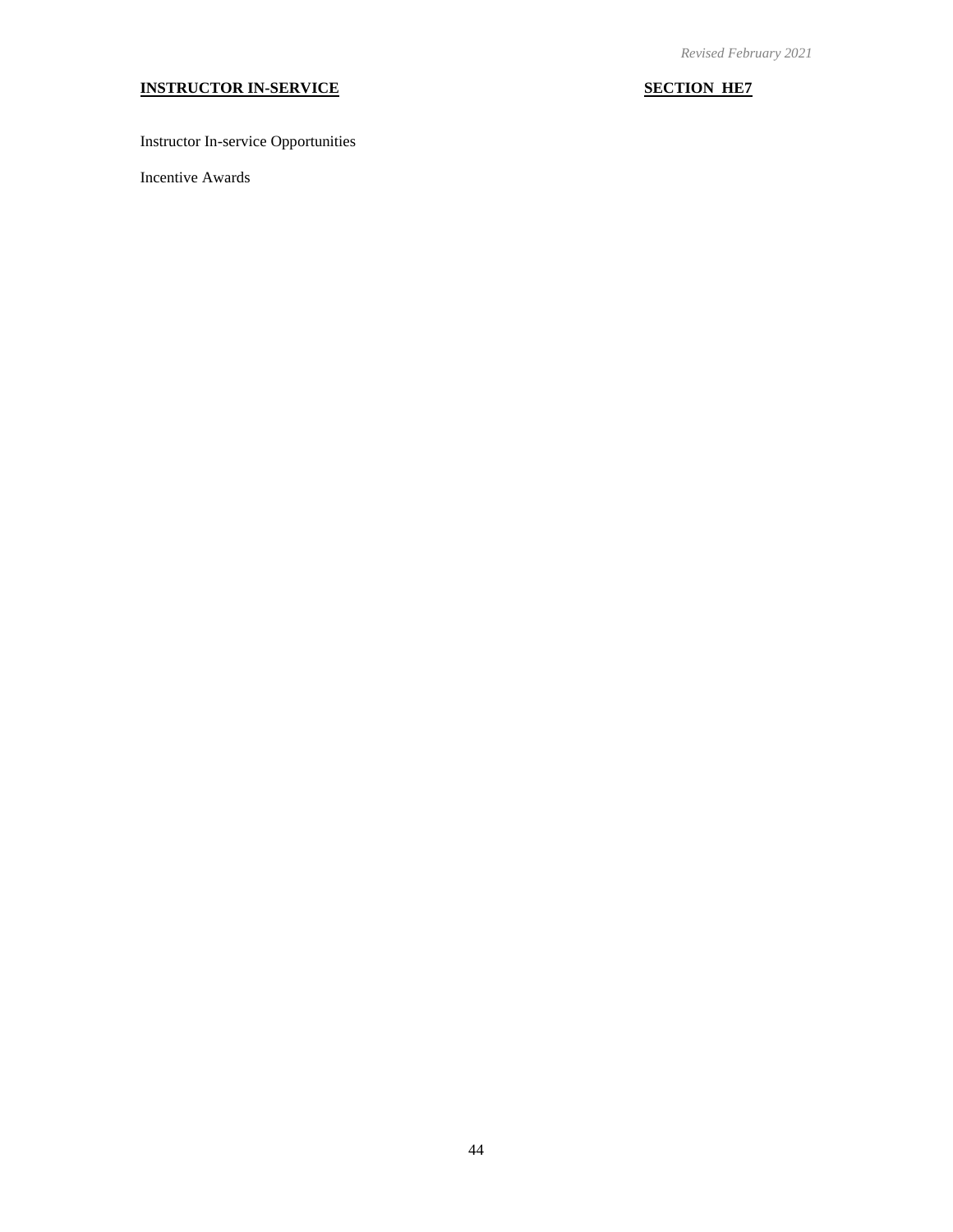# **INSTRUCTOR IN-SERVICE OPPORTUNITIES**

All active volunteer instructors will have the opportunity to participate instructor in-service training.

# ZONE LEVEL

Hunter Education Coordinators will hold two, one day, in-service trainings for their respective zones per year. This training will be a meet-and-greet that will include program updates and possible training/activity. These in-service opportunities will be held in May/June and November/December of each year, unless otherwise approved by the State Administrator.

Hunter Education Coordinators will be able to provide a meal at one of the meet-and-greets at a cost of \$11.30 per attendee.

The other meet and greet will provide refreshments at a cost of \$5.00 per attendee.

Hunter Education Coordinators will decide which meet-and-greet will provide a full meal. The receipt for the meal or refreshments will require the agenda and list of attendees to be processed.

# STATE LEVEL

A state-wide, in-service and advanced instructor workshop will be held each August. The location of the workshop will rotate each year from one region (mountain, piedmont, coast) to another. Sessions will be offered Friday afternoon, Saturday morning, Saturday afternoon, and Sunday morning. Group session with keynote speaker will be held Friday evening after supper, and an organized social activity will take place on Saturday evening after supper. This event will be planned and coordinated by the hosting region Hunter Education Coordinators and the State Administrator..

# **INCENTIVE AWARDS (Effective January 2020)**

Incentive awards and orders will be determined by the State Administrator by using the Event Manager Database for the award year. Award year will be based on the fiscal year (July 1, XXXX to June 30, XXXX).

All incentive awards should be awarded to recipients at the annual Advanced Instructor Workshop if they are in attendance. Those not in attendance will receive their incentives by mail no later than the December following the workshop in August.

Award Levels:

• Active Instructor:

Each year any active volunteer instructor will receive an incentive pocketknife for any number of hours that are recorded in hunter education for the award year.

Any current volunteer instructor that exceeds either 50 hours or 100 hours of service during the award year will receive an additional incentive award. Awards for 50 hours and 100 hours of service will change on an annual basis and will only be awarded if funds are available.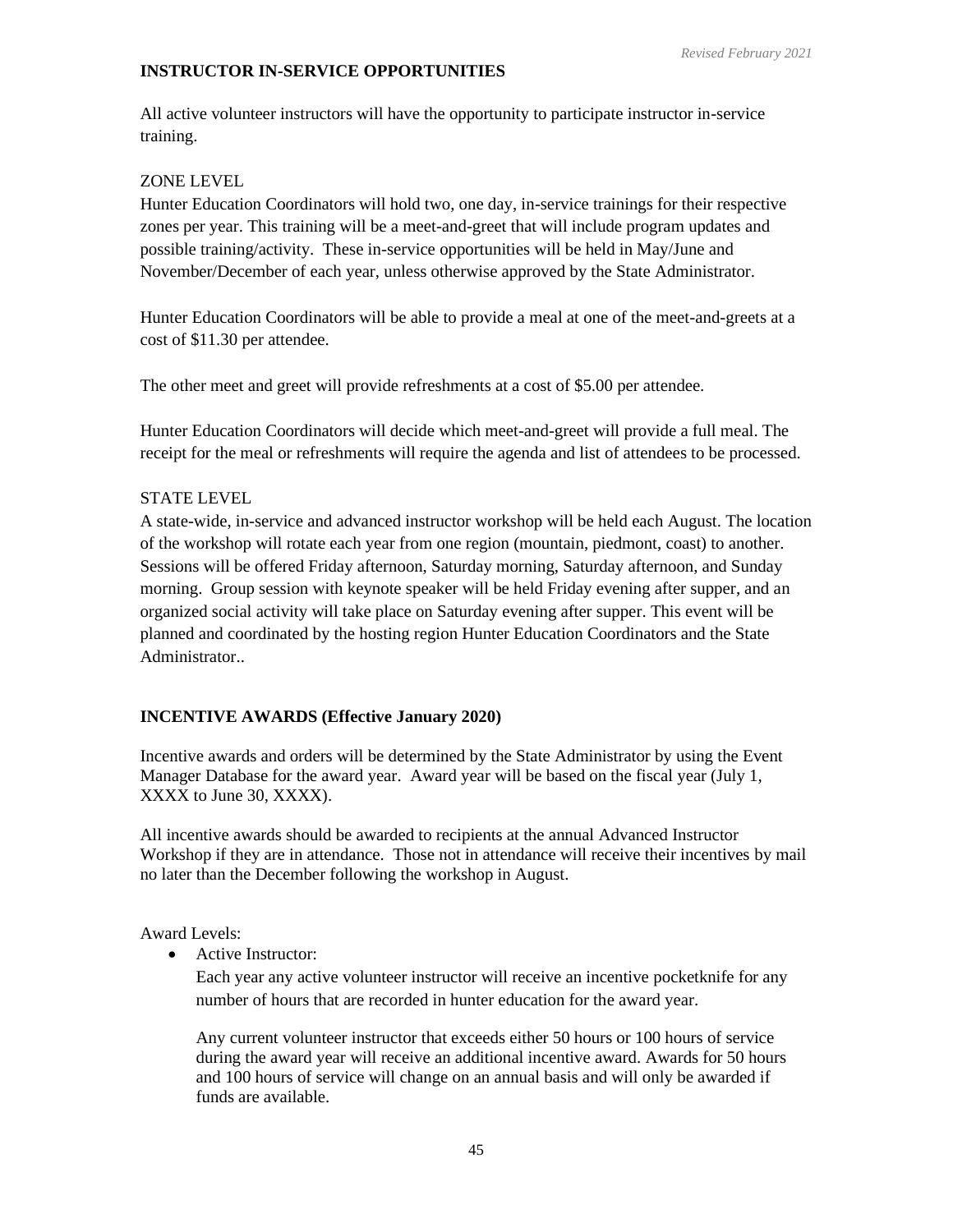• Instructor of the Year-Zone Level

An Instructor of the Year will be recognized annually in each zone for his/her work during the award year. Nominations will be collected by application. An appointed panel will select the "Instructor of the Year" within their zone.

Nominations Applications will be sent to staff and volunteers May  $1<sup>st</sup>$ . All nominations must be submitted to the State Administrator by the close of business May 31<sup>st</sup>. Nominations will be sorted and sent out to their respective zones for selection by the Hunter Education Coordinator and Law Enforcement staff. Selection of the Zone Instructor of the Year must be completed and submitted to the State Administrator no later than June 30<sup>th</sup>.

Instructor of the Year Criteria includes:

- What is most valuable contribution the nominee has made to Hunter Education in the past year?
- What significant contribution(s) or innovations (ideas, teaching techniques, training aids, etc.) has the nominee made inside the classroom that would benefit other instructors/states in the past year?
- List any work nominee has done outside of the classroom with state or local governments, agencies, partners or IHEA-USA to promote and encourage Hunter Education, the mission of the agency and/or IHEA-USA in the past year.

Other conservation partners and organizations select an "Instructor of the Year" annually. Any input or recommendations for this award can be made to the State Coordinators. These opportunities should be actively pursued when appropriate.

• Instructor of the Year-State Level

The State Instructor of the Year will be chosen from the six Zone Instructor of the Year recipients. An appointed panel will select the "State Instructor of the Year" based on the applications received for the Zone Instructor of the Year.

The State Instructor of the Year will then be submitted to an appointed panel to be reviewed and to select one instructor for nomination to the IHEA-USA instructor of the year.

• Hall of Fame Award

The Hall of Fame Award honors volunteer hunter education instructors, either active, retired or deceased who exhibits(ed) outstanding traits or provided services above and/or beyond the call of duty and exceeds the general efforts that helped to improve the Hunter Education movement in their respective zone and/or North Carolina Wildlife Resources Commission.

This award recognizes Hunter Education volunteers for their efforts supporting Hunter Education over the course of their lives. Individuals can only receive this award once. This award may be given up to six individuals per year (one from each zone) or may not be awarded at all based on the number of candidates that meet the criteria.

Criteria for the Hall of Fame Awards is as follows:

• Standing reputation in his/her community.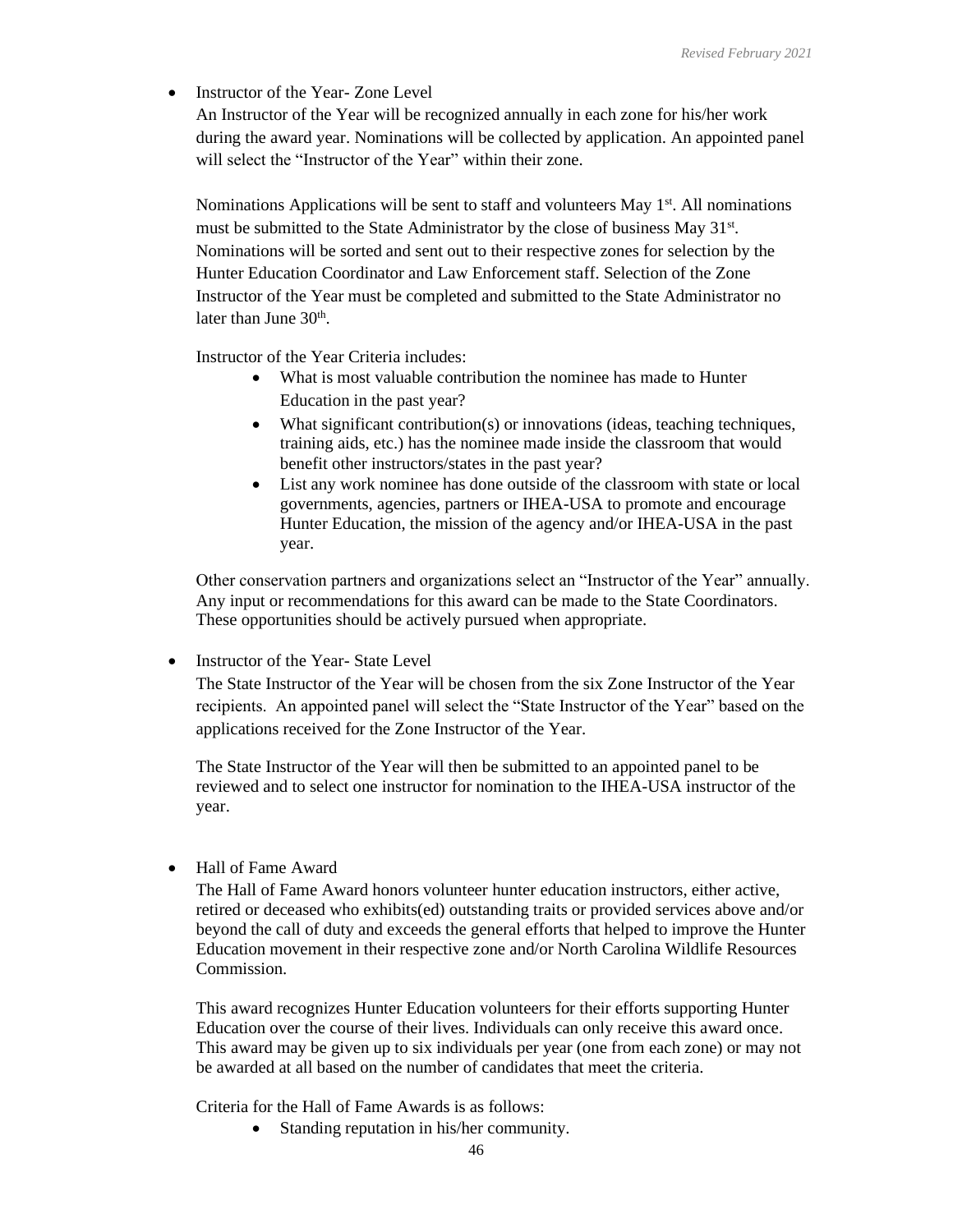- Have minimum of 15 years of active service in the Hunter Education Program, and/or given 750+ hours of service since 2011.
- Have documentation of above and beyond service for the North Carolina Hunter Education Program.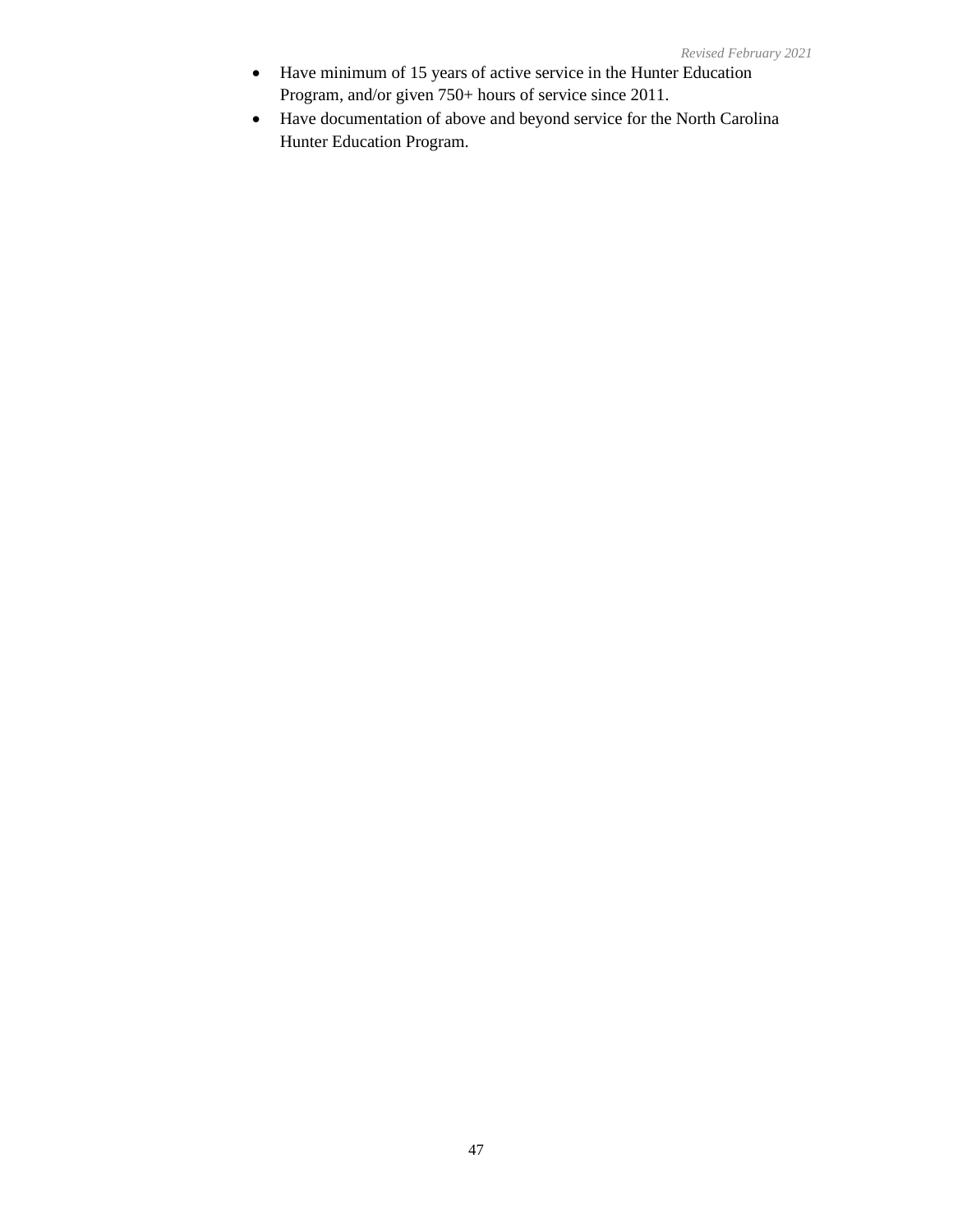### **COURSE REQUIREMENTS SECTION HE8**

N.C. Administrative Code 15a 10k .0101.

Course Offering Cycle

Class Size

Class Sequence

Pre-registration

Canceling Classes

Student Information

Persons with Disabilities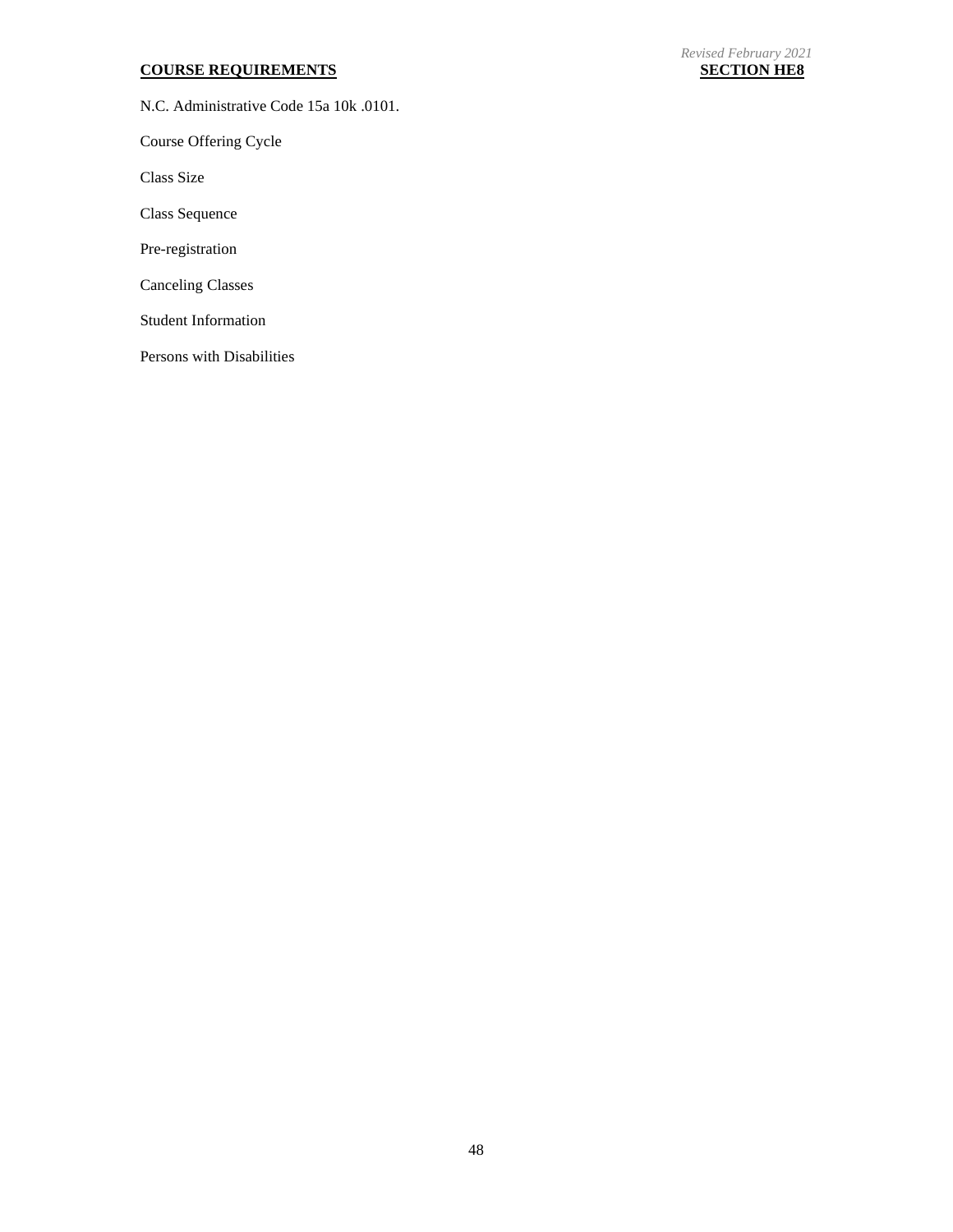# **COURSE REQUIREMENTS (NORTH CAROLINA ADMINISTRATIVE CODE)**

The North Carolina Administrative Code T15A: 10K .0101 provides for the following:

- a) The Commission shall provide a hunter education instructor-led course with a minimum of six hours of instruction or a Commission-approved self-paced, independent study option that instructs on the topics identified in Paragraph (b) of this Rule. Information on instructor-led courses and registration for the self-paced study option is at http://www.ncwildlife.org/Hunting/BeforetheHunt/HunterEducationCourses.aspx. Both the instructor-led and self-paced study option shall meet the standards adopted by the International Hunter Education Association, including all subsequent amendments, found at http://ihea-usa.org/hunting-and-shooting/hunter-education/ihea-standards.
- b) Of the instruction required by Paragraph (a) of this Rule, 60 percent of the time shall be devoted to instruction related to the safe handling of firearms. The remaining course time shall include instruction on hunter responsibility (ethics), wildlife conservation, and wildlife management; and may include wildlife identification, game care, specialty hunting, survival and first aid, water safety, and special concerns (alcohol and drugs, turkey hunting, trapping, all-terrain vehicles, and hunting dogs)
- c) The hunter education course shall be administered by an instructor certified by the NCWRC.
- d) The following requirements must be satisfied by the course participant in order to successfully complete a hunter education course and be entitled to the issuance of a Certificate of Competency:
	- 1. Complete all 6 hours of the instruction.
	- 2. Score a minimum of 70 percent on the final examination.
	- 3. Review safe firearm handling skills, except current and former military personnel, current and former law enforcement officers, and National Rifle Association certified firearms instructors are exempt from this requirement. Exempt individuals must show current documentation of their exempt status.

Any student who either intentionally or unintentionally points a firearm at another or himself shall fail the course and must re-enroll at a later date.

Longer classes are allowed if advertised. A six-hour course must be available to fulfill District Requirements from Raleigh Office.

#### **COURSE OFFERING CYCLE**

A minimum number of public courses based on need and participation. Below is a baseline requirement for the course offerings.

| Jan    | $\blacksquare$<br>Feb | March | April  | May | June       | July        | Aug        | Sept    | Oct   | <b>Nov</b>       | Dec    |
|--------|-----------------------|-------|--------|-----|------------|-------------|------------|---------|-------|------------------|--------|
| 1/Area | 1/Area                | Area  | 1/Area | Opt | <b>Opt</b> | <b>J</b> pt | 1/6<br>`tv | $/C$ tv | 1/Ctv | $\mathcal{C}$ tv | ⊥/Area |

All courses will be scheduled in six-month cycles. This scheduling cycle will be the responsibility of the Hunter Education Coordinators. The Hunter Education Coordinators will:

- 1. Reach out to volunteer instructors to fill public courses.
- 2. Once volunteer instructor resources are exhausted, the Hunter Education Coordinator will work with LE staff to fill the gaps in the schedule with officer courses.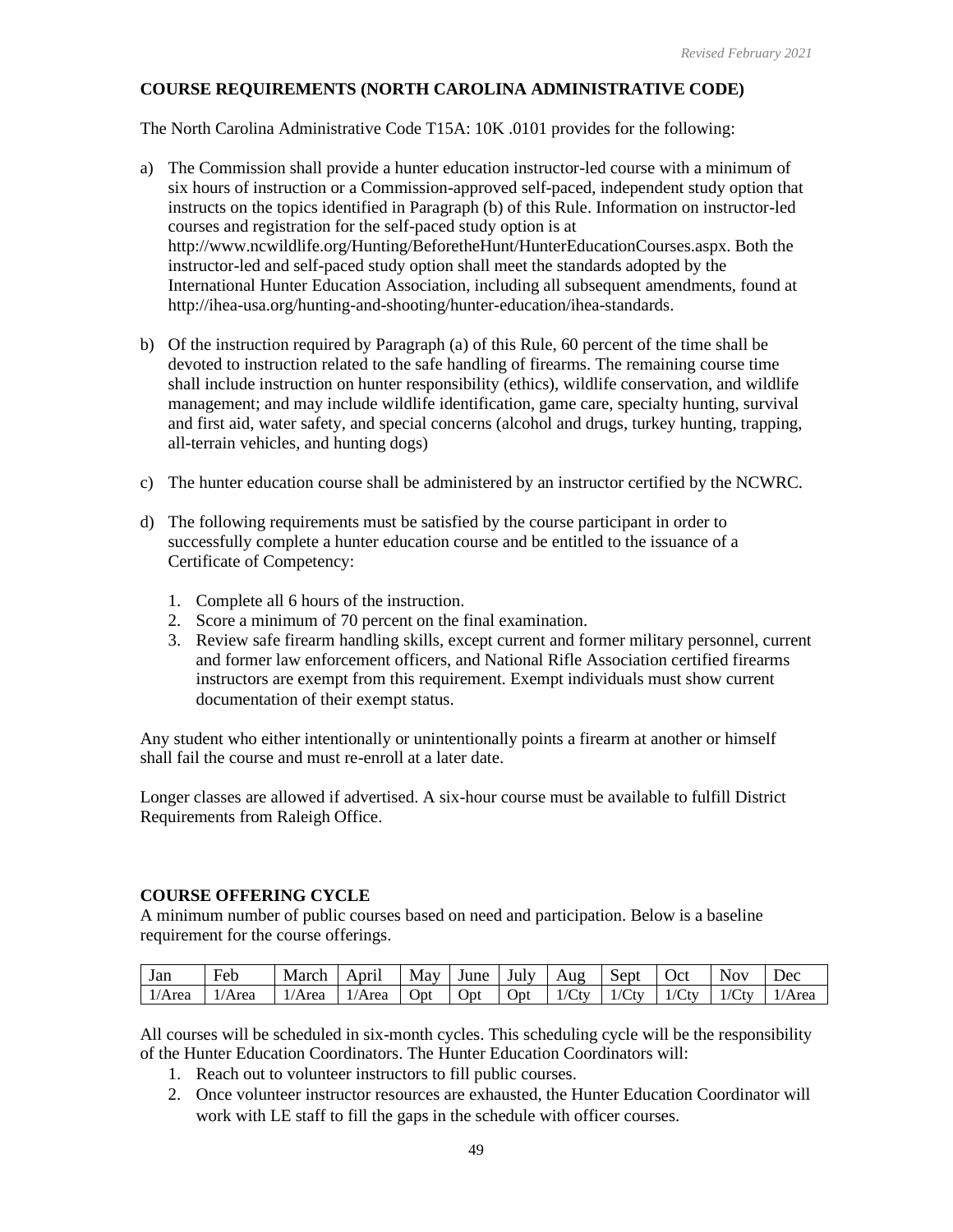The Fall Schedule will run from August until December.

- Request to volunteers should be made no later than June 1<sup>st</sup>.
- Any courses that have not been scheduled by volunteers by June  $15<sup>th</sup>$  should be sent to Law Enforcement to fill.
- Fall Schedule should be completed and active on Event Manager by July 1<sup>st</sup>.

The Winter Schedule will run from January to April.

- Request to volunteers should be made no later than November 1<sup>st</sup>.
- Any courses that have not been scheduled by volunteers by November  $15<sup>th</sup>$  should be sent to Law Enforcement to fill.
- Fall Schedule should be completed and active on Event Manager by December 1<sup>st</sup>.

# **CLASS SIZE**

• Maximum Class Size

The number of students which may attend a hunter education class is dependent on many factors including, but not limited to, space, number of instructors instructing and other various factors. Ultimately, it will be the decision of the lead instructor whether to restrict the size of any class. Do not exceed the fire code or building code capacity of the facility.

• Minimum Class Size

Minimum class size is five students. An instructor may hold a class for less than five students if they choose to but are under no obligation to do so. If less than five students show up for a class, they should be directed to another scheduled class or offered the home study course through the Hunter Education Specialist as options. Please refer to the following diagram which depicts the proper sequence that the instructor should follow.

# **CLASS SEQUENCE**

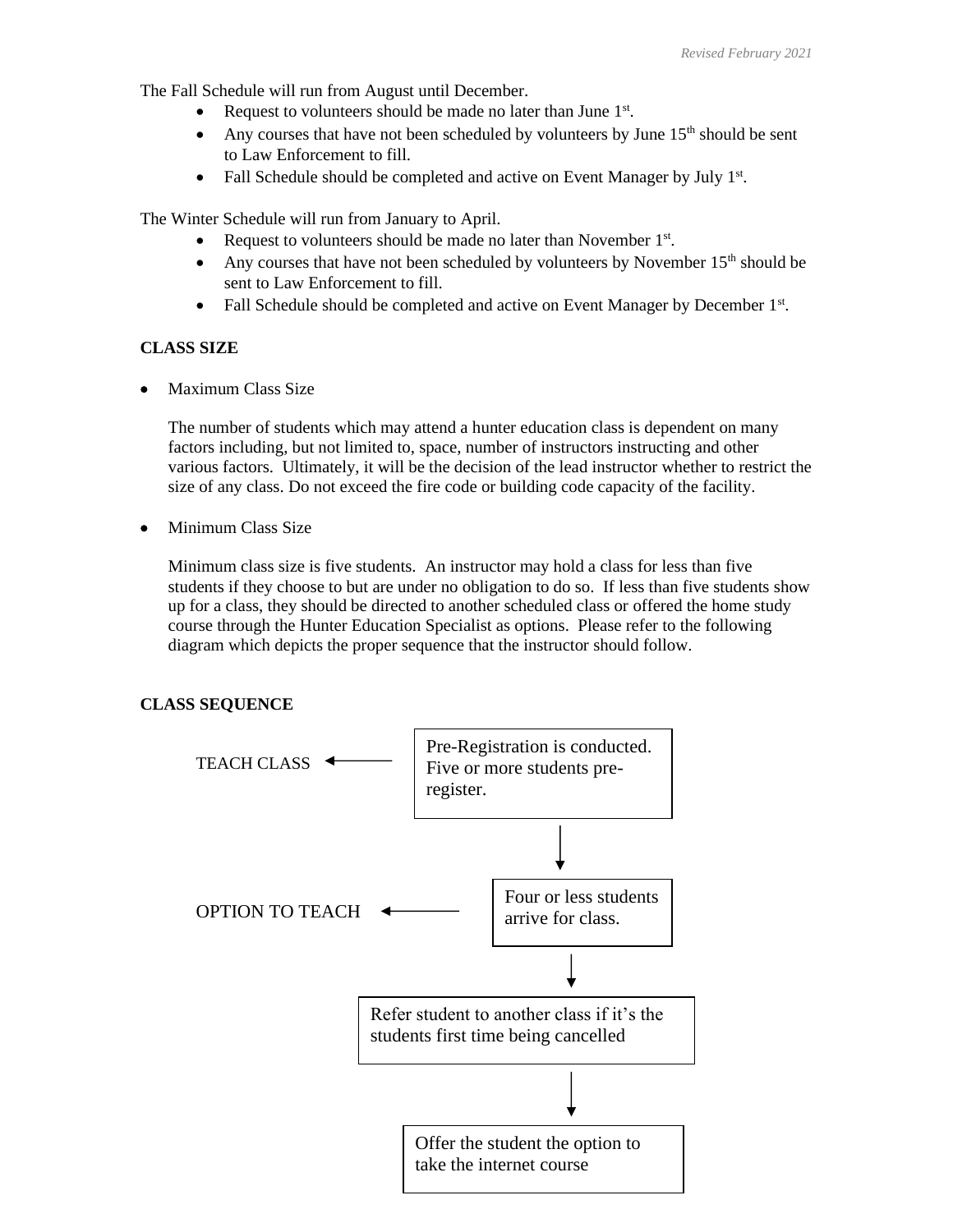### **PRE-REGISTRATION**

Pre-registration of students should be conducted for all classes that are open to the public. An adequate time period should be allowed between the final pre-registration date and the beginning of class to allow for the contacting of students in the event that a class is cancelled due to lack of interest.

# **CANCELLING CLASSES**

Classes may be cancelled due to lack of interest or other reasons (such as weather). As a general rule, the canceling of classes should be held to a minimum. If an instructor becomes ill, has a family or personal matter to attend to, or otherwise is unable to instruct, all efforts should be made to locate a substitute instructor to teach the class. The Hunter Education Coordinator will be the primary point of contact when arranging for a substitute instructor.

Once a course is advertise to the public no changes to course length, location, date or time should be made except for emergency situations.

When a class is cancelled, all persons who have pre-registered for the class should be contacted. In the event that they cannot all be contacted, the instructor or another qualified person should be present at the date, time and location of the start of the scheduled class. That person should notify the persons who have arrived for class that the class has been cancelled. If possible, the class sequence (previous page) should be followed.

# **STUDENT INFORMATION**

Foreign language professionals must be provided for non-English speaking students upon request. These professionals are required to be certified by the state of North Carolina and in most cases can be located through Department Health and Human Services. Most counties have them on contract due to needs of the legal system. Make sure that participants understand that it may take four to six weeks to schedule an interpreter.

Any participants that are found to be cheating on the written test may not be allowed to complete the class and will have to retake the class at another time.

# **PERSONS WITH DISABILITIES**

- The N.C. Hunter Education Program is required to be accessible all people, including those with disabilities. Any reasonable requests for accommodations should met.
- In addition to complying with the ADA, people with disabilities must not be denied the opportunity to participate in or benefit from the Hunter Education Program.
- The location of facilities shall not have the effect of excluding persons with disabilities from, deny them the benefits of, or otherwise subject them to discrimination under the Hunter Education Program.
- Hunter Education Program services must be provided to handicapped or disabled persons in an integrated setting. This means, whenever possible programs should be available to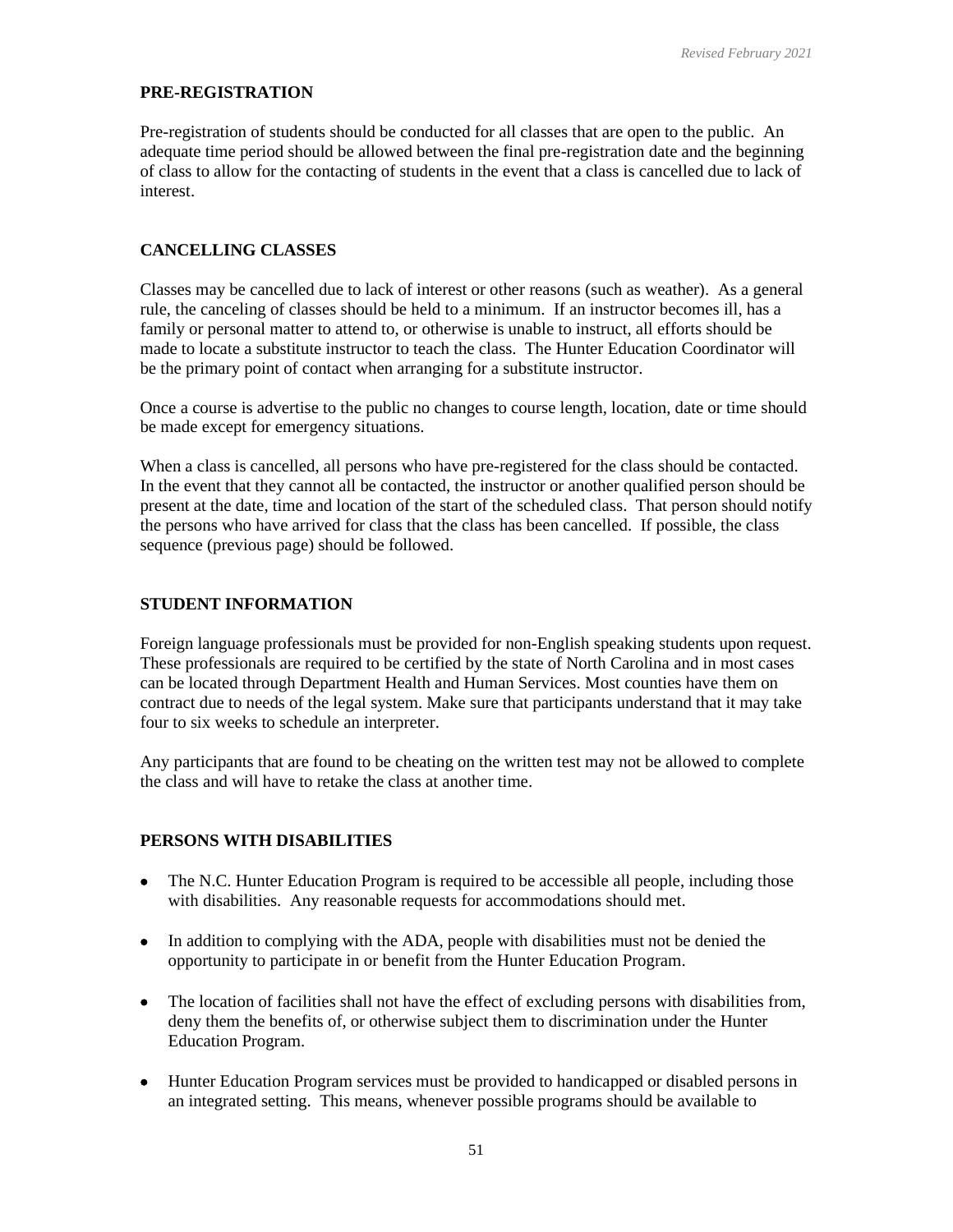- The exam will be administered orally to any student that makes the request.
- Sign language professionals must be provided to students/participants who request this modification. These professionals are required to be certified by the state of North Carolina and in most cases can be located through Department Health and Human Services. Most counties have them on contract due to needs of the legal system. Make sure that participants understand the it may take four to six weeks to schedule an interpreter.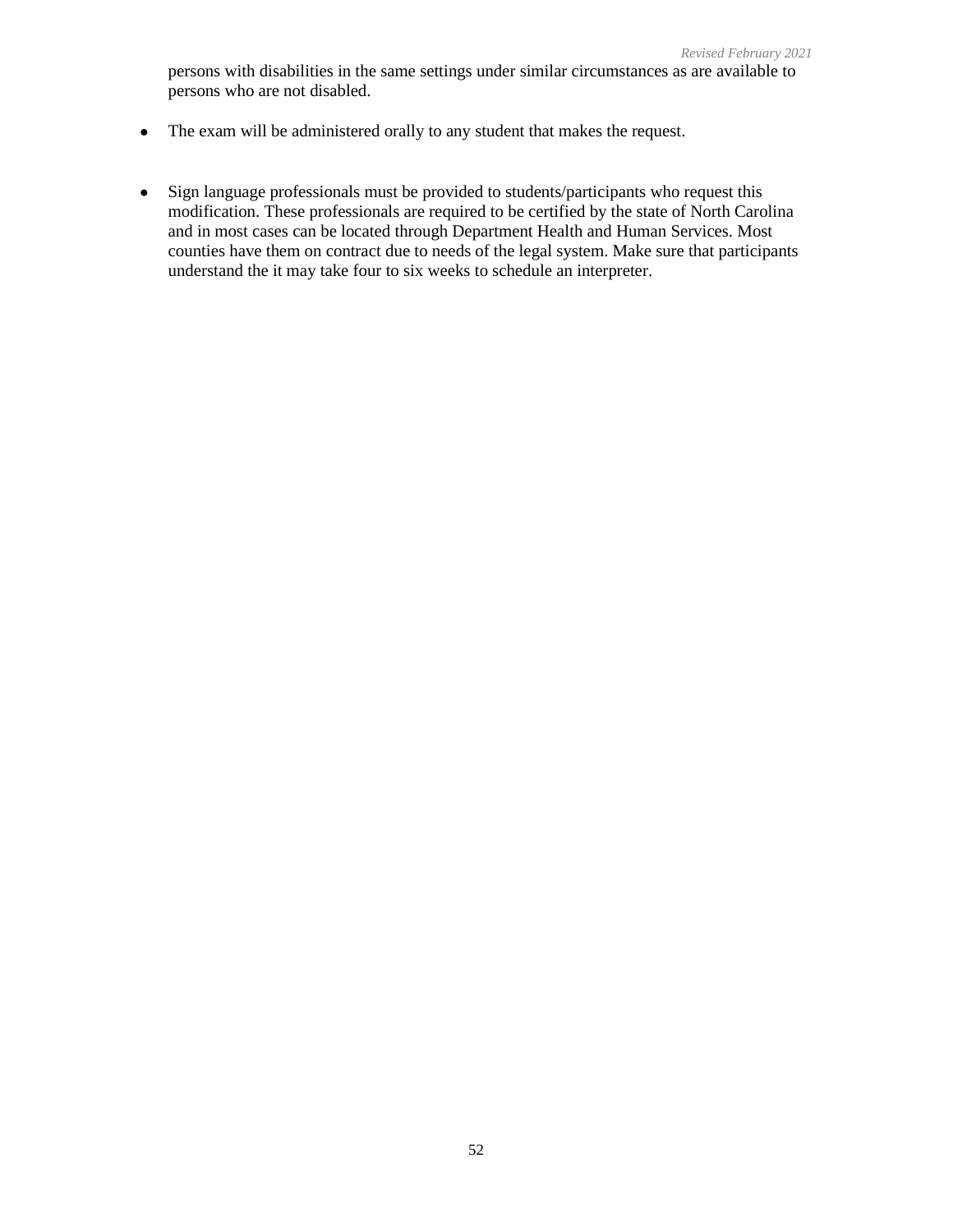# **ONLINE HUNTER EDUCATION CERTIFICATION COURSE SECTION HE9**

Online course option - Hunter Education Certification Course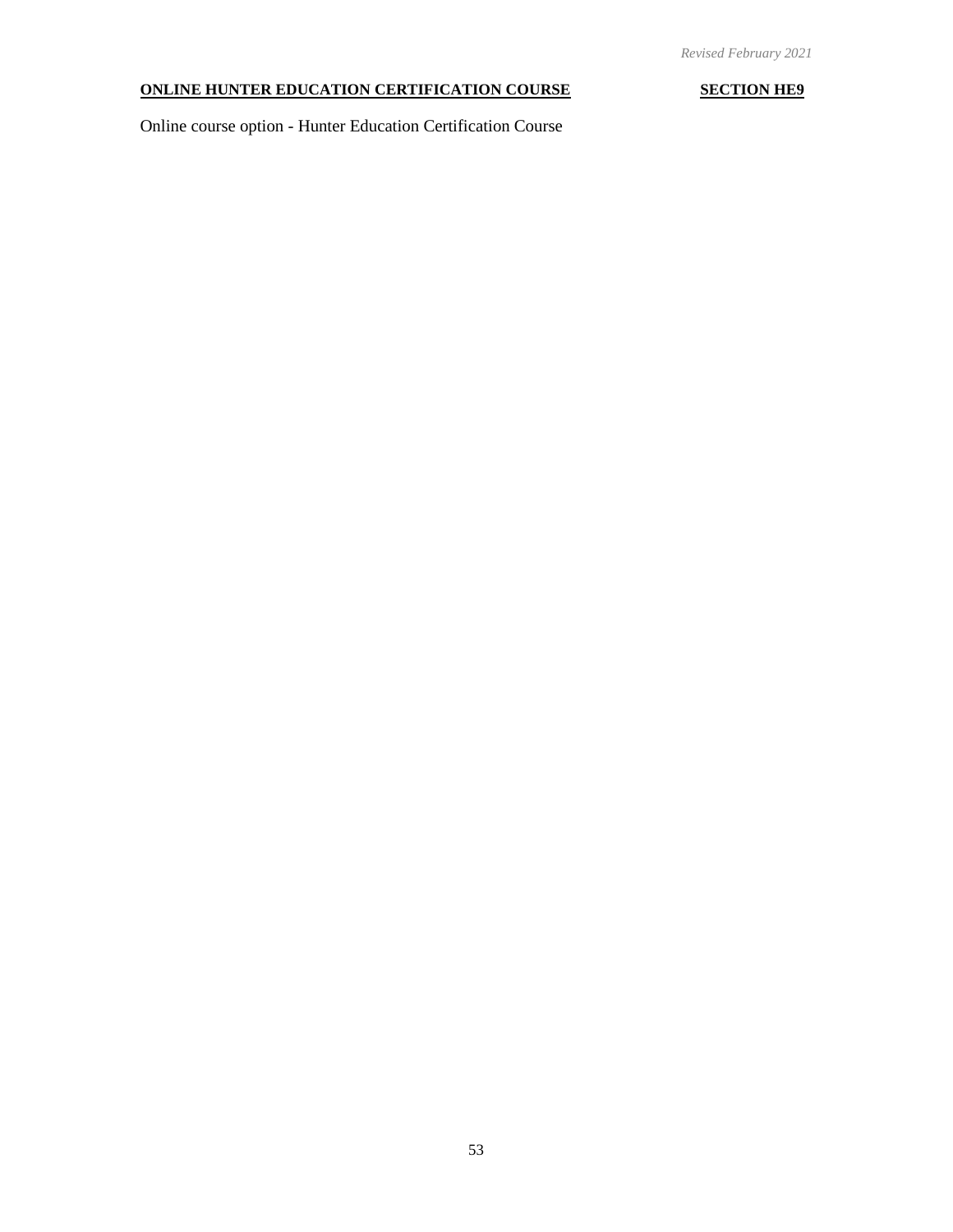# **Online Course Option - Hunter Education Certification Course**

To utilize the online course option the student must complete a NCWRC approved internet hunter education certification course and provide a field day qualifier certificate to be eligible to participate in an internet field day.

The field day exercise is to consist of the standard hunter education test, a demonstration of firearm handling skills, and a review of the Regulations Digest.

The appropriate data will be entered into the Event Manager system.

### Internet field days will offerings

|        | $\frac{1}{2}$ |       | $\cdots$                   |      |                     |      |        |        |      |                       |             |
|--------|---------------|-------|----------------------------|------|---------------------|------|--------|--------|------|-----------------------|-------------|
| Jan    | Feb           | March | $^{\bullet}$<br>April      | May  | June                | July | Aug    | Sept   | Oct  | Nov                   | Dec         |
| 1/Dist | Plau          | /Plat | Plat <sup>-</sup><br>1 / L | Zone | $\sqrt{2}$<br>/Zone | Zone | 1/Area | 1/Area | Area | $\mathbf{r}$<br>'Dıst | <i>Dist</i> |

These offerings are a minimum and any additional field days may be offered at any location upon Hunter Education Coordinator approval.

Volunteers that wish to hold an internet field day must assist with a field day before holding an event on their own.

# Field Day Procedure

- There will be no private field days.
- Field days will not be provided at traditional hunter education courses. Field days may be schedule before or after a traditional course has begun or completed, but not in conjunction with.
- Field days will require a minimum of two instructors, unless otherwise approved.

# Procedure:

- 1. Contact HEC to set up field day. Field day will require 2-3 hours.
- 2. Day of the field day, participants will have to present a voucher to be able to participate. Participants may use a smart device as long his/her information can be read clearly.
- 3. Participants will check-in as they arrive. When each participant presents their voucher, he/she will also need to present some form of identification. If it is a minor, parent or guardian must show his/her id.
- 4. After participants are checked in, begin the field day. Introduce yourself and explain that the field day will consist of the state certification exam and review of regulations. Instructors may also take questions to clarify any information the students encountered during the online portion. **THIS IS NOT A TIME TO TEACH THE TEST OR TO REVIEW THE ACTUAL TEST.** Remind participants that they will receive their cards in the mail in 7-10 days.
- 5. Once the field day is completed, it is essential to submit the results in Event Manager to ensure that participants receive their cards as soon as possible, and within the 3-4 day window.

Other things to consider/remember:

- Needed materials: set of training firearms, tests, answer sheets, regulation digests
- Keep tests and vouchers together, to be sent or picked up by HEC.
- Passing grade for exam is a 70 or higher.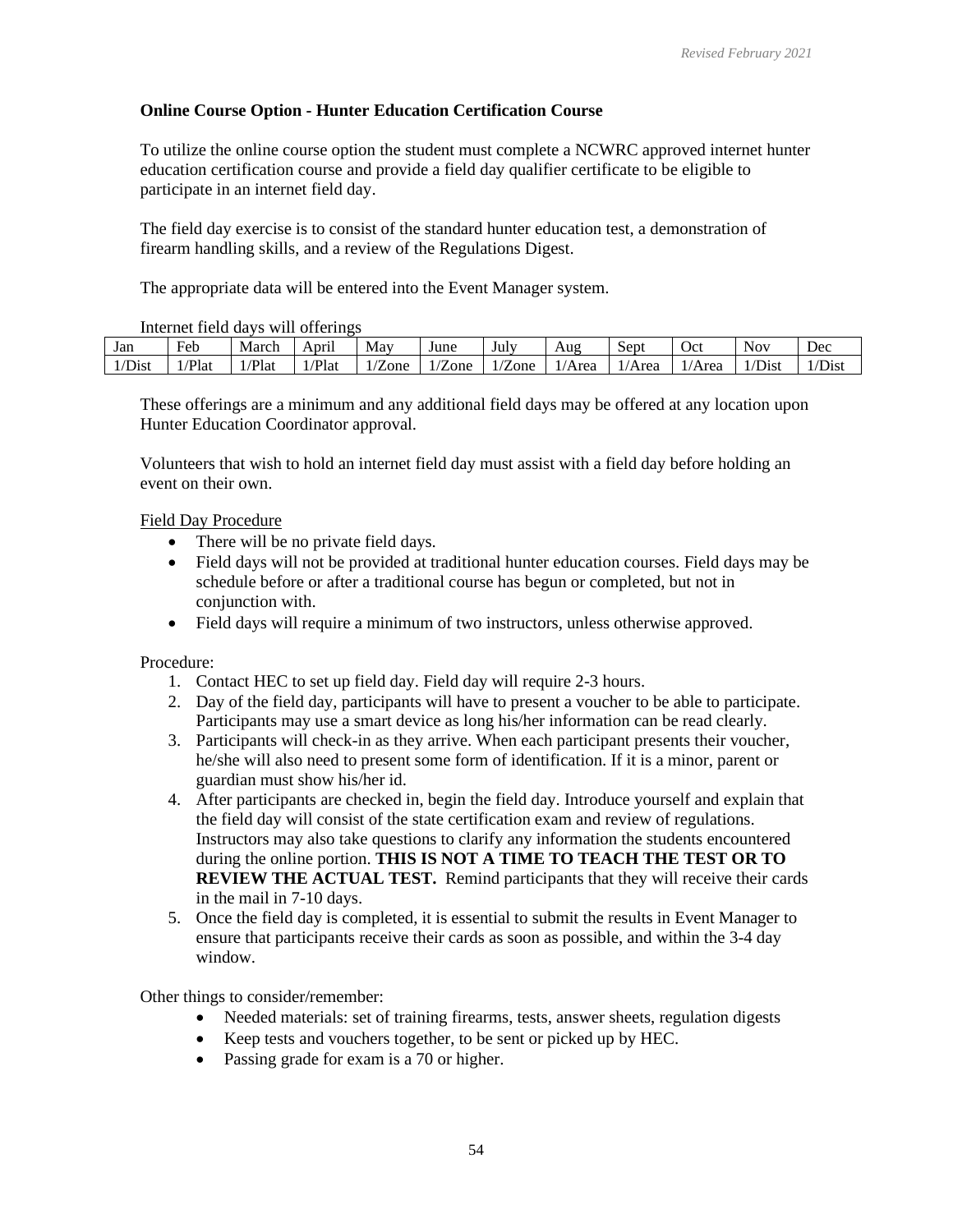# **BOWHUNTING EDUCATION (IBEP)- Advanced Certification SECTION HE10**

Additional Instructor Requirements

Course Requirements

Course Content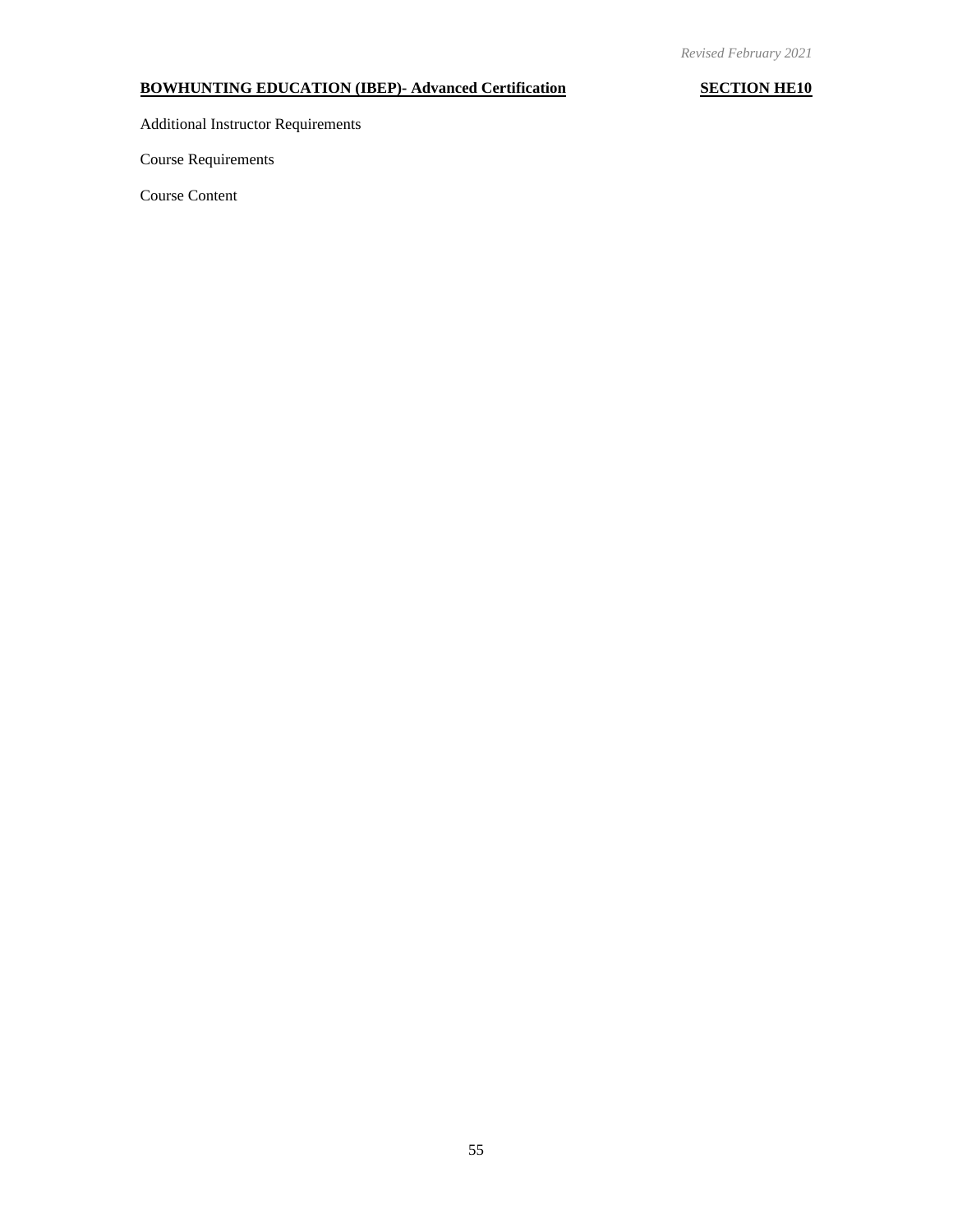# **ADDITIONAL INSTRUCTOR REQUIREMENTS**

Hunter Education Volunteer Instructors may instruct the Bowhunter Education Course (IBEP) if they meet the following requirements:

- 1. Retain an active instructor status in the Hunter Education Program.
- 2. Successfully pass the Bowhunter Education Course as a student or can present a Bowhunter Education Certificate.
- 3. Assist with instruction for a minimum of two Bowhunter Education Courses with another certified instructor.

# **COURSE REQUIREMENTS**

It is the expectation that all Hunter Education Program adhere to the same standards and requirements.

The Bowhunter Education Course will be expected to meet the course requirements found in the Hunter Education Program Procedure Manual. Requirements include:

| $\bullet$ Class Size       | Section HE8        |
|----------------------------|--------------------|
| • Class Sequence           | <b>Section HE8</b> |
| • Pre-registration         | <b>Section HE8</b> |
| • Canceling Classes        | <b>Section HE8</b> |
| <b>Student Information</b> | <b>Section HE8</b> |
| Persons with Disabilities  | <b>Section HE8</b> |
|                            |                    |

# **Course Offering Cycle for Bowhunter Education**

Required public course offerings:

| Jan | Ē<br>Feb | March | $\bullet$ $\bullet$<br>April | May | June | July  | Aug  | Sept                   | $\mathcal{C}$ ct | Nov. | Dec |
|-----|----------|-------|------------------------------|-----|------|-------|------|------------------------|------------------|------|-----|
|     |          |       |                              |     |      | /Zone | ∠one | $\overline{r}$<br>Zone |                  |      |     |

There is a required FOUR Bowhunter Education courses offered each year. The fourth course will be scheduled for one of the other months at the discretion of the Hunter Education Coordinator.

Additional public course offerings may be scheduled if a need is identified.

Private courses may also be scheduled for conservation partners and collegiate courses.

# **COURSE CONTENT**

The I.B.E.P. course consists of several areas of instruction related to hunting and archery. A large part of the course involves ethics and hunter responsibility, stressing the role hunting plays in wildlife conservation and the role bowhunting serves in that capacity. Treestand safety is also a vital part of the course. Injuries involving improper handling of broadheads are the leading cause of injury among bowhunters, but the leading cause of death among all hunters in North Carolina is falling from treestands. By teaching the basics of treestand safety and the importance of wearing a full body harness, the I.B.E.P. course is doing its part to get information to the public.

The main part of the course involves archery equipment, practices and game care. These goals are achieved through a combination of range time where individuals can shoot the various types of bows, through in-depth classroom instruction and demonstrations on the types of equipment, how each works as well as care of equipment. Finally, during the game care portion of the class, a hunter's tracking skills are tested by following a mock blood trail.

# **IHEA-USA Approved Standards**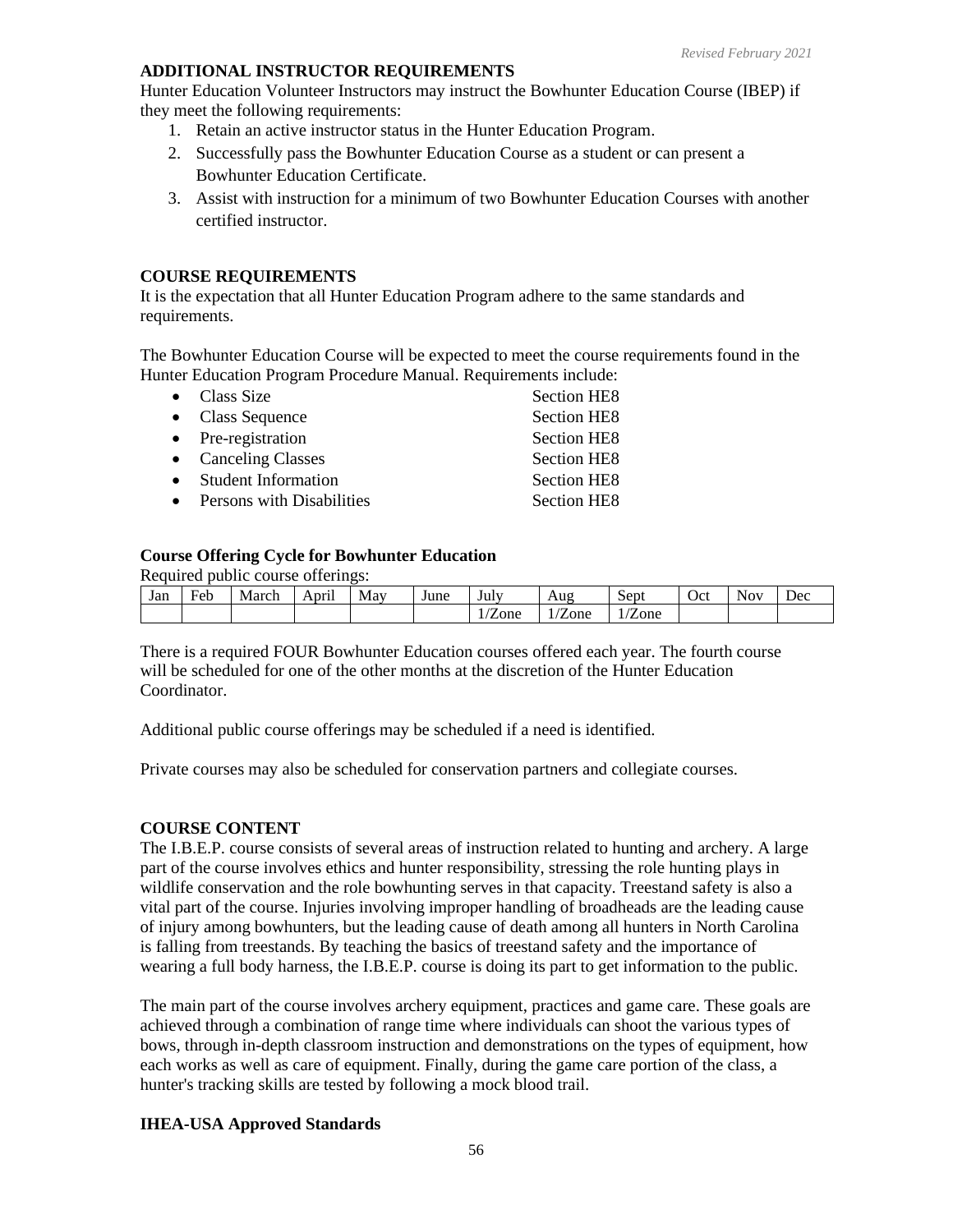# **Reasons and Justification for Bow Hunting**

The purpose of Bow Hunter Education is to train safe, responsible and law abiding bow hunters. Bow Hunter Education is important because it:

- Decreases archery and bow hunting incidents.
- Promotes responsible bow hunter behavior, including compliance with bow hunting laws and regulations.
- Helps students identify specialized equipment, considerations and techniques to become effective and responsible bow hunters.
- Helps bow hunters recognize their limitations with bow hunting equipment and identify ways to improve their bow shooting skills such as continual practice.
- Recognizes that before bow hunter education, formal opportunities to learn special knowledge and skills required for bow hunting are limited.

Three (3) ways bow hunting differs from hunting with a firearm:

- Source of power is from bending the limbs of the bow, rather than from gunpowder.
- Bow hunters must typically get closer to the game.
- Bow hunting relies on cutting and bleeding to produce humane kills, rather than shock.

Motivations to bow hunt include:

- Added challenge.
- Extended seasons
- Gain access to more properties.
- Getting outdoors at different times of the year.
- Comradery with bow hunting family and friends

Fish and wildlife are public resources and every citizen has the opportunity to pursue them within legal limits. Wildlife populations are sustained and scientifically managed by professionals in government agencies.

Wildlife management is funded largely by users who directly benefit from the resource. Two primary funding sources for wildlife management are:

- Excise taxes on hunting equipment and ammunition from 1937 Federal Aid in Wildlife Restoration Act.
- Revenue from state natural resource agencies, including hunting license fees.

# **Basic Equipment**

Three (3) type of bows used for bow hunting include:

- Longbow
- Recurve
- Compound
- Other bows may include crossbows and others (please check state/provincial regulations for definition of 'archery equipment' allowed within the jurisdiction). Crossbow standards and other methods are generally addressed in other hunter education programs and materials, as well as by the IHEA-USA in partnership with specific organizations formed to support such methods.

Bows use the bow hunter's body as a drawing/cocking and shooting platform.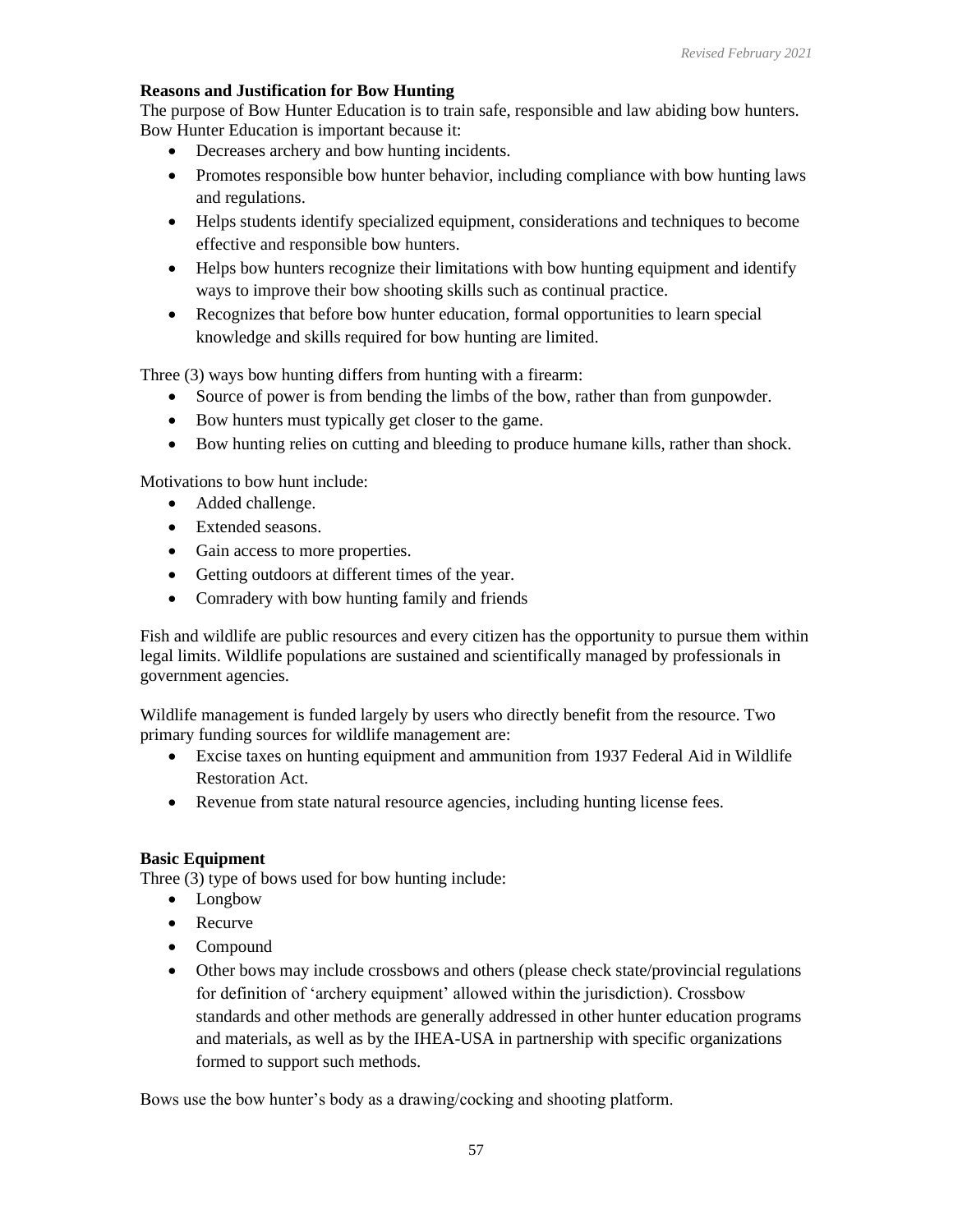- Longbows and recurves have a pair of simple limbs connected by a string and the force required to pull the string increases with the distance pulled.
- Compound bows have eccentric wheels and/or cams connected to limbs, cables, and string that provide a reduction in force required to hold string at full draw.
- All bows have limbs, strings, grip area, handle/riser area, and sight area.
- Longbows and recurve bows are generally made of wood. Many times recurve limbs will be of a fiberglass/wood composite. Recurve handles may also be metal. Compound bows usually have handles/stocks made of metal and limbs made of carbon/polymer composite materials.

All finished arrows have 4 distinct parts:

- Shaft
- Fletching
- Nock
- Point The length, flexibility (spine), and physical weight of a finished arrow is matched both to the shooter and the bow being shot.
- Shafts may be wood, tubular aluminum, tubular carbon fiber, tubular fiberglass, solid fiberglass, or a combination of aluminum and carbon fiber.
- Fletching may be made of plastic or feathers and is attached to the opposite end of the arrow from the point.
- Nock: the part of the arrow which attaches to the bow string. This point on the bowstring is called the nocking point. An arrow nock is most commonly made of plastic. A consistent nocking point aids in shooting accuracy.
- Arrow Points are designed for functions such as target practice, games and small and big game hunting. It is critical that for hunting, the practice points and hunting tips are of the same grain weight.
	- o Practice Points: Bullet shape or field tip shape points are designed to shoot into most back stops made of foam or other synthetic type materials. Practice points are economical to shoot for frequent practice.
	- o Small Game/Fish Points: Used for small game or when field shooting (roving) such as wire protrusion, blunt tips and/or bow fishing points.
	- o Broadheads: Used for hunting big game. All broadheads must be kept razor sharp and handled with extreme care due to their potential cutting ability. There are 3 (three) types:
		- **Example 1** Fixed Blades have maximum cutting efficiency with lower draw weight bows. Blade is not removable.
		- Removable Blades are designed with grooves on the center portion of the head (ferrule) which hold the blades in place. Blades may be replaced if damaged without discarding entire broadhead.
		- Mechanical or Expandable Blades have blades retracted close to the ferrule and therefore a lower profile in flight. Blades open upon impact to expose cutting areas. These types of broadheads are only recommended for bows having a draw weight of 50 pounds+ due to the energy required to expose the blades upon impact.

For maximum performance, accuracy and safety:

• A bow is matched to a bow hunter's size, strength, shooting style, and game hunted.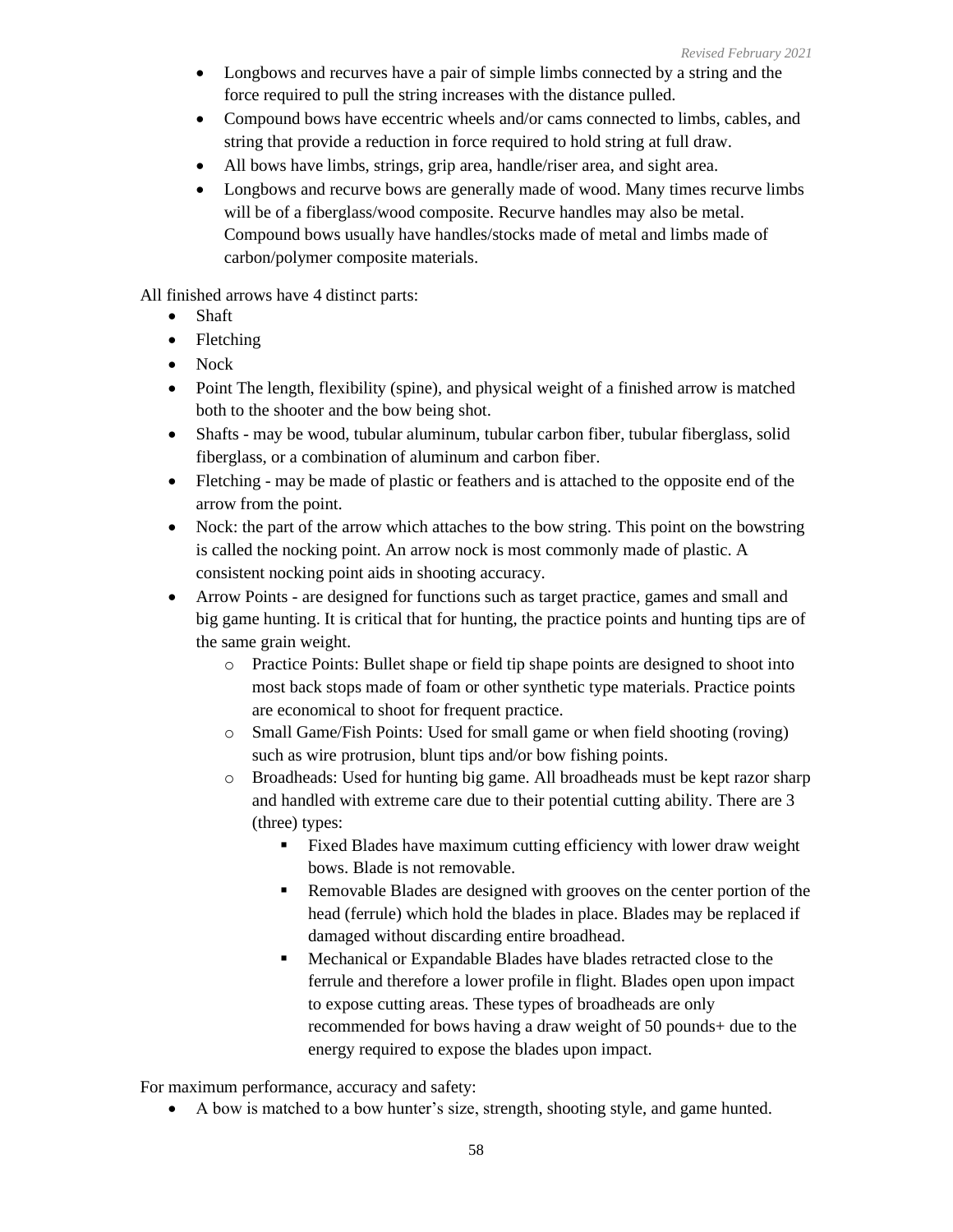- Arrows are matched to the bow being shot, the archer shooting, and the game being hunted.
- All arrows must match each other.

There are many archery accessories available:

- Bow Sight: Improves accuracy of shot placement.
- Arrow Quiver: Allows safe transport of arrows when hunting by covering sharp broadhead points. Most common quivers attach/detach easily to/from bow.
- Finger and Arm Protection: Shooting tabs or mechanical string releases help protect fingers when shooting higher poundage bows. Mechanical releases result in a higher degree of accuracy as string is released precisely in the same manner each time drawn. Arm protection helps improve accuracy by keeping clothing contained and may also help prevent injury to the archer's arm when the string is released and archer is not using proper form.

# **Safe Handling of Bows and Arrows**

The number one cause of major injury or death while bow hunting is falling from elevated stands (see Tree Stand Safety).

- Hunting from or hauling equipment while on the stand
- Climbing up to and down from stand.

Falls may also be caused by equipment damage due to:

- Weathering or stress.
- Insufficient familiarity with the equipment.
- Weather.

Injuries can occur when using a crossbow if the thumb and fingers are in the path of the string. Other bow hunting injuries include:

- Bleeding Injuries prevented by the proper use of hard, plastic quivers, broadhead wrenches, and cautious and careful use of knives.
- Dry firing bow allowing the string to go when at full draw on a bow without an arrow (while on range, in a bow retail store or anytime "trying out" a bow).

Inspect bows and arrows prior to and immediately after shooting exercises. Things to look for include:

- Cracks, bends, loosening of bolts, nuts and accessories on bows.
- Cracks, splinters and bends (aluminum) in arrows.
- Frayed strings, strings and cables too close to vanes/feathers on arrow on rest.
- Loose or damaged fletching on arrows.
- Nonfunctioning rests, quiver inserts, cams/wheels.
- Dull or damaged broadheads/points.

Sturdy bow cases are a must for safe transport of bows in vehicles, on planes, ATV/UHVs, and in boats.

In many jurisdictions, it is required to have bow cased while in an ATV/UHV and/or vehicle.

Proper storage of broadheads is in a protective quiver and bows away from heat or anything that can damage or bump cables and strings, sights and rests.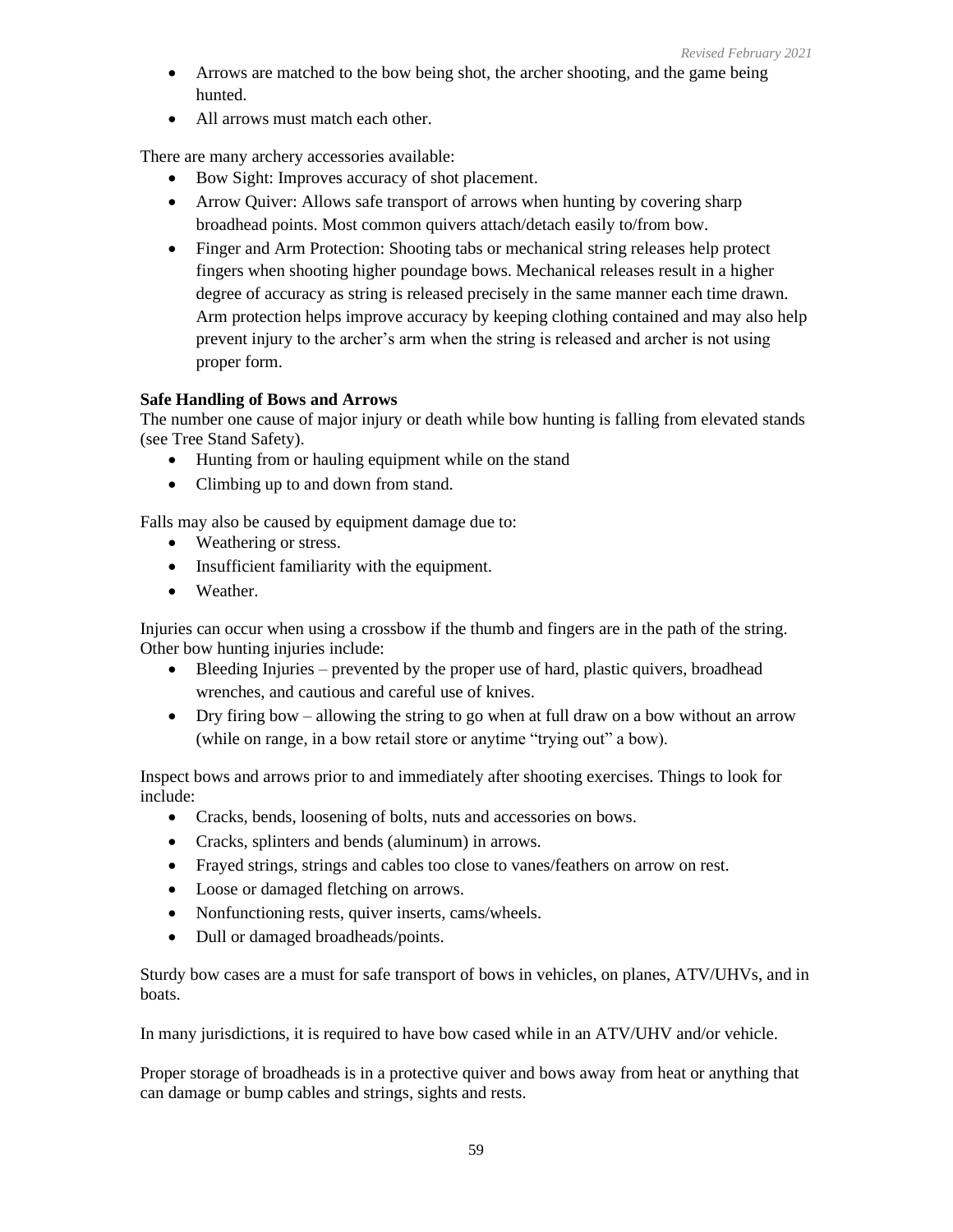# **Treestand and Outdoor Safety**

The number one cause of injury or death when using elevated stands is falls. Falls from elevated stands are caused by:

- Errors in the placement and use of equipment.
- Errors made while climbing into or out of the stand.

Falls may also be caused by equipment damage due to:

- Weathering or stress.
- Insufficient familiarity with the equipment

Always use caution when off the ground Stay attached with a full body harness/fall arrest system (FBH/FAS) whenever off the ground. A full body fall arrest system should include a FBH with a tether strap and lineman's belt and a suspension relief system. Users should:

- Follow the manufacturer's instructions.
- Practice at ground level before climbing.
- Inspect the stand and accessories before each use.
- Use three points of contact when climbing.
- Use a haul line to pull up bows or other equipment

A properly used full body harness/fall arrest system (FBH/FAS):

- Prevents the wearer from falling to the ground.
- Includes shock absorbing feature built into the tether.
- Includes suspension relief to avoid suspension trauma.
- Allows the wearer to re-enter the tree stand. Some systems allow a safe and gradual descent to the ground in the event that it is not possible to re-enter the stand.

If you were to fall, you should:

- Do not panic—the full body harness/fall arrest system (FBH/FAS) will hold you.
- Take action to avoid suspension trauma immediately. If a hunter cannot quickly get back on the platform or the ground, the FBH/FAS should have a suspension relief strap. Step into the loop and stand up to relieve pressure caused by the leg straps. If a suspension relief strap is not available, try to keep legs moving.
- Signal/Call for help.
- Formulate a plan and get back on the platform as quickly as possible.

All hunters should also practice good outdoor safety, including carrying a survival kit. Every survival kit should include:

- Fire building device.
- Method of procuring safe water for drinking.
- Personal first aid kit.
- Signaling device, material for shelter construction.
- Map & compass.
- Emergency food.
- Additional Items will vary based on hunting conditions and personal preferences

During an emergency situation a hunter should remember and follow the STOP principle:

- Stop—remain calm and analyze situation.
- Think—what should be done now?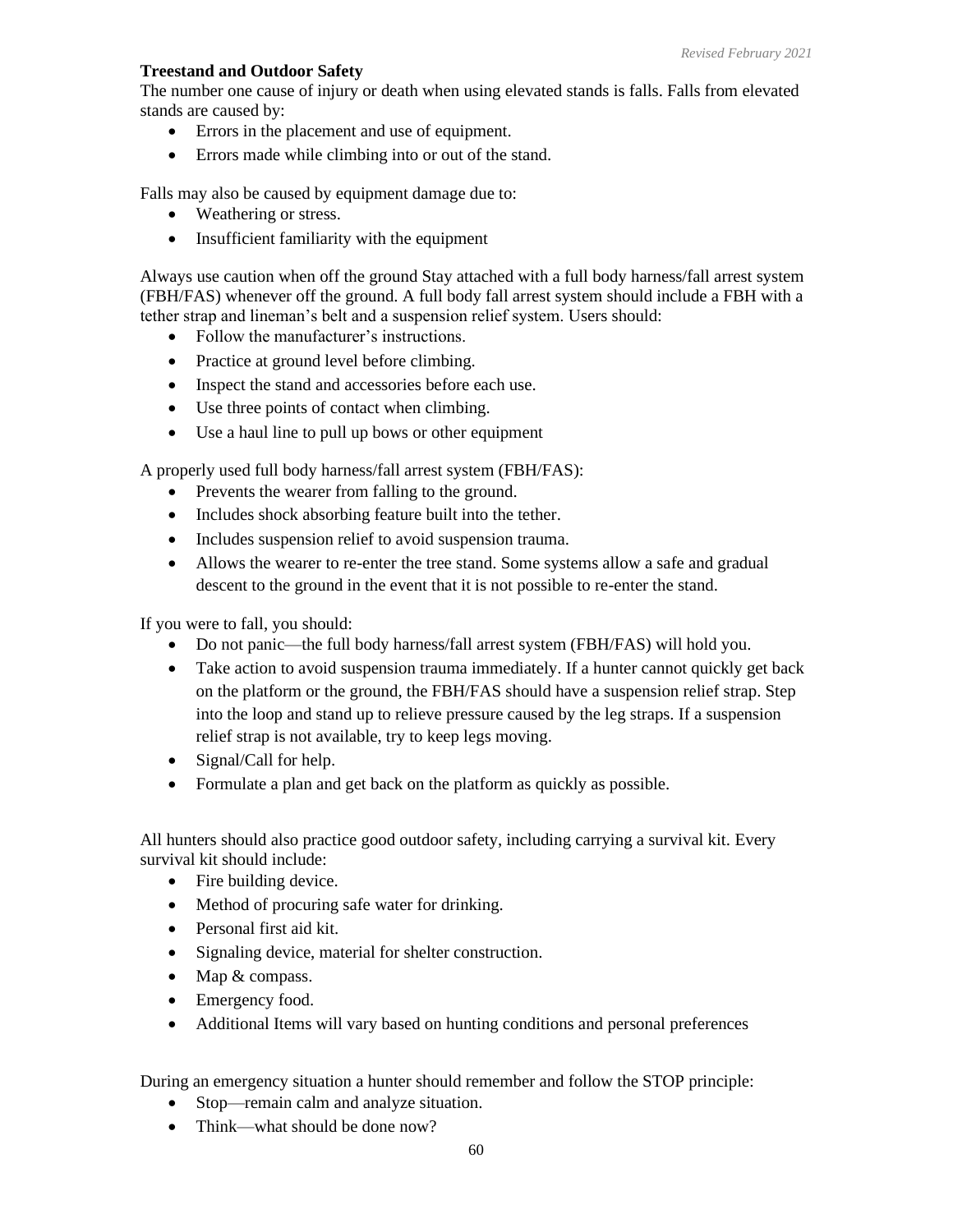- Observe—survey terrain and look for familiar land marks.
- Plan— what's the next best course of action?

A hunter should prepare and follow a hunting trip plan in case of becoming:

- Lost.
- Sick.
- Injured.

A hunter should leave the hunting trip plan with a friend or family member so that searchers will know where to find the hunter.

Preparation is important for reducing the likelihood of serious emergencies while hunting. Staying in shape can prevent exhaustion and heart attacks. Carrying medication for known medical conditions allows immediate treatment in the field. Proper clothing and a survival kit can be used to reduce the effects of harsh weather conditions.

Hypothermia is a decrease in the body's core temperature caused by cold, wind and wet conditions. Signs and symptoms of hypothermia are:

- Mild hypothermia: uncontrollable shivering.
- More severe hypothermia: confusion and lack of judgment.

To treat hypothermia: remove the victim from cold, windy and wet conditions and:

- Re-warm gradually.
- Get medical help if severe.

Heat exhaustion is caused by:

- Excessive heat.
- Dehydration.

Signs and symptoms of heat exhaustion include:

- Cool, clammy, pale skin.
- Dry mouth.
- Fatigue.
- Weakness.
- Dizziness.
- Headache.
- Nausea.

To treat heat exhaustion:

- Move victim to a cool or shady place.
- Provide water or sports drinks.
- Keep victim inactive.
- Seek medical attention if severe.

# **Bow Hunting Regulations and Basic Responsibilities**

Hunting laws and regulations have been enacted to:

- Protect people and property.
- Protect wildlife populations.
- Ensure fair chase.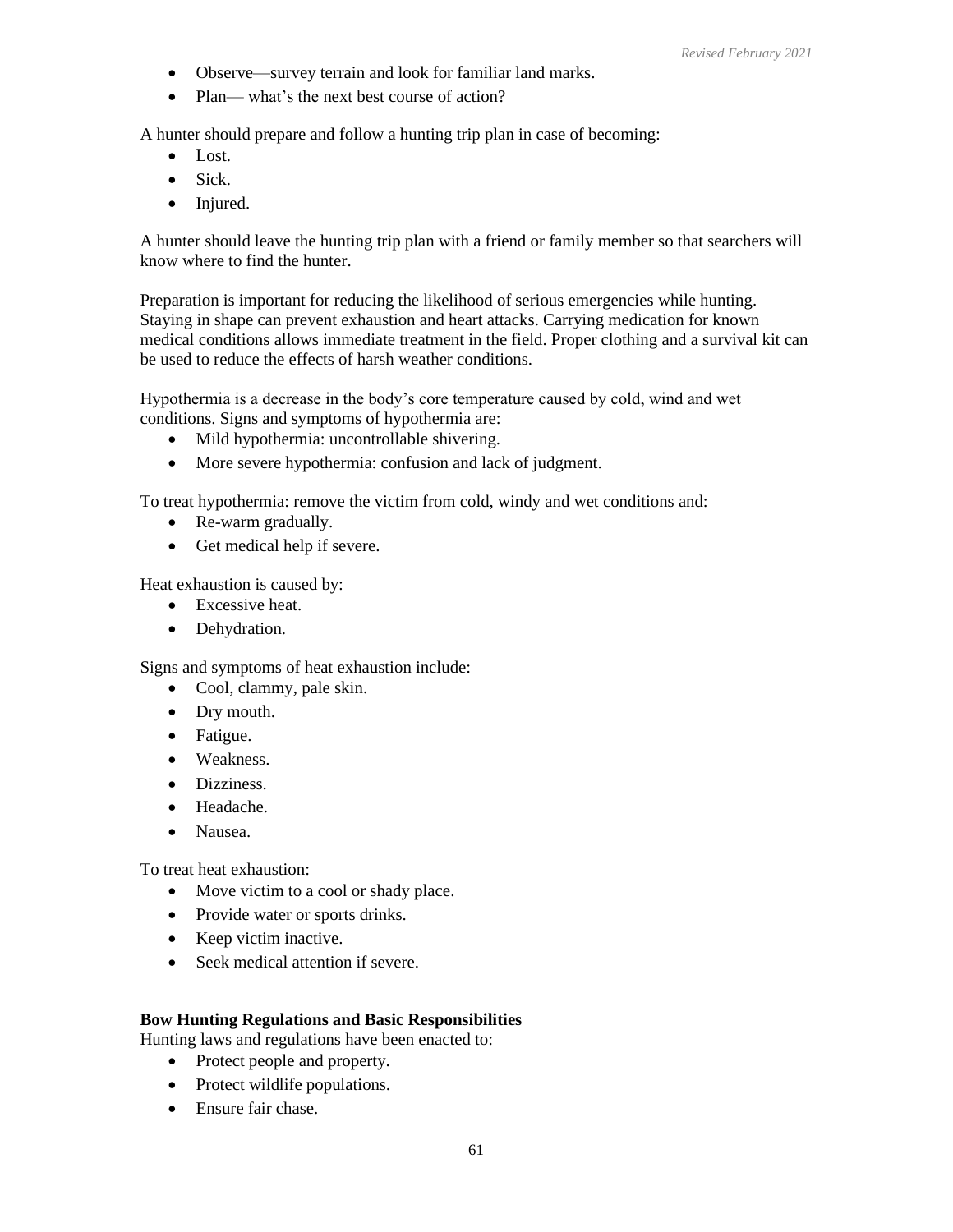- Ensure fair distribution of game.
- Conservation of resources. Examples of resources include:
- Official state/provincial hunting publications
- State/provincial wildlife agency websites
- Hunting access guides or booklets
- Mapping and related software/apps
- Contacts with agency personnel (e.g. wardens)

Agency/landowner considerations (examples):

- Archery rules.
- Practice areas/hunting locations.
- What to do if game travels far/across fence lines.
- What to do with entrails upon proper field dressing.
- More restrictive bag limits that may apply.

A bow hunter has responsibilities to:

- People: self, other hunters, future hunters, landowners, non-hunters, etc.
- Wildlife and the Environment: game hunted, nongame, habitat.

A responsible bow hunter:

- Respects wildlife and the environment.
- Respects landowners and property.
- Shows consideration for non-hunters.
- Hunts safely.
- Knows and obeys hunting laws.
- Supports wildlife conservation.
- Hunts using fair chase methods.
- Becomes knowledgeable about wildlife.
- Hunts only with ethical hunters.

A responsible bow hunter will:

- Display game in a respectful and responsible manner.
- Be aware of how your clothing may impact other people in public places.
- Present a professional image when talking to others about hunting.
- Avoid alcohol and drugs before or during a hunt.
- Be aware of how photos may impact others.
- Harvest only as much game as can be used or shared.

# **Taking a Good Shot**

Responsible and Ethical harvesting of game begins with taking a good shot.

- Select the correct arrow for the bow. Choose the correct arrow spine, weight and length.
- Match the equipment to the individual based on capability and comfort.
- Select the correct broadhead / game-point for game hunted.
- Draw Weight: Select a draw weight that is both comfortable and effective for the game animal being hunted.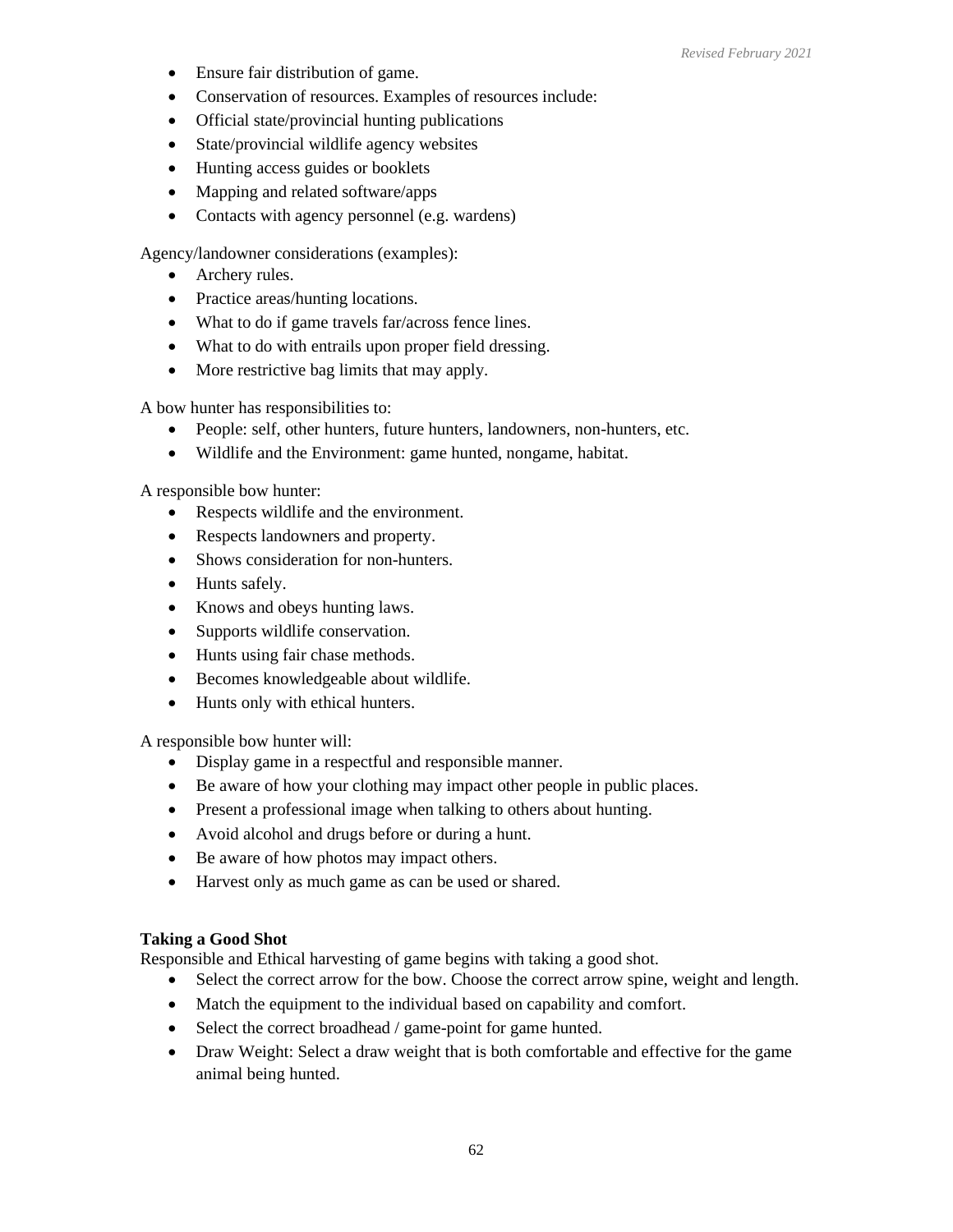- Draw Length: The correct draw length will enable the archer to have correct form, improving accuracy and consistency. To properly adjust draw length, take equipment to a professional archery shop.
- Bow sighting and arrow trajectory make accurate distance estimation a very critical element for accurate shooting (Distance judging becomes more critical at longer ranges).
- Mark the ground in 10 yard increments out to at least 40 or 50 yards and memorize how objects look at these distances.
- Effective range is the maximum shooting distance that a hunter can consistently and comfortably group arrows within a predetermined space.
- Quartering away, broadside, quartering toward, headon, rear end.
- As the angle becomes more severe, the clear path to the vital area becomes smaller because it is shielded by shoulder bones and spine from above and the sternum from below.
- Horizontal distance is what the arrow will travel through its trajectory without any vertical component. However, since gravity pulls an arrow down, it is the horizontal distance an arrow travels, not the actual distance to the uphill or downhill target, that effects arrow trajectory.

Vital organs include the heart, lungs and major arteries. The vital zone will vary depending on specific animals hunted and the shot angle. Using a 3-D model or other visual depiction, pinpoint the exact spot within the vital zone that gives the best chance for a double-lung hit. Vary the shot angle of the animal to change the size of the vital organs exposed to the hunter's shot position.

Keeping the wind in a direction that does not directly blow towards game or the direction the hunter is traveling. Four (4) methods of bow hunting include:

- Spot and stalk.
- Still hunting.
- Elevated stands.
- Ground blinds.

Proper clothing plays an important role in taking a good shot:

- Base layers include insulation, outer shell, and waterproof layer.
- Materials should be quiet.
- Colors should be neutral and match the surrounding environment.

A responsible and ethical bow hunter should never:

- Do NOT attach decoys to the hunter or hunting equipment.
- Do NOT hunt within close proximity to life-like decoys.

# **Game Recovery and Care**

Hunters use harvested game to provide meat for the table Game meat should never be wasted. Big game must generally be tagged immediately. Removing internal organs of all harvested game animals by field dressing should be done as soon as possible after the kill to delay meat spoilage. Heat, dirt and moisture can spoil meat. Latex/rubber gloves protect hunters from wildlife diseases and various parasites while processing game and provide ease for cleanup afterwards.

Recovery Techniques for Game:

• Wait for a period of time before trailing game Normally this time period is at least 1 hour but depends on where animal was hit; could be min 3 to 8 hours if hit in abdomen.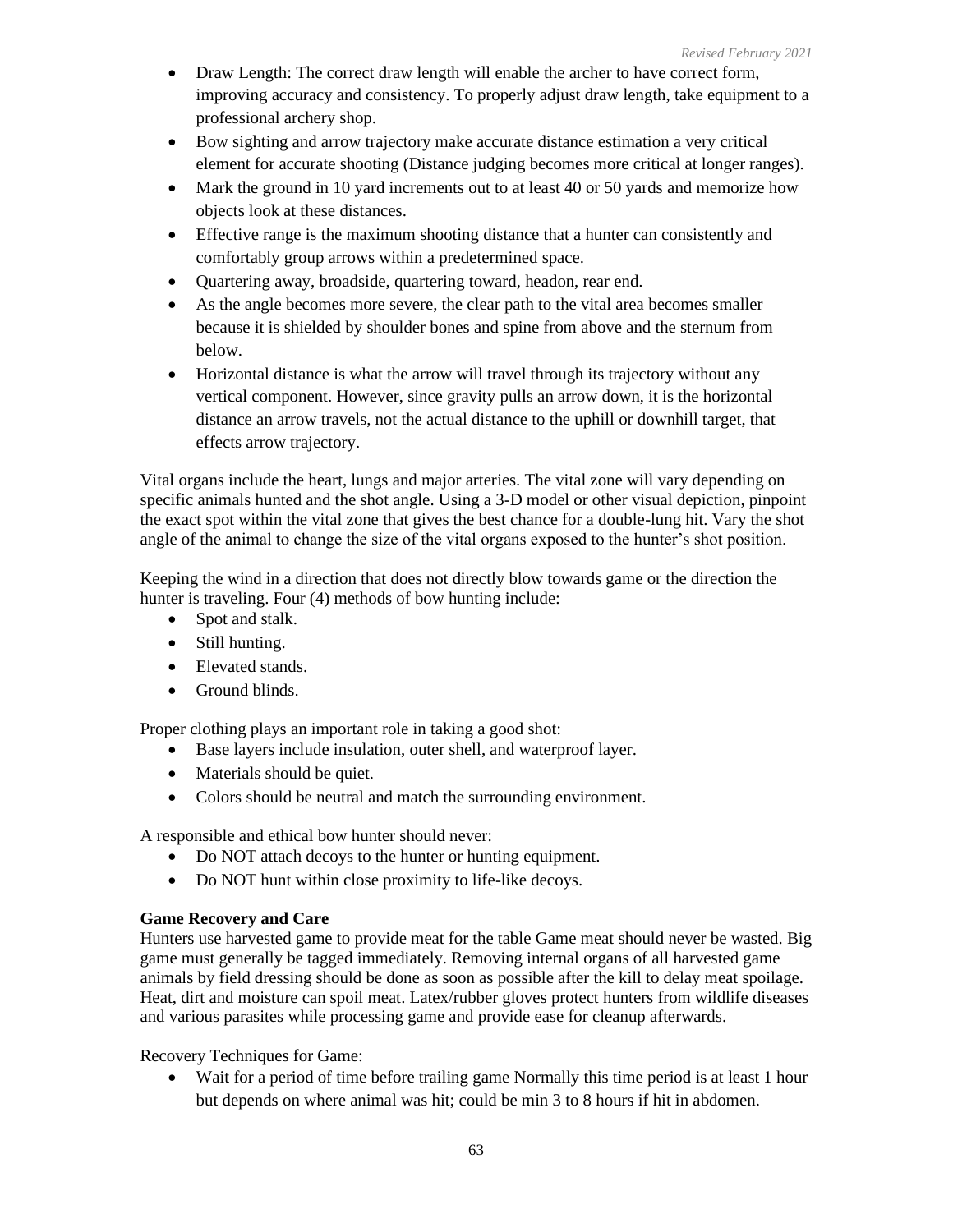- Make a practice of carefully observing every movement of a game animal after you shoot it.
- Once at the site look for signs: o Bright red or dark blood on the ground or vegetation. o Broken twigs or branches, or scattered leaves.
	- o A "dew" line if early in the morning.
	- o Tracks and spoor.
	- o Hair, meat or bone fragments.
- Downhill trails, especially towards water.
- When a downed animal is found, approach the animal carefully from above and behind the head.
- Check the animal's eyes. The eyes of a dead animal are normally open.
- If the animal is still alive it should be finished with a well-placed lethal shot.
- Once the animal is dead, follow the state's regulations for reporting or recording a kill. You may be required to immediately sign, date and affix a tag to the animal.
- Comply with all tagging and "evidence of sex" requirements.
- Begin field dressing demonstrating safe knife handling.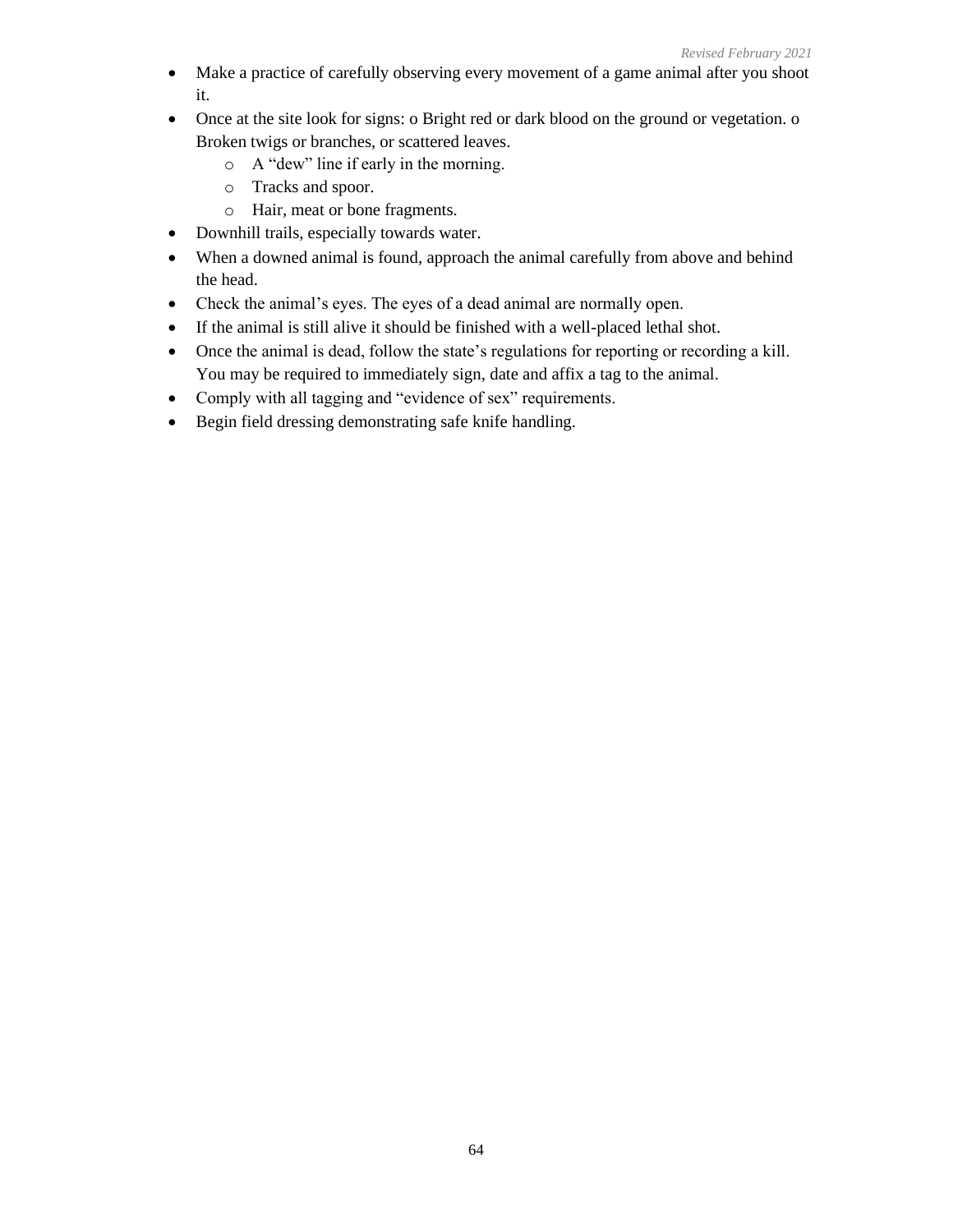# **TRAPPER EDUCATION- Advanced Certification SECTION HE11**

Instructor Requirements and Expectations

Course Requirements

Course Content

Demonstration Volunteers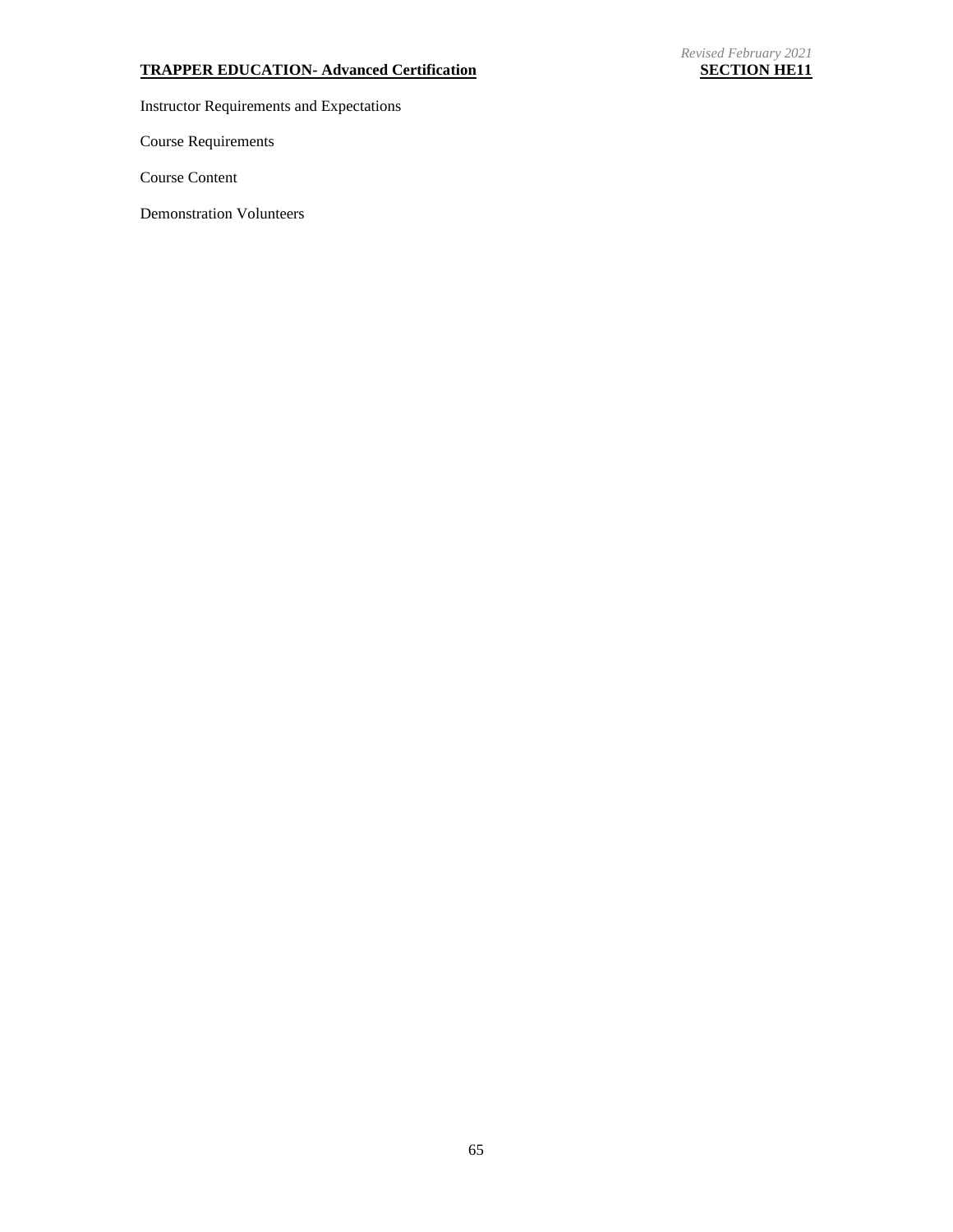# **TRAPPER EDUCATION INSTRUCTOR REQUIREMENTS AND EXPECTATIONS**

### **Instructor Requirements**

The North Carolina Wildlife Resources Commission requires that to be eligible for Trapper Education Instructor certification an individual must:

- 1. Be 21 years of age upon application.
- 2. Be a graduate of a basic Trapper Education Course approved by the NCWRC, which includes the in-person class and the on-line North American Trapper Education course (http://conservationlearning.org/).
- 3. Complete the North Carolina Trapper Education Instructors Application.
- 4. Successfully complete the on-line instructor module, followed by a scheduled meeting with the Education Outreach Manager or a Hunter Education Coordinator to review program procedures and policies.
- 5. Submit to a background investigation including a record check which reveals no disqualifying convictions. Disqualifying convictions are listed as follows:
	- a. A felony.
	- b. A crime or unlawful act defined as a "Class 1" misdemeanor within the five-year period prior to the date of application; or
	- c. Any conviction of the game and fish law which would require a mandatory suspension and or revocation of a license as indicated in G.S. 113-276.3 within the three-year period prior to the date of application.

# **Selection of Instructors and the Appeal Process**

Recruitment and selection of volunteer instructors is done at the discretion of the Hunter Education Staff to select those persons that they feel are most qualified and possess the necessary skills to become effective instructors. Recommendations for volunteer instructors can also be made by the NCWRC Surveys and Research Biologist and members of the NC Trappers Association.

Any appeal concerning a failure to be selected should be made to the State Hunter Education Coordinator(s) in writing within 10 days of receiving a denial letter.

# **Instructor Application and Training Process**

Beginning in January 2020, Trapper Education Volunteer Instructors will not have to be certified as a Hunter Education Volunteer Instructors prior to becoming a Trapper Education Instructor.

- Step 1. Contact the Education Outreach Manager for the volunteer instructor application and hour tracking sheet.
- Step 2. Receive the background release form and background rights form. Complete both forms and submit to the education outreach manager.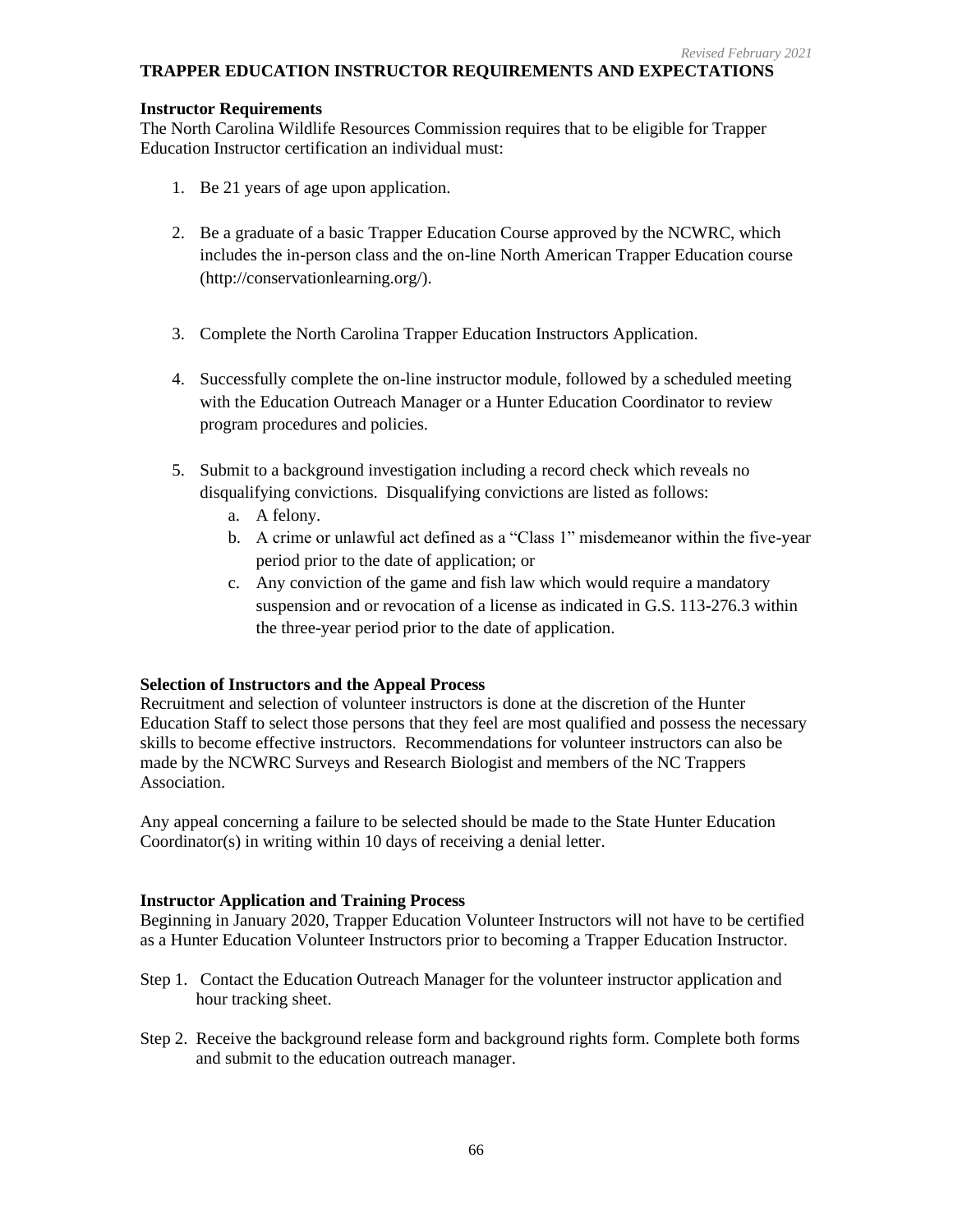- Step 3. Complete online trapper education course at http://conservationlearning.org and attend an in-person trapper education course. \*This step may be completed at any point before step 4.
- Step 4. Attend one of the four Volunteer Instructor Certification Courses (VICC) offered in zone during the calendar year. VICC's will be offered the following months in each zone, unless otherwise approved by the State Administrator:
	- a. January
	- b. February
	- c. September
	- d. November

Instructor candidates will need to provide their hour tracking sheet and copy of their Trapper Education Certification card.

Step 5. Receive "Provisional Instructor" card and satisfy provisional instructor requirements. The "Provisional Instructor" Card is earned at the completion of the above steps and will be good for 1 year.

The instructor has 1 year to lead or assist with a complete Trapper Education Certification course, submit the results in Event Manager, and contact the outreach manager about the completion of the provisional instructor requirements to move to "Active" status and become a Certified NC Trapper Education Volunteer Instructor.

Step 6. Receive "Trapper Education Volunteer Instructor" card as being completed with the certification process and start the 2-year active instructor cycle in compliance with the policy and procedures manual.

#### **Instructor Expectations**

It is the expectation that all volunteer instructors in the Hunter Education Program adhere to the same standards and expectations.

Trapper Education Volunteer Instructors will be expected to follow all procedures found in the Hunter Education Program Procedure Manual. Expectations include, but not limited to:

| • Instructor Status                       | Section HE <sub>2</sub> |
|-------------------------------------------|-------------------------|
| • Code of Conduct, Ethics, and Appearance | Section HE3             |
| • Required Administrative Work            | Section HE5             |

Trapper Education Volunteer Instructors will receive incentives awards and invites to in-service opportunities laid out in Section HE7.

#### **COURSE REQUIREMENTS**

It is the expectation that all Hunter Education Program adhere to the same standards and requirements.

Trapper Education Course will be expected to meet the course requirements found in the Hunter Education Program Procedure Manual. Requirements include:

| $\bullet$ Class Size | <b>Section HE8</b> |
|----------------------|--------------------|
| • Class Sequence     | <b>Section HE8</b> |
| • Pre-registration   | <b>Section HE8</b> |
| • Canceling Classes  | <b>Section HE8</b> |
|                      |                    |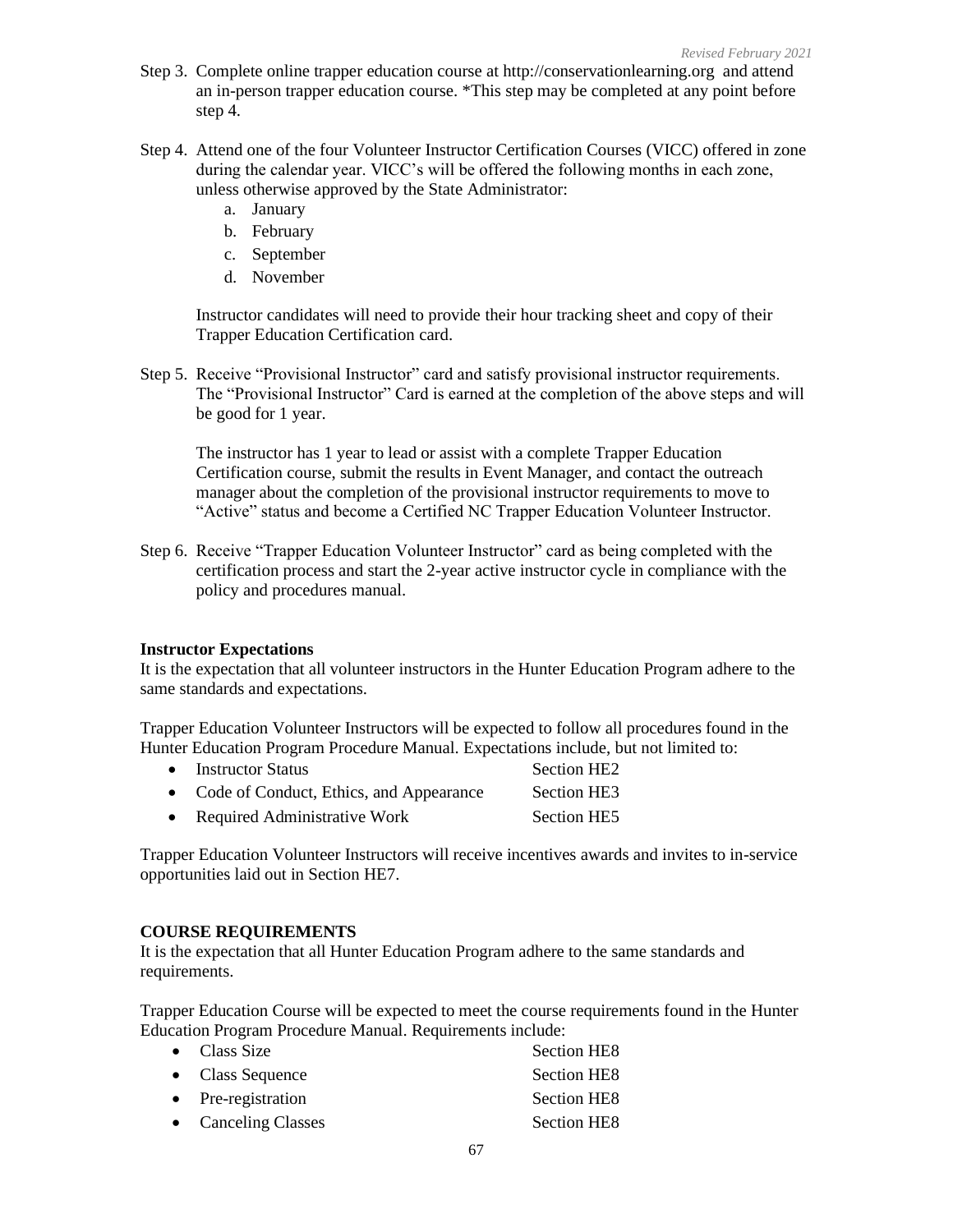- *Revised February 2021*
- Student Information Section HE8 • Persons with Disabilities Section HE8
- 

# **Course Offering Cycle for Trapper Education**

Required public course offerings:

| Jan | ∽<br>Feb | March | April   | May     | June | July | Aug                   | Sept                  | Oct | Nov | Dec |
|-----|----------|-------|---------|---------|------|------|-----------------------|-----------------------|-----|-----|-----|
|     |          |       | /Region | /Region |      |      | $\sqrt{ }$<br>/Kegion | $\sqrt{ }$<br>/Region |     |     |     |

The course offering should rotate from Northern Zone to the Southern Zone (vice-versa) for the region during the 2-month cycles: Summer (May and June) and Fall (August and September). This will ensure that a total of 12 courses are offered during the year during the best time of year for volunteer instructor involvement.

Additional public course offerings may be scheduled if a need is identified.

Private courses may also be scheduled for conservation partners and collegiate courses.

# **COURSE CONTENT**

The NC Trapper Education Course is comprised of two parts. The first part is an on-line course that should take 2-4 hours for the student to complete. The second part is an in-person class scheduled for 4 hours of instruction.

# **First Part: North American Basic Trapper Education Course (On-line)**

In most situations, students will be expected to complete the North American Basic Trapper Course at<http://conservationlearning.org/> before attending a class. Content standards and student performance objectives are included in each chapter. The lessons in this on-line course are designed to be completed in order but may be accessed in whatever order the student prefers.

After each lesson, the student will see a quiz for that lesson. The student must pass each quiz to complete the on-line course. If the student does not pass on the first try, they can go back and reattempt the quiz. The student may review lessons and re-take the quizzes as many times as he/she would like.

Once the student has successfully completed all the lessons and passed each quiz, they will receive a personalized North American Trapper Education Course Certificate of Achievement. The student must print this certificate and bring it to the in-person portion of the NC Trapper Education Course.

Completing the on-line North American Basic Trapper Education Course is an important part of North Carolina's Trapper Education Course. Using it will reduce the amount of time you need to spend in class and allow more time for productive, hands-on training with the instructor(s). This includes trapping demonstrations and pelt preparation.

Content of the **on-line** North American Basic Trapper Education Course:

- 1. Chapter 1 Content Standard Students demonstrate an understanding of the purpose of trapping and trapper education in today's society.
	- Recognize that the decision to become a trapper represents a serious commitment of time and dedication to responsible behavior.
	- List five positive or negative values of furbearers including ecological, biological, cultural, aesthetic, and economic values.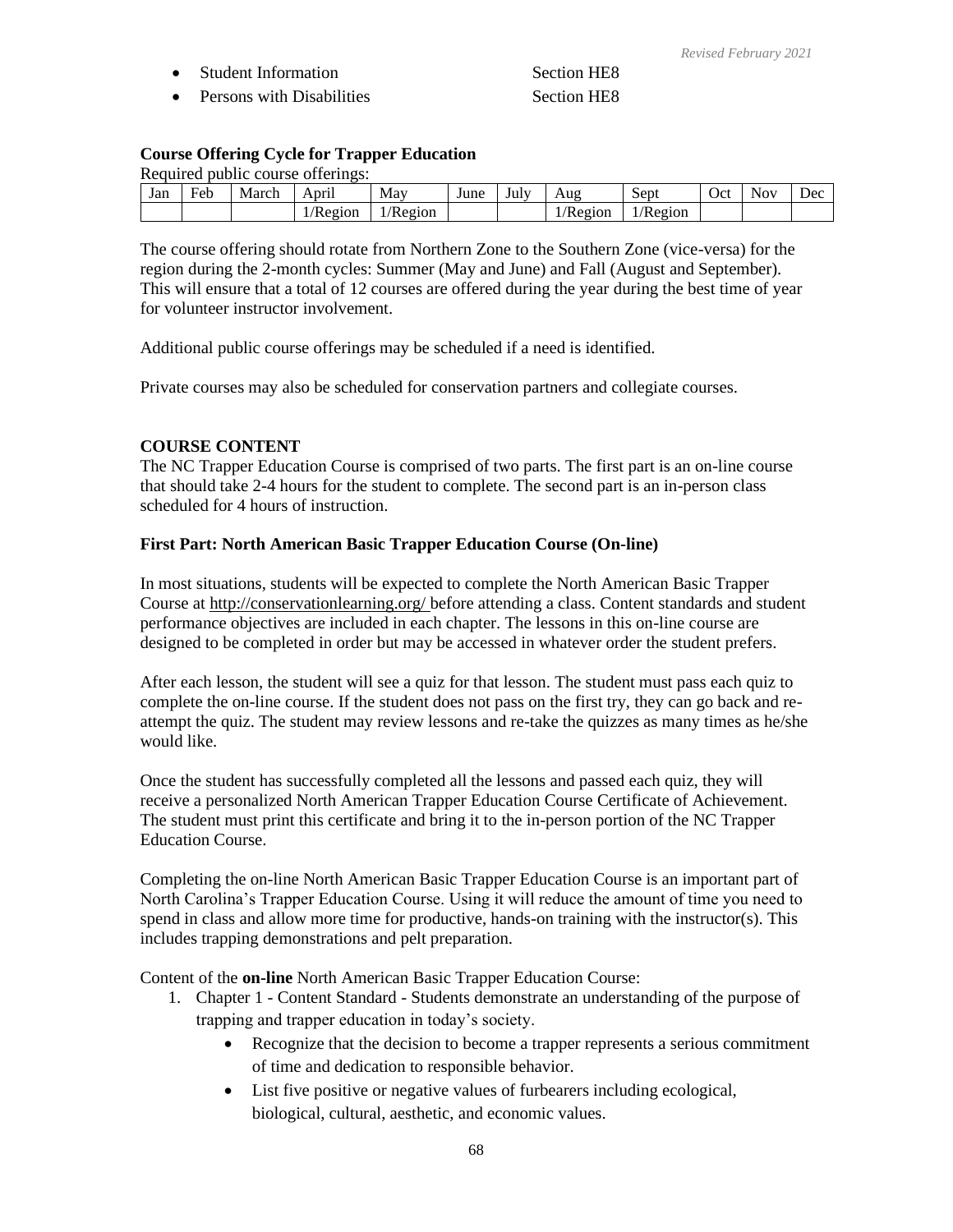- List a minimum of four benefits regulated trapping provides to society.
- Choose correctly that trapping is an individual privilege, not an individual right.
- Identify a minimum of two state or national trappers' associations that provide materials and continuing education for trappers.
- Know the legal types of traps that may be used in your state.
- Know that the Trapper Education Course is based on Best Management Practices developed by wildlife biologists, trappers, and researchers.
- 2. Chapter 2 Content Standard Students use knowledge of history, public attitudes about wildlife, and the North American Model of Wildlife Conservation to understand regulated trapping as a legitimate activity.
	- Students become aware of the fur trade's role in the exploration and settlement of North America.
	- Students recognize that fish and wildlife resources are publicly owned, and managed according to society's laws, values, and attitudes.
	- Students identify key components of the North American Model of Wildlife Conservation.
	- Students use their knowledge of history, public attitudes about wildlife, and the North American Model of Wildlife Conservation to participate in discussions about regulated trapping and the role of trappers in today's society.
- 3. Chapter 3 Content Standard Students use knowledge of furbearer management principles, practices, and issues to explain current management programs in their state.
	- Identify the government agency with the authority to manage furbearer resources and regulate trapping in your state.
	- Explain the difference between a renewable and a non-renewable resource.
	- Identify the components of habitat and name three types of habitats used by furbearers.
	- Identify two key concepts of sustainable management of wildlife resources.
	- Name three principles that are applied in the harvest of wild animals in North America.
	- Identify the major factors that affect wildlife populations.
	- Explain the difference between managing furbearers for compensatory mortality and additive mortality.
	- Identify regulated trapping as the most efficient and practical means available to accomplish regular furbearer population reductions.
	- Identify situations where trapping is used to directly manage wildlife.
	- Explain the three major issues related to furbearer management.
	- Identify two funding sources for furbearer management programs.
- 4. Chapter 4 Content Standard Students demonstrate the ability to understand, support, and comply with trapping regulations**.**
	- Identify two specific places to obtain current trapping regulations.
	- Explain the process for setting or changing trapping regulations in your state.
	- Explain conditions that could lead to changes in trapping regulations.
	- Demonstrate the use of your current state regulation brochures to find trapping seasons, legal trap types, legal trap sets, and tagging requirements for common furbearers.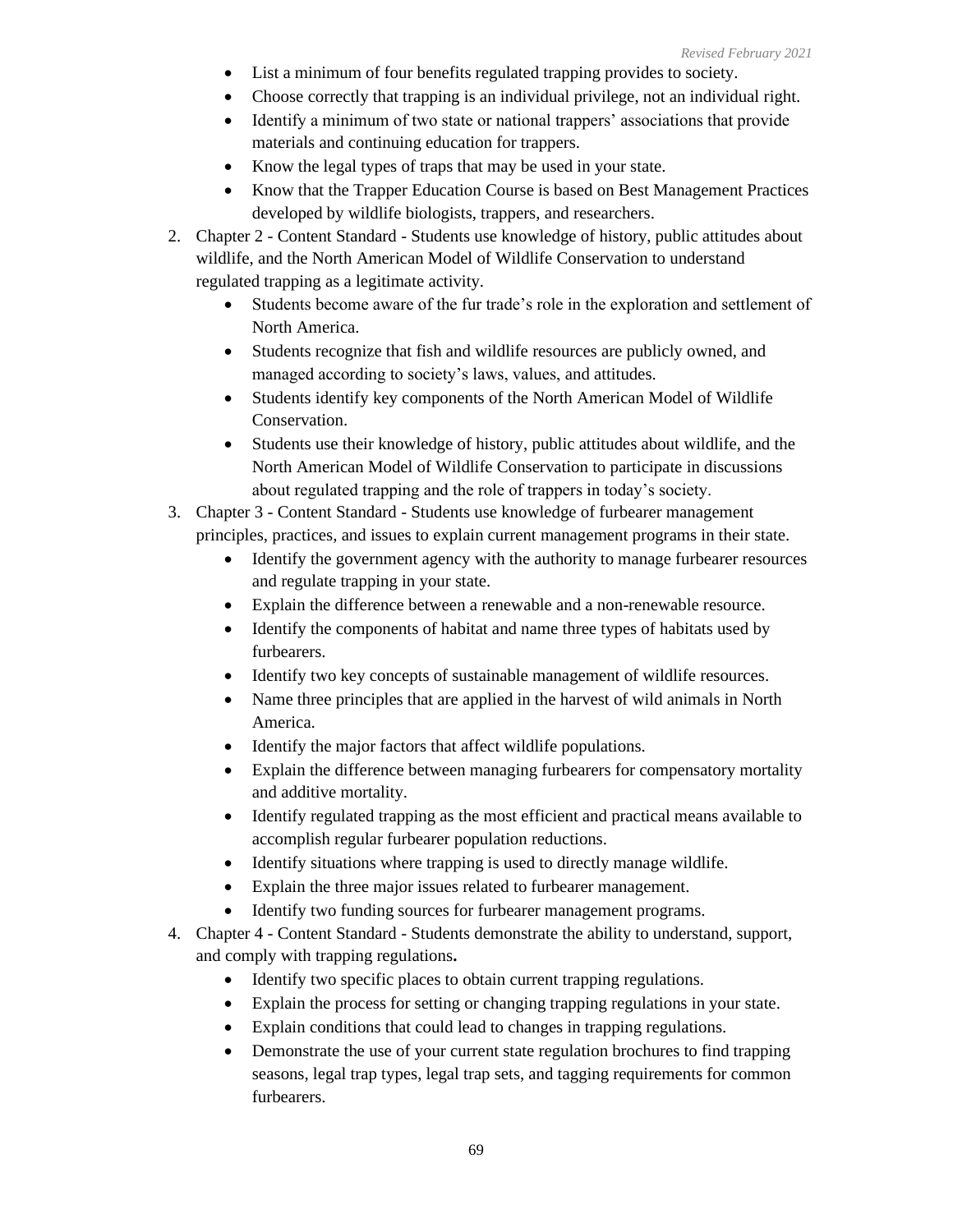- Demonstrate the use of your state's regulation brochure to find requirements regarding permission to trap on private property.
- Demonstrate use of current state trapping regulations to determine legal restrictions for trapping nuisance animals.
- State the maximum penalties for trapping out of season, trapping without a license, trapping without permission, and trapping protected animals.
- Explain the process for reporting wildlife violations.
- 5. Chapter 5 Content Standard Students understand Best Management Practices for Trapping are needed to address animal welfare, trapping efficiency, selectivity, and safety in furbearer management programs.
	- State the name of the organization that coordinates development of best management practices for trapping.
	- Explain that BMPs are based on scientific information and professional experience about current traps and trapping technology.
	- Recognize that the Trapping BMP Project is designed to provide wildlife management professionals in the United States with the data necessary to assist in improvements to animal welfare in trapping programs.
	- Recognize that trapping BMPs are intended to be a practical tool for trappers and wildlife biologists to use for decision-making in the field.
	- Identify BMP criteria for the evaluation of trapping devices including animal welfare, efficiency, selectivity, practicality, and safety.
	- Identify where to find detailed BMP information for each furbearer.
- 6. Chapter 6 Content Standard Students demonstrate the ability to identify types of traps, prepare traps for use, and safely operate traps.
	- Identify traps as kill-type or live-restraining devices.
	- Identify live-restraining traps, including long-spring and coil-spring foothold traps, guarded traps, enclosed foothold traps, and cable devices.
	- Identify jaw frame characteristics and modifications including plain jaws, padded jaws, offset jaws, double jaws, and laminated or wide jaws.
	- Know that foothold traps can be used in submersion sets for muskrats, mink, river otters, nutria, and beaver.
	- Identify kill-type devices including body-gripping traps.
	- Identify live-restraining cage traps and kill-type colony traps for use in submersion sets.
	- Identify non-powered cable devices, powered cable devices, relaxing locks, and non-relaxing locks.
	- Identify trap anchoring systems including single stakes, cross stakes, earth anchors, drags, grapples, and springs.
	- Explain how swivels are used and why they are important.
	- Demonstrate methods of measuring jaw spread at dog and jaw spread at hinge posts.
	- Demonstrate trap-tuning procedures including the abilities to file a trap jaw to remove sharp edges, level trap pans, adjust pan tension, and adjust the pan throw.
	- Explain the process and the purpose for cleaning, rusting, dyeing, and waxing new traps; and why body-gripping traps should not be waxed.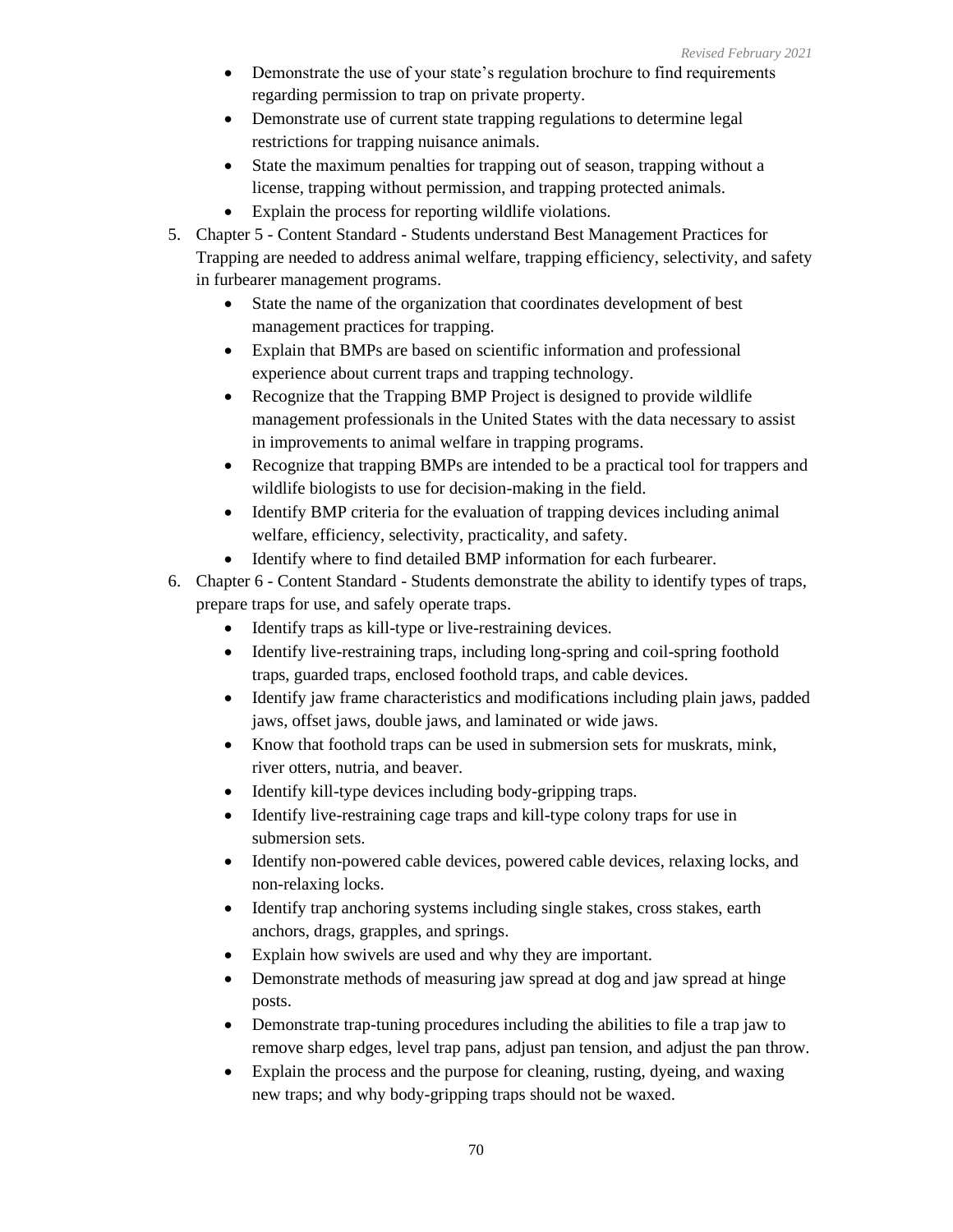- Demonstrate how to safely set and release at least one type of foothold trap and to safely set one common kill-type device.
- 7. Chapter 7 Content Standard Students identify essential and non-essential clothing and equipment used to set traps and run a trapline.
	- Describe clothing needed for various trapping methods and weather conditions.
	- Identify tools, materials, and supplies needed to make sets and run a trapline.
- 8. Chapter 8 Content Standard Students explain responsible use of lure, bait, and urine to attract furbearers to sets.
	- Explain when and how to use bait, glandular lures, food lures, curiosity lures, and urine to attract specific furbearers.
- 9. Chapter 9 Content Standard Students demonstrate an understanding of trapping principles and techniques that increase selectivity of sets.
	- Use knowledge of furbearers and their habits to select the best locations and make selective sets.
	- Describe the use of sticks, rocks, or other material to guide target animals to a trap or divert non-target animals away from traps.
	- Describe the use of baits and lures that attract a target species and avoid nontarget animals.
	- Explain that properly tuned BMP traps have been tested for selectivity and efficiency.
	- Describe the importance of avoiding trails and other areas used by livestock, domestic animals, non-target wildlife, and humans.
	- Explain the importance of discussions with landowners and people who regularly use private lands where you intend to trap.
	- Explain the importance of planning when, where, and how to trap on public land to avoid catching hunting dogs.
	- Explain how variations in trap placement at a dirt hole set can increase selectivity.
	- Explain how trigger adjustments on body-gripping traps can increase selectivity.
- 10. Chapter 10 Content Standard Students demonstrate an understanding of the procedures for making safe, effective, and selective sets in or near water.
	- Explain the benefits of using traps that meet Best Management Practice (BMP) specifications for water sets.
	- Describe three reasons new trappers should start with water sets using kill-type traps or submersion trapping techniques.
	- Describe two basic techniques for making submersion sets.
	- Explain or demonstrate the procedures for making three common water sets and name the furbearers that can be captured in them.
- 11. Chapter 11 Content Standard Students demonstrate an understanding of the procedures for making safe, effective, and selective sets on land.
	- Know that land trap locations influence animal welfare and the selectivity of trap sets.
	- Explain the benefits of using traps that meet Best Management Practice (BMP) specifications for land sets.
	- Identify four good places to make land sets.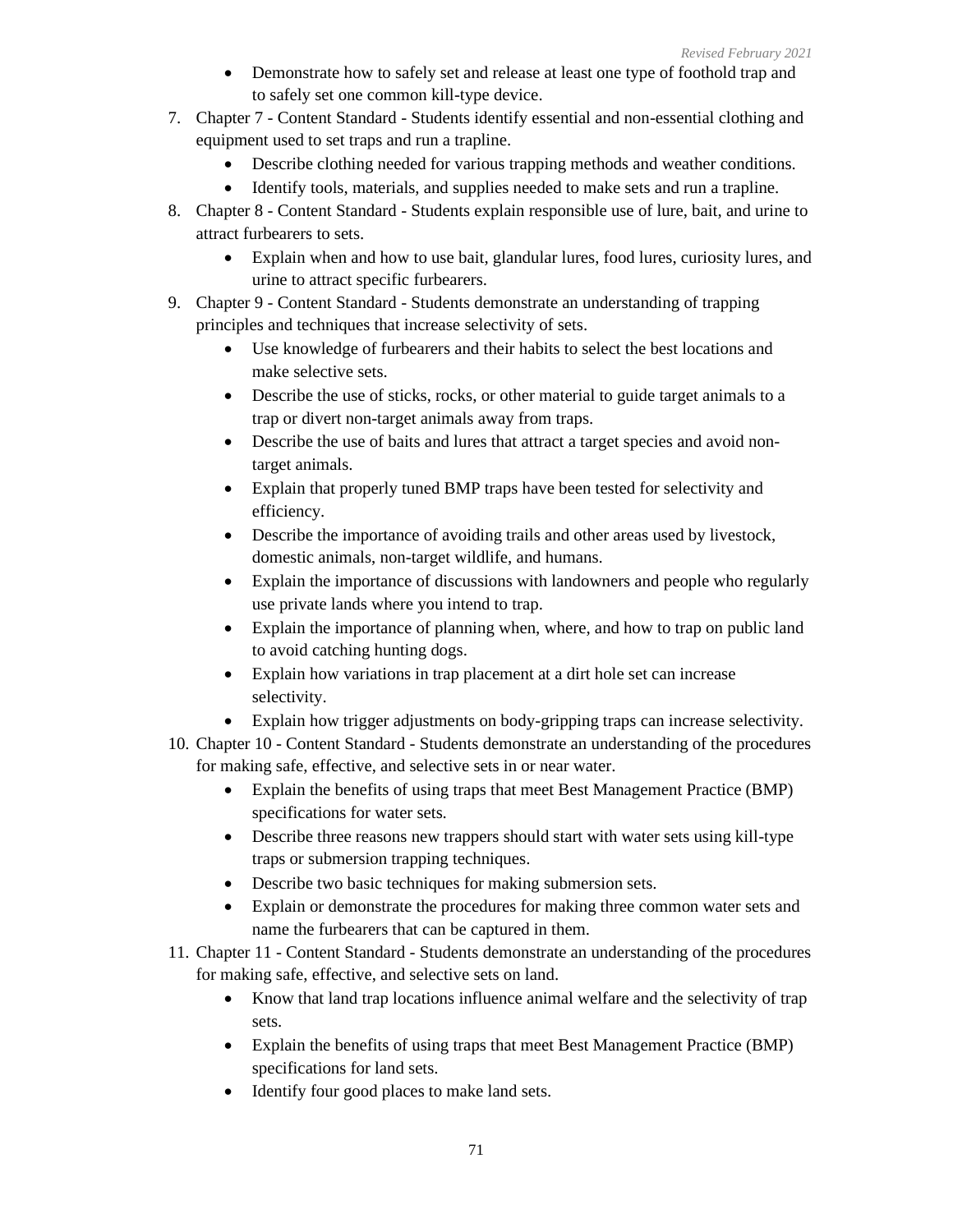- Explain or demonstrate the proper use of stakes, cross-stakes, cable stakes, drags, and grapples for anchoring traps on land.
- Demonstrate the proper method for bedding a foothold trap at a land set.
- Demonstrate the proper method for covering a foothold trap set on land.
- Explain or demonstrate the procedures for making three common land sets and name the furbearers that can be captured in them.
- 12. Chapter 12 Content Standard Students demonstrate an understanding of cable devices, and responsible techniques for using them.
	- Identify cable device equipment and materials.
	- Explain the procedure for treating cable devices.
	- Explain procedures for making selective sets using cable devices.
- 13. Chapter 13 Content Standard Students demonstrate an understanding of potential risks to their personal health, safety, and welfare from trapping activities.
	- Describe the conditions that cause hypothermia, symptoms of its presence, and treatment procedures.
	- Explain how to prevent hypothermia.
	- Recognize the symptoms of frostbite and treatment procedures.
	- Recognize the danger of traveling on ice covered lakes, ponds, rivers, and streams.
	- Recognize dangers related to drowning while wading or trapping near water.
	- Explain how to manage the risks for contracting diseases or parasites including rabies, West Nile virus, tularemia, Lyme disease, mange, and trichinosis.
	- Recognize and manage the risks for being bitten or injured by wild or domestic animals.
	- Recognize the importance of making yourself visible to hunters.
	- Recognize and manage the risks of setting large body-gripping traps for beaver.
	- Describe the rules of firearm safety that apply to trapping.
	- Know the importance of carrying a map and compass when trapping.
	- Explain important rules for survival including the use of a buddy system, the need to tell someone where you are going and when you plan to return, the value of a wireless phone, and the need to carry matches or fire starters.
	- Explain the importance of wearing a seatbelt when traveling to or from trapping areas.
- 14. Chapter 14 Content Standard Students demonstrate an understanding of the knowledge, skills, and attitudes needed to safely and responsibly harvest furbearing animals using best management practices.
	- Explain the importance of obtaining permission to trap on private land before the season opens.
	- Describe the advantages of pre-season scouting.
	- Make a commitment to check your traps at least once every day.
	- State three or more reasons to check your traps early each morning.
	- Describe two ways to safely, quickly, and humanely kill a furbearing animal.
	- Describe two ways to release a non-target animal from a foothold trap.
	- Describe what to do if a domestic animal or a pet is caught in a foothold trap.
	- Compare the decision to make a few good sets for furbearers versus setting as many traps as possible.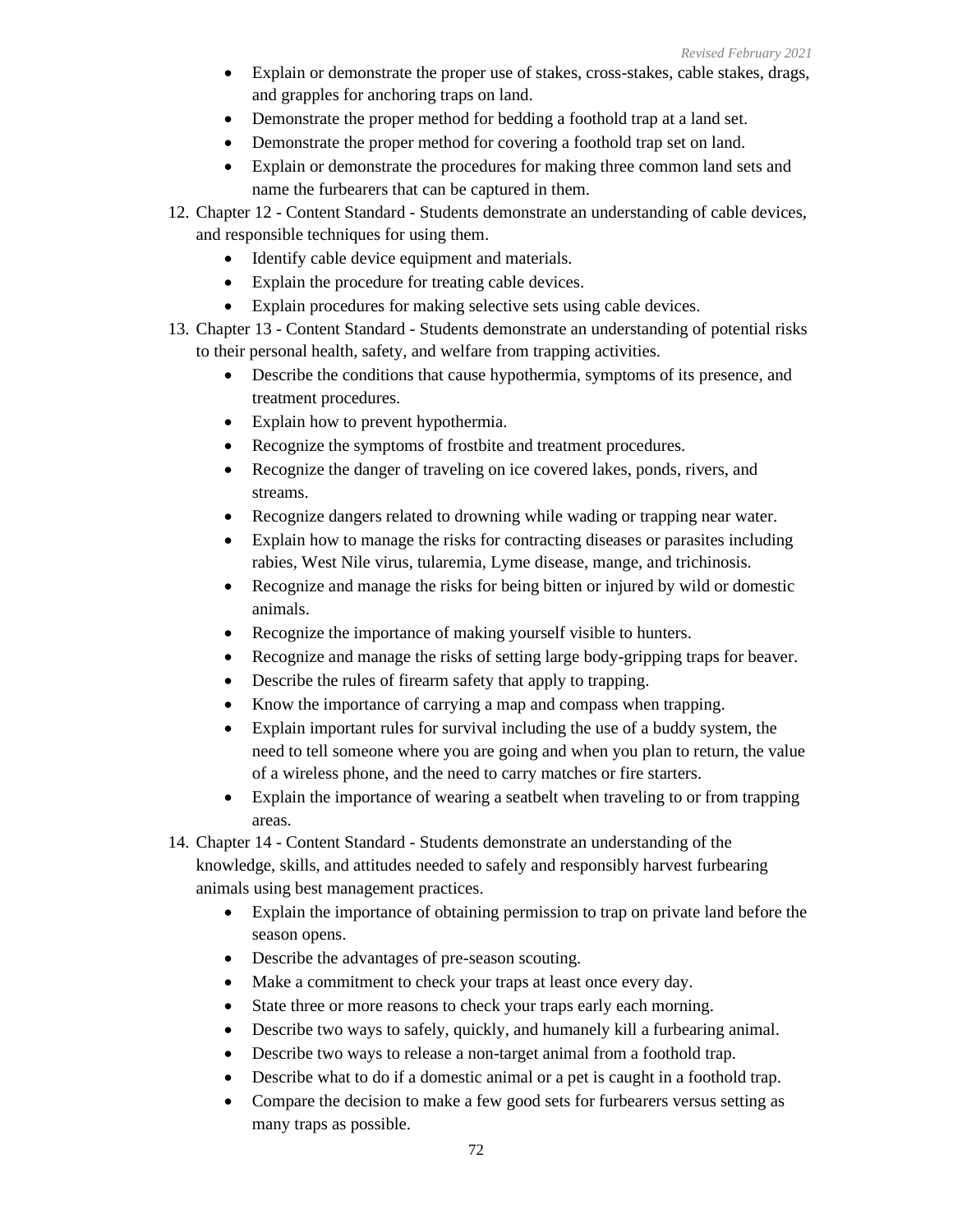- Describe responsible fur handling procedures in the field and why it is important.
- State three reasons a trapper should keep a daily journal.
- 15. Chapter 15 Content Standard Students demonstrate an understanding of the full value of harvested furbearers.
	- Know the advantages, disadvantages, and procedures for four ways to sell furbearers or pelts.
	- Know that furbuyers will grade animals or pelts by primeness, size, color, texture, fur density, damage, and other characteristics.
	- Know that meat from some furbearers can be used for human consumption.
	- Know that meat from some furbearers can be fed to dogs or used for food at mink farms.
	- Know that glands from some furbearers can be made into lure or sold for commercial use as perfume.
	- Know that furbearer skulls are sometimes needed for science classes or nature interpretation.
	- Describe why it is important to properly dispose of any animal parts that remain after processing.
- 16. Chapter 16 Content Standard Students demonstrate an understanding of the knowledge, skills, and equipment needed to safely skin animals and prepare the pelts for market.
	- Explain the importance of wearing latex gloves when processing furbearers.
	- Explain the terms "cased furs" and "open furs".
	- Explain the terms "market fur in" and "market fur out"
	- Explain why the tails of some furbearers are split and left on the pelt while the tails of others are removed.
	- Know the purpose of a fleshing board and fleshing tools.
	- Describe the proper use of wire and wooden stretchers.
	- Explain the process of drying pelts and why it is important.
	- Explain the process for freezing pelts.
	- Explain the procedure for "boarding beaver".
- 17. Chapter 17 Content Standard Students demonstrate an awareness of their

responsibilities to landowners, wildlife, other outdoor users, and the public.

- Know that there are legal and social obligations to follow trapping regulations.
- Know that responsible trapping involves many decisions that cannot be defined by law.
- Know that ethics is a system of principles for good conduct.
- List three specific ways trappers can demonstrate responsible behavior concerning wildlife.
- List three specific ways trappers can demonstrate responsible behavior to the public.
- List three specific ways trappers can demonstrate responsible behavior to other trappers.
- List three specific ways trappers can demonstrate responsible behavior to hunters and other outdoor users.
- List three ways trappers can care for and respect natural resources while pursuing and taking furbearers.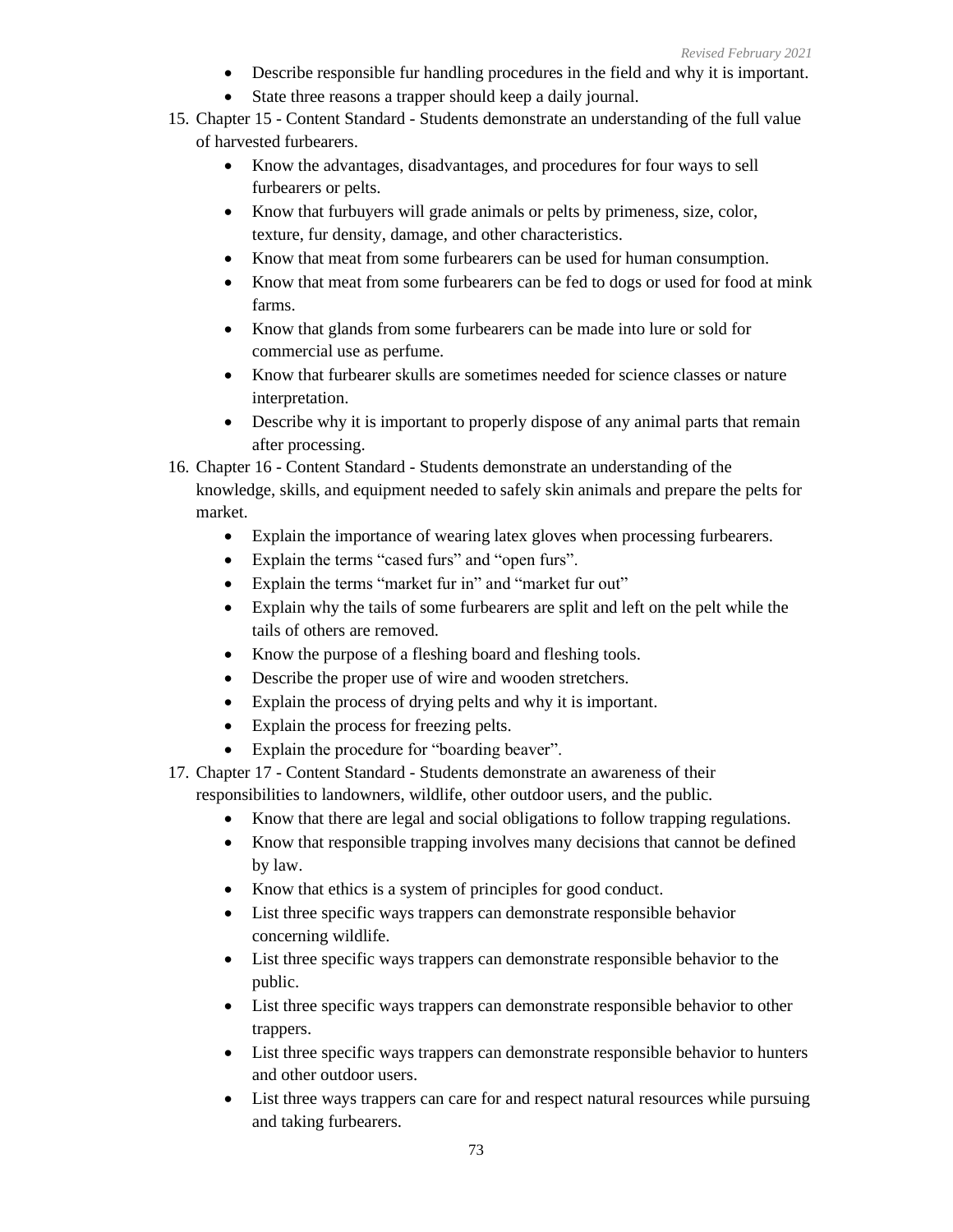Participate in open discussions on the ethics and responsibilities associated with trapping.

#### **Second Part: In-person Trapper Education Course**

- 1. North Carolina State Laws and Regulations on Trapping (0.5 hour)
	- This will be instructed by the local Wildlife Enforcement Officer. A presentation will be provided to the WEO by the Surveys and Research Biologist I.
	- The Trapper Education Instructor should work with the WEO to keep the presentation and Q&A to 30 minutes.
- 2. Demonstration of terrestrial and aquatic furbearer trapping (2 hours and 15 minutes)
	- The Trapper Education Instructors will have flexibility in determining the species-specific trap demonstration. However, one demonstration should be on a terrestrial furbearer using a foothold trap and one demonstration should be on an aquatic furbearer using a body-gripping trap.
	- Most classes have three trapping demonstration sites with each lasting 45 minutes.
	- The purpose of the trapping demonstrations is to help students learn different trapping techniques (land, water, species-specific), know the proper tools and techniques used in trapping, understand trap maintenance and modifications, and connect state laws and regulations to the trap demonstrations.
- 3. Fur Preparation and Handling (30-45 minutes)
	- The Trapper Education Instructor will demonstrate how to handle, skin and flesh a furbearer species. The species selected is based on what is available to the trapper education instructor. Common species used for this demonstration are beaver, otter, bobcat and raccoons.
	- The purpose of this demonstration is for students to know the proper tools and techniques for skinning and fleshing furs, learn techniques that increase the quality of a finished fur, and know basic safety precautions (e.g., wearing gloves, handling of sharp tools, etc.).
- 4. Optional Question and Answer session with Instructors (1-2 hours)
	- Based on feedback from students and instructors, Trapper Education Instructors can offer an optional Q&A session that includes additional fur handling and hands-on trap instruction.

Example agenda for the in-person portion of the NC Trapper Education Course:

| $9:00 - 9:05$ AM           | Orientation of Facilities, Introductions            | Trapper Ed. Instructor |
|----------------------------|-----------------------------------------------------|------------------------|
| $9:05 - 9:45$ AM           | <b>Trapping Regulations</b>                         | NCWRC WEO              |
| $9:45 - 10:00$ AM          | <b>Break</b>                                        |                        |
| $10:00 - 10:45$ AM         | Coyote, Fox & Bobcat Trapping                       | Trapper Ed. Instructor |
| $10:45 - 11:30$ AM         | Coon, Mink, and Muskrat Trapping                    | Trapper Ed. Instructor |
| $11:30 - 12:15 \text{ PM}$ | <b>Beaver and Otter Trapping</b>                    | Trapper Ed. Instructor |
| $12:15 - 12:45 \text{ PM}$ | Fur Handling Demo                                   | Trapper Ed. Instructor |
| $12:45 - 1:00$ PM          | Closing - $Q&A$ ?                                   | Trapper Ed. Instructor |
| $1:00 - 2:00$ pm           | <b>OPTIONAL-</b> Fur Handling & Hand-On Instruction |                        |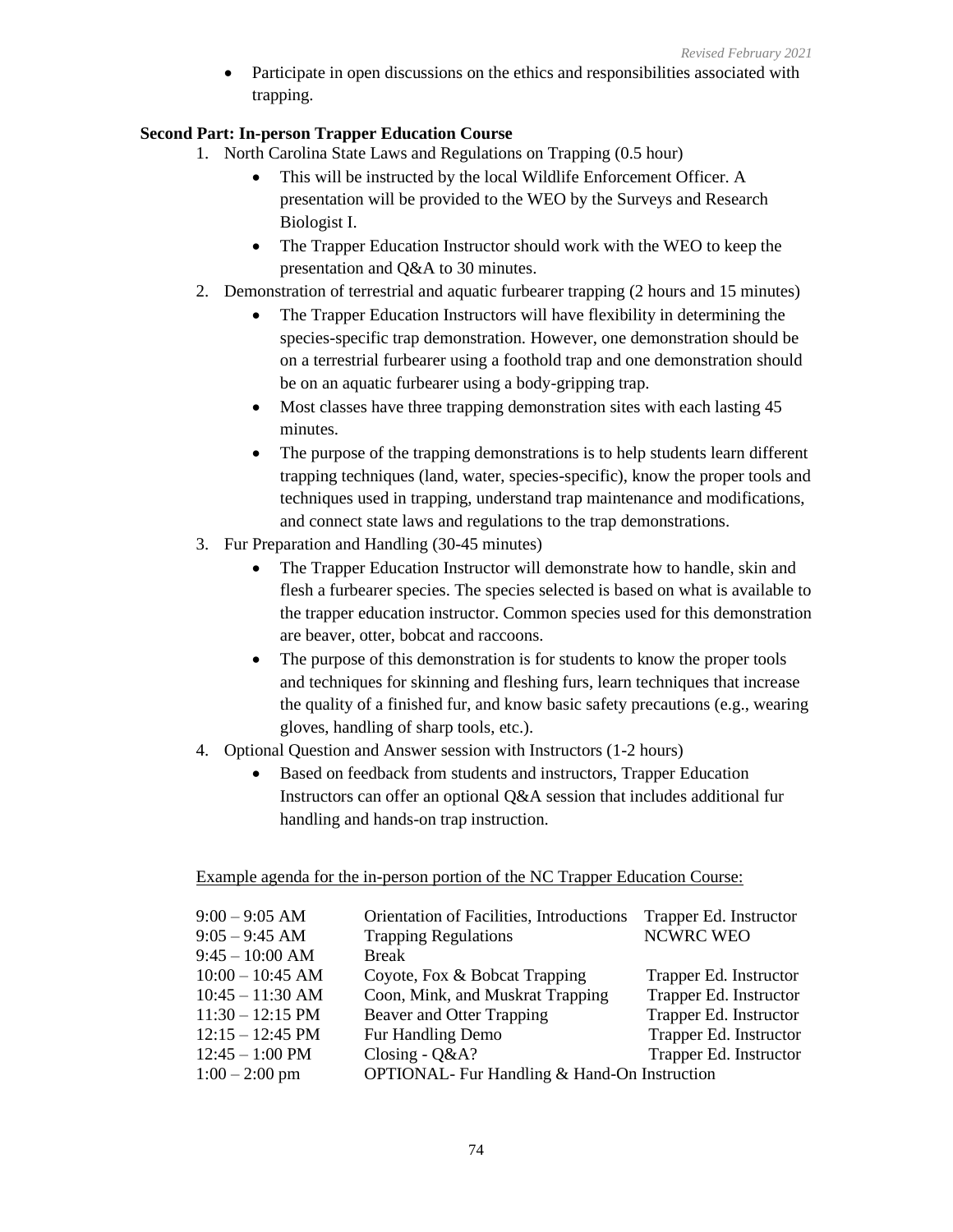#### **DEMONSTRATION VOLUNTEERS**

Trapper Education Volunteer Instructors may invite Demonstration Volunteers to assist with a Trapper Education Course who are not certified volunteer instructors.

Demonstration Volunteers must meet the following requirements:

- Be recommended by Wildlife Management Staff and a Trapper Education Volunteer Instructor
- Adhere to Section HE3 of the Procedure Manual
- Submit time sheet after each course he/she assisted with.
- Submit to a background investigation including a record check which reveals no disqualifying convictions. Disqualifying convictions are listed as follows:
	- o A felony.
	- o A crime or unlawful act defined as a "Class 1" misdemeanor within the five-year period prior to the date of application; or
	- o Any conviction of the game and fish law which would require a mandatory suspension and or revocation of a license as indicated in G.S. 113-276.3 within the three-year period prior to the date of application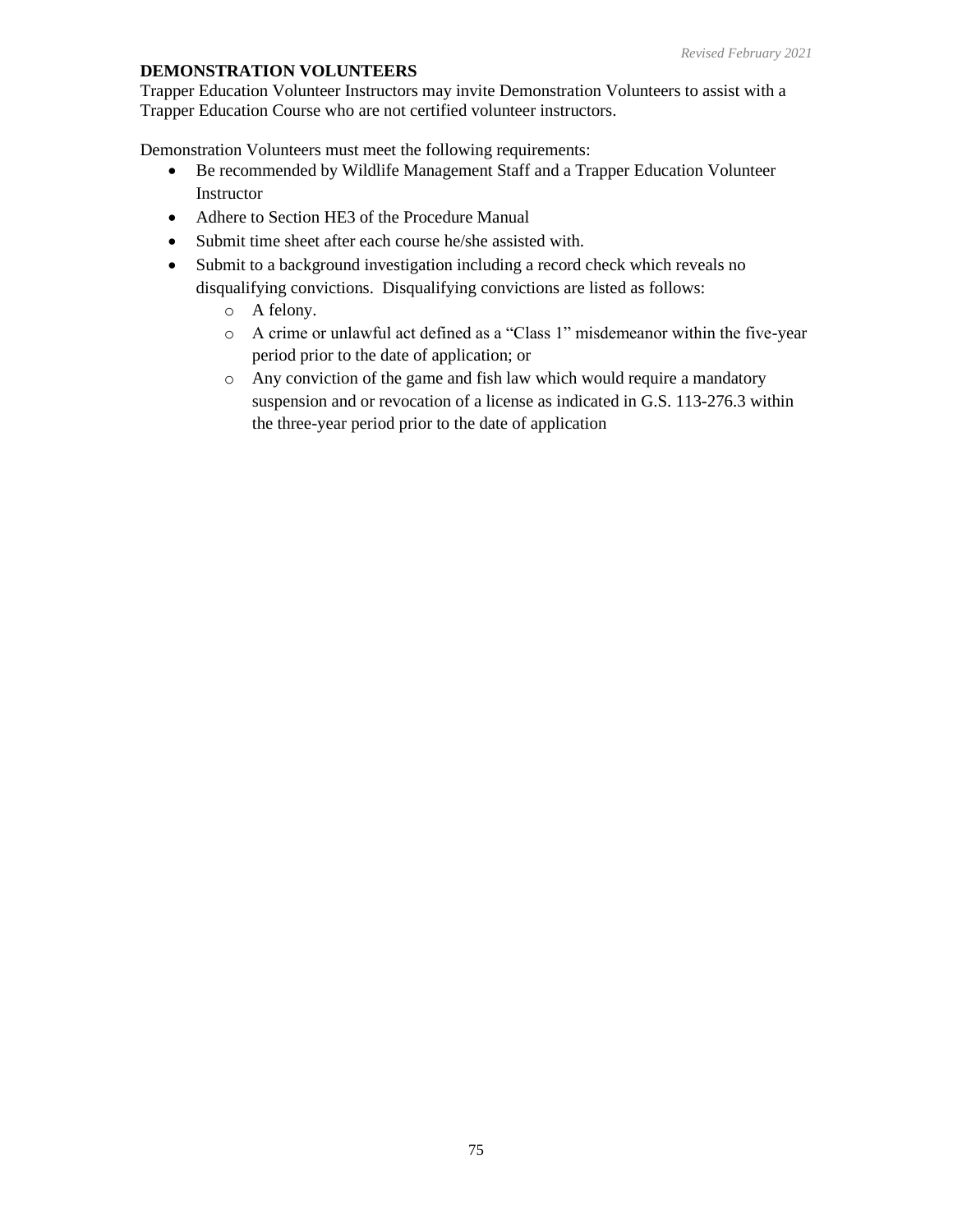### **ADVANCED TRAININGS SECTION HE12**

#### Additional Instructor Requirements

#### Course Requirements

#### Course Content

Muzzleloading Orienteering Range Safety Officer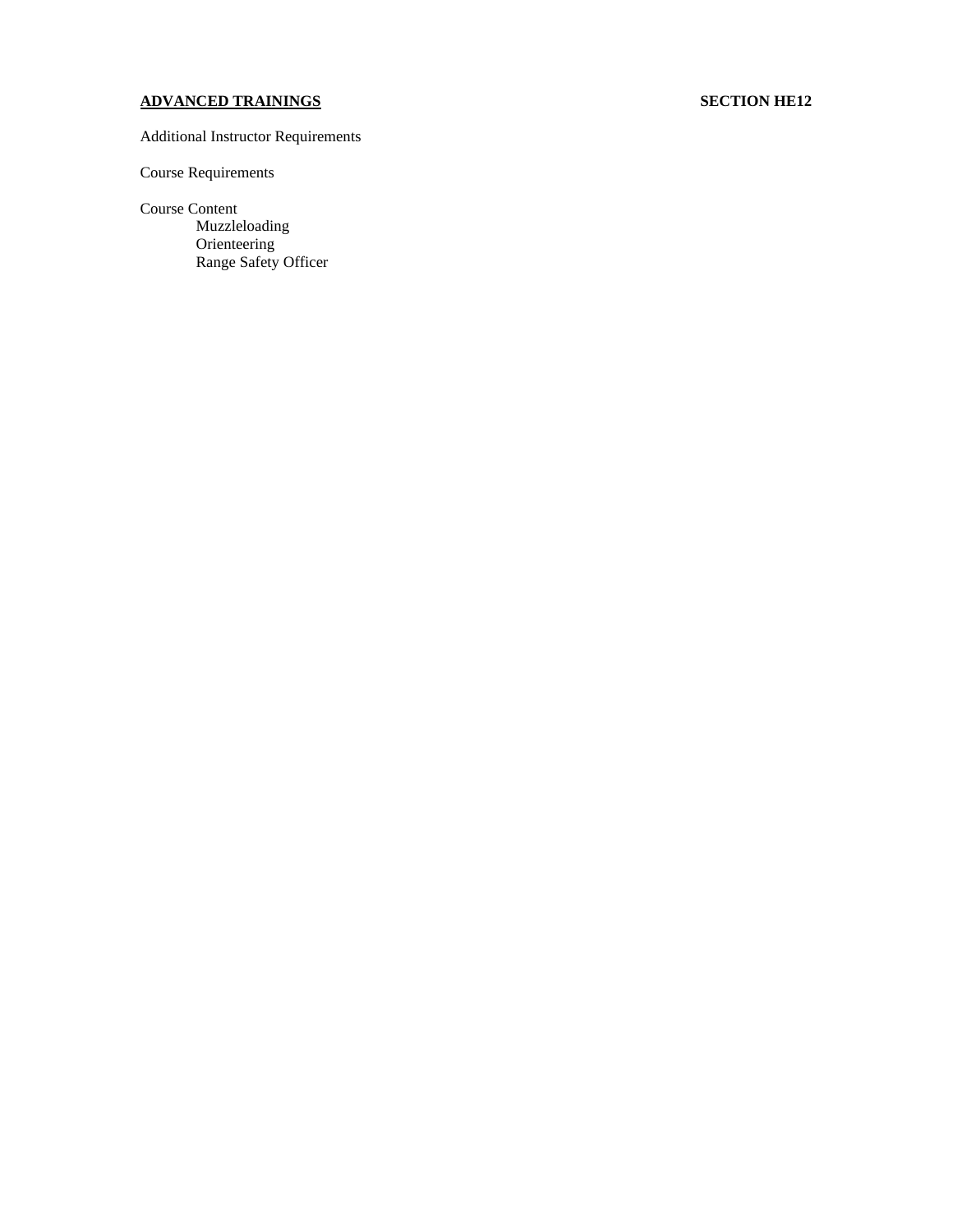#### **ADDITIONAL INSTRUCTOR REQUIREMENTS**

The Hunter Education Program offers advanced trainings in the following areas:

- Orienteering
- Muzzleloading
- Range Safety Officer

Hunter Education Volunteer Instructors may instruct the Advanced Training Courses if they meet the following requirements:

- 1. Retain an active instructor status in the Hunter Education Program.
- 2. Successfully pass the Advanced Training Course as a student or can present a Certificate of Completion for the course.
- 3. Assist with instruction for a minimum of one of the specific Advance Training Course with another certified instructor.
	- a. The Range Safety Officer requires the instructor to hold NRA Chief Range Safety Officer Certification in addition to teaching with NCWRC staff member.

#### **COURSE REQUIREMENTS**

It is the expectation that all Hunter Education Program adhere to the same standards and requirements.

The Advance Training Courses will be expected to meet the course requirements found in the Hunter Education Program Procedure Manual. Requirements include:

- Class Size Section HE8 • Class Sequence Section HE8 • Pre-registration Section HE8 • Canceling Classes Section HE8 • Student Information Section HE8
- Persons with Disabilities Section HE8

#### **Course Offering Cycle for Advanced Training Courses:**

Required public course offerings:

**Orienteering** 

| Jan                                                                                                 | $\mathbf{r}$ 1<br>Feb | March | $\cdot$ $\cdot$<br>April | May  | June | July | Aug       | $\sim$<br>sept | Oct | $\sim$ $\sim$<br><b>Nov</b> | Dec          |
|-----------------------------------------------------------------------------------------------------|-----------------------|-------|--------------------------|------|------|------|-----------|----------------|-----|-----------------------------|--------------|
|                                                                                                     | $\sim$<br>/Zone       |       |                          | Zone |      |      | $1/Z$ one |                |     |                             | <i>L</i> one |
| $\sim$<br>--<br>$\sim$<br>$\sim$ $\sim$ $\sim$ $\sim$ $\sim$ $\sim$ $\sim$<br>$\sim$<br>.<br>$\sim$ |                       |       |                          |      |      |      |           |                |     |                             |              |

The offerings in Feb and Dec should be YHEST focused for coaches.

Muzzleloading

| Jan | ᠇<br>Feb | March | . .<br>April | May | June | July | Aug     | Sept    | Oct | Nov | ∽<br>Dec |
|-----|----------|-------|--------------|-----|------|------|---------|---------|-----|-----|----------|
|     |          |       |              |     |      |      | /Region | /Region |     |     |          |

The offering should rotate from Northern Zone to Southern Zone (vice-versa) in a particular region during the 2-month cycle.

Range Safety Officer

| Jan        | Feb        | March | Aprı | May | June | July | Au | Sept | Oct | <b>Nov</b> | Dec       |
|------------|------------|-------|------|-----|------|------|----|------|-----|------------|-----------|
|            |            |       |      |     |      |      |    |      |     |            |           |
| 1/District | 1/District |       |      |     |      |      |    |      |     | 1/District | /District |

This is NOT a public course. The offering is by YHEST District and must be offered at least twice during Nov/Dec and Jan/Feb.

Additional public course offerings may be scheduled if a need is identified.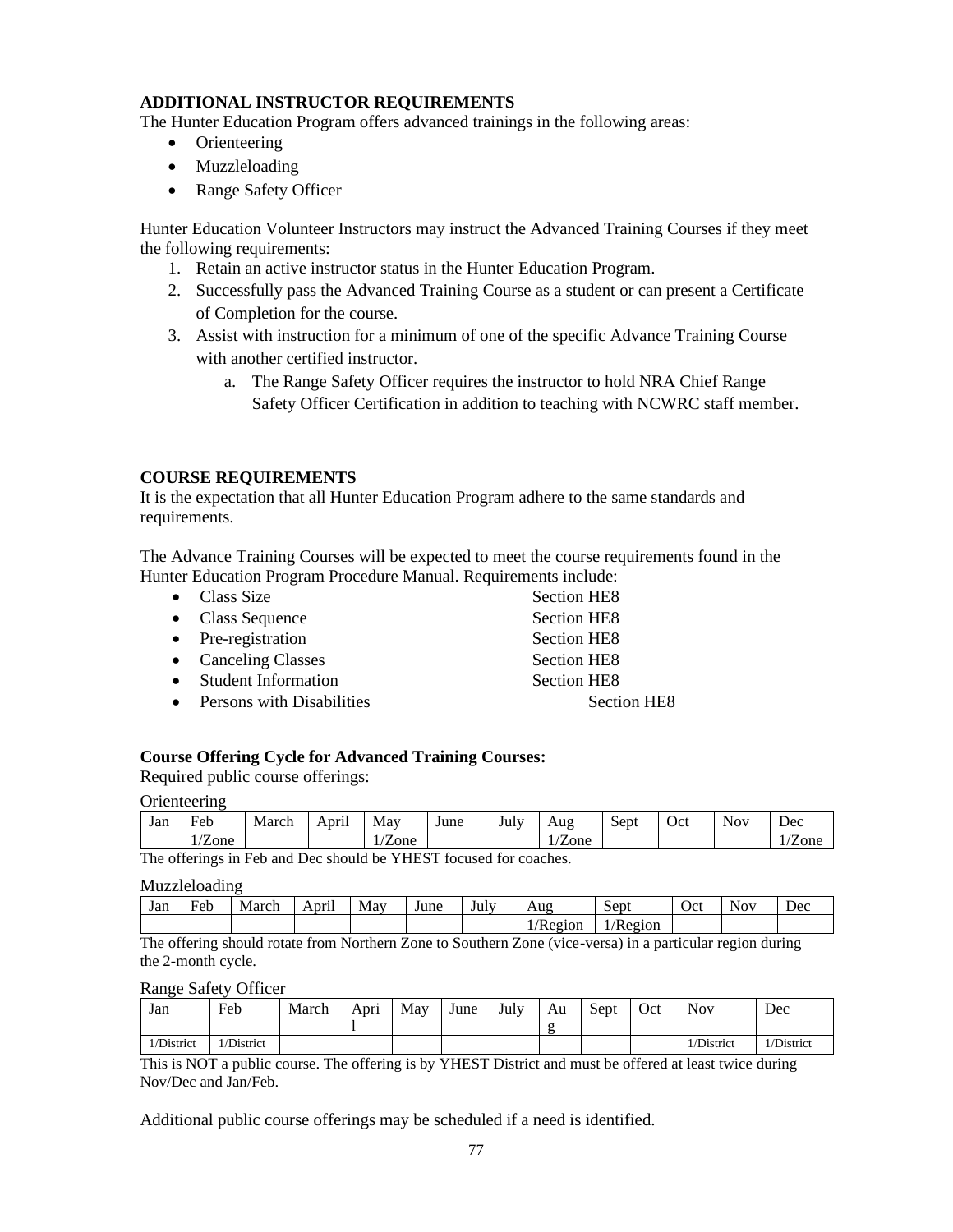Private courses may also be scheduled for conservation partners and collegiate courses.

### **COURSE CONTENT**

### **Map and Compass/Orienteering Lesson Plan** Wildlife Education Division, December 2020

Revised by: CP White III, Southern Piedmont Hunter Education Coordinator

**Audience:** There are no minimum age requirements, however, both a written test and practical exercise must be completed without assistance. This course requires four "4" hours minimum.

#### **Concept:**

The use of a compass and topographic (topo) map is a very reliable way to navigate. The tools and technology have improved overtime, but the map and compass method is tried and true. Global Positioning System (GPS) is also a reliable way of navigation but other factors must be considered such as battery life and signal strength for each device.

There are also many mobile applications that can be used to assist with navigation as well. Having more than one navigational tool will help you find your way.

This course focuses on using the traditional needle-type magnetic compass combined with a topographic map to establish a foundation for successful navigation.

#### **Objectives:**

- List all parts of a compass and describe their function.
- Describe three "3" types of compasses.
- With a compass, be able to take a bearing.
- Discuss Declination
- Establish and practice individual pace or step count.
- With a compass, successfully navigate a short orienteering course.
- Locate and understand the various measuring systems on a USGS Topographic Map.
- With a compass, navigate to a point by using a topographic map.

#### **Method:**

- Lecture
- **Demonstration**
- Practical Exercise

#### **Materials:**

(\*\* Required Material)

- \*\*Pencil & Erasers
- \*\*Paper
- \*\* Masking Tape
- \*\*Rulers
- \*\*USGS Topographic Maps (topo)
- **\*\*Declination Scale**
- \*\*Tape Measure (100')
- Compass "three basic types"
	- \*\*Base Plate Compass (card type)
	- Mirror Compass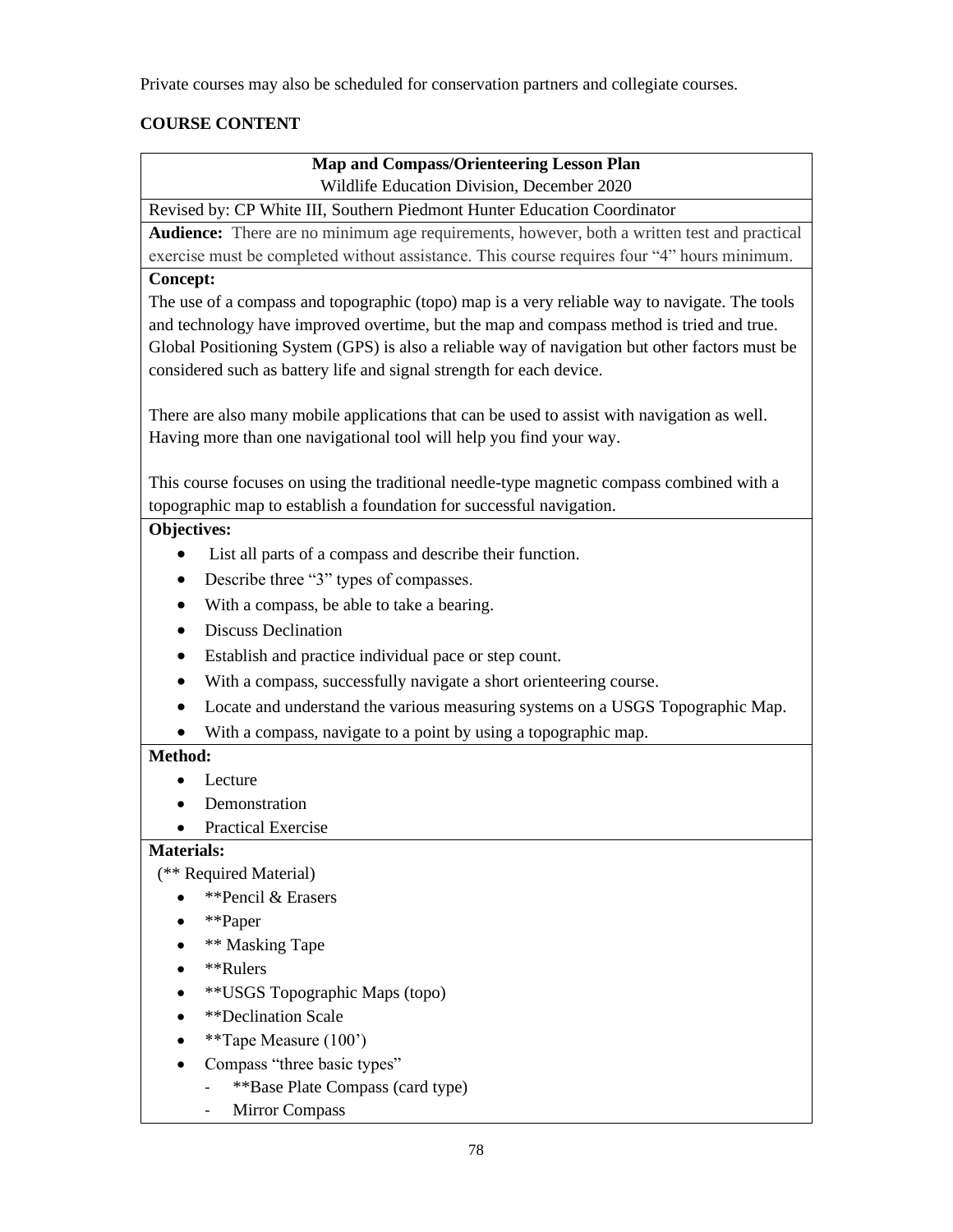- Lensatic Compass (military type compass)
- Electronic Compass (gyrocompass)
- Flagging
- Map and Compass Power Point
- Videos

### **Background:**

A compass is an instrument that is used for navigation and orientation. A Compass is also a device that indicates direction.

Magnetic compasses are the most well know type of compass. A magnetic compass consists of a magnetized needle that freely rotates so it lines up with the Earth's magnetic field. This is magnetic north and magnetic south.

Historians think China may have been the first civilization to develop a magnetic compass that could be used for navigation. Chinese scientist may have developed navigational compasses as early as the  $11<sup>th</sup>$  or  $12<sup>th</sup>$  century.

Compasses were likely used as a backup when the sun, stars and other landmarks could not be seen. Eventually the compass became more reliable and critical to navigation.

### (Source- NationalGeographic.org)

### **Procedure:**

The following is the lesson plan for the North Carolina Wildlife Resources Commission Map and Compass course.

### Body

### **I. Compass**

### **1. Parts of a compass**

- A. Base
- B. Azimuth Ring
- C. Orienteering Arrow/Needle
- D. Magnetic Arrow/Needle
- E. Direction of Travel Point

### **2. Types of Compasses**

- A. Base Plate Compass "Magnetic" "Used for mapping "
- B. Mirror Compass "Magnetic"
- C. Lensatic Compass "Magnetic"
- D. Electronic Compass (gyrocompass) "Used mainly on ships, uses true north"
- E. Declination Scale

### **3. Reading a Compass**

- A. Keep the compass level.
- B. Point the compass in the direction of travel.
- C. Allow the magnetic needle time to stop moving.
- D. Rotate the azimuth ring until the orienteering arrow surrounds the magnetic needle.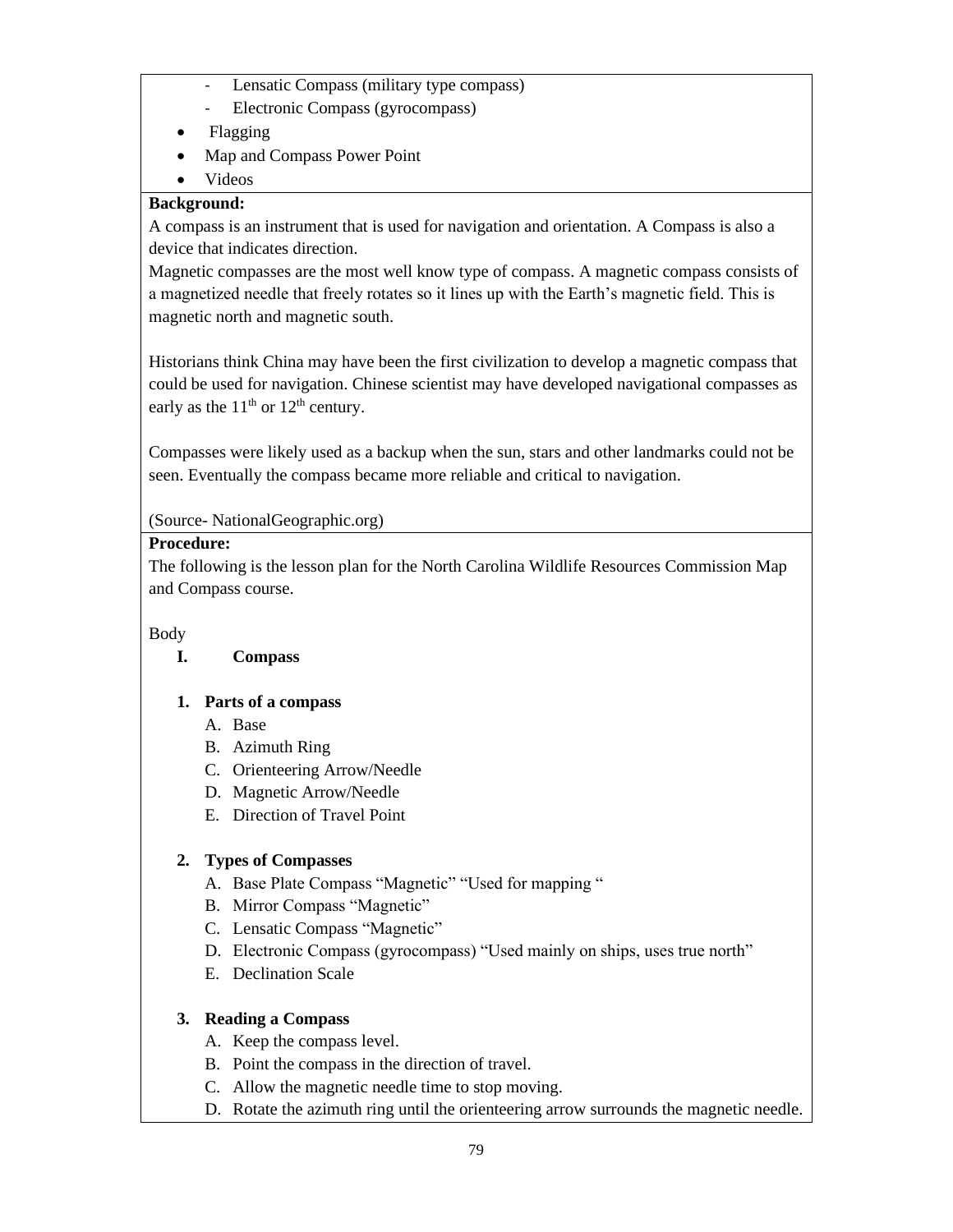- E. Read the bearing at the direction of travel point.
- F. When given a bearing, rotate the azimuth ring to that bearing. as read at the direction of travel point. Then rotate your body until the magnetic needle and the orienteering arrow are aligned. Now the compass will be facing the assigned bearing.

### **Activity 1**

Establish a series of targets and let the participant's practice taking bearings. This could be used to simulate reference points following a successful shot, in preparations for beginning to follow a blood trail.

### **Activity 2**

To determine a person's pace or stride. Lay a tape measure on the ground and have participants walk beside the tape at a normal pace. This can be measured in feet, yards or event meters.

### **Activity 3**

To practice the skill of land navigation, establish a three "3" point compass course with a total length of approximately 300 feet "if possible". The course can be longer and contain more points bases on the skill of the participants and the amount of time allotted for the activity. This activity can be used to simulate establishing a trail while scouting or trailing game.

### **II. Topographic Maps**

- 1. Parts of a US Geological Survey Map
	- A. Scales
	- B. Contour Lines
	- C. Symbols
	- D. North Arrow and Declination
	- E. Coordinate Systems
	- F. Land Features
	- G. Declination Scale (declination is the difference between true north and magnetic north.)
- 2. Combining the Topographic Map and the Compass
	- A. Place the map on a non-metal table (be sure there is no metal hardware underneath the table.)
	- B. Locate the declination scale at the bottom of the map. Adjust the compass "some will have an adjustment and others you will have to add easterly or subtract westerly."
	- C. Orient you compass to North.
	- D. Place the compass along either the right or left outside border of the topographic map.
	- E. Rotate the map until the orienteering arrow surrounds the magnetic needle.
	- F. Now the map is properly oriented to north. Tape the map in place.
	- G. Restore the compass declination back to zero.
	- H. Locate your beginning and ending points.
	- I. Place a ruler on the map so that it intersects both points.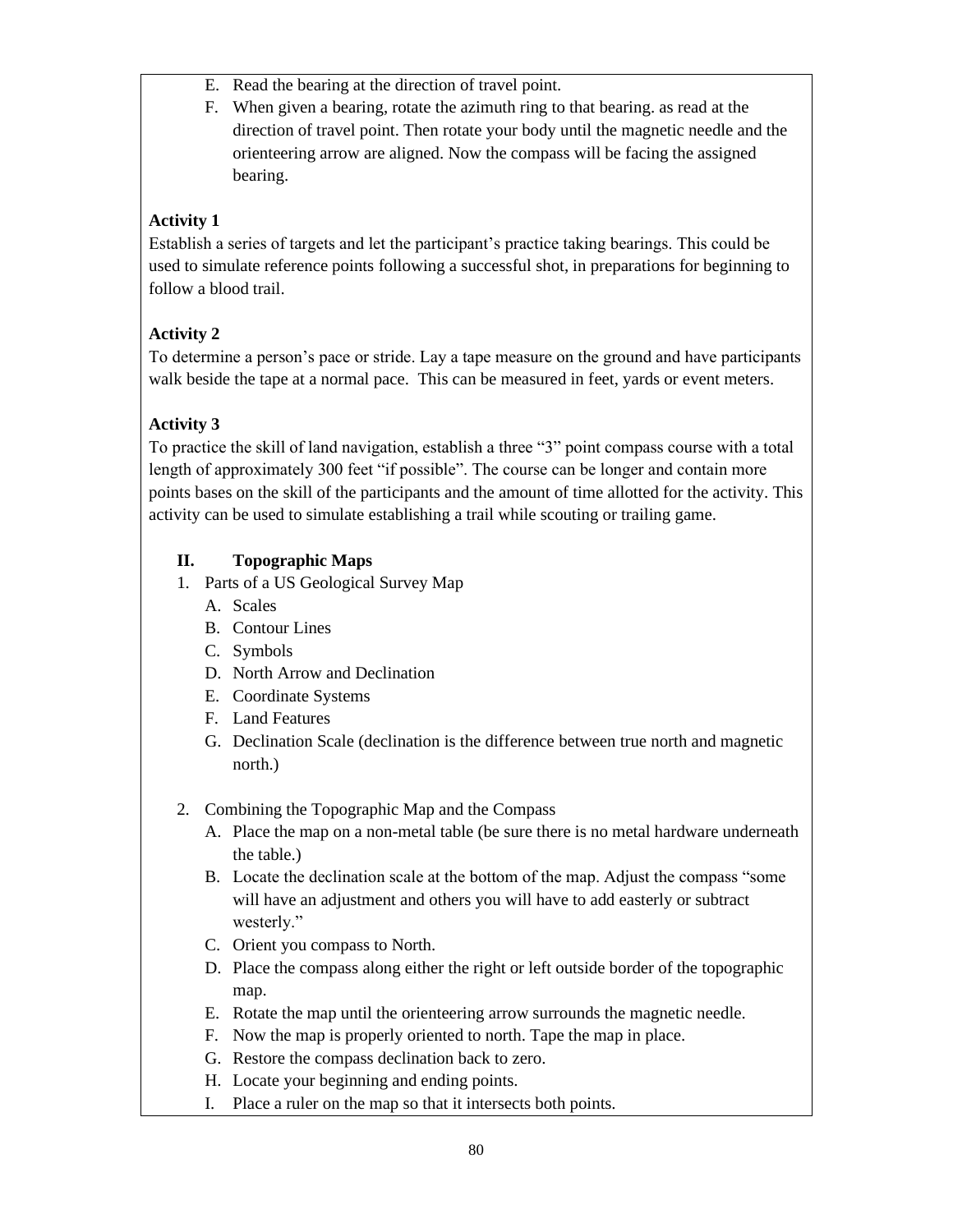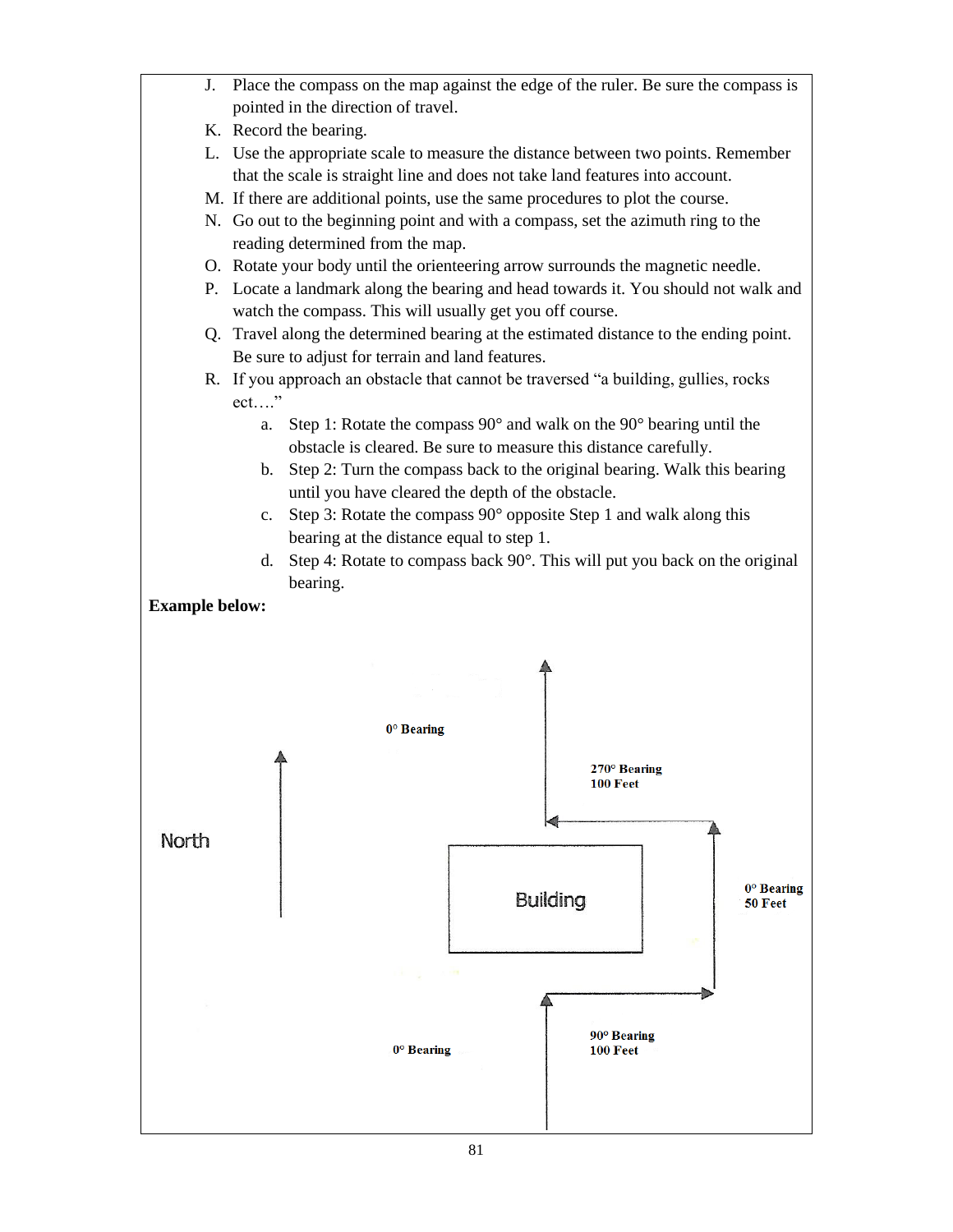S. At times your end point will not be visible. When this occurs, locate a landmark along the required bearing or have a hunting partner to walk along the bearing, stop and allow the compass reader to come to their position and continue following the assigned bearing.

### **Activity**

Using a topographic map of the area have the participants plot a course that would include at least one obstacle maneuver and 3 to 5 course changes. This would simulate initial preparation for getting to a stand or hunting site when a hunter has limited or no knowledge of the area.

### **Conclusion**

Being familiar with the area that is to be hunted is necessary for success and safety. Being able to safely and efficiently locate and navigate specific hunting areas is a must for organized hunters. Maps and compasses can be easily overlooked in the preparation for a hunt. However, these simple tools can easily mean the difference between and enjoyable experience and a waste of time and effort.

#### **Adapting the course:**

The Map and Compass course adaptability will depend on the instructors. Many different methods and exercises can be utilized for instruction. It will also depend on the participants. Delivery can be adapted to best serve the participants with age and experience level in mind.

#### **Evaluation:**

Take a written Exam and demonstrate objectives (3) (5) (6) (7)

#### **Post Activities:**

Participants should be made aware of other courses offered by NCWRC and directed as to where to find and sign up for such courses. Those that may need a mentor could be put in touch with such if one is known of.

- 1. Which is not a component of a compass
	- A. Base
	- B. Chamber
	- C. Azimuth Ring
	- D. Magnetic Arrow
- 2. What compass component is adjusted when taking a bearing?
	- A. Base
	- B. Direction of travel
	- C. Azimuth ring
	- D. Magnetic Arrow
- 3. Which of the following is not a type of compass?
	- A. Lensatic
	- B. Base Plate Compass
	- C. Mirror Compass
	- D. Text Compass
- 4. Which of the following can be found on a USGS Topographic Map?
	- A. Latitude/longitude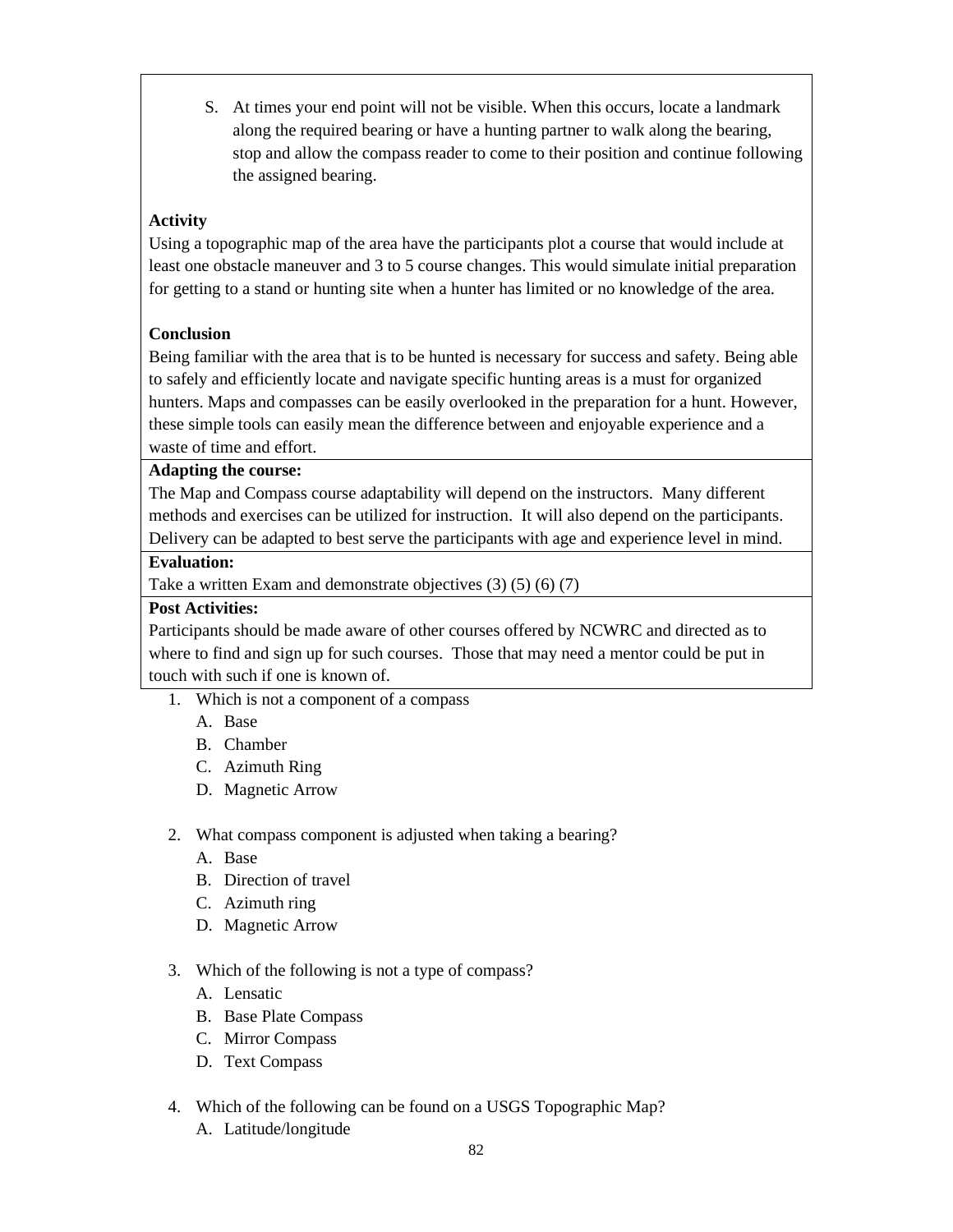- B. Contour lines
- C. Scales
- D. All the above
- 5. Which is the best size of USGS Topographic Map for orienteering.?
	- A. 1:24000
	- B. 1:50000
	- C. 1:100,000
	- D. 1:250,000

Skill Demonstrations

- 1. Demonstrate how to take a bearing with a compass.
- 2. Successfully navigate a short orienteering course.
- 3. Demonstrate the ability to interpret a USGS Topography Map.
- 4. Using a USGS 7.5 Quadrangle Map, lay out a 3-point orienteering course.
- 5. Navigate the above course.

Answer Key

- 1. B
- 2. C
- 3. D
- 4. D
- 5. A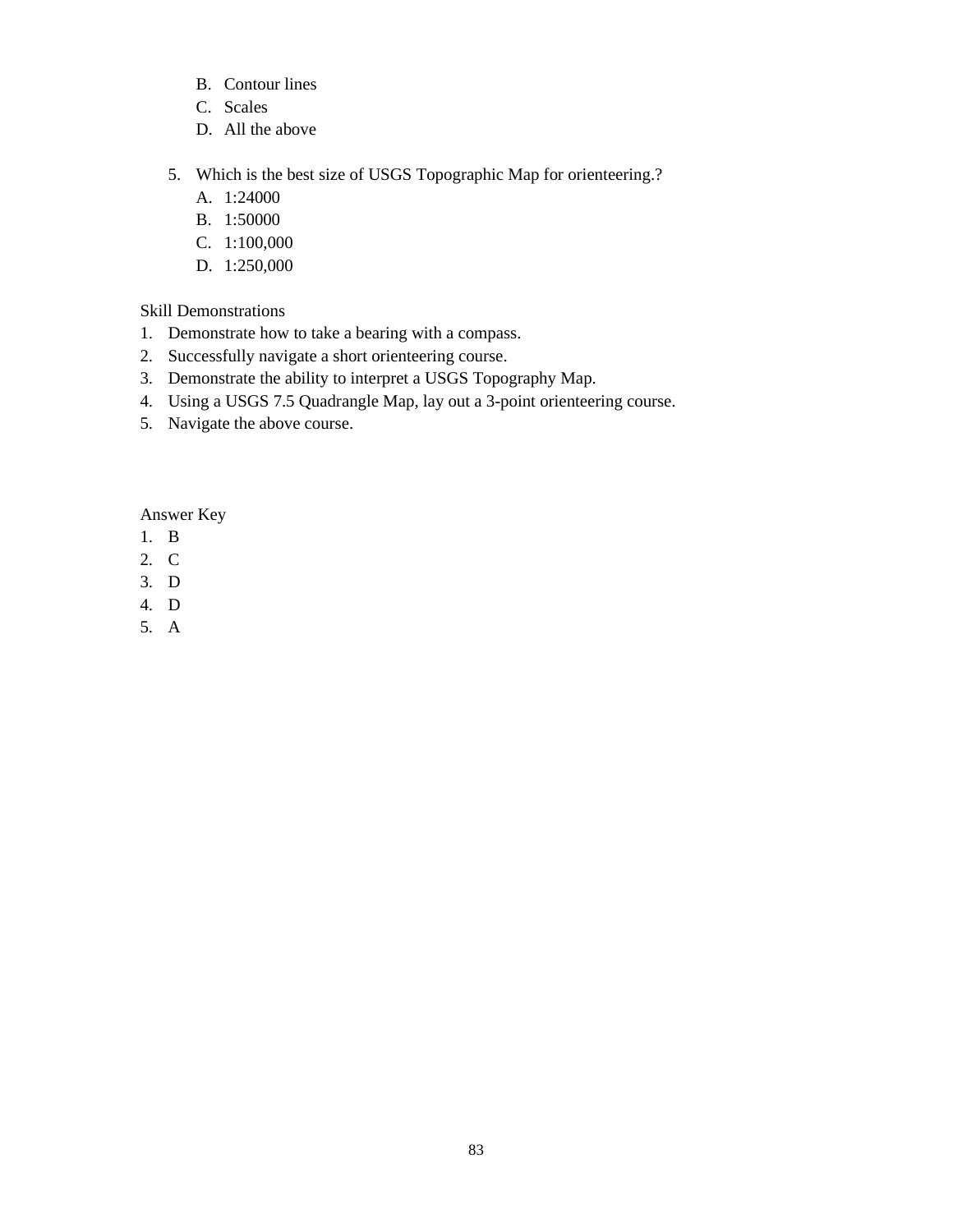### **Muzzleloading Lesson Plan**

Wildlife Education Division, December 2020

Revised by: Wes Blair -Hunter Education Coordinator-Northern Mountain region

**Audience:** Advanced Hunter Education students who have as prerequisite graduated from a Basic Hunter Education course

**Concept:** To familiarize the Advanced Hunter Education student with the history of black powder and various configurations of muzzleloaders. To introduce the instructor to the practical aspects of loading, firing, and cleaning a black powder muzzleloader.

**Objectives:** At the end of this course, the student will be able to achieve the following objectives in accordance with information received during the instructional period: 4-6 Hours

- Give a brief history of the discovery and use of black powder
- Name the four basic types of muzzleloaders and describe their methods of operation
- Describe different types of powders and ammunition that can be used in a muzzleloader and safety steps when using these materials
- Name the basic parts of a muzzleloader and the equipment associated with it
- Properly load and fire a muzzleloader
- Demonstrate the proper cleaning techniques used in the care of a muzzleloader

**Method:** Lecture/ Demonstration/ Practical Exercise

#### **Materials:**

**-**Black powder firearms to include percussion, in-line, flintlock (if available)

-Black powder / black powder equivalent, percussion caps

-Accessories to include bullet starter, capper, jag, powder measurer

-Projectiles-round balls, lead bullets, jacketed sabots

-Targets

-Cleaning supplies

#### **Background:**

Understanding and knowing the history of the black powder firearm and how it has advanced through time to become one of the most used tools in hunting. The development of black powder is also important for without it there would not have been a firearm. The invention of the percussion cap which ultimately led to the creation of modern ammunition greatly increased the effectiveness of the modern firearm. This knowledge and familiarity with the nomenclature and equipment will instruct the student to safely load, fire, and clean muzzleloader firearms.

**Procedure:** The instructor will use the prescribed lecture / demonstration/ practical exercise methods with black powder firearms and associated equipment (2-4 hours classroom instruction) (1-2 hours live fire range demonstration)

#### **ADVANCED HUNTER EDUCATION MUZZLELOADER LESSON PLAN UNIT 1: INTRODUCING MUZZLELOADER SHOOTING**

#### **TOPIC 1:**

### **FIREARM SAFETY RULES**

Muzzleloading firearms have evolved over many years. In the 19th century, the survival of settlers depended on their expertise with muzzleloaders.

Technological advances eventually made these firearms obsolete. Early in the 20th century, an interest in antique firearms expanded from a curiosity into numerous specialized sports, including muzzleloader shooting.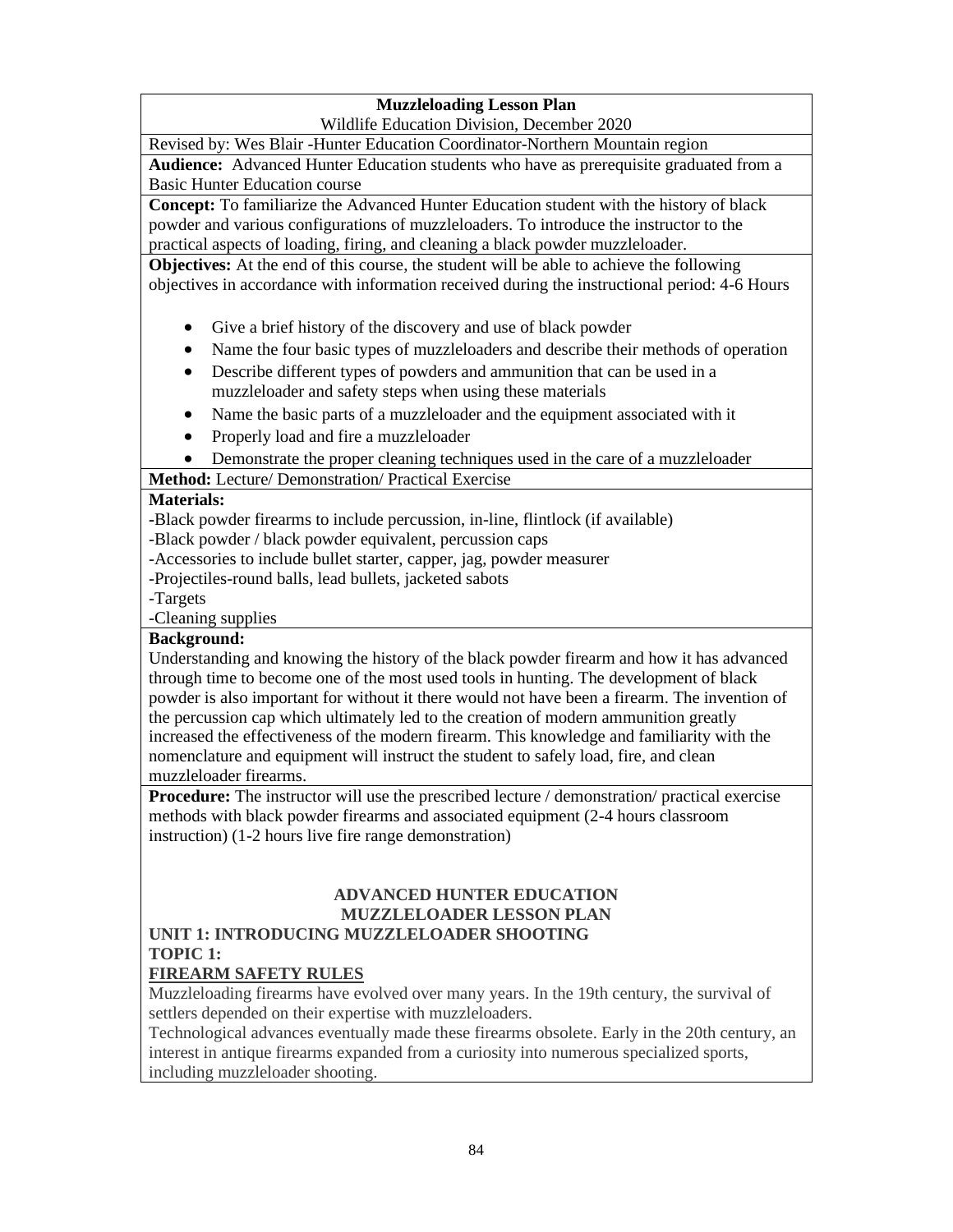Recently, in-line muzzleloaders have gained in popularity and use. While the basics of loading and firing a muzzleloader remain unchanged, these improvements in modern muzzleloaders can make for a more satisfying shooting experience:

- Convenient loading components, such as black powder substitute pellets
- More modern look and feel
- Removable breech plug that simplifies cleaning
- Modern sights
- Mechanical safeties

Today, muzzleloading firearm enthusiasts include antique collectors, historical re-enactors, and hunters just like yourself.

### **TOPIC 2:**

### **DEFINING "MUZZLELOADER"**

- The term "muzzleloader" encompasses a variety of firearms that are loaded through the muzzle of the barrel, from revolvers and single shot pistols to rifles and shotguns.
- When the shooter fires a muzzleloader, the propellant is ignited and expanding gases force a projectile out of the barrel. This is controlled by the ignition system, which is known as the lock. Locks used in muzzleloaders were replaced by actions on modern conventional firearms.
- The earliest muzzleloaders, the matchlock and wheel lock, are generally considered collectibles rather than practical firearms for shoots or hunting. Three of the most popular muzzleloading firearms in use are the in-line, percussion lock (or caplock), and flintlock rifles.
- Muzzleloaders used for shooting are usually rifles. However, there are also smooth-bored muzzleloaders—shotguns, known historically as fowlers or muskets.
	- o Shotgun muzzleloaders can have either a single barrel or double barrels joined side-by-side.
	- o When loading the double-barreled muzzleloader, be sure to avoid putting two loads down the same barrel. Double-barreled guns usually have two locks, one for each barrel. This allows the shooter to fire each barrel separately before the gun is reloaded. Most double-barreled guns are designed with two triggers.
- Muzzleloading handguns come as both pistols and revolvers. Pistols are mainly single shot. Revolvers contain multiple-shot chambers. Chain firing muzzleloading revolvers can be dangerous. When the chamber round is fired, it produces sparks that could accidentally ignite loads in other cylinders. Protect each load in a cylinder with a coating of grease to prevent sparks from entering the open end of the other cylinders.
- Black powder and approved black powder synthetic substitutes, such as Pyrodex<sup>®</sup> and Triple Seven®, can be used in muzzleloaders. Unless specifically designed to use smokeless powders, **don't use smokeless powders in muzzleloading firearms**. Smokeless powders create extremely high pressures, can cause severe damage to muzzleloading firearms, and can injure the shooter seriously.

### **TOPIC 3:**

### **THE DEVELOPMENT OF MUZZLELOADERS**

The Chinese are believed to be the first to use gunpowder, now called "black powder." The first firearms were tubes closed at one end, usually made of brass or cast iron. They were loaded by pouring black powder and shoving a projectile into the tube from the muzzle end, and then igniting the powder using a lighted wick or match. The powder burned, creating pressure that launched metal objects or arrows. These firearms are now called "muzzleloaders" to distinguish them from more modern guns.

Advances in ignition systems were the major changes that brought about modern firearms: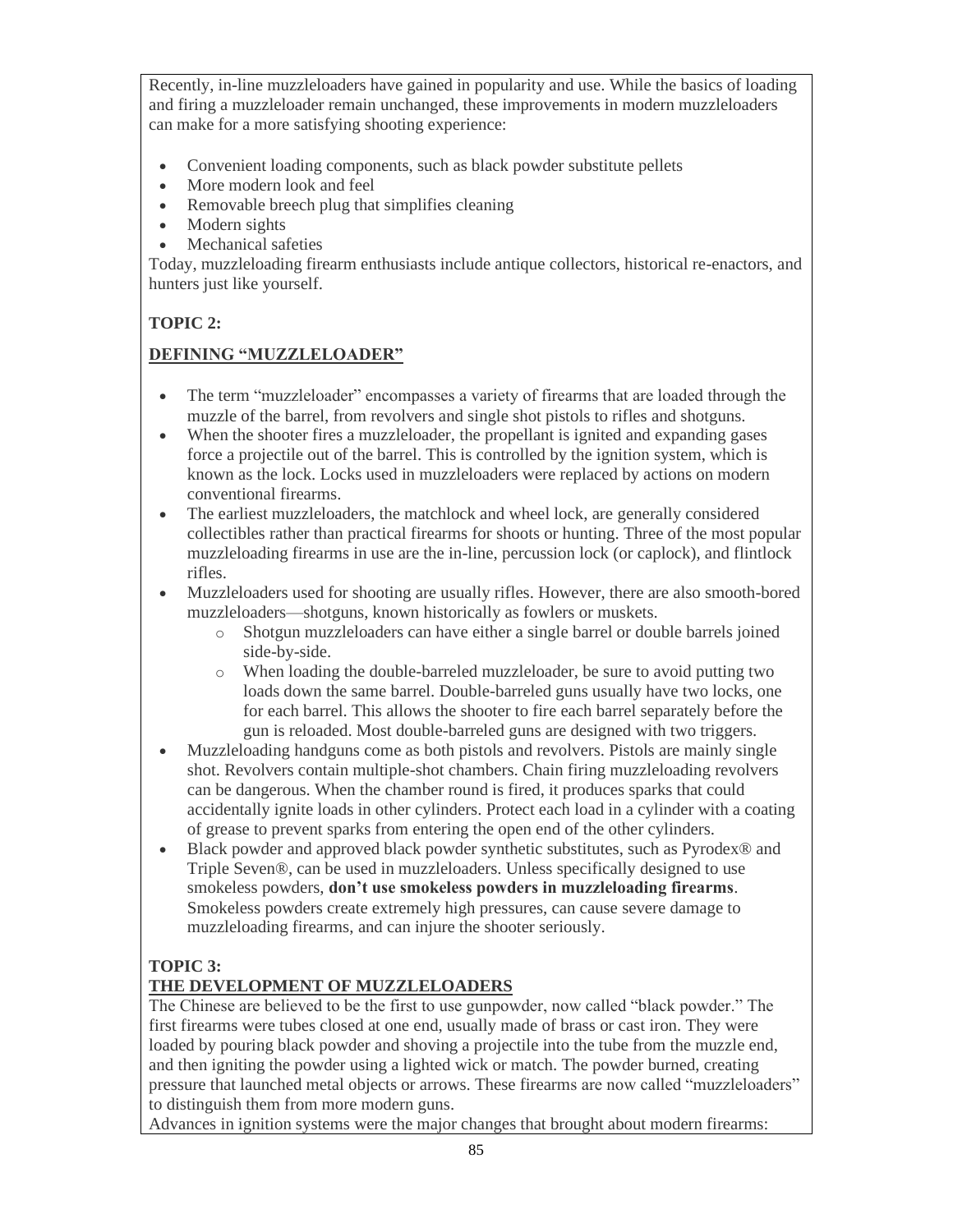- **Matchlock ignition** was developed in the early 1400s, enabling portable firearms. When the trigger is pulled, a lighted wick is lowered into a priming pan located next to a vent hole drilled into the closed end of the barrel. When the priming powder ignites, it lights the main charge.
- The faster and more reliable **wheel lock ignition** replaced the matchlock in the 1500s. When the trigger is pulled, a coiled spring forces the rough-edged steel wheel to spin against a piece of iron pyrite, creating sparks to ignite the powder in the priming pan.
- The **flintlock ignition**, still more reliable, appeared in the late 1600s. When the trigger is pulled, the hammer, holding a piece of flint, falls against a steel cover (the frizzen) sitting over the priming pan. The hammer knocks the cover out of the way, and the striking of flint and steel causes sparks that ignite the powder in the priming pan.
- The **percussion lock** (also called "caplock") replaced the flintlock in the early 1800s. Early percussion locks used priming compounds inside a metallic foil cap placed over the vent hole. When the hammer strikes the cap, the resulting spark ignites the main charge. The percussion lock was more simply and inexpensively built, and easier to clean.
- The next advance, in 1835, was to arrange a series of percussion locks and barrels on a rotating wheel (cylinder) to allow a rapid succession of shots (Paterson revolver). With a single hammer and trigger, multiple shots can be fired without reloading—**a repeating firearm**. The percussion cap revolvers are the forerunners of modern revolvers.
- The **percussion cap** also paved the way to the self-contained ammunition we have today—cartridges and shotshells. In the mid-1800s, gunpowder, the projectile, and the primer were put together into a single housing that could be loaded quickly.
- In 1985, the first modern **in-line** muzzleloader was produced. In this muzzleloader, the ignition system and nipple are located behind, and directly in line with, the powder charge. The result is a firearm that looks more like a modern rifle.

### **TOPIC 4:**

### **THE DEMASCUS BARELL**

Damascus or "Damascus twist" barrels are older shotgun barrels that typically were made before 1900. Iron and steel ribbons were twisted and welded together. Damascus barrels are weaker than modern barrels and are not designed for the high gas pressures created by modern ammunition. Damascus barrels have a distinctive, irregular pattern of short, streak-like marks around the barrel.

If you have a Damascus barrel gun, don't shoot it. The barrel may burst slightly ahead of the chamber, crippling the shooter's hand or forearm. If you have an older firearm and are not sure if it has a Damascus barrel, go to a qualified gunsmith to identify its make before shooting it.

### **TOPIC 5: KEEPING MUZZLELOADER SHOOTING SAFE**

### **MUZZLELOADER SAFETY**

Muzzleloader shooting is a safe activity only when all safety rules are observed. Three factors play a role in the majority of firearm incidents:

- Safety violations
- Hunter judgment mistakes
- Lack of skill

Almost all hunting incidents are caused by poor judgment, carelessness, or lack of safety training with a firearm—and almost all are preventable.

- Most firearm incidents occur in the home.
	- o Store ammunition in a separate location.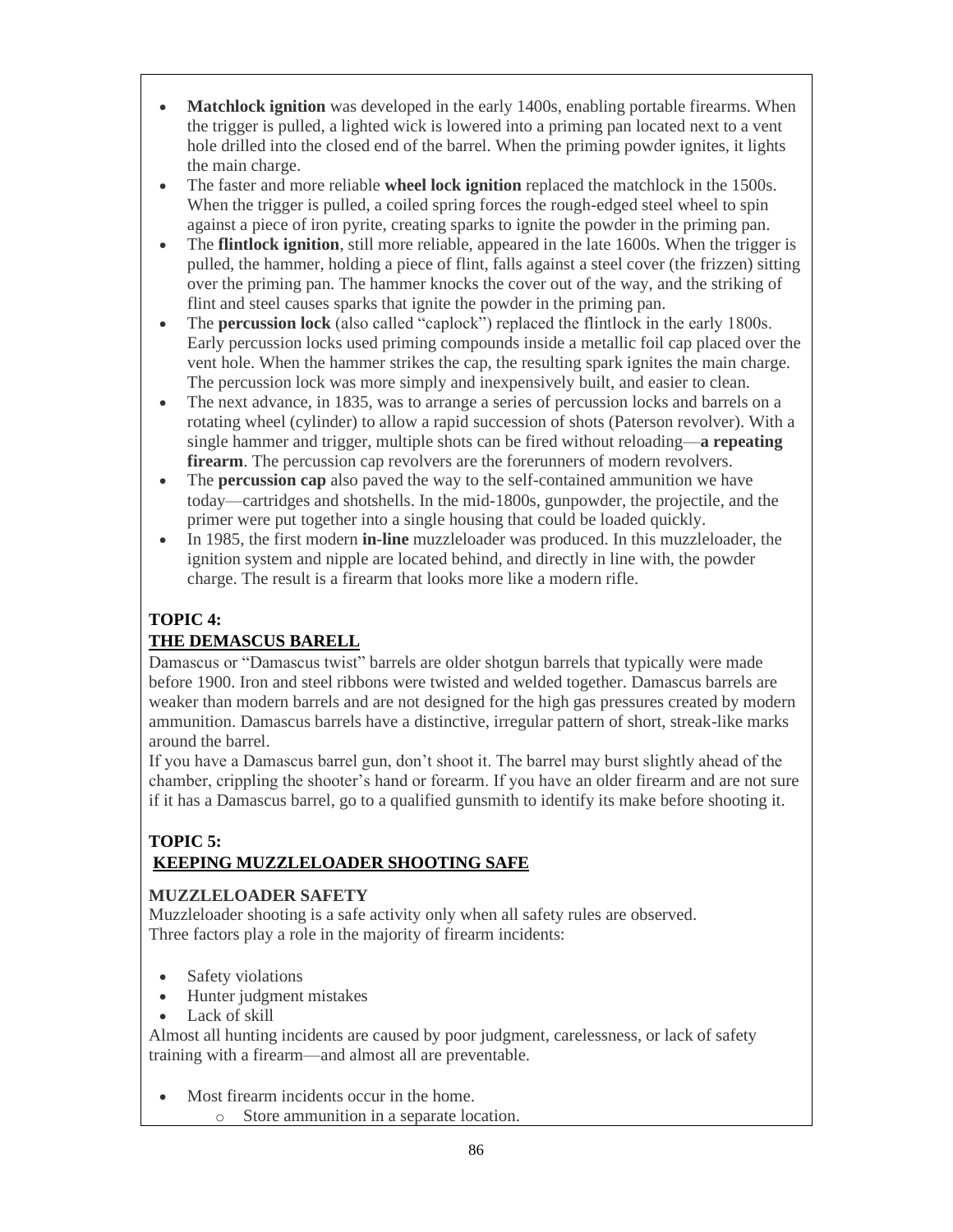- o Keep firearms secure.
- o Handle firearms safely at all times—not just on the hunt.
- Most incidents involving muzzleloaders are self-inflicted.
- The average hunter involved in a fatal accident is 32 years old.
- For hunters older than 18, most fatal hunting accidents occur for one of two reasons.
	- o The hunter fails to identify his target and what lies beyond it.
	- o The firearm is discharged in a boat, motor vehicle, or off-road vehicle.
- No single factor has reduced hunting incidents as much as wearing hunter orange.
	- o The color is not found in nature, so it is easily seen by other hunters.
		- o Most game animals are not alerted because they may see the color differently from humans.
	- o Many states require that you wear hunter orange while hunting. Be sure to check your local regulations.

### **FOCUSING ON SAFETY**

When handling or shooting your firearm, always follow the safety recommendations of your firearm manufacturer.

**Using Personal Safety Equipment:** Always protect your vision and hearing when shooting.

- **Eye protection:** Unburned powder, sparks, hot gases, and metal fragments from the cap can escape when firing a muzzleloader. Shooting glasses with high-impact lenses protect your eyes from these hazards as well as from falling shot, clay target chips, tree branches, and particles in the air. Tinted lenses help reduce glare and prevent tiredness of the eyes.
- **Ear protection:** Shooting will progressively damage a shooter's hearing unless ear protection is worn. Standard earplugs or earmuffs reduce sound to a harmless level. Electronic earmuffs allow normal or even enhanced hearing but block damaging levels of sound.

### **Observing the Four Rules of Firearm Safety With Your Muzzleloader**

#### 1. **Always control the muzzle of your firearm.**

- o Always point the muzzle of your firearm in a safe direction.
- o Never point at a person, or where a person might be found, such as a building, vehicle, or even the next room.
- 2. **Keep your finger off the trigger until ready to fire.**

### 3. **Assume the gun is loaded.**

- o Make it a habit to immediately check any gun you hold and make certain it isn't loaded—even if you've been told it isn't.
- o Checking a muzzleloader requires a different procedure, described in Chapter Two.
- o Don't prime or cap a muzzleloader until you're ready to fire.
- 4. **Know your target and what is beyond it.**
	- o Be absolutely sure of your target before shooting.
	- o Never shoot at a "skylined" animal.
	- o Bullets from a muzzleloading rifle can travel long distances and fall with enough force to kill a person.

#### **Other Shooting Precautions**

- Only one hunter should aim at a target.
- Don't shoot unless you know what's beyond the target. Never shoot at a "skylined" animal.
- Don't shoot if someone is in your zone-of-fire.

#### **Handling Muzzleloaders**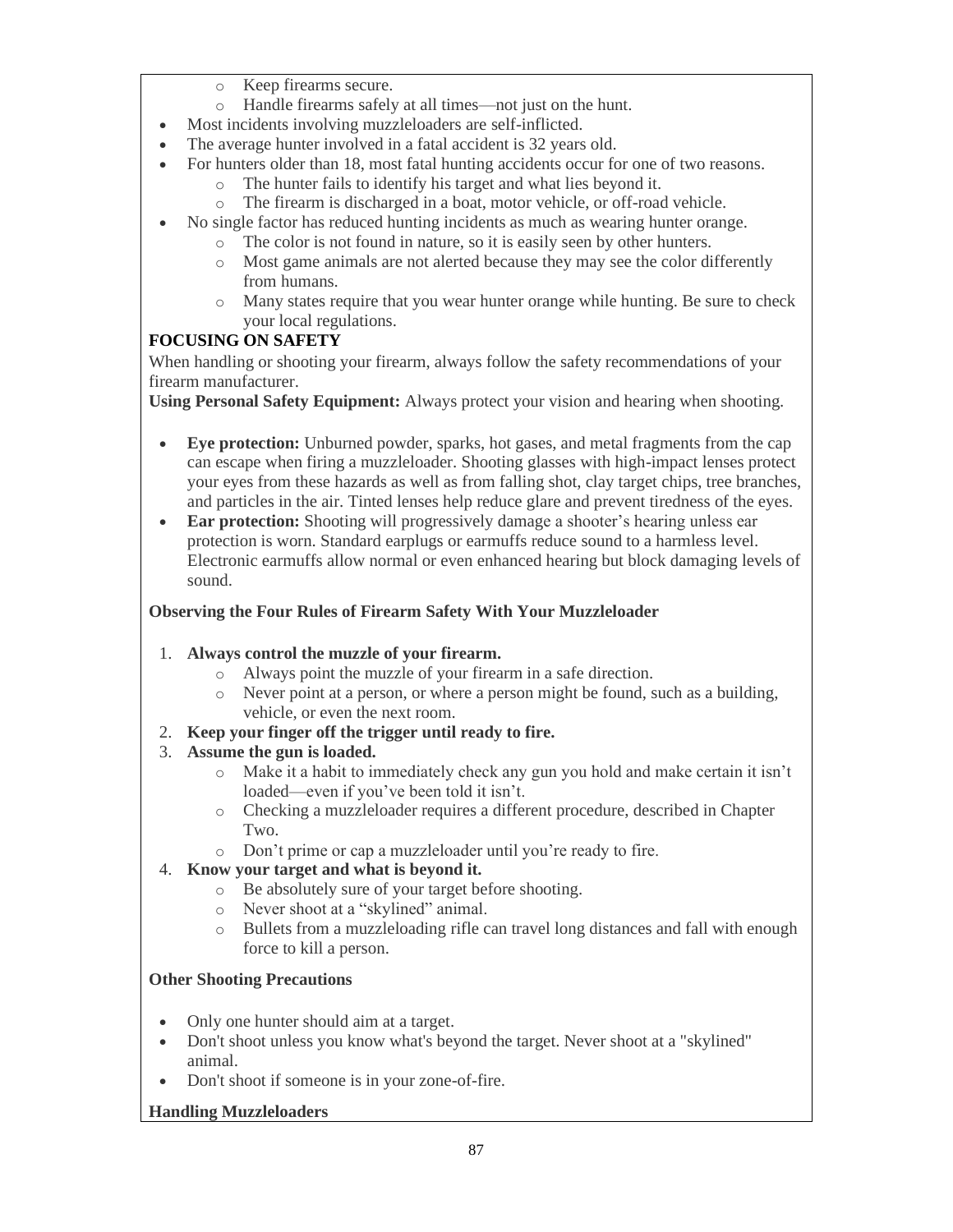In addition to the four rules of firearm safety, you must know and follow safety rules specific to muzzleloading firearms.

- Have an experienced gunsmith examine any used firearm you acquire.
- Never handle a firearm you're unfamiliar with using.
- Never use any firearm without getting training on its operation from a qualified instructor.
- As a rule, avoid using a gun that does not have a mechanical safety. A half-cock hammer position is not a safety.
- If you use one-piece wads in your shotgun, be sure the bore is clear of plastic fouling after you fire.
- Use only appropriate wad materials in your shotgun. Never put newspaper, or other material that does not belong, into the bore.
- Use the granulation of powder recommended in your owner's manual.
- Always keep propellants covered and away from the firing area.
- Always keep percussion caps on the firing line and away from the loading station.
- Load by volume only, using a powder measure.
- Don't overload a muzzleloader. This is dangerous and wasteful and can result in an explosion. Overloading rarely improves accuracy or velocity.
- Focus closely on the tasks while following the steps to load a muzzleloader.
	- o Do not lean over, stand in front of, or blow down the muzzle.
	- o Don't swing your head or arms over the barrel as you reach for items on the loading bench.
- Keep guns unloaded until you're ready to shoot. Never prime the pan of a muzzleloader or cap the nipple until you're ready to fire.
- After you fire a double-barreled shotgun, be sure the other load remains in place. Loads may move and cause gaps between the powder charge and shot charge.
- Never place any loaded firearm in a vehicle, boat, off-road vehicle, or airplane.
- Do not display firearms in window gun racks.

#### **Important**

Never use smokeless powder in a muzzleloader.

#### **UNIT 2: KNOWING YOUR MUZZLELOADER FIREARM TOPIC 1:**

#### **UNDERSTANDING THE BLACKPOWDER LOAD**

Conventional firearms fire a cartridge, which simplifies loading and shooting considerably. In the muzzleloader, however, the projectile is loaded along with an easy-to-light, slow-burning black powder or its approved substitute. When the muzzleloader is fired, the propellant is ignited and the expanding gases force the projectile from the gun.

#### **Black Powder**

Black powder's basic makeup has changed very little since it was first used around 1200 A.D. to charge cannons. Made of potassium nitrate (saltpeter), sulfur, and charcoal, black powder or its approved substitute is extremely dangerous if mishandled. Use care when handling, storing, loading, or transporting black powder.

During combustion, about half of the powder is converted to gas and about half remains a solid residue in the bore of the firearm. The residue, known as *[fouling](https://www.hunter-ed.com/muzzleloader/studyGuide/Introduction-to-Black-Powder/222099_88834/#glossary)*, will corrode a firearm. Always clean your muzzleloader at the end of the day.

#### **Glossary**

#### *fouling*

Corrosive residue left on the internal surfaces of a muzzleloading firearm after firing

#### **\*\*Explain and demonstrate different blackpowder / equivalent granulation**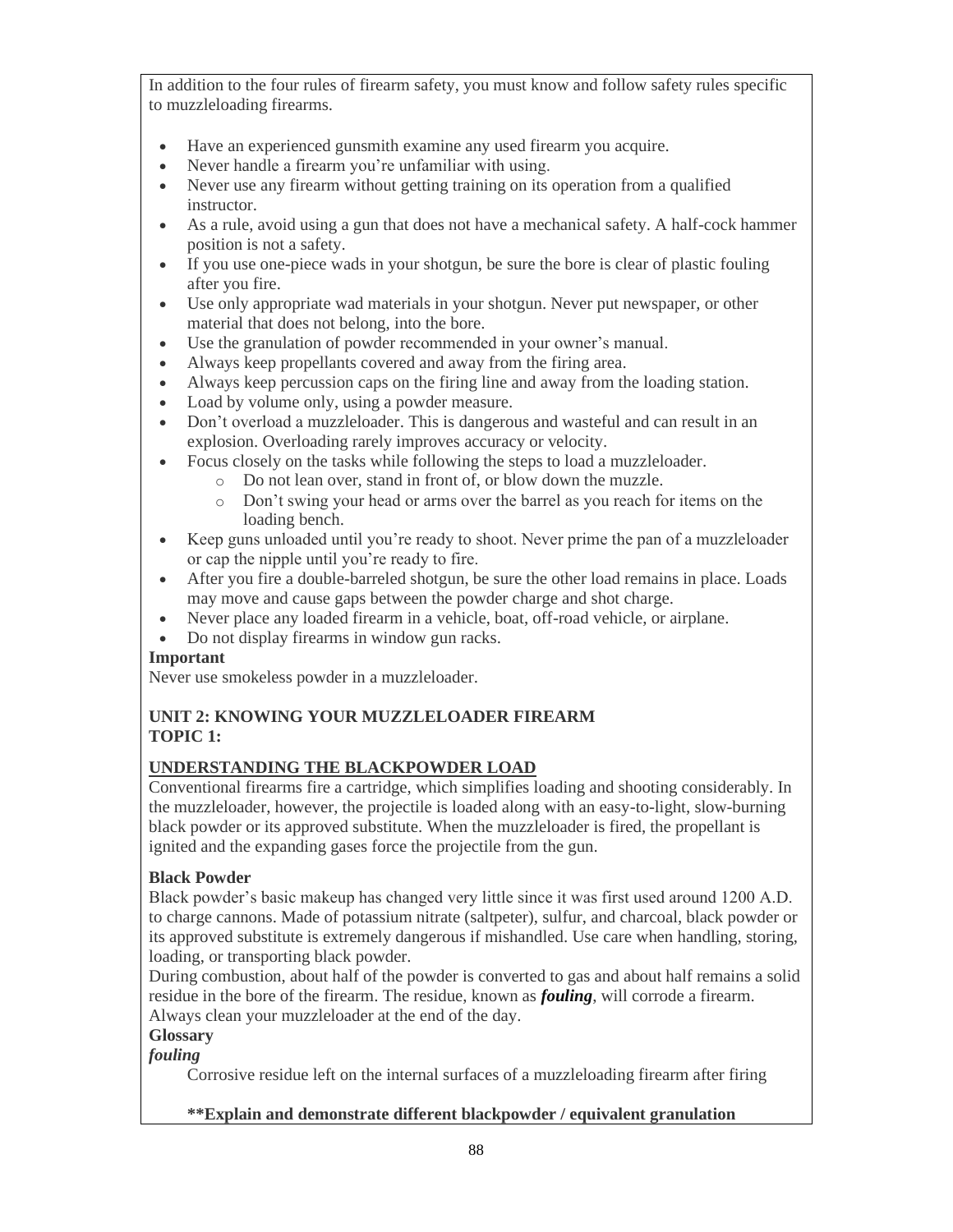**\*\*Explain and demonstrate differences in blackpowder ammunition** Pages 9-10

**TOPIC 2:**

**REVIEWING THE PARTS OF THE MUZZLELOADER Chapter 2 / pages 11-17**

Lock

Flintlock Muzzleloader

Percussion Lock Muzzleloader

In-Line Muzzleloader

Stock

Barrel

Rifling in the Bore

Muzzleloader Rifle Calibers

Muzzleloader Shotgun Gauges

Set Trigger

Sights

Safety Mechanisms

**TOPIC 3:**

#### **LOADING THE MUZZLELOADER FIREARM** PAGES 14-15

Making Sure the Muzzleloader Is Empty

Safety While Loading

Steps for Loading a Muzzleloader

Loading a Muzzleloader, Part 1

Loading a Muzzleloader, Part 2

Loading a Muzzleloader, Part 3

Seating the Projectile

Loading and Cleaning Accessories / Disassembly for cleaning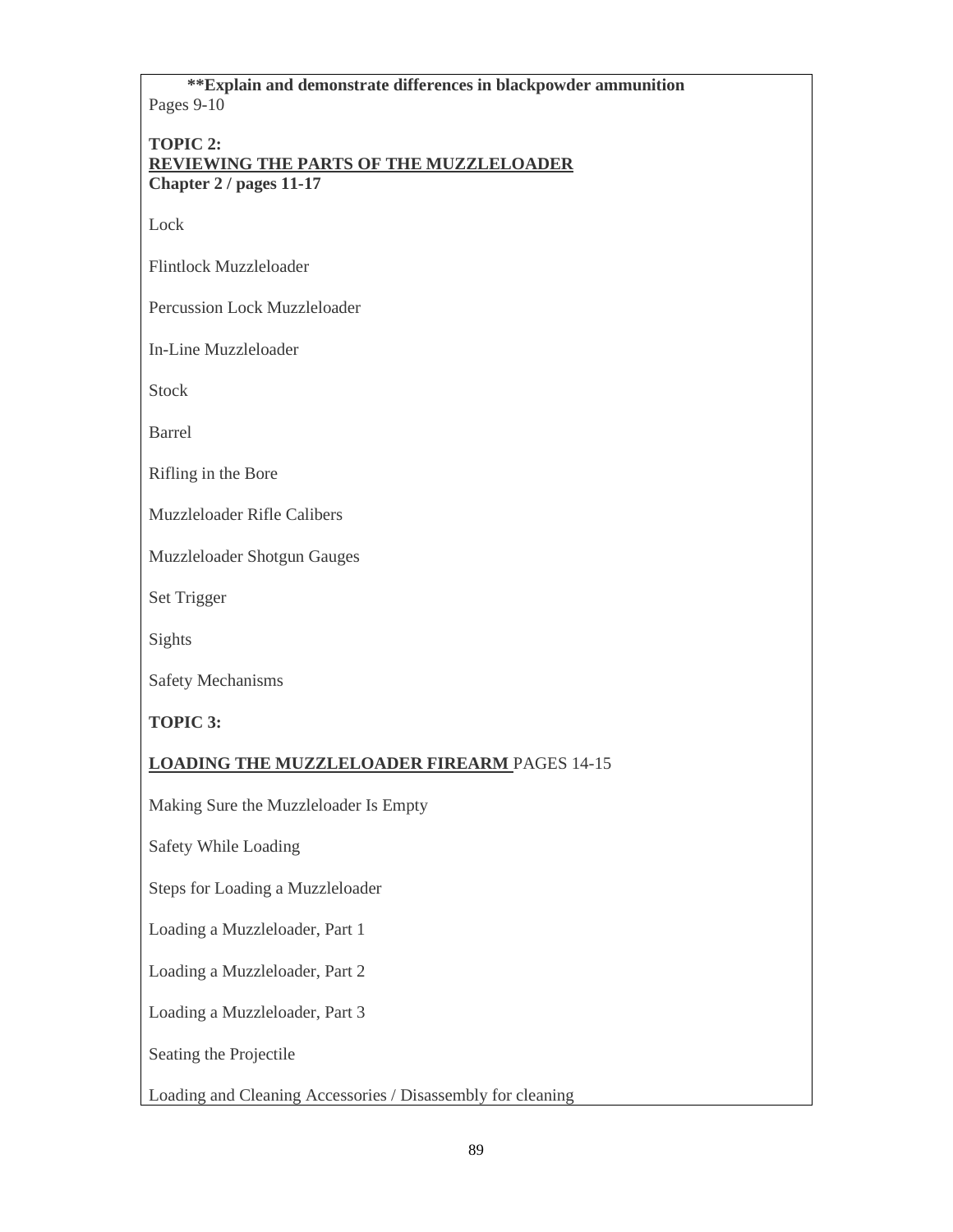# **UNIT 3: SHOOTING YOUR MUZZLOADER SAFELY AND ACCURATELY TOPIC 1:**

### **BECOMING A RESPONSIBLE MUZZLEOADER HUNTER**

Comparing Muzzleloaders to Conventional Firearms

Understanding Maximum Point-Blank Range

Determining Velocity and Trajectory

Factors Affecting Maximum Point-Blank Range

Expanding Hunting Opportunities Using Muzzleloading Firearms

Hunting: A Tool For Wildlife Managers

Selecting a Firearm for Shooting and Hunting

Safe Hunting Habits

### **TOPIC 2:**

### **LEARNING THE BASICS OF FIRING A MUZZLELOADER RIFLE**

Sight Alignment

Aligning an Open Sight

Identifying Your Master Eye

Sighting In Your Muzzleloading Rifle

Rifle-Firing Techniques: Shooting from a Rest

Rifle-Firing Techniques: Practicing the Five Fundamentals

Protecting Your Firearm for Dry-Firing Practice

Positioning Your Body for Accurate Rifle Shooting: Prone

Positioning Your Body for Accurate Rifle Shooting: Standing

Positioning Your Body for Accurate Rifle Shooting: Sitting

Positioning Your Body for Accurate Rifle Shooting: Kneeling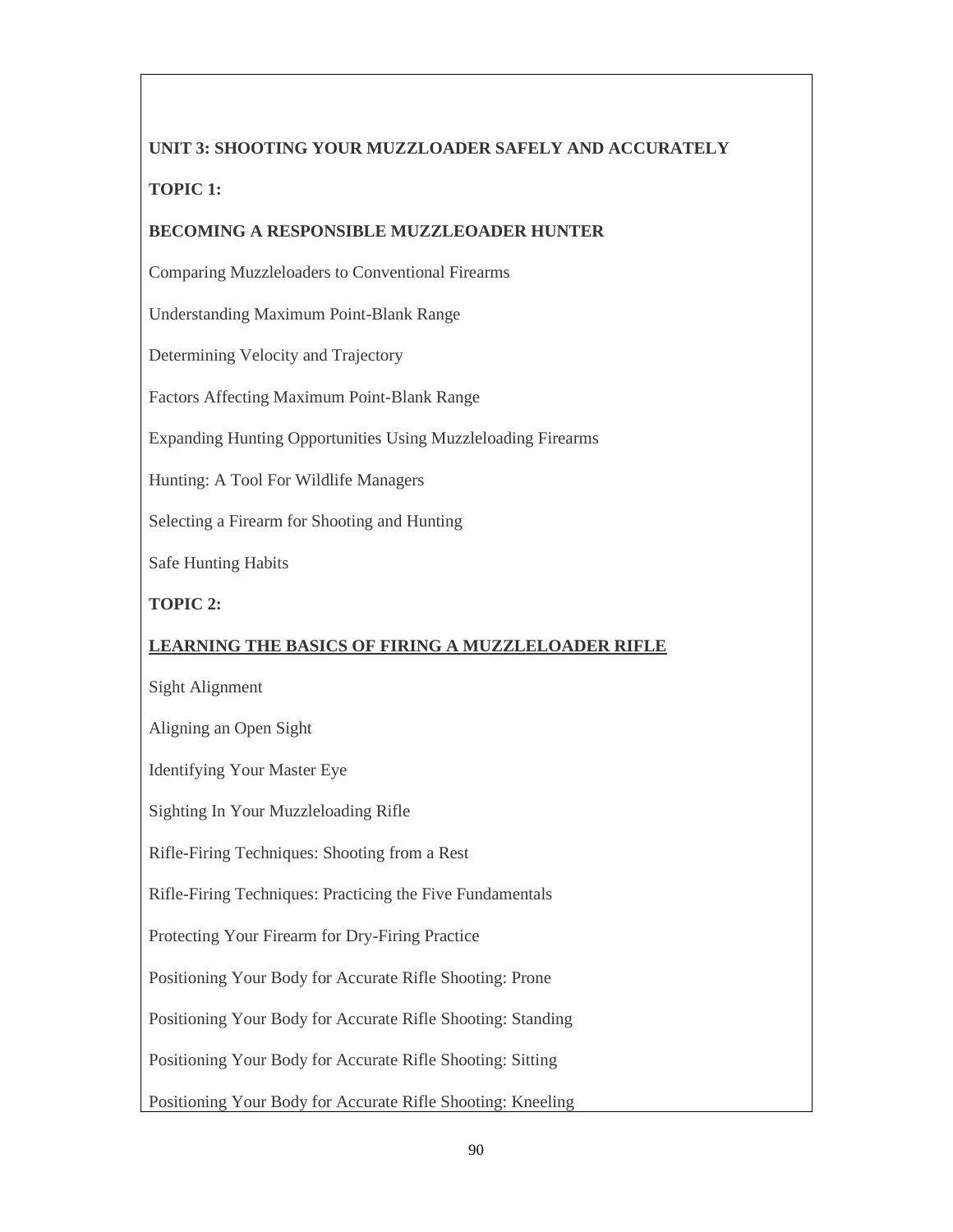### **TOPIC 3:**

### **LEARNING THE BASICS OF FIRING A MUZZLOADER SHOTGUN**

Using Correct Shotgun-Firing Techniques

Patterning Your Shotgun

Swing-Through Lead

Sustained Lead

Shotgun Choke and Shot String

**TOPIC 4:**

### **DETERMENING CORRECT LOADS**

Understanding the Importance of Loads in Accurate Shooting

Using Bench-Rest Testing

Setting Up for the Test

Determining Loads with Bench-Rest Testing

Steps for Testing Firearm Performance

**TOPIC 5:**

### **IMPROVING MARKSMANSHIP**

Good Marksmanship

A fair amount of knowledge, skill, and experience is required to become a successful hunter. One of the essential skills is good marksmanship, which is accurately and consistently hitting the target where planned. When hunting, accuracy is critical for a clean kill. Protect and make the most of your natural tools for hunting—your senses as well as your intelligence and knowledge. Build upon that knowledge to improve your skills.

- Schedule an examination to test your vision and the possibility of color-blindness. Colorblind hunters may have trouble identifying game and hunter orange and must take extra safety precautions.
- Always wear prescription glasses if you need them.
- Always wear protective shooting glasses with high-impact lenses to protect your eyes.
- Develop good "peripheral vision." While hunting, move your eyes slowly from side to side. Not only will you see more game and locate other hunters, but your natural vision also will become more alert to the area just outside your direct line of vision. Tunnel vision, or focusing straight ahead, can be unsafe.
- Use proper hearing protection.
- Practice your marksmanship under conditions similar to hunting conditions. o Outfit yourself in your hunting clothing and gear.
	-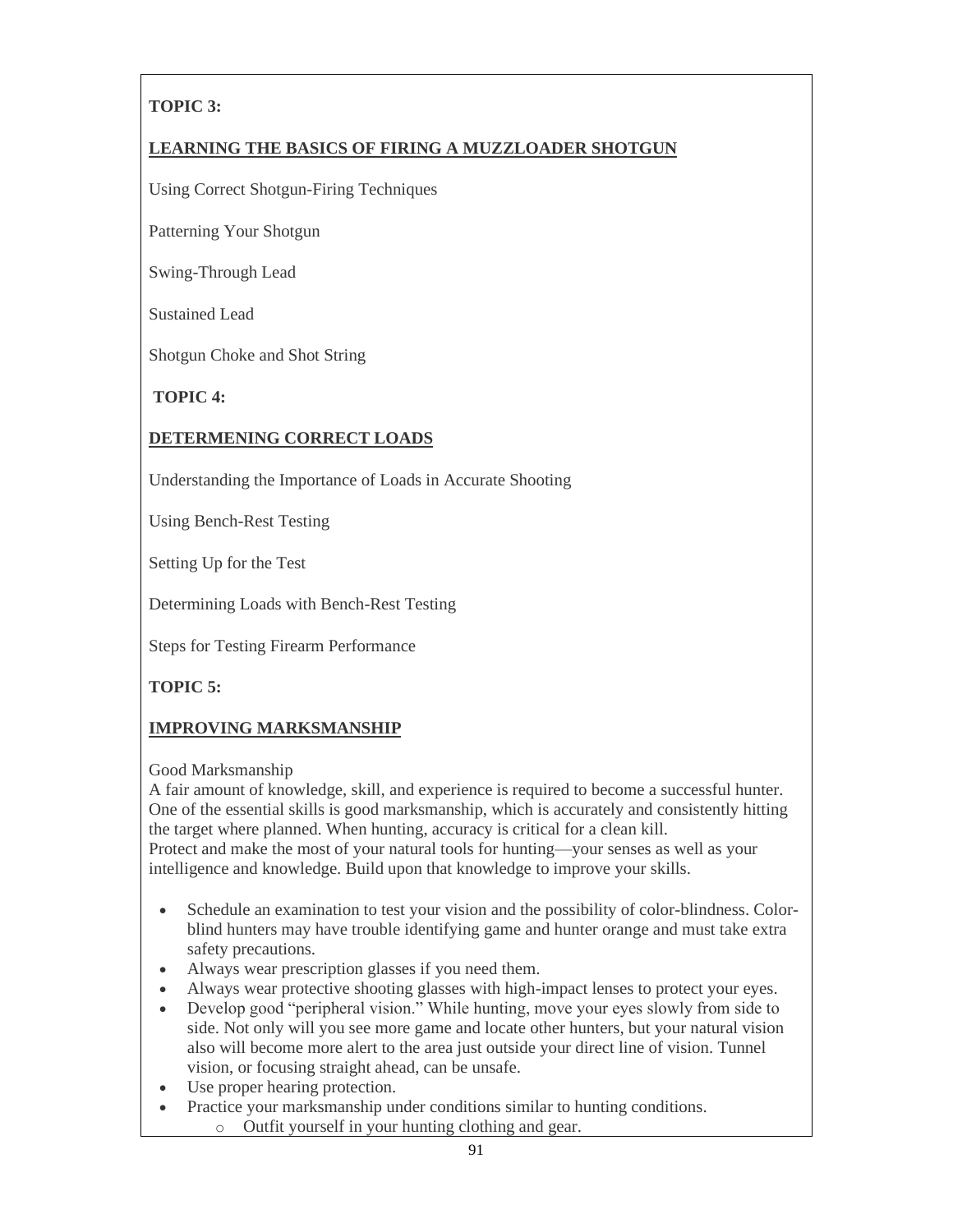- o Practice correct shooting positions.
- o Select a wooded area to condition yourself for the environment.
- Cultivate extra patience and self-control. Because of your gun's shorter range, you need greater knowledge of the game and more patience while stalking and waiting calmly for that better shot.

#### **Becoming a Responsible Muzzleloader Hunter: Four Steps**

- 1. Practice at the firing range until you know your firearm's capability. Know what size target you can hit reliably at various distances, your firearm's range, and how much your bullet drops.
- 2. Practice your range estimation skills on targets at known distances.
- 3. Practice marksmanship in all shooting positions.
- 4. Study game anatomy to excel at shot selection.

#### **Important**

#### **Never fire beyond your effective range.**

### **UNIT 4: HUNTING RESPONSIBLY AND ETHICALLY**

**TOPIC 1:**

### **HUNTING ETHICALLY**

**TOPIC 2:**

### **TAKING VITAL SHOTS**

**TOPIC 3:**

### **PERFORMING FIELD CARE OF GAME**

*References:* 

Today's Muzzleloader Hunter: A guide to Hunting Responsibly and Safely With a Muzzleloader

Kalkomey Enterprises Inc Dallas, Texas: 2009

Hogg, Ivan V. The Illustrated Encyclopedia of Firearms. London, England: 1978 Blair, Claude. Pollard's History of Firearms. New York, New York: 1983

#### **MUZZLELOADER EXAM**

#### **Ouestions**

- 1. Muzzleloader development followed in the following order:
	- A. Flintlock, Percussion, Matchlock, Wheel lock
	- B. Matchlock, Flintlock, Wheel lock, Percussion
	- C. Matchlock, Wheel lock, Flintlock, Percussion
	- D. Percussion, Flintlock, Matchlock, Wheel lock
- 2. When Loading a muzzleloader what do you place in the barrel first?
	- A. Ball
	- B. Patch
	- C. Sabot
	- D. Powder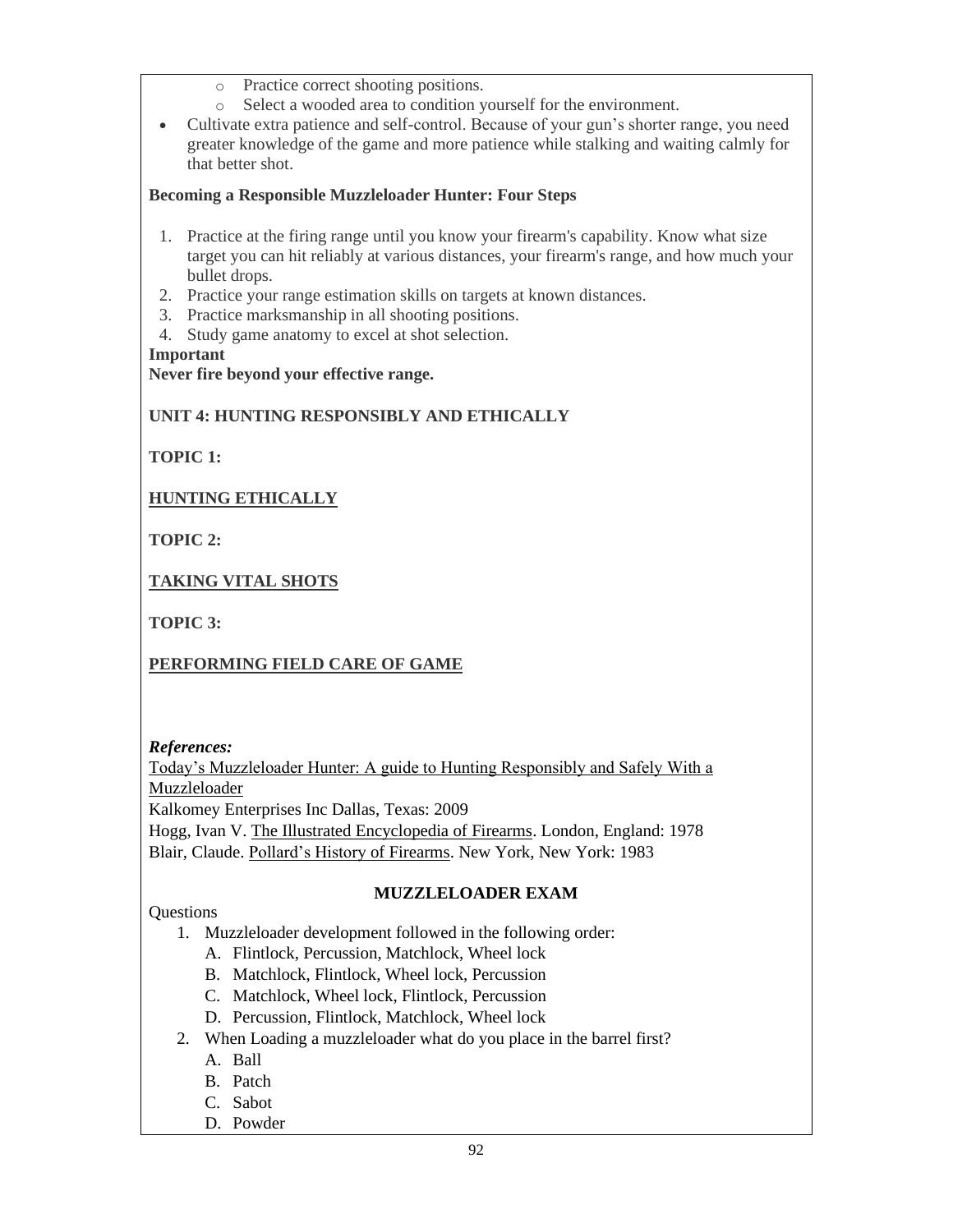- 3. 4Fg powder should be used in which of the following?
	- A. Flintlock flash pans
	- B. Cannons
	- C. Shotguns of greater than 20 gauge
	- D. Rifles of .45 cal and less
- 4. Which of the following cannot be used in a Black powder muzzleloader?
	- A. Pyrodex
	- B. Black Powder
	- C. Smokeless Powder
	- D. Clean Shot
- 5. What is the most important thing to remember when dealing with muzzleloading firearms?
	- A. Know if the gun is loaded.
	- B. Keep the muzzle pointed in a safe direction.
	- C. Use the correct percussion cap.
	- D. Keep the powder dry.
- 6. Black powder is classified as a:
	- A. Oxidizing agent
	- B. Propellant
	- C. Catalyst
	- D. Explosive
- 7. Muzzleloaders do not require special cleaning procedures. T or F
- 8. Black powder handguns are legal hunting arms in North Carolina T or F
- 9. Sabots are typically modern handgun bullets encased in a plastic sleeve. T or F
- 10. The best method for handling a misfire is to inspect the charge by looking down the barrel.

T or F

- 11. North Carolina has a special muzzleloading season. T or F
- 12. Muzzleloaders can only fire patch and round ball T or F

Skill Demonstrations

- 1. Name the key components of a muzzleloading firearm.
- 2. Correctly determine if the firearm is unloaded.
- 3. Identify needed materials for loading and prepare the muzzleloader for loading.
- 4. Properly load the muzzleloader.
- 5. Safely fire the muzzleloader.
- 6. Describe steps to take if a misfire or a hang fire should occur.
- 7. Describe the proper steps to deactivate a powder charge.
- 8. Properly disassemble and clean a muzzleloader. Reassemble and store the muzzleloader for travel.

### MUZZLELOADER EXAM ANSWER KEY

### Answer Key

1. C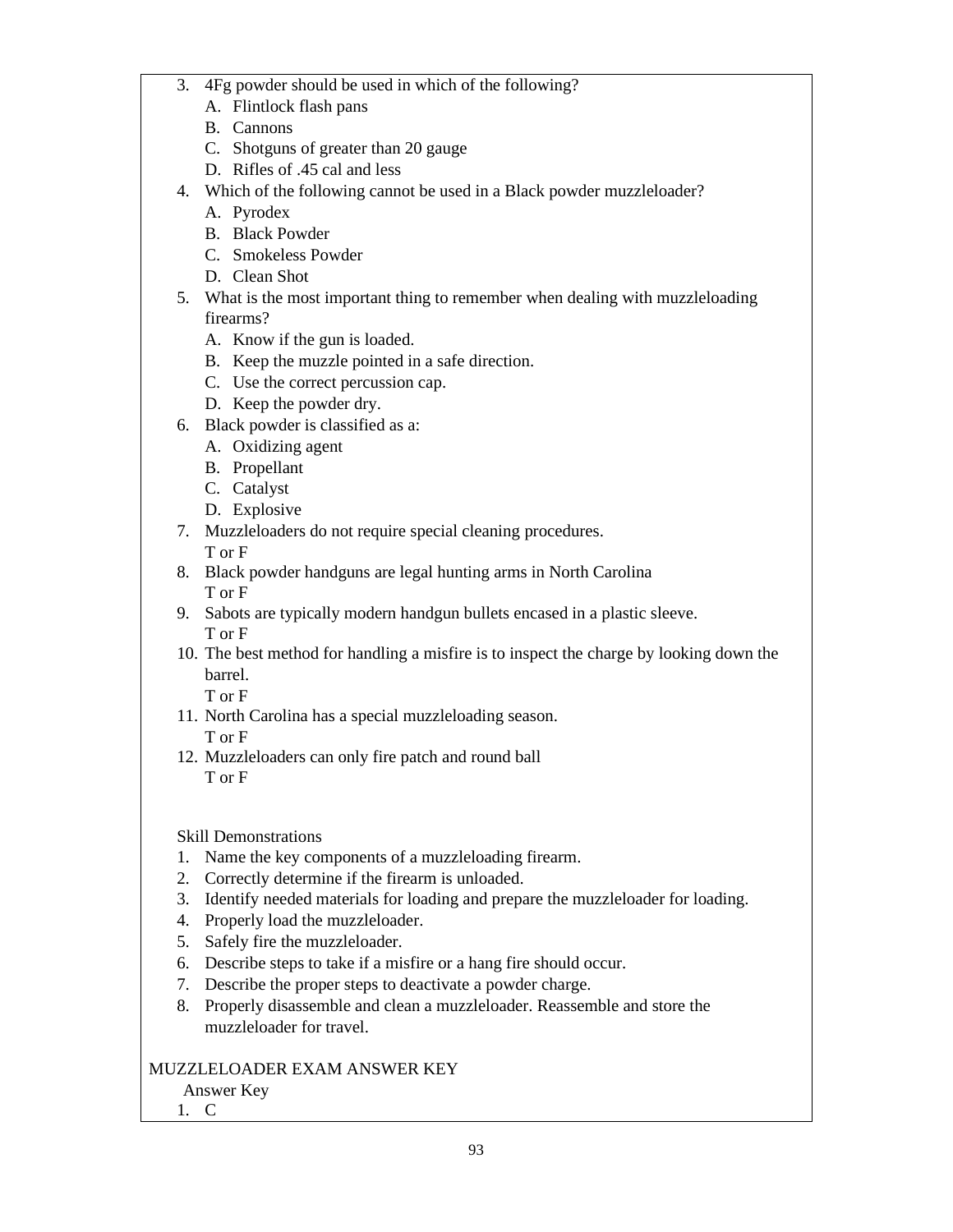| 2.    | D           |
|-------|-------------|
| 3.    | A           |
| 4.    | C           |
| 5.    | В           |
| 6.    | D           |
| 7.    | F           |
| 8.    | F           |
| 9.    | $\mathbf T$ |
| 10. F |             |
| 11. T |             |
| 10T   |             |

12. F

#### **Adapting the course**:

This lesson plan is designed to coincide with "*Today's Muzzleloader Hunter*" (Kalkomey 2009)

NC Wildlife Resources Commission **DOES NOT** require a muzzleloader "certification" in order for hunters to legally hunt with a muzzleloader.

Only training "completion" documents should be issued to students at completion of the course. Instructors will enter the appropriate data on the Hunter Education **EVENT MANAGER** system for Hunter Education Coordinator activation and approval.

**Evaluation:** Course evaluation submitted by students at the end of the course **Post Activities:** None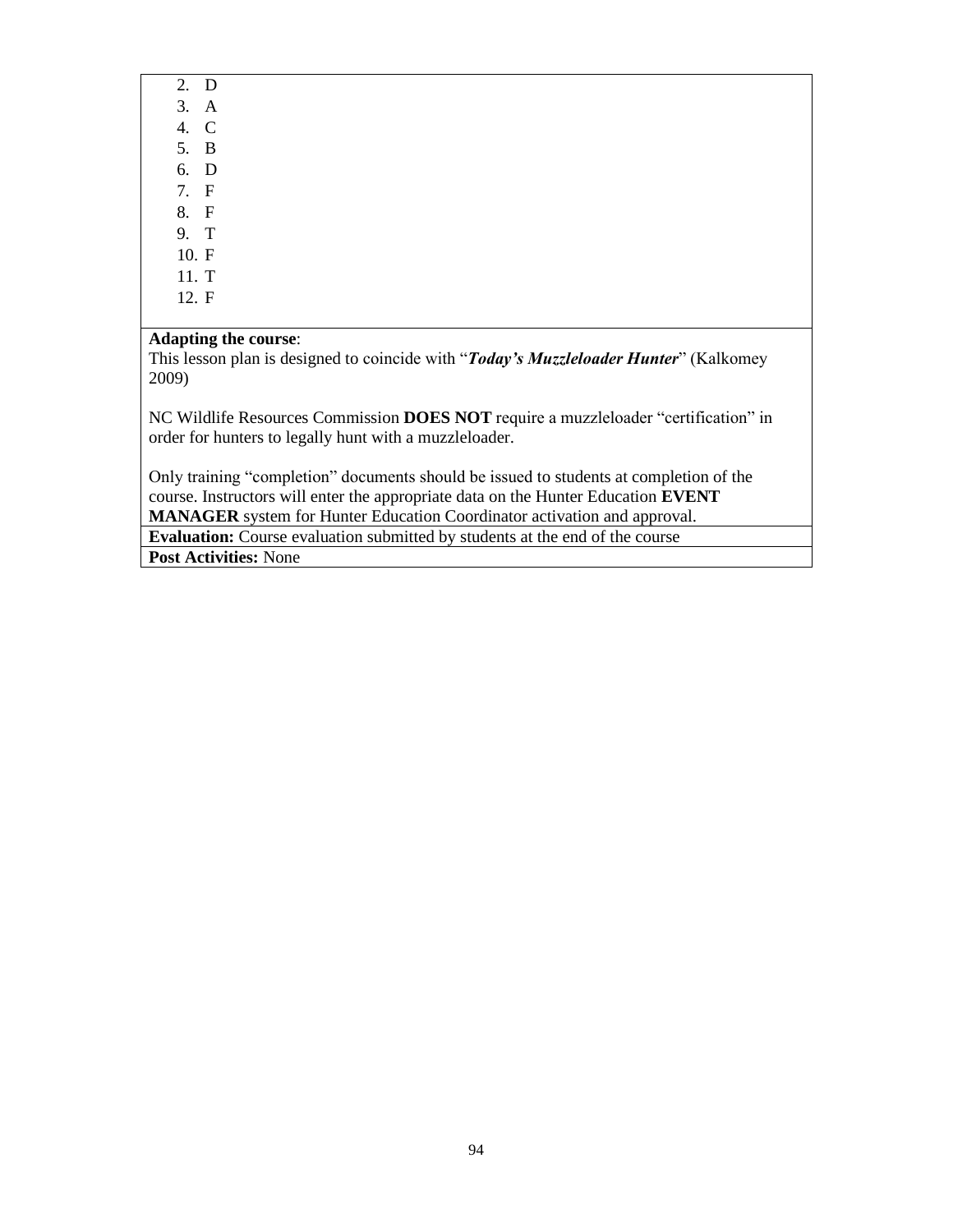### **Range Safety Officer Training Lesson Plan**

Wildlife Education Division, December 2020

Developed by: Tim Lemon and Carissa Daniels

Revised in 2020 by Carissa Daniels, Casey Williams, and Kevin Crabtree

### **Audience:**

WRC staff, YHEST coaches and volunteers. No intended for the general public.

### **Concept:**

To provide basic knowledge of procedures needed to run ranges at YHEST events in a safe manner and in a uniform fashion across the state.

### **Objectives:**

- To deliver a NCWRC approved Range Safety Officer Training that meets the requirement for coaches in YHEST Rule 1.1.7a
- Provide varied learning activities in all aspects of range safety so participants may learn the information and come away confident and prepared to safely run a range and serve as a Range Safety Office
- To have participants take the knowledge gained and create Standard Operating Procedures for their ranges and YHEST teams.

### **Method:**

The Range Safety Officer Training (RSO-T) will utilize the NCWRC RSO manual to guide the information presented in the course. Each of the section will be covered as required for participants to complete training; however, some sections will be covered more in depth than others.

Methods of instruction will vary and may include discussion, lecture, DVD usage, PowerPoint presentations, question and answer, displays, demonstrations, exercises afield, and hands-on activities.

Hands-on activities **may** include handling of dummy firearms, as well as shooting live firearms. The live firearms training may include basic shotgun and rifle shooting. Archery equipment may also be utilized in the live fire segments of the training. It is not a requirement to include live fire activities to the training.

### **Materials:**

Materials will depend on the instructor and facility being used. The following lists materials that may be used. It will be the instructor's responsibility to decide which materials and how many will be needed. There may be additional equipment that may be utilized by some instructors as well i.e. posters, booklets, teaching aids, etc.

Materials may include:

(\*\*required materials)

- RSO manuals\*\*
- Current YHEST Rules\*\*
- District Tournament SOP
- RSO Training PowerPoint presentation
- HE Tools software program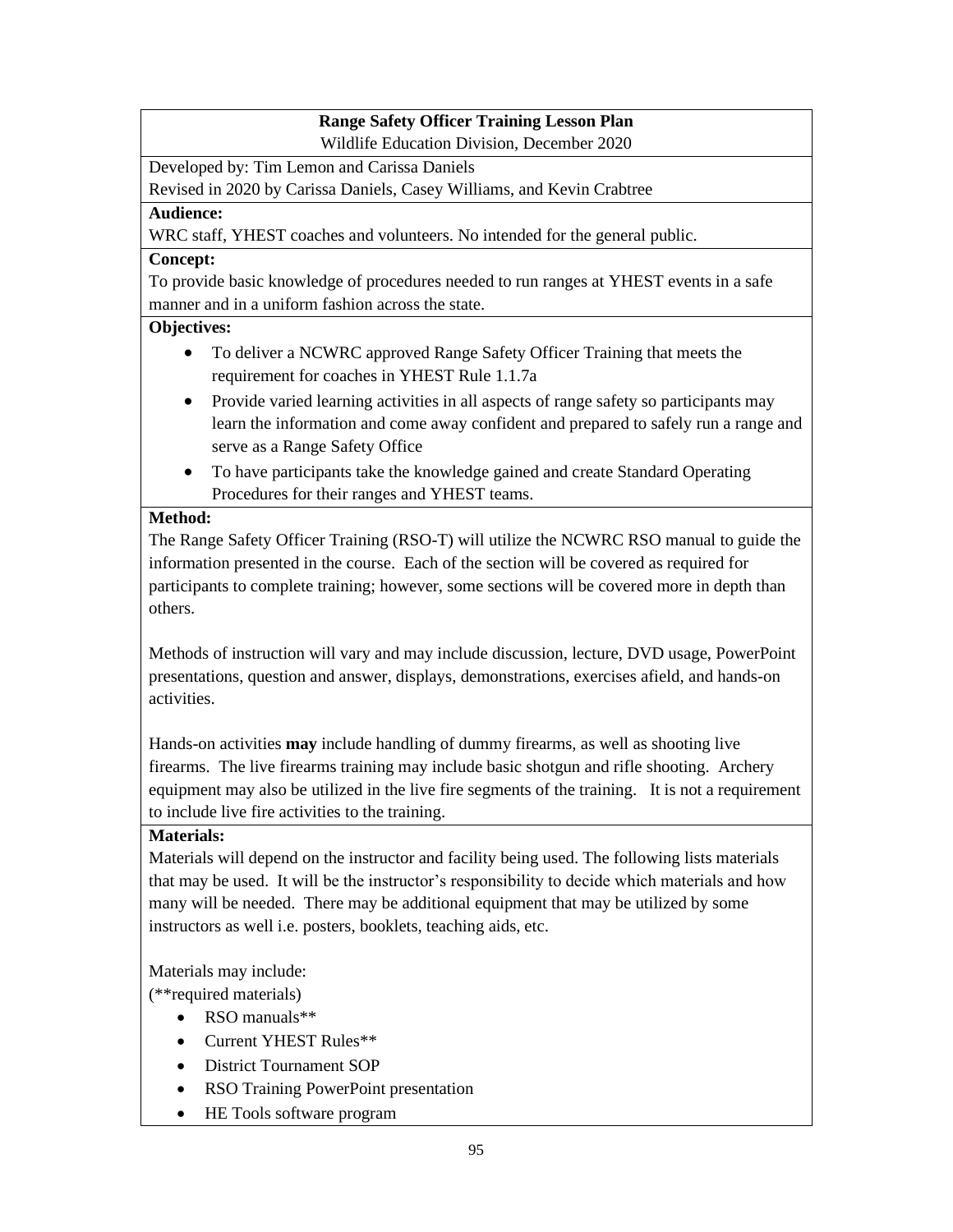- Laptop
- Projector
- Projector Screen
- TV
- DVD player
- Dummy firearms
- Dummy ammunition
- Live firearms (shotguns, rifles, archery equipment)
- Live ammunition and arrows
- Targets
- Clay targets
- Clay target throwers and associated equipment

The live firearms and associated equipment would obviously not be needed if a range day is not being included with the course.

### **Procedure:**

### **Section 1: Introduction and Purpose**

*Time Commitment:*

- Teaching 10 to 15 mins
- DVD 0 mins
- Total  $10$  to 15 mins

### *Learning Objectives:*

- Historical background to RSO course.
- Purpose of the RSO course.

### *Suggested Materials:*

- RSO Manual
- YHEST Rules

### *Teaching Plan:*

Time:

- \_\_\_\_:\_\_\_\_Discuss historical background of the RSO course.
	- (NRA course, development of WRC RSO training)
- \_\_\_\_:\_\_\_\_Discuss purpose of the RSO training.
- \_\_\_\_:\_\_\_\_Give an overview of the RSO course sections and expectations.

### **Section 2: Range Safety Officer**

*Time Commitment:*

- Teaching 5 mins
- $\bullet$  DVD 0 mins
- Total 5 mins

*Learning Objectives:*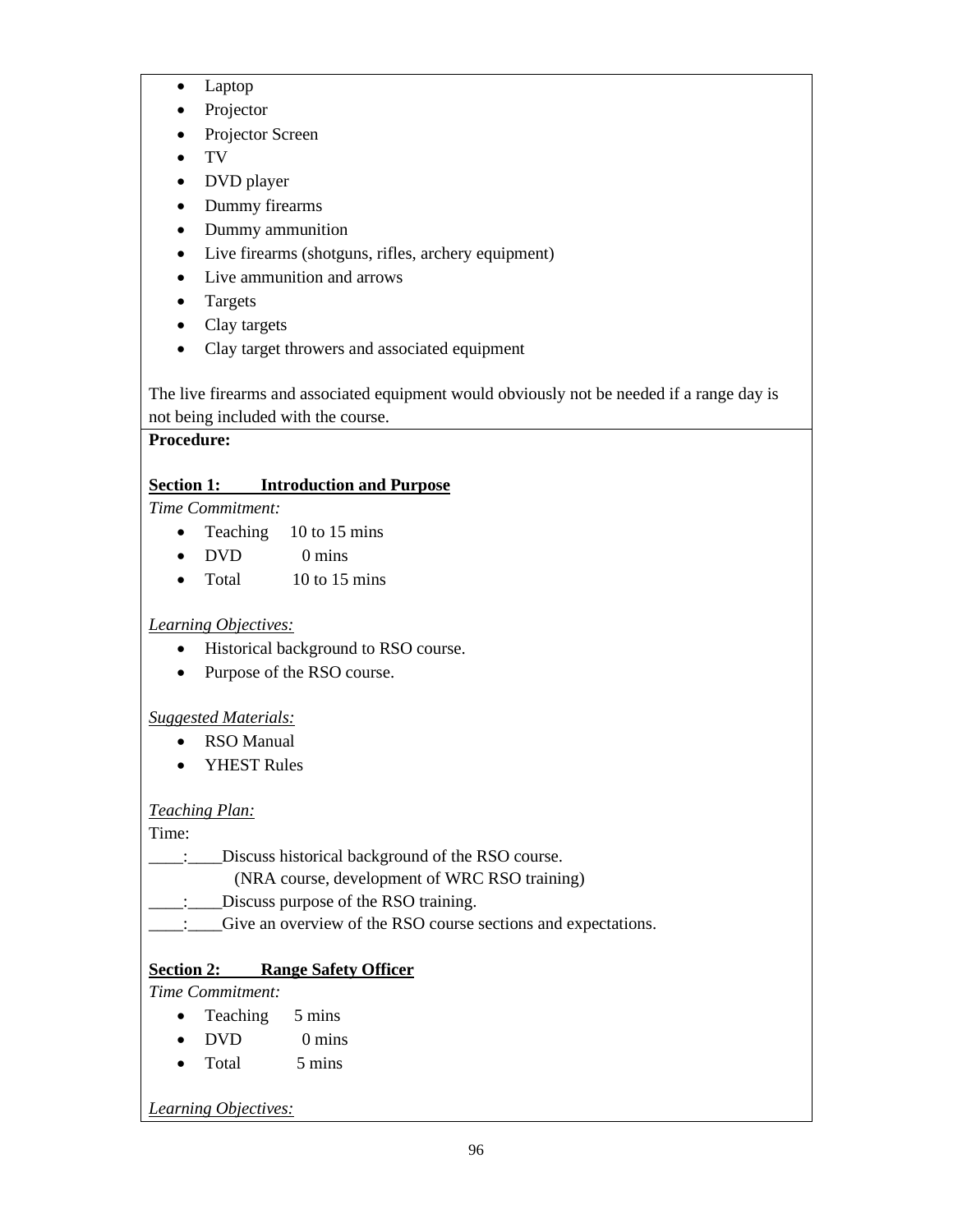#### • Define the role of the RSO.

### *Suggested Materials:*

• RSO Manual

### *Teaching Plan:*

Time:

\_\_\_\_:\_\_\_\_Define the role of the Range Safety Officer

- o Educate
- o Supervise Range Operations

### **Section 3: Standard Operating Procedure**

*Time Commitment:*

- Teaching 20 mins
- DVD 0 mins
- Total 20 mins

### *Learning Objectives:*

- Define Standard Operating Procedure (SOP).
- Review and understand each portion of the SOP.

### *Suggested Materials:*

- RSO Manual
- Tournament SOP for example

### *Teaching Plan:*

Time:

\_\_\_\_:\_\_\_\_Define what an SOP is.

- o Document that outlines the team's activities
	- Team RSO contact list
	- Coaches and their roles
	- **Team Rules**
	- Participant information and medical forms

### \_\_\_\_:\_\_\_\_Define range responsibilities

- o Range personnel
	- Range Safety Officer
	- Range personal and duties
- o Range Inspections
	- Check lists
- \_\_\_\_:\_\_\_\_Define range operations
	- o Range rules
	- o Practice information
	- o Range Briefings
	- \_\_\_\_:\_\_\_\_Define range layouts

### Define emergency plan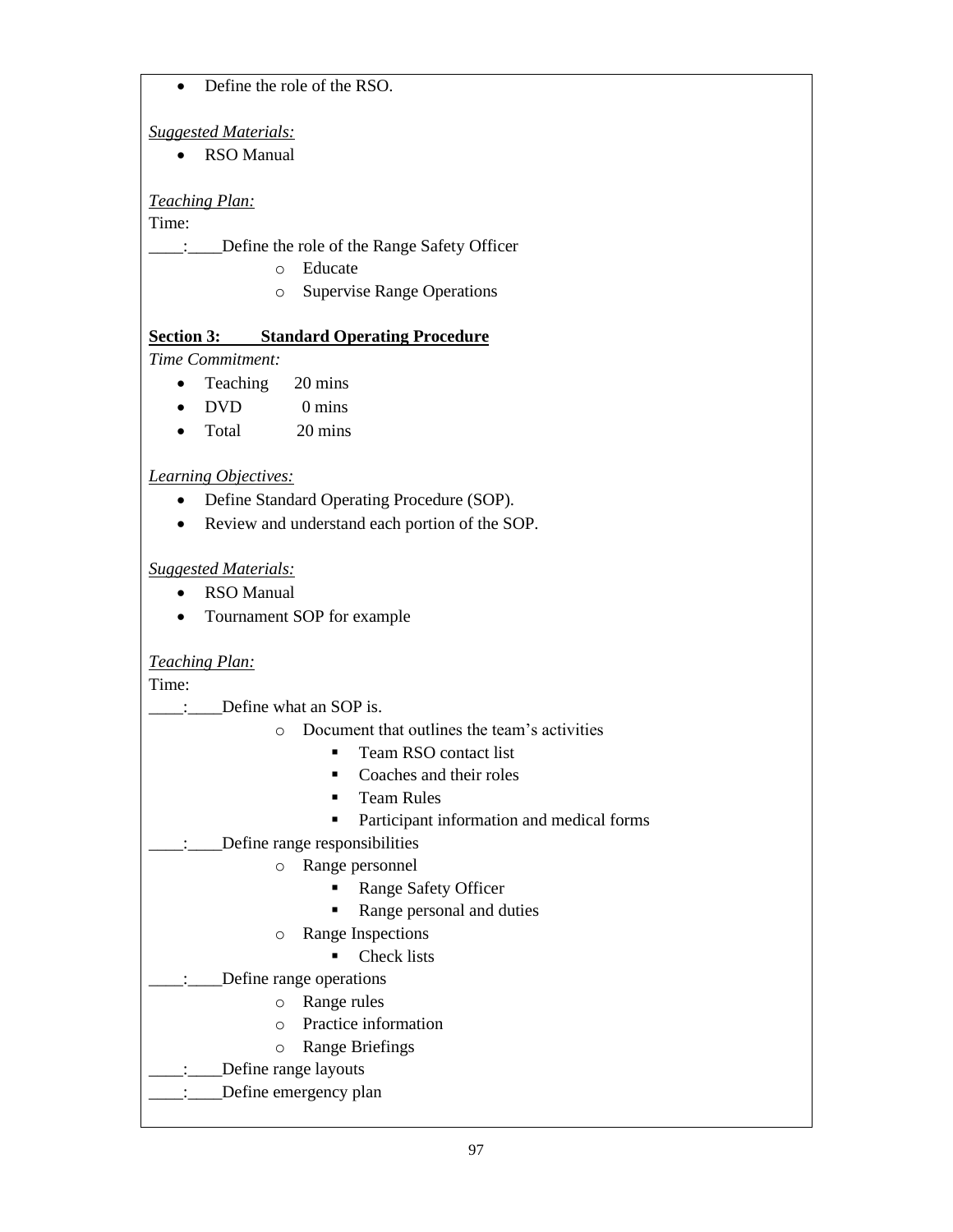#### **Section 4: Range Layout**

*Time Commitment:*

- Teaching 10 mins
- DVD 0 mins
- Total 10 mins

### *Learning Objectives:*

- Identify criteria required for a safe range.
- Identify environmental impacts of the range.
- Identify available resources to create range layouts.

#### *Suggested Materials:*

- RSO Manual
- Tournament SOP for example

### *Teaching Plan:*

Time:

|          | Discuss criteria for selecting a range.    |
|----------|--------------------------------------------|
| O        | <b>Backstops</b>                           |
| ∩        | <b>Berms</b>                               |
| $\circ$  | Shot fall area                             |
|          | o Access                                   |
| $\Omega$ | <b>Observation</b> area                    |
|          | Discuss environmental impacts of the range |
| O        | Topography                                 |
| $\Omega$ | Soil                                       |
|          | ○ Water                                    |
| $\circ$  | Other non-environmental impacts            |
|          | Sound<br>■                                 |
|          | Neighboring landowners                     |
|          | Discuss resources to create range layouts  |
| O        | Google Earth                               |
| $\circ$  | Local GIS maps                             |
|          |                                            |

### **Section 5: Range Inspections**

*Time Commitment:*

- Teaching 20 mins
- DVD 0 mins
- Total 20 mins

*Learning Objectives:*

- Define the purpose of range inspections.
- Identify check-list items needed for range inspections.
- Apply knowledge gained to conduct a range inspection.

*Suggested Materials:*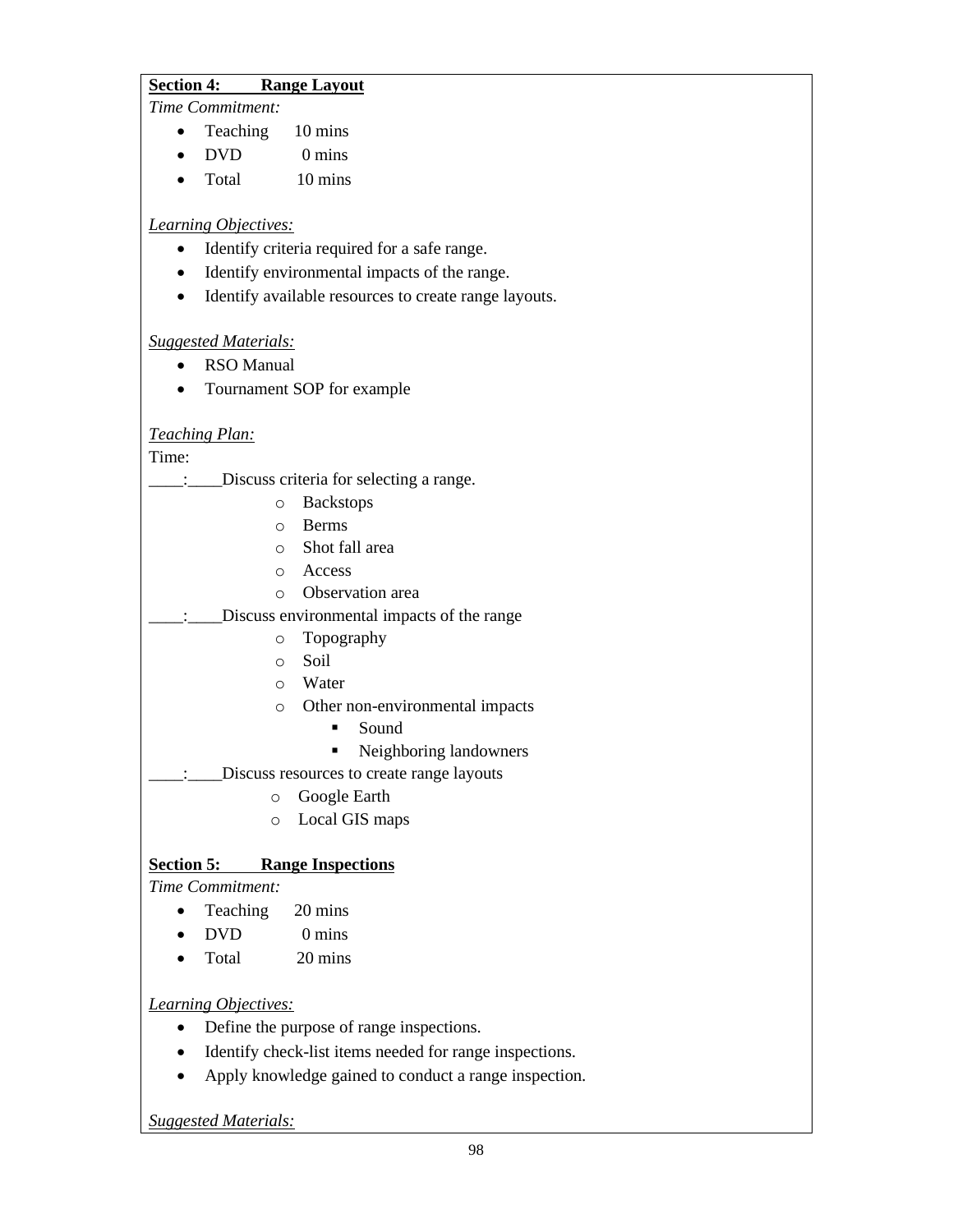• RSO Manual

 $\overline{\phantom{a}}$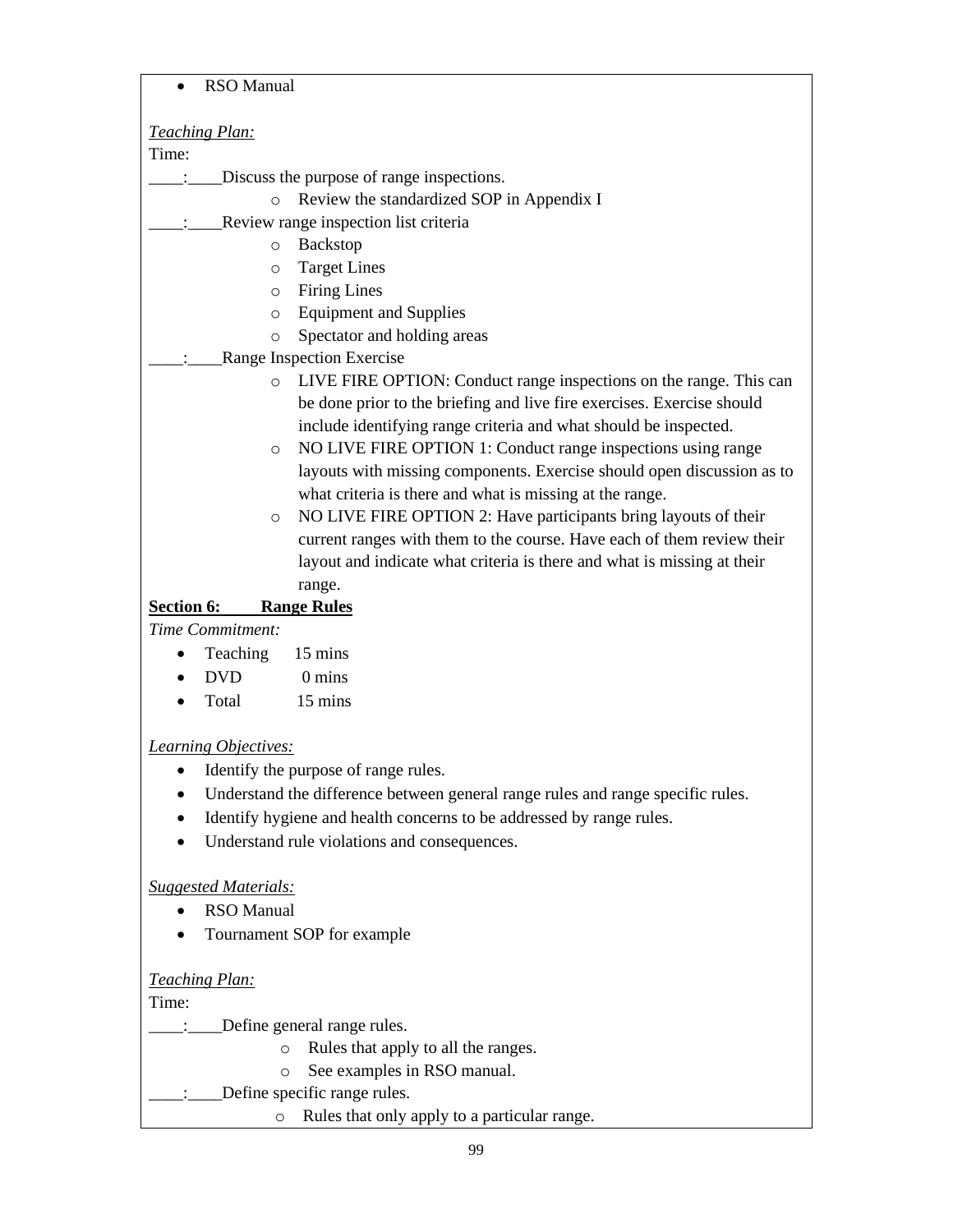o See examples in RSO manual

Discuss hygiene and health concerns

- o Lead exposure
- o Proper handwashing with cold soapy water
- o Social distancing measures
- o Face covering requirement (under EO180)
- Discuss rule violations and consequences
	- o All rules and consequences should be posted at each range.
	- o A copy of all range rules should be included in the SOP.

### **Section 7: Range Briefings**

*Time Commitment:*

- Teaching 20 mins
- DVD 0 mins
- Total 20 mins

### *Learning Objectives:*

- Define the purpose of range briefings.
- Define the importance of CEASE FIRE and appropriate use.
- Apply knowledge gained to create a range briefing.

#### *Suggested Materials:*

• RSO Manual

#### *Teaching Plan:*

Time:

- \_\_\_\_:\_\_\_\_Discuss the purpose of range inspections.
	- o Commands should be clear, concise and easy to understand.
	- o Commands used should be consistent with all RSOs at the range.
	- o Review the standardized range commands in Appendix II
- \_\_\_\_:\_\_\_\_Discuss the CEASE FIRE command.
	- o Can be called by anyone on the range
	- o Cease fire should be used if there is an emergency or issue, not to call the range 'cold'
	- o When cease fire is called, everyone on the range should repeat 'cease fire' at least three times until everyone hears the command. Then everyone should wait for commands on how to proceed.

### \_\_\_\_:\_\_\_\_Range Briefing Exercise

o LIVE FIRE OPTION: Have class separate into three groups and create a briefing for the shooting events of the skills tournament. The briefings can be for either a practice or competition. Have them presented on the range. The last group should be for the live fire event. Shotgun is the simplest, but rifle and/or archery can be used. Regardless of the event, all participants take a turn as the range safety officer. A turn should include a participant change of location. This will require the RSO to use range commands and direct the participant activity.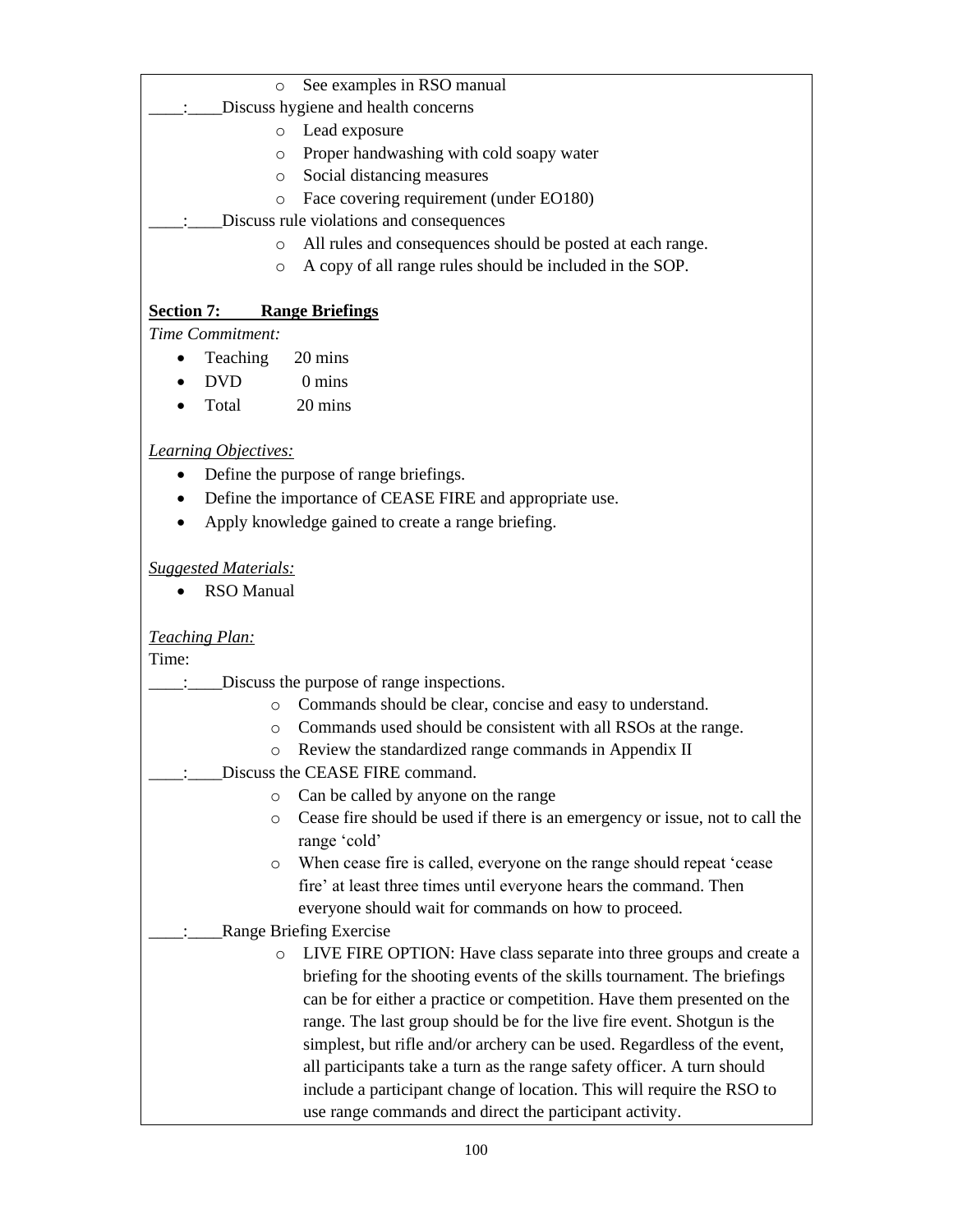- o NON-LIVE FIRE OPTION 1: Have class separate into three groups and create a briefing for the shooting events of the skills tournament. The briefings can be for either a practice or competition. Have them present their briefings to the entire group.
- o NON-LIVE FIRE OPTION 2: Have everyone create their own a briefing for one of shooting events of the skills tournament. Give each person a specific scenario for their briefing (ie- first time shooters, senior members, scrimmage, practice, competition, etc). Have the present their briefings to the entire group.

### **Section 8: Emergency Plan**

*Time Commitment:*

- Teaching 10 mins
- DVD 0 mins
- Total 10 mins

### *Learning Objectives:*

- Define the importance of an emergency plan in the SOP.
- Identify the information to be included in an emergency plan.
- Identify the importance of documentation of the emergency.

#### *Suggested Materials:*

• RSO Manual

#### *Teaching Plan:*

Time:

- \_\_\_\_:\_\_\_\_Discuss how to handle an emergency at the range
	- o Control of the range is the first priority.
	- o Once the range is secure, address the emergency.
		- Take charge of the situation.
		- Call for help, if needed.
		- Render aid, within the scope of training.
	- o SOP should include important emergency contact numbers.
	- o The LAT/LON of the range should be posted at the range and in the SOP.
- Discuss documentation of the emergency
	- o Take detailed notes as soon as the situation is under control
	- o Collect witness statements if possible
	- o Include an emergency notes form in the SOP.

#### **Section 8: Equipment Inspection and Handling**

*Time Commitment:*

- Teaching 10 mins
- DVD 0 mins
- Total 10 mins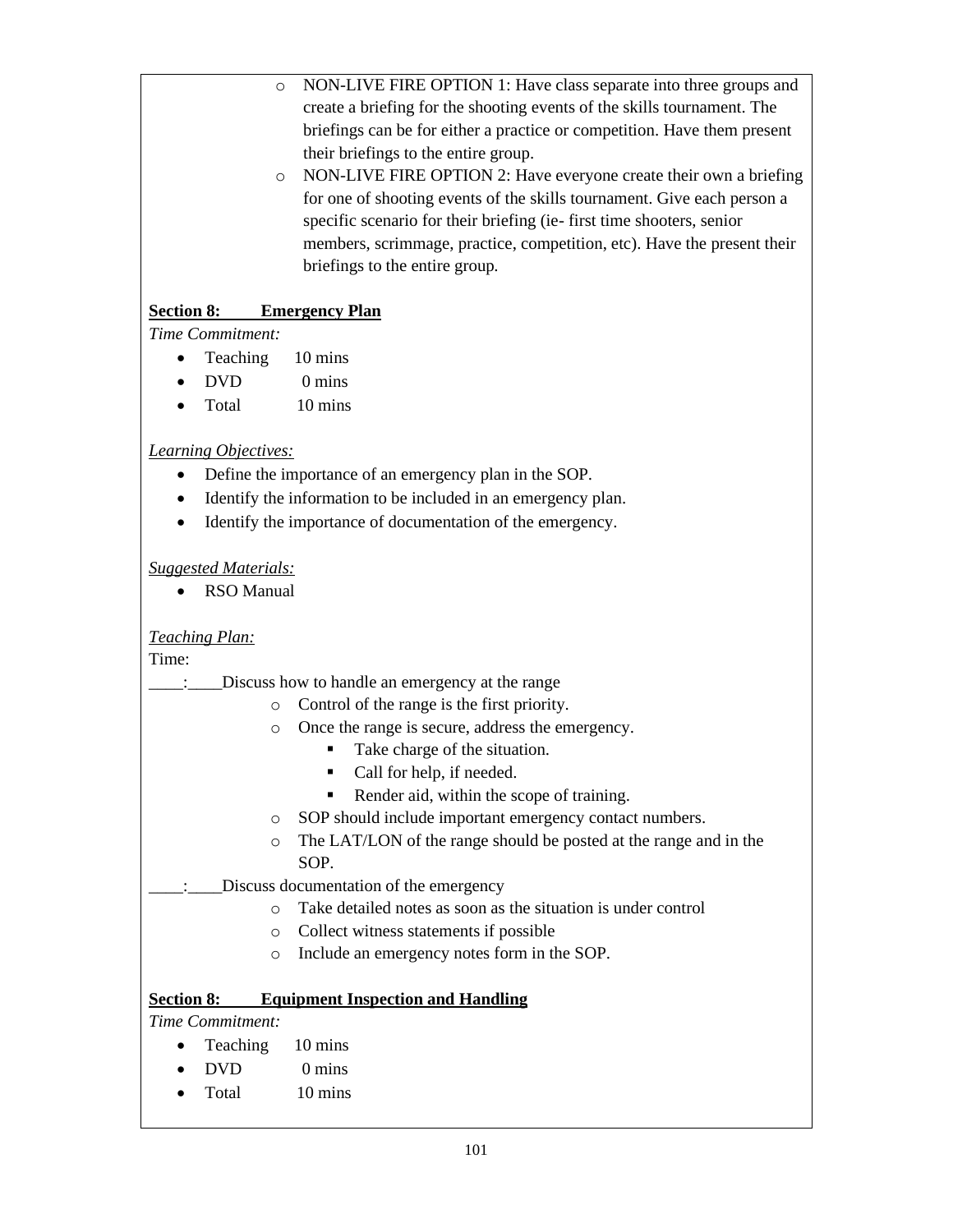*Learning Objectives:*

- Identify the importance of equipment inspection.
- Identify stoppages.
- Identify malfunctions, both firearm and ammunition.

*Suggested Materials:*

• RSO Manual

#### *Teaching Plan:*

Time:

\_\_\_\_:\_\_\_\_Discuss the importance of equipment care and maintenance.

\_\_\_\_:\_\_\_\_Discuss common causes of firearm functioning issues.

- o Stoppages
	- Causes of stoppages
	- **EXECUTE:** If stoppage occurs, allow the participant to clear under RSO direction. If participant cannot clear, RSO may take over. Follow steps outline in RSO manual.
- o Malfunctions
	- Malfunctions are either ammunition or the firearm itself.
	- $\blacksquare$  Miss fires
	- Squib loads

### **Section 10: Appendix Review and Questions**

*Time Commitment:*

- Teaching 20 to 30 mins
- DVD 0 mins
- Total 20 to 30 mins

#### *Suggested Materials:*

• RSO Manual

#### *Teaching Plan:*

Time:

- \_\_\_\_:\_\_\_\_\_\_\_\_\_Review the Appendix portion of the RSO manual.
- $\Box$ : Open the floor for discussion and questions.

#### **Adapting the course:**

The RSO training course can be taught in-person or virtually.

Live fire activities can be included in the course but are not require.

If teaching an in-person or virtual course without live-fire, the course should be 2 to 3 hours in length.

If teaching an in-person course with live-fire, the course should be 4 to 6 hours in length.

### **Evaluation:**

No formal certification is given. No formal evaluation is required. Course is participation based.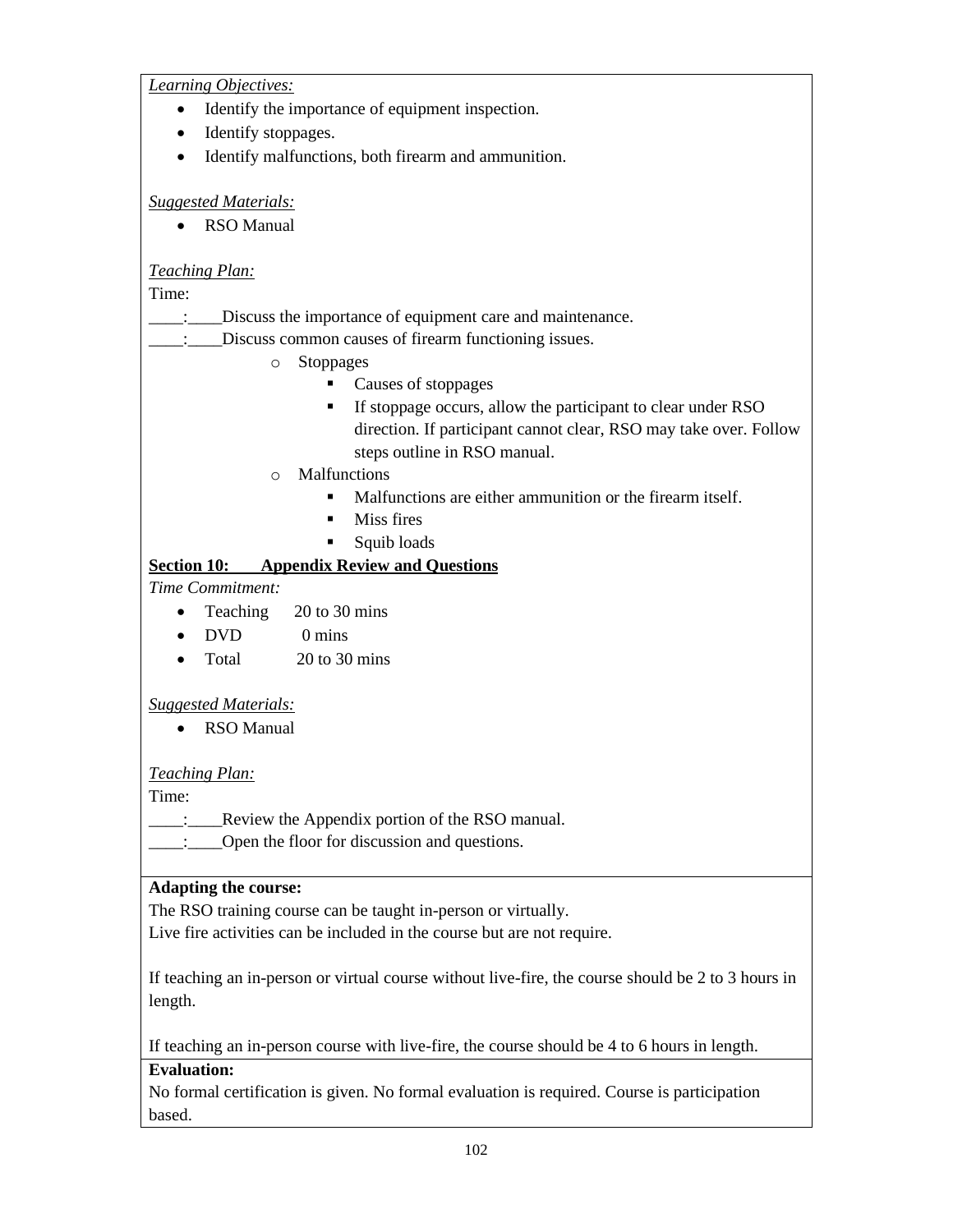### **Post Activities:** Non-applicable.

## **OTHER HUNTER EDUCATION PROGRAMMING SECTION HE13**

Getting Started in Outdoors (GSO)

National Archery in the Schools Program

Coordinated Hunt Opportunities